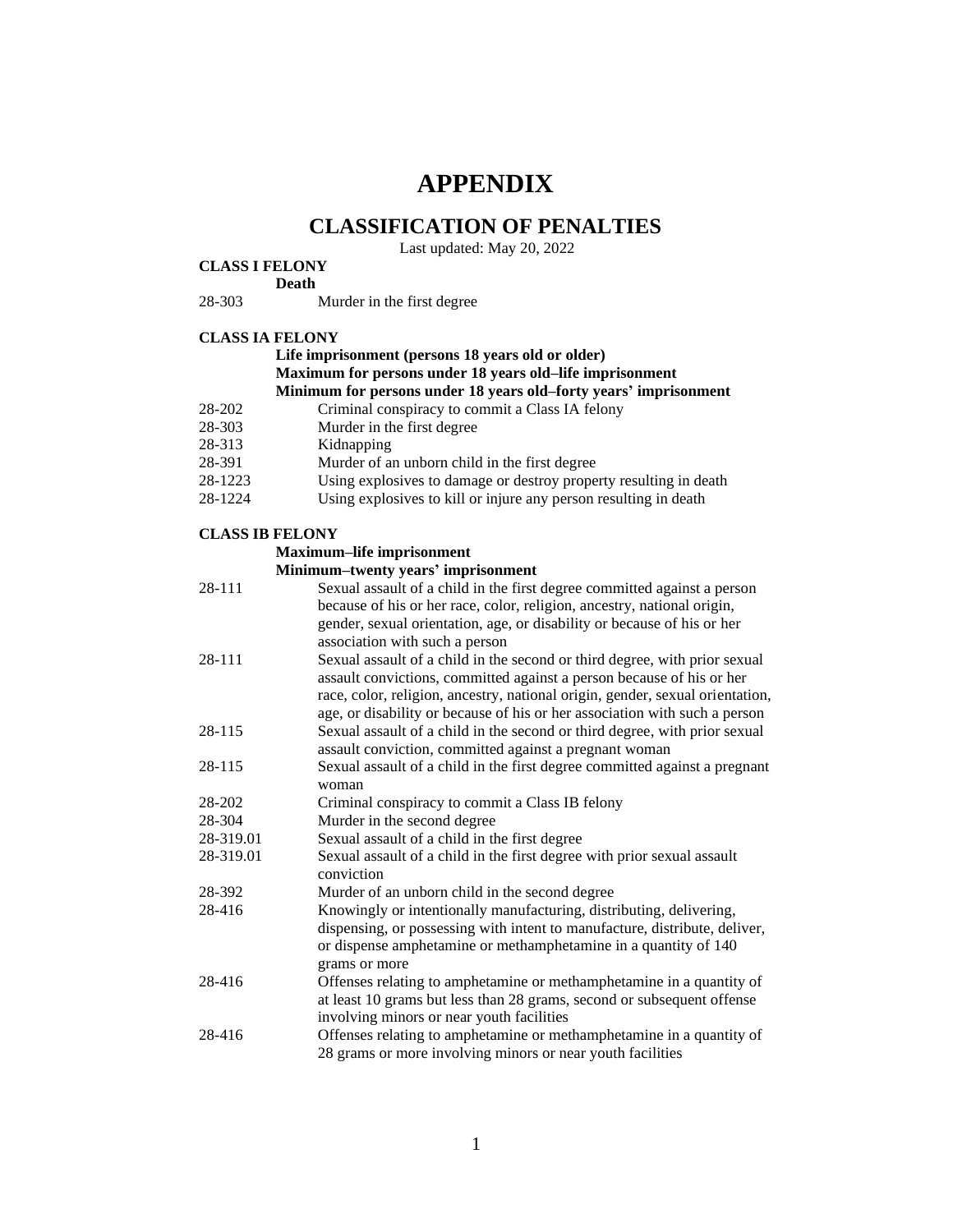| 28-416                   | Possessing a firearm while violating prohibition on the manufacture,<br>distribution, delivery, dispensing, or possession of amphetamine or |
|--------------------------|---------------------------------------------------------------------------------------------------------------------------------------------|
|                          | methamphetamine in a quantity of at least 28 grams                                                                                          |
| 28-416                   | Knowingly or intentionally manufacturing, distributing, delivering,                                                                         |
|                          | dispensing, or possessing with intent to manufacture, distribute, deliver,                                                                  |
|                          | or dispense cocaine or any mixture containing cocaine, or base cocaine                                                                      |
|                          | (crack) or any mixture containing base cocaine, in a quantity of 140                                                                        |
|                          | grams or more                                                                                                                               |
| 28-416                   | Knowingly or intentionally manufacturing, distributing, delivering,                                                                         |
|                          | dispensing, or possessing with intent to manufacture, distribute, deliver,                                                                  |
|                          | or dispense heroin or any mixture containing heroin in a quantity of 140                                                                    |
|                          | grams or more                                                                                                                               |
| 28-416                   | Offenses relating to cocaine or base cocaine (crack) in a quantity of 28                                                                    |
|                          | grams or more involving minors or near youth facilities                                                                                     |
| 28-416                   | Offenses relating to cocaine or base cocaine (crack) in a quantity of at                                                                    |
|                          | least 10 grams but less than 28 grams, second or subsequent offense                                                                         |
|                          | involving minors or near youth facilities                                                                                                   |
| 28-416                   | Possessing a firearm while violating prohibition on the manufacture,                                                                        |
|                          | distribution, delivery, dispensing, or possession of cocaine or any                                                                         |
|                          | mixture containing cocaine, or base cocaine (crack) or any mixture                                                                          |
|                          | containing base cocaine, in a quantity of 28 grams or more                                                                                  |
| 28-416                   | Offenses relating to heroin in a quantity of 28 grams or more involving                                                                     |
|                          | minors or near youth facilities                                                                                                             |
| 28-416                   | Offenses relating to heroin in a quantity of at least 10 grams but less                                                                     |
|                          | than 28 grams, second or subsequent offense involving minors or near                                                                        |
|                          | youth facilities                                                                                                                            |
| 28-416                   | Possessing a firearm while violating prohibition on the manufacture,                                                                        |
|                          | distribution, delivery, dispensing, or possession of heroin or any mixture                                                                  |
|                          | containing heroin in a quantity of at least 28 grams                                                                                        |
| 28-457                   | Permitting a child or vulnerable adult to inhale, have contact with, or                                                                     |
|                          | ingest methamphetamine resulting in death                                                                                                   |
| 28-707                   | Child abuse committed knowingly and intentionally and resulting in                                                                          |
|                          | death                                                                                                                                       |
| 28-831                   | Labor trafficking or sex trafficking of a minor                                                                                             |
| 28-1206                  | Possession of a firearm by a prohibited person, second or subsequent                                                                        |
|                          | offense                                                                                                                                     |
| 28-1356                  | Obtaining a real property interest or establishing or operating an                                                                          |
|                          | enterprise by means of racketeering activity punishable as a Class I, IA,                                                                   |
|                          | or IB felony                                                                                                                                |
| $\alpha$ LOC LO THE ALIL |                                                                                                                                             |
|                          |                                                                                                                                             |

| Maximum-fifty years' imprisonment |  |
|-----------------------------------|--|
|-----------------------------------|--|

|        | Mandatory minimum-five years' imprisonment                                |
|--------|---------------------------------------------------------------------------|
| 28-115 | Assault on an officer, an emergency responder, a state correctional       |
|        | employee, a Department of Health and Human Services employee, or a        |
|        | health care professional in the first degree committed against a pregnant |
|        | woman                                                                     |
| 28-202 | Criminal conspiracy to commit a Class IC felony                           |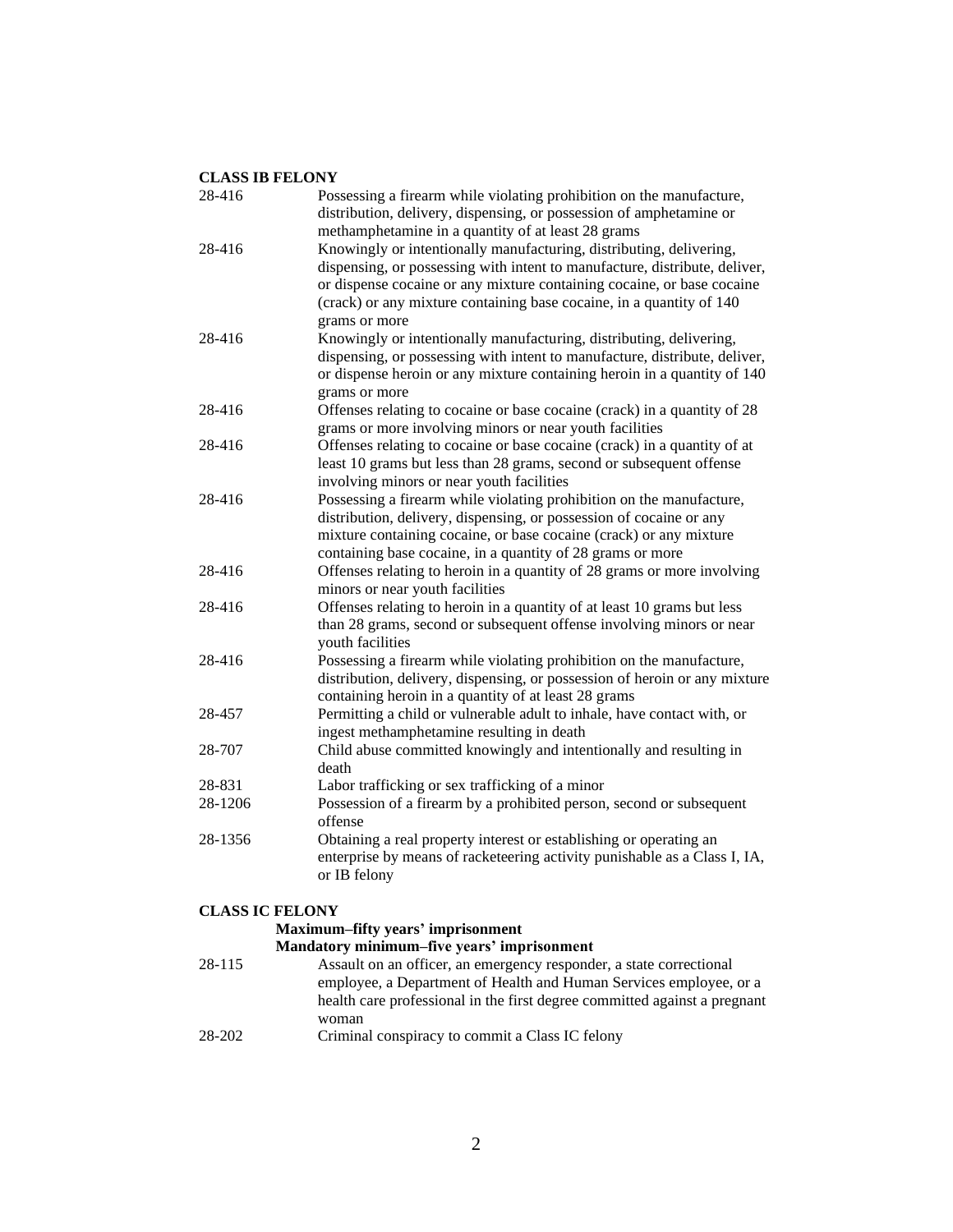| 28-320.01  | Sexual assault of a child in the second degree with prior sexual assault<br>conviction                                                                                                                                                                                                                                                       |
|------------|----------------------------------------------------------------------------------------------------------------------------------------------------------------------------------------------------------------------------------------------------------------------------------------------------------------------------------------------|
| 28-320.01  | Sexual assault of a child in the third degree with prior sexual assault<br>conviction                                                                                                                                                                                                                                                        |
| 28-320.02  | Sexual assault of minor or person believed to be a minor lured by<br>electronic communication device, second offense or with previous<br>conviction of sexual assault                                                                                                                                                                        |
| 28-416     | Knowingly or intentionally manufacturing, distributing, delivering,<br>dispensing, or possessing with intent to manufacture, distribute, deliver,<br>or dispense cocaine or any mixture containing cocaine, or base cocaine<br>(crack) or any mixture containing base cocaine, in a quantity of at least<br>28 grams but less than 140 grams |
| 28-416     | Knowingly or intentionally manufacturing, distributing, delivering,<br>dispensing, or possessing with intent to manufacture, distribute, deliver,<br>or dispense heroin or any mixture containing heroin in a quantity of at<br>least 28 grams but less than 140 grams                                                                       |
| 28-416     | Offenses relating to cocaine or base cocaine (crack) in a quantity of at<br>least 10 grams but less than 28 grams, first offense involving minors or<br>near youth facilities                                                                                                                                                                |
| 28-416     | Offenses relating to heroin in a quantity of at least 10 grams but less<br>than 28 grams, first offense involving minors or near youth facilities                                                                                                                                                                                            |
| 28-416     | Possessing a firearm while violating prohibition on the manufacture,<br>distribution, delivery, dispensing, or possession of cocaine or any<br>mixture containing cocaine, or base cocaine (crack) or any mixture<br>containing base cocaine, in a quantity of at least 10 grams but less than<br>28 grams                                   |
| 28-416     | Possessing a firearm while violating prohibition on the manufacture,<br>distribution, delivery, dispensing, or possession of heroin or any mixture<br>containing heroin in a quantity of at least 10 grams but less than 28<br>grams                                                                                                         |
| 28-416     | Manufacture, distribute, deliver, dispense, or possess exceptionally<br>hazardous drug in Schedule I, II, or III of section 28-405, second or<br>subsequent offense involving minors or near youth facilities                                                                                                                                |
| 28-416     | Knowingly or intentionally manufacturing, distributing, delivering,<br>dispensing, or possessing with intent to manufacture, distribute, deliver,<br>or dispense amphetamine or methamphetamine in a quantity of at least<br>28 grams but less than 140 grams                                                                                |
| 28-416     | Offenses relating to amphetamine or methamphetamine in a quantity of<br>at least 10 grams but less than 28 grams, first offense involving minors<br>or near youth facilities                                                                                                                                                                 |
| 28-416     | Possessing a firearm while violating prohibition on the manufacture,<br>distribution, delivery, dispensing, or possession of amphetamine or<br>methamphetamine in a quantity of at least 10 grams but less than 28<br>grams                                                                                                                  |
| 28-813.01  | Possession of visual depiction of sexually explicit conduct containing a<br>child by a person with previous conviction                                                                                                                                                                                                                       |
| 28-1205    | Use of firearm to commit a felony                                                                                                                                                                                                                                                                                                            |
| 28-1212.04 | Discharge of firearm within certain cities or counties from vehicle or<br>proximity of vehicle at a person, structure, vehicle, or aircraft                                                                                                                                                                                                  |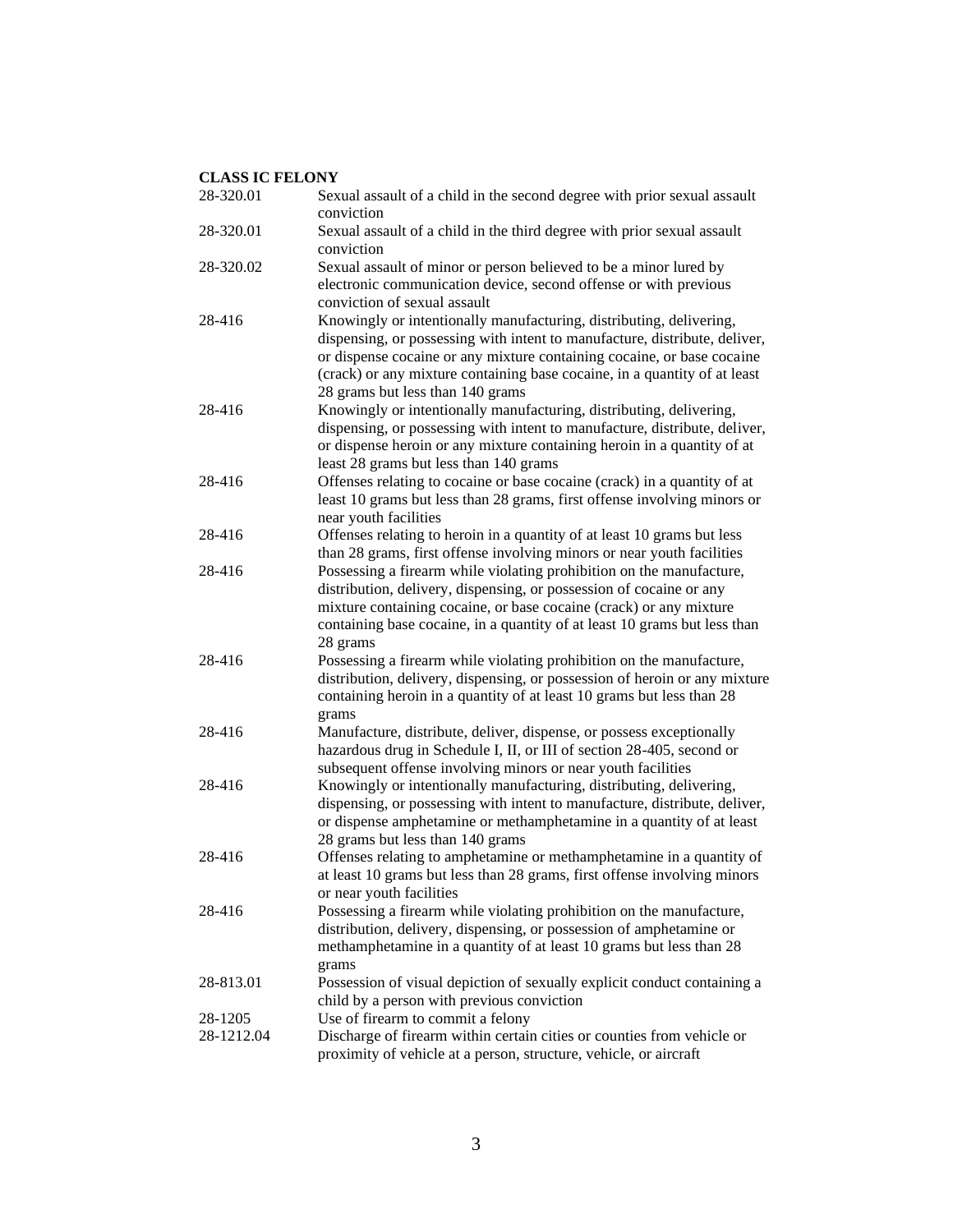| 28-1463.04             | Child pornography by person with previous conviction                                                                                              |
|------------------------|---------------------------------------------------------------------------------------------------------------------------------------------------|
| 28-1463.05             | Possession of child pornography with intent to distribute by person with                                                                          |
|                        | previous conviction                                                                                                                               |
| <b>CLASS ID FELONY</b> |                                                                                                                                                   |
|                        | <b>Maximum-fifty years' imprisonment</b>                                                                                                          |
|                        | Mandatory minimum-three years' imprisonment                                                                                                       |
| 28-111                 | Assault in the first degree committed against a person because of his or                                                                          |
|                        | her race, color, religion, ancestry, national origin, gender, sexual                                                                              |
|                        | orientation, age, or disability or because of his or her association with                                                                         |
|                        | such a person                                                                                                                                     |
| 28-111                 | Kidnapping (certain situations) committed against a person because of                                                                             |
|                        | his or her race, color, religion, ancestry, national origin, gender, sexual                                                                       |
|                        | orientation, age, or disability or because of his or her association with                                                                         |
|                        | such a person                                                                                                                                     |
| 28-111                 | Sexual assault in the first degree committed against a person because of                                                                          |
|                        | his or her race, color, religion, ancestry, national origin, gender, sexual                                                                       |
|                        | orientation, age, or disability or because of his or her association with                                                                         |
| 28-111                 | such a person                                                                                                                                     |
|                        | Arson in the first degree committed against a person because of his or                                                                            |
|                        | her race, color, religion, ancestry, national origin, gender, sexual<br>orientation, age, or disability or because of his or her association with |
|                        | such a person                                                                                                                                     |
| 28-111                 | Sexual assault of a child in the second degree, first offense, committed                                                                          |
|                        | against a person because of his or her race, color, religion, ancestry,                                                                           |
|                        | national origin, gender, sexual orientation, age, or disability or because                                                                        |
|                        | of his or her association with such a person                                                                                                      |
| 28-115                 | Assault in the first degree committed against a pregnant woman                                                                                    |
| 28-115                 | Assault on an officer, an emergency responder, a state correctional                                                                               |
|                        | employee, a Department of Health and Human Services employee, or a                                                                                |
|                        | health care professional in the second degree committed against a                                                                                 |
|                        | pregnant woman                                                                                                                                    |
| 28-115                 | Sexual assault in the first degree committed against a pregnant woman                                                                             |
| 28-115                 | Sexual assault of a child in the second degree, first offense, committed                                                                          |
|                        | against a pregnant woman                                                                                                                          |
| 28-115                 | Domestic assault in the first degree, second or subsequent offense                                                                                |
|                        | against same intimate partner, committed against a pregnant woman                                                                                 |
| 28-115                 | Certain acts of assault, terroristic threats, kidnapping, or false                                                                                |
|                        | imprisonment committed by legally confined person against a pregnant                                                                              |
| 28-202                 | woman<br>Criminal conspiracy to commit a Class ID felony                                                                                          |
| 28-320.02              | Sexual assault of minor or person believed to be a minor lured by                                                                                 |
|                        | electronic communication device, first offense                                                                                                    |
| 28-416                 | Knowingly or intentionally manufacturing, distributing, delivering,                                                                               |
|                        | dispensing, or possessing with intent to manufacture, distribute, deliver,                                                                        |
|                        | or dispense cocaine or any mixture containing cocaine, or base cocaine                                                                            |
|                        | (crack) or any mixture containing base cocaine, in a quantity of at least                                                                         |
|                        | 10 grams but less than 28 grams                                                                                                                   |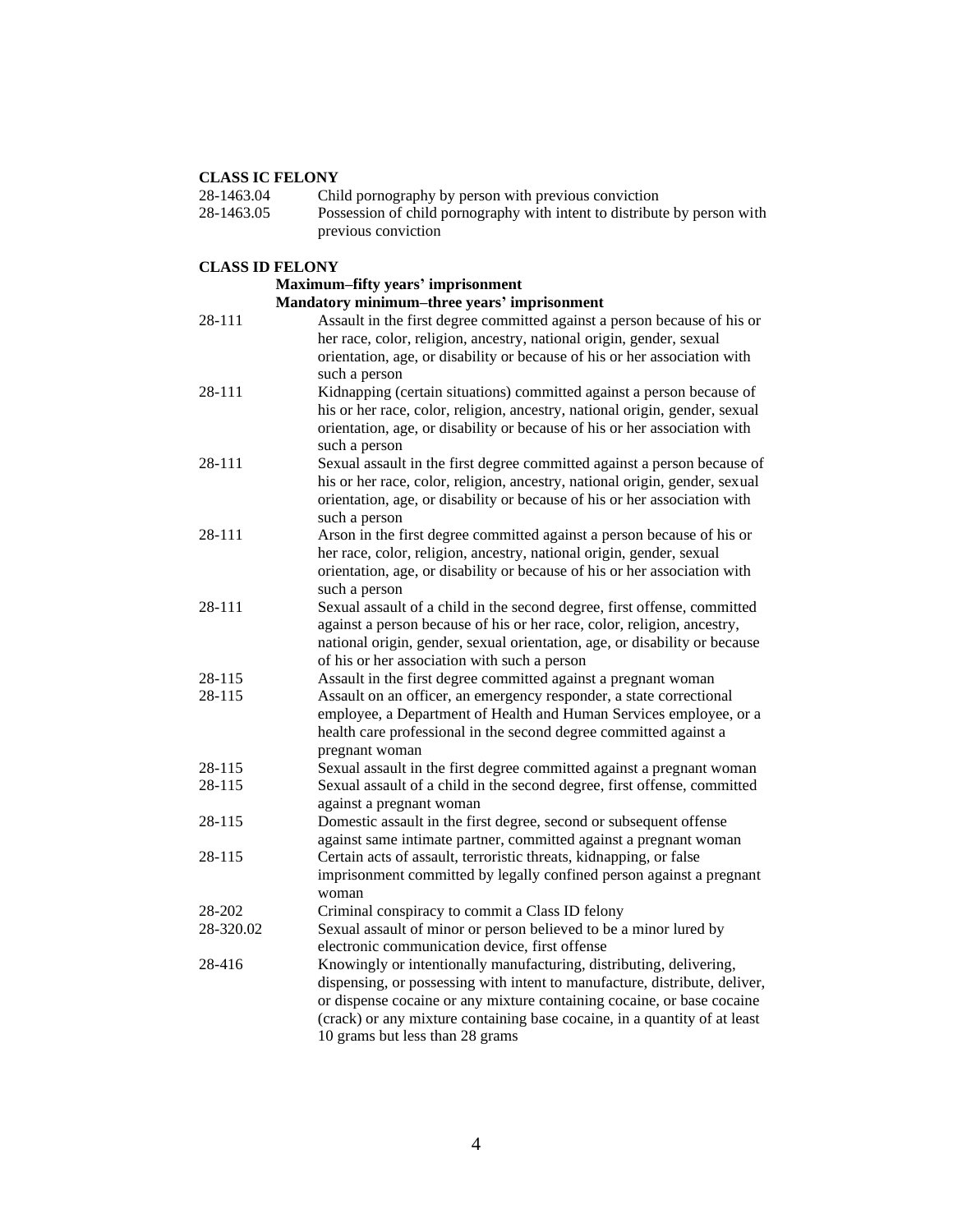| Knowingly or intentionally manufacturing, distributing, delivering,<br>dispensing, or possessing with intent to manufacture, distribute, deliver,<br>or dispense heroin or any mixture containing heroin in a quantity of at<br>least 10 grams but less than 28 grams |
|-----------------------------------------------------------------------------------------------------------------------------------------------------------------------------------------------------------------------------------------------------------------------|
| Knowingly or intentionally manufacturing, distributing, delivering,<br>dispensing, or possessing with intent to manufacture, distribute, deliver,<br>or dispense amphetamine or methamphetamine in a quantity of at least<br>10 grams but less than 28 grams          |
| Manufacture, distribute, deliver, dispense, or possess exceptionally<br>hazardous drug in Schedule I, II, or III of section 28-405, first offense<br>involving minors or near youth facilities                                                                        |
| Possessing a firearm while violating prohibition on the manufacture,<br>distribution, delivery, dispensing, or possession of an exceptionally<br>hazardous drug in Schedule I, II, or III of section 28-405                                                           |
| Manufacture, distribute, deliver, dispense, or possess certain controlled<br>substances in Schedule I, II, or III of section 28-405, second or<br>subsequent offense involving minors or near youth facilities                                                        |
| Assault on an officer, an emergency responder, a state correctional<br>employee, a Department of Health and Human Services employee, or a<br>health care professional in the first degree                                                                             |
| Possession of a firearm by a prohibited person, first offense                                                                                                                                                                                                         |
| Unlawful discharge of firearm at an occupied building, vehicle, or<br>aircraft                                                                                                                                                                                        |
| Child pornography by person 19 years old or older                                                                                                                                                                                                                     |
|                                                                                                                                                                                                                                                                       |

## **CLASS II FELONY**

# **Maximum–fifty years' imprisonment**

| Minimum-one year imprisonment |  |
|-------------------------------|--|
|-------------------------------|--|

| 28-111 | Assault in the second degree committed against a person because of his<br>or her race, color, religion, ancestry, national origin, gender, sexual<br>orientation, age, or disability or because of his or her association with<br>such a person        |
|--------|--------------------------------------------------------------------------------------------------------------------------------------------------------------------------------------------------------------------------------------------------------|
| 28-111 | Manslaughter committed against a person because of his or her race,<br>color, religion, ancestry, national origin, gender, sexual orientation, age,<br>or disability or because of his or her association with such a person                           |
| 28-111 | Sexual assault in the second degree committed against a person because<br>of his or her race, color, religion, ancestry, national origin, gender,<br>sexual orientation, age, or disability or because of his or her association<br>with such a person |
| 28-111 | Arson in the second degree committed against a person because of his or<br>her race, color, religion, ancestry, national origin, gender, sexual<br>orientation, age, or disability or because of his or her association with<br>such a person          |
| 28-115 | Assault in the second degree committed against a pregnant woman                                                                                                                                                                                        |
| 28-115 | Assault with a deadly or dangerous weapon by a legally confined person<br>committed against a pregnant woman                                                                                                                                           |
| 28-115 | Sexual assault in the second degree committed against a pregnant<br>woman                                                                                                                                                                              |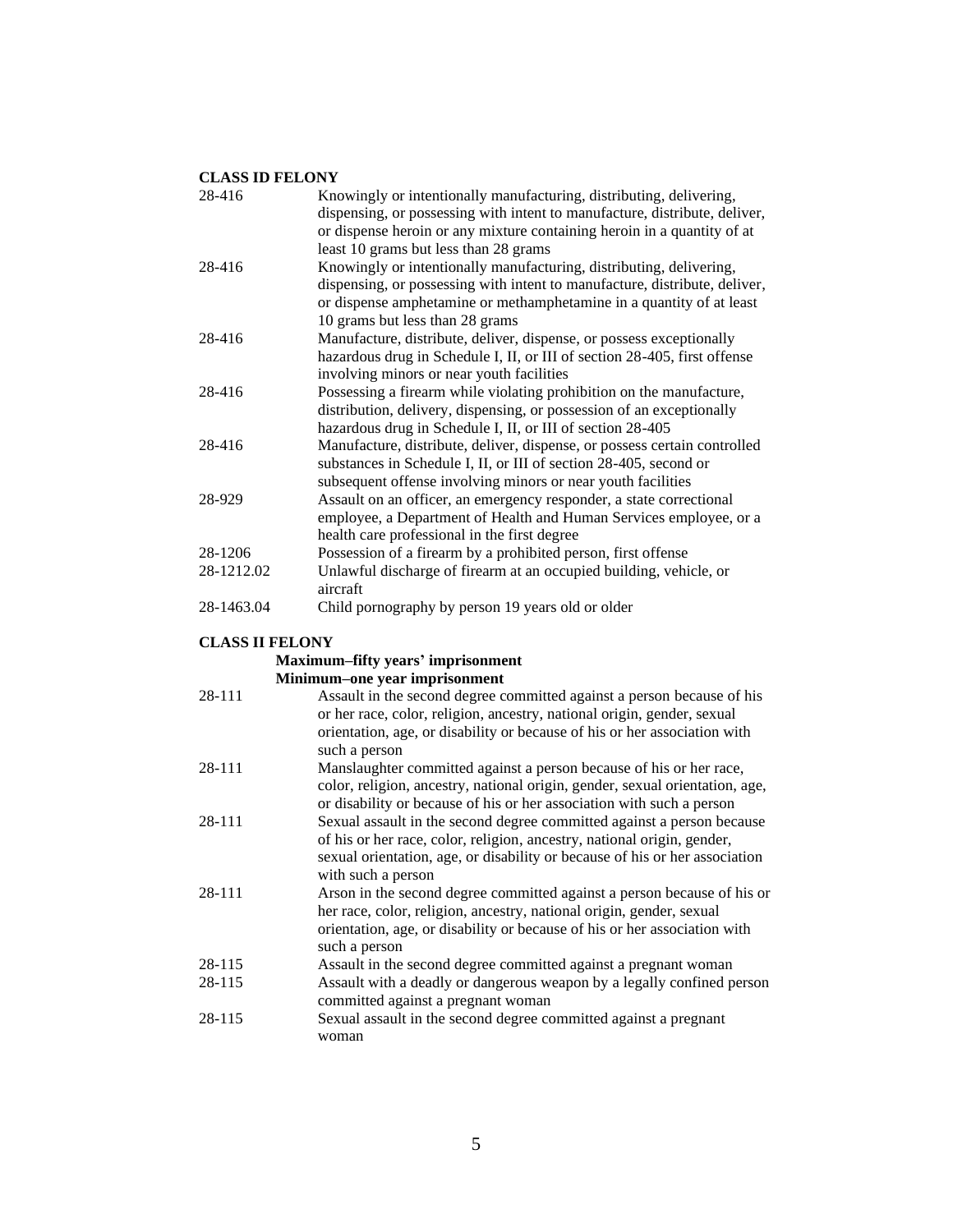| 28-115           | Sexual abuse of an inmate or parolee in the first degree committed                                                                      |
|------------------|-----------------------------------------------------------------------------------------------------------------------------------------|
|                  | against a pregnant woman                                                                                                                |
| 28-115           | Sexual abuse of a protected individual, first degree, committed against a                                                               |
|                  | pregnant woman                                                                                                                          |
| 28-115           | Domestic assault in the first degree, first offense, committed against a                                                                |
|                  | pregnant woman                                                                                                                          |
| 28-115           | Domestic assault in the second degree, second or subsequent offense                                                                     |
|                  | against same intimate partner, committed against a pregnant woman                                                                       |
| 28-201           | Criminal attempt to commit a Class I, IA, IB, IC, or ID felony                                                                          |
| 28-202           | Criminal conspiracy to commit a Class I or II felony                                                                                    |
| 28-306           | Motor vehicle homicide by person driving under the influence of alcohol                                                                 |
|                  | or drugs with prior conviction of driving under the influence of alcohol<br>or drugs                                                    |
| 28-308           | Assault in the first degree                                                                                                             |
| 28-311.08        | Distributing or otherwise making public an image or video of the                                                                        |
|                  | intimate area of another recorded without his or her knowledge and                                                                      |
|                  |                                                                                                                                         |
|                  | consent when his or her intimate area would not be generally visible to                                                                 |
|                  | the public regardless of whether in a public or private place, third or                                                                 |
| 28-313           | subsequent violation<br>Kidnapping (certain situations)                                                                                 |
| 28-319           | Sexual assault in the first degree                                                                                                      |
| 28-320.01        | Sexual assault of a child in the second degree, first offense                                                                           |
| 28-323           | Domestic assault in the first degree, second or subsequent offense                                                                      |
| 28-324           | Robbery                                                                                                                                 |
| 28-416           | Manufacture, distribute, deliver, dispense, or possess exceptionally                                                                    |
|                  | hazardous drug in Schedule I, II, or III of section 28-405                                                                              |
| 28-416           | Manufacture, distribute, deliver, dispense, or possess certain controlled                                                               |
|                  | substances in Schedule I, II, or III of section 28-405, first offense                                                                   |
|                  | involving minors or near youth facilities                                                                                               |
| 28-416           | Possessing a firearm while violating prohibition on the manufacture,                                                                    |
|                  | distribution, delivery, dispensing, or possession of certain controlled                                                                 |
|                  | substances in Schedule I, II, or III of section 28-405                                                                                  |
| 28-502           | Arson in the first degree                                                                                                               |
| 28-638           | Criminal impersonation by falsely representing business or engaging in                                                                  |
|                  | profession, business, or occupation without license if the credit, money,                                                               |
|                  | goods, services, or other thing of value that was gained or was attempted                                                               |
|                  | to be gained was \$5,000 or more, second or subsequent offense                                                                          |
| 28-638           | Criminal impersonation by providing false identification information to                                                                 |
|                  | court or law enforcement officer, third or subsequent offense                                                                           |
| 28-639           | Identity theft if the credit, money, goods, services, or other thing of                                                                 |
|                  | value that was gained or was attempted to be gained was \$5,000 or                                                                      |
|                  | more, second or subsequent offense                                                                                                      |
|                  |                                                                                                                                         |
| 28-644<br>28-707 | Violation of Counterfeit Airbag Protection Act resulting in death<br>Child abuse committed knowingly and intentionally and resulting in |
|                  | serious bodily injury                                                                                                                   |
|                  |                                                                                                                                         |
| 28-802<br>28-831 | Pandering<br>Labor trafficking or sex trafficking                                                                                       |
|                  |                                                                                                                                         |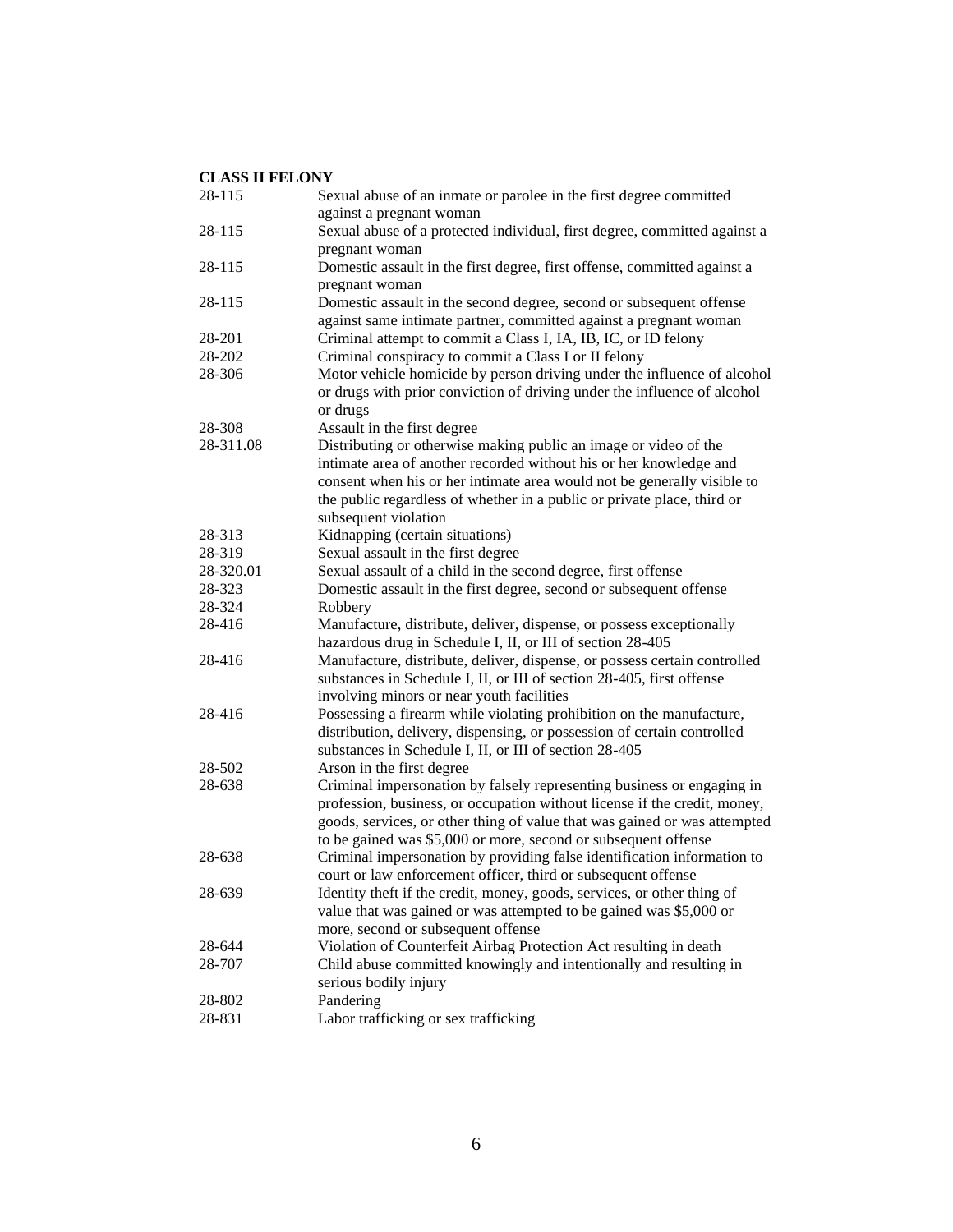| 28-919      | Tampering with a witness, informant, or juror when involving a pending<br>criminal proceeding alleging a violation of another offense classified as |
|-------------|-----------------------------------------------------------------------------------------------------------------------------------------------------|
|             | a Class II felony or higher                                                                                                                         |
| 28-922      | Tampering with physical evidence when involving a pending criminal                                                                                  |
|             | proceeding alleging a violation of another offense classified as a Class II<br>felony or higher                                                     |
| 28-930      |                                                                                                                                                     |
|             | Assault on an officer, an emergency responder, a state correctional<br>employee, a Department of Health and Human Services employee, or a           |
|             | health care professional in the second degree                                                                                                       |
| 28-933      | Certain acts of assault, terroristic threats, kidnapping, or false                                                                                  |
|             | imprisonment committed by legally confined person                                                                                                   |
| 28-1205     | Possession of firearm during commission of a felony                                                                                                 |
| 28-1205     | Use of deadly weapon other than a firearm to commit a felony                                                                                        |
| 28-1222     | Using explosives to commit a felony, second or subsequent offense                                                                                   |
| 28-1223     | Using explosives to damage or destroy property resulting in personal                                                                                |
|             | injury                                                                                                                                              |
| 28-1224     | Using explosives to kill or injure any person resulting in personal injury                                                                          |
| 30-619      | Willfully conceal or destroy evidence of any person's disqualification as                                                                           |
|             | a surrogate under the Health Care Surrogacy Act                                                                                                     |
| 30-3432     | Sign or alter without authority or alter, forge, conceal, or destroy a                                                                              |
|             | power of attorney for health care or conceal or destroy a revocation with                                                                           |
|             | the intent and effect of withholding or withdrawing life-sustaining                                                                                 |
|             | procedures or nutrition or hydration                                                                                                                |
| $60 - 690$  | Aiding or abetting a violation of Nebraska Rules of the Road                                                                                        |
| 60-6,197.03 | Operation of a motor vehicle while under the influence of alcoholic                                                                                 |
|             | liquor or of any drug or refusing chemical test, fifth or subsequent                                                                                |
|             | offense committed with .15 gram alcohol concentration                                                                                               |
| 70-2105     | Destroy, damage, or cause loss to nuclear electrical generating facility or<br>steal or render nuclear fuel unusable or unsafe                      |
|             |                                                                                                                                                     |

#### **CLASS IIA FELONY**

#### **Maximum–twenty years' imprisonment**

**Minimum–none**

| $1.111111111111 - 11.01110$                                                                                                                                                                                       |
|-------------------------------------------------------------------------------------------------------------------------------------------------------------------------------------------------------------------|
| Attempt to commit a Class II felony                                                                                                                                                                               |
| Harboring, concealing, or aiding a felon who committed a Class I, IA,                                                                                                                                             |
| IB, IC, or ID felony                                                                                                                                                                                              |
| Manslaughter                                                                                                                                                                                                      |
| Motor vehicle homicide by person driving under the influence of alcohol<br>or drugs with no prior conviction                                                                                                      |
| Assault in the second degree                                                                                                                                                                                      |
| Assault by strangulation or suffocation using a dangerous instrument, or<br>resulting in serious bodily injury, or after previous conviction under this<br>section                                                |
| Criminal child enticement with previous conviction of enumerated<br>crimes                                                                                                                                        |
| Distributing or otherwise making public an image or video of the<br>intimate area of another recorded without his or her knowledge and<br>consent when his or her intimate area would not be generally visible to |
|                                                                                                                                                                                                                   |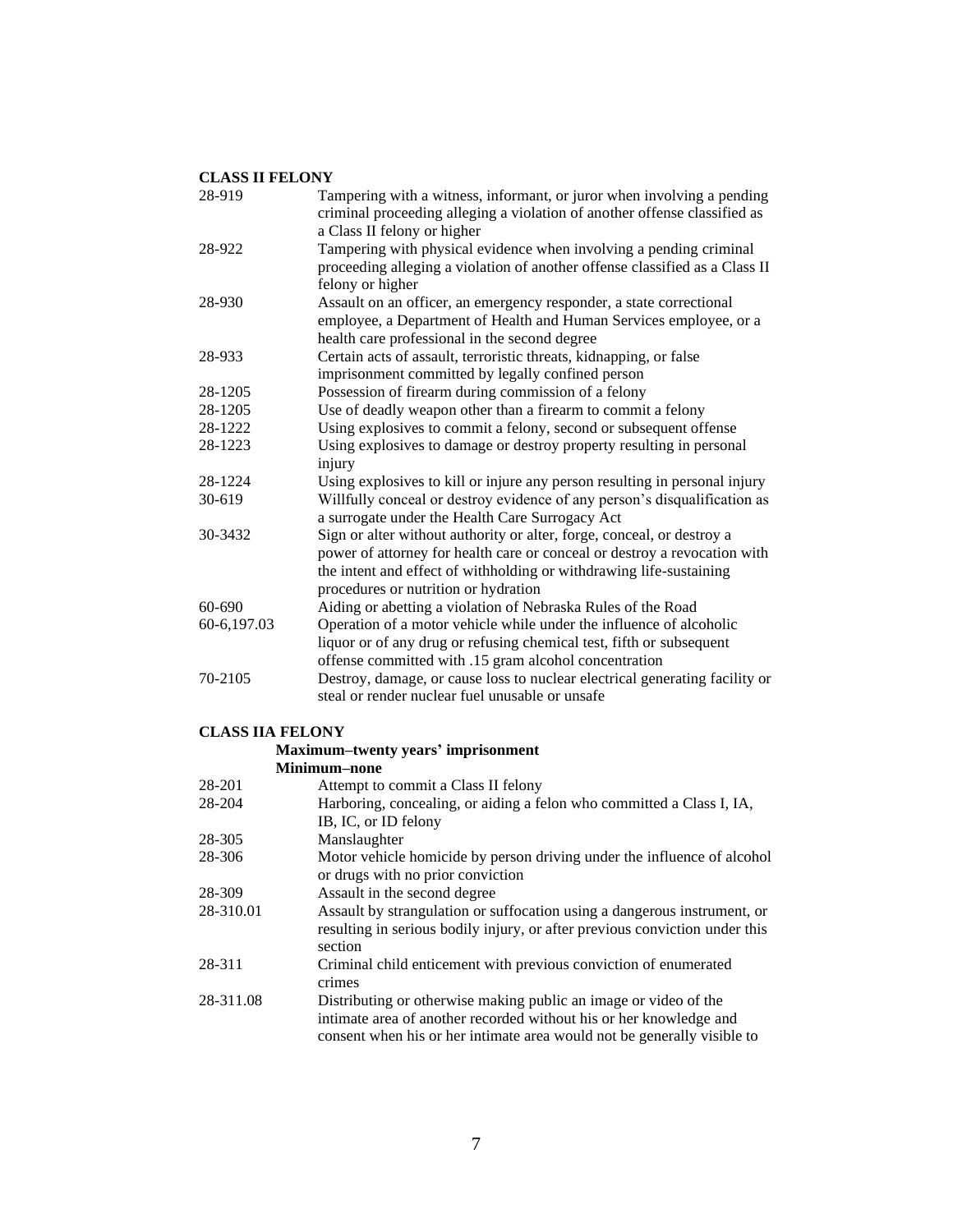|           | the public regardless of whether in a public or private place, first or                       |
|-----------|-----------------------------------------------------------------------------------------------|
|           | second violation                                                                              |
| 28-316.01 | Sexual abuse by a school employee in the first degree                                         |
| 28-320    | Sexual assault in the second degree                                                           |
| 28-322.02 | Sexual abuse of inmate or parolee in the first degree                                         |
| 28-322.04 | Sexual abuse of a protected individual in the first degree                                    |
| 28-322.05 | Sexual abuse of a detainee in the first degree                                                |
| 28-323    | Domestic assault in the first degree, first offense                                           |
| 28-323    | Domestic assault in the second degree, second or subsequent offense                           |
| 28-393    | Manslaughter of unborn child                                                                  |
| 28-394    | Motor vehicle homicide of unborn child by person driving under the                            |
|           | influence of alcohol or drugs with prior conviction of driving under the                      |
|           | influence                                                                                     |
| 28-397    | Assault of unborn child in the first degree                                                   |
| 28-416    | Manufacture, distribute, deliver, dispense, or possess certain controlled                     |
|           | substances in Schedule I, II, or III of section 28-405                                        |
| 28-416    | Manufacture, distribute, deliver, dispense, or possess controlled                             |
|           | substances in Schedule IV or V of section 28-405, second or subsequent                        |
|           | offense involving minors or near youth facilities                                             |
| 28-507    | <b>Burglary</b>                                                                               |
| 28-518    | Theft, value \$5,000 or more                                                                  |
| 28-603    | Forgery in the second degree, face value \$5,000 or more                                      |
| 28-611    | Issuing or passing bad check or other instrument, amount of \$5,000 or                        |
|           | more                                                                                          |
| 28-611.01 | Issuing a no-account check, amount less than \$1,500 or more, second or<br>subsequent offense |
| 28-620    | Unauthorized use or uses of financial transaction device, total value                         |
|           | more than \$5,000, within six months from first unauthorized use                              |
| 28-621    | Criminal possession of four or more financial transaction devices                             |
| 28-622    | Unlawful circulation of a financial transaction device in the first degree                    |
| 28-627    | Unlawful manufacture of a financial transaction device                                        |
| 28-638    | Criminal impersonation by falsely representing business or engaging in                        |
|           | profession, business, or occupation without license if the credit, money,                     |
|           | goods, services, or other thing of value that was gained or was attempted                     |
|           | to be gained was \$5,000 or more, second or subsequent offense                                |
| 28-639    | Identity theft if the credit, money, goods, services, or other thing of                       |
|           | value that was gained or was attempted to be gained was \$5,000 or                            |
|           | more, first offense                                                                           |
| 28-644    | Violation of Counterfeit Airbag Prevention Act resulting in serious                           |
|           | bodily injury                                                                                 |
| 28-703    | Incest with a person under 18 years old                                                       |
| 28-707    | Child abuse committed negligently resulting in death                                          |
| 28-813.01 | Possessing visual depiction of sexually explicit conduct containing a                         |
|           | child by a person 19 years old or older                                                       |
| 28-831    | Benefitting from or participating in a labor trafficking or sex trafficking                   |
|           | venture                                                                                       |
| 28-912    | Escape using force, threat, deadly weapon, or dangerous instrument                            |
| 28-932    | Assault with a deadly or dangerous weapon by a legally confined person                        |
|           |                                                                                               |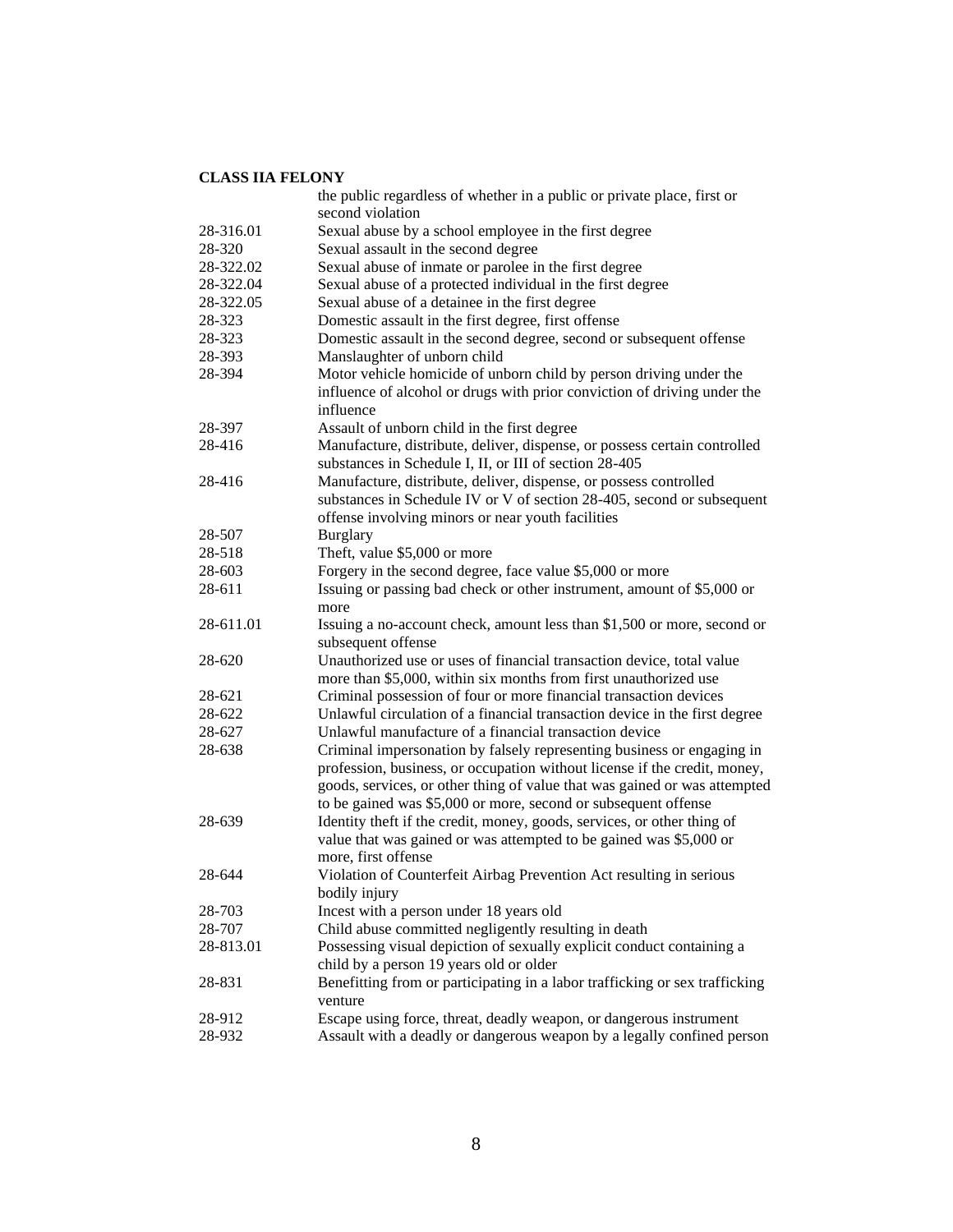| 28-1212.03              | Possession, receipt, retention, or disposal of a stolen firearm knowing or<br>believing, or when person should have known or had reasonable cause                                                                                                                                                                                                                 |
|-------------------------|-------------------------------------------------------------------------------------------------------------------------------------------------------------------------------------------------------------------------------------------------------------------------------------------------------------------------------------------------------------------|
|                         | to believe, firearm to be stolen                                                                                                                                                                                                                                                                                                                                  |
| 28-1222                 | Using explosives to commit a felony, first offense                                                                                                                                                                                                                                                                                                                |
| 28-1224                 | Using explosives to kill or injure any person unless personal injury or                                                                                                                                                                                                                                                                                           |
|                         | death occurs                                                                                                                                                                                                                                                                                                                                                      |
| 28-1463.05              | Possession of child pornography with intent to distribute by person 19<br>years old or older                                                                                                                                                                                                                                                                      |
| 29-4011                 | Failure by felony sex offender to register under Sex Offender<br>Registration Act, second or subsequent offense                                                                                                                                                                                                                                                   |
| 60-6,197.03             | Operation of a motor vehicle while under the influence of alcoholic<br>liquor or of any drug or refusing chemical test, fourth offense committed<br>with .15 gram alcohol concentration                                                                                                                                                                           |
| 60-6,197.03             | Operation of a motor vehicle while under the influence of alcoholic<br>liquor or of any drug or refusing chemical test, fifth or subsequent<br>offense                                                                                                                                                                                                            |
| 60-6,197.06             | Operating a motor vehicle when operator's license has been revoked for<br>driving under the influence, second or subsequent offense                                                                                                                                                                                                                               |
| <b>CLASS III FELONY</b> |                                                                                                                                                                                                                                                                                                                                                                   |
|                         | Maximum-four years' imprisonment and two years' post-release                                                                                                                                                                                                                                                                                                      |
|                         | supervision or twenty-five thousand dollars' fine, or both                                                                                                                                                                                                                                                                                                        |
|                         | Minimum-none for imprisonment and nine months' post-release                                                                                                                                                                                                                                                                                                       |
|                         | supervision if imprisonment is imposed                                                                                                                                                                                                                                                                                                                            |
| 2-1220                  | Knowingly and willfully commit fraudulent acts regarding racehorses                                                                                                                                                                                                                                                                                               |
| 8-138                   | Officer, agent, or employee accepting or receiving deposits on behalf of<br>insolvent bank                                                                                                                                                                                                                                                                        |
| 8-139                   | Acting or attempting to act as active executive officer of a bank when<br>license has been revoked or authority has been suspended                                                                                                                                                                                                                                |
| 8-175                   | Banks, false entry or statements, offenses relating to records                                                                                                                                                                                                                                                                                                    |
| 8-224.01                | Substitution or investment of estate or trust assets for or in securities of<br>the trust company controlling the estate or trust; loans of trust company<br>assets to trust company officials or employees                                                                                                                                                       |
| 8-702                   | Bank continuing to do business after charter is forfeited                                                                                                                                                                                                                                                                                                         |
| 9-814                   | Altering lottery tickets to defraud under State Lottery Act                                                                                                                                                                                                                                                                                                       |
| 24-216                  | Clerk of the Supreme Court intentionally making a false report under<br>oath, perjury                                                                                                                                                                                                                                                                             |
| 25-2310                 | Fraudulently invoking privilege of proceeding in forma pauperis                                                                                                                                                                                                                                                                                                   |
| 28-107                  | Felony defined outside of criminal code                                                                                                                                                                                                                                                                                                                           |
| 28-111                  | Terroristic threats committed against a person because of his or her race,<br>color, religion, ancestry, national origin, gender, sexual orientation, age,                                                                                                                                                                                                        |
| 28-111                  | or disability or because of his or her association with such a person<br>Stalking, certain situations or subsequent conviction within 7 years,<br>committed against a person because of his or her race, color, religion,<br>ancestry, national origin, gender, sexual orientation, age, or disability or<br>because of his or her association with such a person |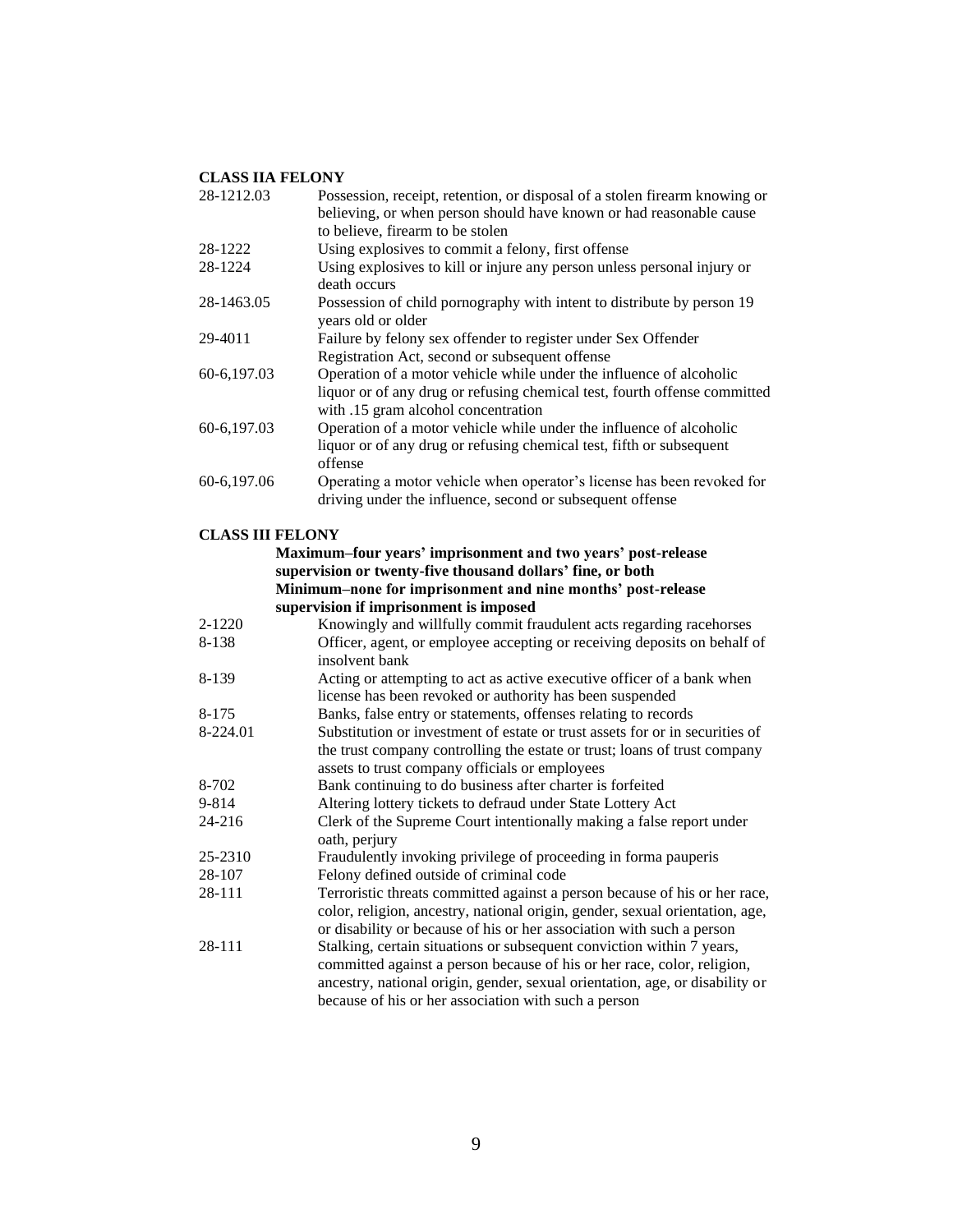| 28-111    | False imprisonment in the first degree committed against a person<br>because of his or her race, color, religion, ancestry, national origin, |
|-----------|----------------------------------------------------------------------------------------------------------------------------------------------|
|           | gender, sexual orientation, age, or disability or because of his or her                                                                      |
|           | association with such a person                                                                                                               |
| 28-111    | Sexual assault of a child in the third degree, first offense, committed                                                                      |
|           | against a person because of his or her race, color, religion, ancestry,                                                                      |
|           | national origin, gender, sexual orientation, age, or disability or because                                                                   |
|           | of his or her association with such a person                                                                                                 |
| 28-115    | Assault by legally confined person without a deadly weapon committed                                                                         |
|           | against a pregnant woman                                                                                                                     |
| 28-115    | Sexual assault of a child in the third degree, first offense, committed                                                                      |
|           | against a pregnant woman                                                                                                                     |
| 28-115    | Domestic assault in the second degree, first offense, committed against a<br>pregnant woman                                                  |
| 28-115    | Assault on an officer, an emergency responder, a state correctional                                                                          |
|           | employee, a Department of Health and Human Services employee, or a                                                                           |
|           | health care professional in the third degree committed against a pregnant                                                                    |
|           | woman                                                                                                                                        |
| 28-115    | Assault on an officer, an emergency responder, a state correctional                                                                          |
|           | employee, a Department of Health and Human Services employee, or a                                                                           |
|           | health care professional using a motor vehicle committed against a                                                                           |
|           | pregnant woman                                                                                                                               |
| 28-115    | Causing serious bodily injury to a pregnant woman while driving while                                                                        |
|           | intoxicated                                                                                                                                  |
| 28-115    | Sexual abuse of an inmate or parolee in the second degree committed                                                                          |
|           | against a pregnant woman                                                                                                                     |
| 28-115    | Sexual abuse of a protected individual, second degree, committed                                                                             |
| 28-115    | against a pregnant woman<br>Domestic assault in the third degree involving bodily injury, second or                                          |
|           | subsequent offense against same intimate partner, committed against a                                                                        |
|           | pregnant woman                                                                                                                               |
| 28-202    | Criminal conspiracy to commit a Class III felony                                                                                             |
| 28-310.01 | Strangulation without dangerous instrument                                                                                                   |
| 28-328    | Performance of partial-birth abortion                                                                                                        |
| 28-342    | Sale, transfer, distribution, or giving away of live or viable aborted child                                                                 |
|           | or consenting to, aiding, or abetting the same                                                                                               |
| 28-416    | Manufacture, distribute, deliver, dispense, or possess controlled                                                                            |
|           | substances in Schedule IV or V of section 28-405, first offense                                                                              |
|           | involving minors or near youth facilities                                                                                                    |
| 28-416    | Possessing a firearm while violating prohibition on the manufacture,                                                                         |
|           | distribution, delivery, dispensing, or possession of controlled substances                                                                   |
|           | in Schedule IV or V of section 28-405                                                                                                        |
| 28-503    | Arson in the second degree                                                                                                                   |
| 28-602    | Forgery in the first degree                                                                                                                  |
| 28-611.01 | Issuing a no-account check in an amount of \$5,000 or more, first offense                                                                    |
| 28-611.01 | Issuing a no-account check in an amount of \$1,500 or more, second or                                                                        |
|           | subsequent offense                                                                                                                           |
| 28-625    | Criminal sale of two or more blank financial transaction devices                                                                             |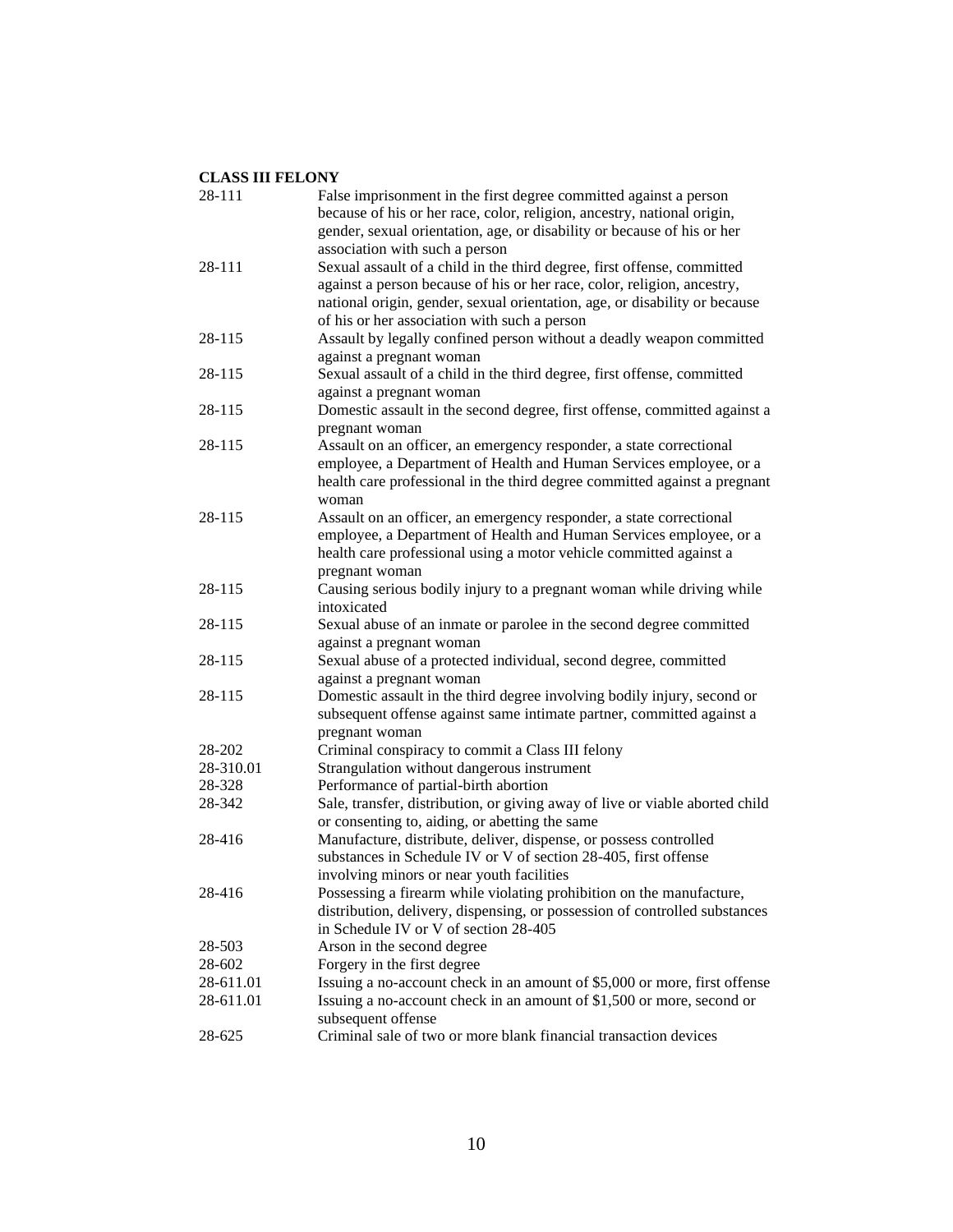| 28-638     | Criminal impersonation by falsely representing business or engaging in<br>profession, business, or occupation without license if the credit, money,                                                                                                                                                                                                      |
|------------|----------------------------------------------------------------------------------------------------------------------------------------------------------------------------------------------------------------------------------------------------------------------------------------------------------------------------------------------------------|
|            | goods, services, or other thing of value that was gained or was attempted                                                                                                                                                                                                                                                                                |
| 28-638     | to be gained was \$5,000 or more, first offense<br>Criminal impersonation by falsely representing business or engaging in<br>profession, business, or occupation without license if the credit, money,<br>goods, services, or other thing of value that was gained or was attempted<br>to be gained was \$1,500 or more but less than \$5,000, second or |
|            | subsequent offense                                                                                                                                                                                                                                                                                                                                       |
| 28-638     | Criminal impersonation by providing false identification information to<br>court or law enforcement officer, second offense                                                                                                                                                                                                                              |
| 28-639     | Identity theft if the credit, money, goods, services, or other thing of                                                                                                                                                                                                                                                                                  |
|            | value that was gained or was attempted to be gained was \$1,500 or more                                                                                                                                                                                                                                                                                  |
|            | but less than \$5,000, second or subsequent offense                                                                                                                                                                                                                                                                                                      |
| 28-644     | Violation of Counterfeit Airbag Prevention Act resulting in bodily                                                                                                                                                                                                                                                                                       |
|            | injury                                                                                                                                                                                                                                                                                                                                                   |
| 28-703     | Incest with a person under 18 years old                                                                                                                                                                                                                                                                                                                  |
| 28-804     | Keeping a place of prostitution used by a person under 18 years old<br>practicing prostitution                                                                                                                                                                                                                                                           |
| 28-912     | Escape when detained or under arrest on a felony charge                                                                                                                                                                                                                                                                                                  |
| 28-912     | Escape, public servant concerned in detention permits another to escape                                                                                                                                                                                                                                                                                  |
| 28-915     | Perjury and subornation of perjury                                                                                                                                                                                                                                                                                                                       |
| 28-1102    | Promoting gambling in the first degree, third or subsequent offense                                                                                                                                                                                                                                                                                      |
| 28-1105.01 | Gambling debt collection                                                                                                                                                                                                                                                                                                                                 |
| 28-1204.01 | Unlawful transfer of a firearm to a juvenile                                                                                                                                                                                                                                                                                                             |
| 28-1205    | Possession of deadly weapon other than a firearm during commission of<br>a felony                                                                                                                                                                                                                                                                        |
| 28-1206    | Possession of deadly weapon other than a firearm by a prohibited person                                                                                                                                                                                                                                                                                  |
| 28-1207    | Possession of a defaced firearm                                                                                                                                                                                                                                                                                                                          |
| 28-1208    | Defacing a firearm                                                                                                                                                                                                                                                                                                                                       |
| 28-1223    | Using explosives to damage or destroy property unless personal injury<br>or death occurs                                                                                                                                                                                                                                                                 |
| 28-1344    | Unauthorized access to a computer which deprives another of property                                                                                                                                                                                                                                                                                     |
|            | or services or obtains property or services of another with value of                                                                                                                                                                                                                                                                                     |
|            | \$5,000 or more                                                                                                                                                                                                                                                                                                                                          |
| 28-1345    | Unauthorized access to a computer which causes damages of \$5,000 or<br>more                                                                                                                                                                                                                                                                             |
| 28-1356    | Obtaining a real property interest or establishing or operating an                                                                                                                                                                                                                                                                                       |
|            | enterprise by means of racketeering activity or unlawful debt collection                                                                                                                                                                                                                                                                                 |
| 28-1423    | Swearing falsely regarding sales of tobacco                                                                                                                                                                                                                                                                                                              |
| 28-1463.04 | Child pornography by person under 19 years old                                                                                                                                                                                                                                                                                                           |
| 30-2219    | Falsifying representation under Uniform Probate Code                                                                                                                                                                                                                                                                                                     |
| 30-24,125  | False statement regarding personal property of decedent                                                                                                                                                                                                                                                                                                  |
| 30-24,129  | False statement regarding real property of decedent                                                                                                                                                                                                                                                                                                      |
| 32-1514    | Forging candidate filing form for election nomination                                                                                                                                                                                                                                                                                                    |
| 32-1516    | Forging initials or signatures on official ballots or falsifying, destroying,                                                                                                                                                                                                                                                                            |
|            | or suppressing candidate filing forms                                                                                                                                                                                                                                                                                                                    |
| 32-1517    | Employer penalizing employee for serving as election official                                                                                                                                                                                                                                                                                            |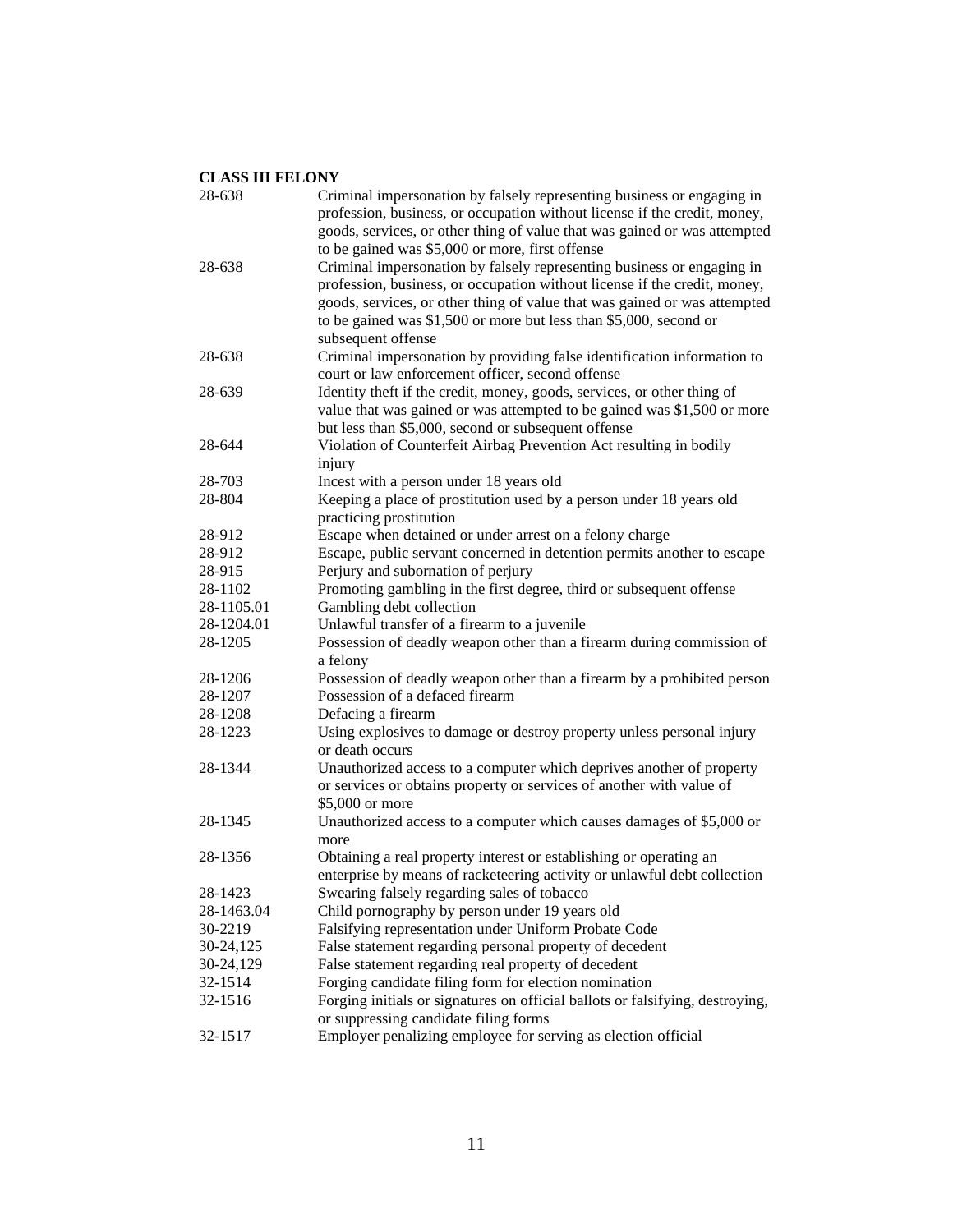| Violation of cease and desist order prohibiting the unauthorized practice<br>of a credentialed profession or unauthorized operation of a credentialed                                                                                                  |
|--------------------------------------------------------------------------------------------------------------------------------------------------------------------------------------------------------------------------------------------------------|
| business under Uniform Credentialing Act                                                                                                                                                                                                               |
| Violation of cease and desist order prohibiting the unauthorized practice<br>of a credentialed profession or unauthorized operation of a credentialed<br>business under Uniform Credentialing Act                                                      |
| Fraudulent statement in report or statement for benefits from a fraternal<br>benefit society                                                                                                                                                           |
| Selling livestock without evidence of ownership                                                                                                                                                                                                        |
| Branding another's livestock, defacing marks                                                                                                                                                                                                           |
| Willfully and knowingly apply, remove, damage, or alter an approved<br>nonvisual identifier or expunge, alter, render inaccessible, or otherwise<br>corrupt its recorded or imbedded information with intent to deprive or<br>falsely assert ownership |
| Forging or altering livestock ownership document when value is \$1,000<br>or more                                                                                                                                                                      |
| Intentionally making false oath to uranium severance tax return or report                                                                                                                                                                              |
| False statement on affidavit of affixture for mobile home or<br>manufactured home                                                                                                                                                                      |
| Aiding or abetting a violation of Nebraska Rules of the Road                                                                                                                                                                                           |
| Motor vehicle accident resulting in serious bodily injury or death,<br>violation of duty to stop                                                                                                                                                       |
| Violation of motor fuel tax laws when the amount involved is \$5,000 or<br>more, provisions relating to evasion of tax, keeping books and records,<br>making false statements                                                                          |
| Wholesale drug distribution in violation of Wholesale Drug Distributor<br>Licensing Act                                                                                                                                                                |
| Veterinary drug distribution in violation of Veterinary Drug Distribution<br>Licensing Act                                                                                                                                                             |
| Violation by officer or agent of common carriers in consolidation or<br>increase in stock, issuance of securities                                                                                                                                      |
| Falsifying a representation before the Tax Equalization and Review<br>Commission                                                                                                                                                                       |
| School district meeting or election, false oath                                                                                                                                                                                                        |
| Failure to comply with community supervision, second or subsequent<br>offense                                                                                                                                                                          |
| Escape from custody (certain situations)                                                                                                                                                                                                               |
| <b>CLASS IIIA FELONY</b>                                                                                                                                                                                                                               |
|                                                                                                                                                                                                                                                        |

**Maximum–three years' imprisonment and eighteen months' post-release supervision or ten thousand dollars' fine, or both Minimum–none for imprisonment and nine months' post-release supervision if imprisonment is imposed** 28-111 Arson in the third degree, damages of \$1,500 or more, committed against a person because of his or her race, color, religion, ancestry, national origin, gender, sexual orientation, age, or disability or because of his or her association with such a person 28-111 Criminal mischief, pecuniary loss in excess of \$5,000 or substantial disruption of public communication or utility, committed against a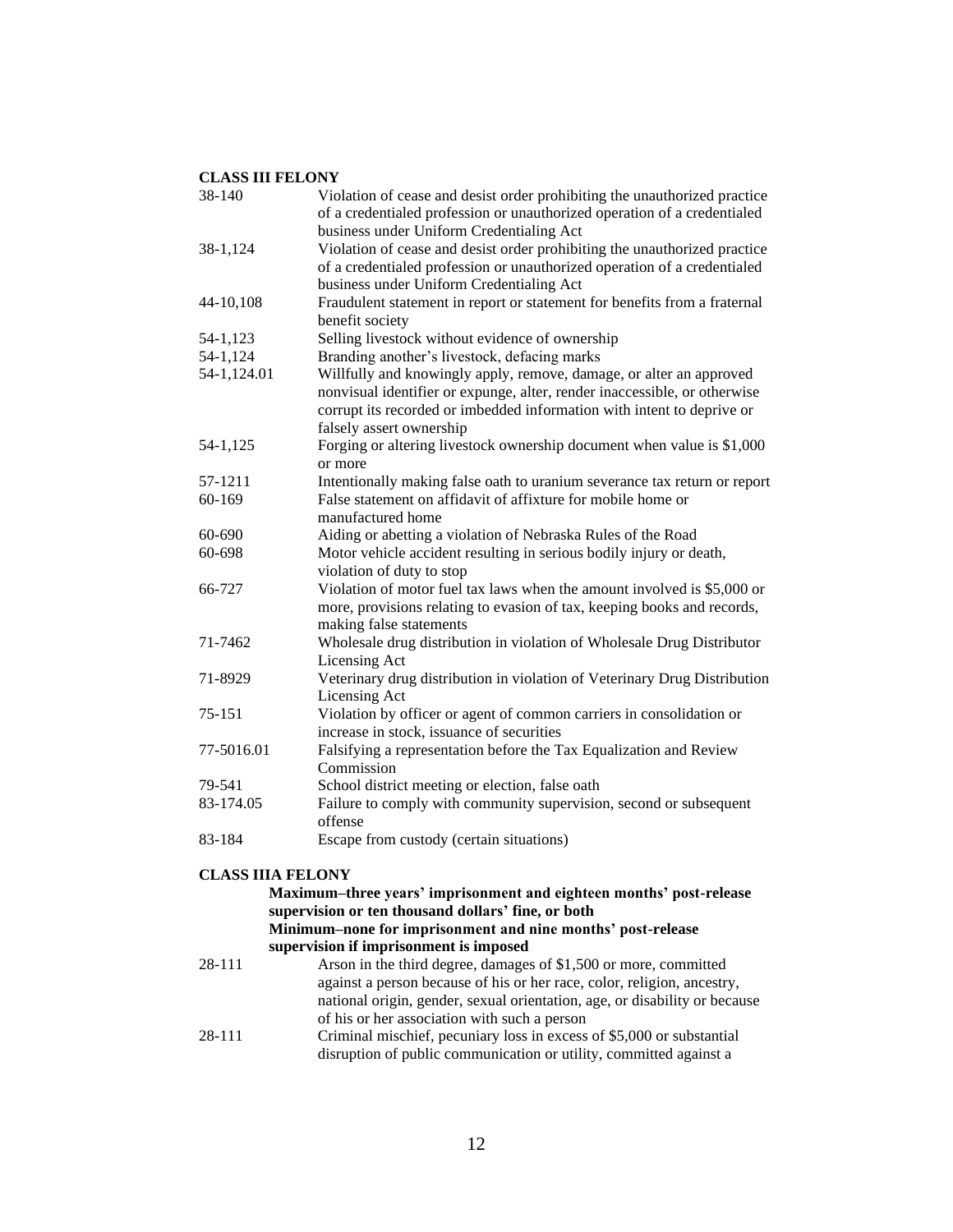#### **CLASS IIIA FELONY**

|           | person because of his or her race, color, religion, ancestry, national<br>origin, gender, sexual orientation, age, or disability or because of his or |
|-----------|-------------------------------------------------------------------------------------------------------------------------------------------------------|
|           | her association with such a person                                                                                                                    |
| 28-111    | Unauthorized application of graffiti, second or subsequent offense,                                                                                   |
|           | committed against a person because of his or her race, color, religion,                                                                               |
|           | ancestry, national origin, gender, sexual orientation, age, or disability or                                                                          |
|           | because of his or her association with such a person                                                                                                  |
| 28-115    | Domestic assault in the third degree in a menacing manner, committed                                                                                  |
|           | against a pregnant woman                                                                                                                              |
| 28-115    | Assault in the third degree (certain situations) committed against a                                                                                  |
|           | pregnant woman                                                                                                                                        |
| 28-115    | Sexual assault in the third degree committed against a pregnant woman                                                                                 |
| 28-115    | Domestic assault in the third degree, first offense involving bodily                                                                                  |
|           | injury, committed against a pregnant woman                                                                                                            |
| 28-204    | Harboring, concealing, or aiding a felon who committed a Class II or                                                                                  |
|           | <b>IIA</b> felony                                                                                                                                     |
| 28-306    | Motor vehicle homicide by person driving in a reckless manner                                                                                         |
| 28-310.01 | Assault by strangulation or suffocation                                                                                                               |
| 28-311    | Criminal child enticement                                                                                                                             |
| 28-311.01 | Terroristic threats                                                                                                                                   |
| 28-311.04 | Stalking (certain situations)                                                                                                                         |
| 28-314    | False imprisonment in the first degree                                                                                                                |
| 28-316.01 | Sexual abuse by a school employee in the second degree                                                                                                |
| 28-320.01 | Sexual assault of a child in the third degree, first offense                                                                                          |
| 28-322.03 | Sexual abuse of an inmate or parolee in the second degree                                                                                             |
| 28-322.04 | Sexual abuse of a protected individual in the second degree                                                                                           |
| 28-322.05 | Sexual abuse of a detainee in the second degree                                                                                                       |
| 28-323    | Domestic assault in the third degree, second or subsequent offense                                                                                    |
|           | (certain situations)                                                                                                                                  |
| 28-386    | Knowing and intentional abuse, neglect, or exploitation of a vulnerable                                                                               |
|           | or senior adult                                                                                                                                       |
| 28-394    | Motor vehicle homicide of an unborn child by person driving in a                                                                                      |
|           | reckless manner                                                                                                                                       |
| 28-394    | Motor vehicle homicide of an unborn child by person driving under the                                                                                 |
|           | influence of alcohol or drugs with no prior conviction                                                                                                |
| 28-398    | Assault of an unborn child in the second degree                                                                                                       |
| 28-416    | Manufacture, distribute, deliver, dispense, or possess controlled                                                                                     |
|           | substances in Schedule IV or V of section 28-405                                                                                                      |
| 28-457    | Permitting a child or vulnerable adult to ingest methamphetamine,                                                                                     |
|           | second or subsequent offense                                                                                                                          |
| 28-457    | Permitting a child or vulnerable adult to inhale, have contact with, or                                                                               |
|           | ingest methamphetamine causing serious bodily injury                                                                                                  |
| 28-634    | Unlawful use or possession of an electronic payment card scanning                                                                                     |
|           | device or encoding machine, second or subsequent offense                                                                                              |
| 28-644    | Second or subsequent violation of Counterfeit Airbag Prevention Act                                                                                   |
| 28-707    | Child abuse committed knowingly and intentionally and not resulting in                                                                                |
|           | serious bodily injury or death                                                                                                                        |
| 28-707    | Child abuse committed negligently, resulting in serious bodily injury but                                                                             |
|           | not death                                                                                                                                             |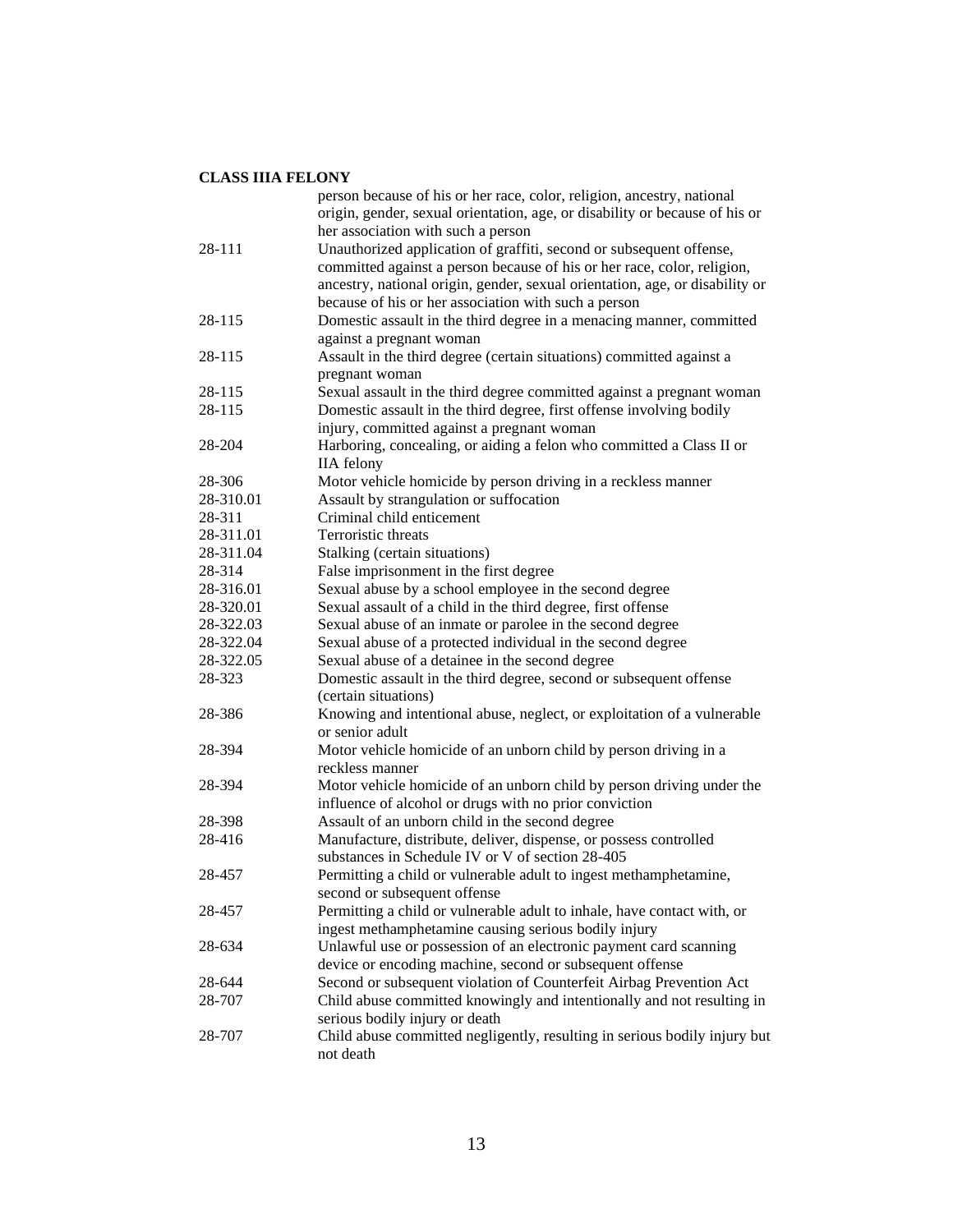#### **CLASS IIIA FELONY**

| 28-904      | Resisting arrest, second or subsequent offense                             |
|-------------|----------------------------------------------------------------------------|
| 28-904      | Resisting arrest using deadly or dangerous weapon                          |
| 28-931      | Assault on an officer, an emergency responder, a state correctional        |
|             | employee, a Department of Health and Human Services employee, or a         |
|             | health care professional in the third degree                               |
| 28-931.01   | Assault on an officer, an emergency responder, a state correctional        |
|             | employee, a Department of Health and Human Services employee, or a         |
|             | health care professional using a motor vehicle                             |
| 28-932      | Assault by legally confined person without a deadly weapon                 |
| 28-934      | Assault with a bodily fluid against a public safety officer with           |
|             | knowledge that bodily fluid was infected with HIV, Hep B, or Hep C         |
| 28-1005     | Dogfighting, cockfighting, bearbaiting, etc., promoter, owner, employee,   |
|             | property owner, or spectator                                               |
| 28-1009     | Cruel mistreatment of animal not involving torture or mutilation, second   |
|             | or subsequent offense                                                      |
| 28-1009     | Cruel mistreatment of animal involving torture or mutilation               |
| 28-1009     | Harassment of police animal resulting in death of animal                   |
| 28-1204.05  | Unlawful possession of a firearm by a prohibited juvenile offender,        |
|             | second or subsequent offense                                               |
| 28-1463.05  | Possession of child pornography with intent to distribute by person        |
|             | under 19 years old                                                         |
| 29-4011     | Failure by felony sex offender to register under Sex Offender              |
|             | Registration Act, first offense                                            |
| 29-4011     | Failure by misdemeanor sex offender to register under Sex Offender         |
|             | Registration Act, second or subsequent offense                             |
| 53-180.05   | Knowingly and intentionally dispensing alcohol in any manner to            |
|             | minors or incompetents resulting in serious bodily injury or death         |
|             | caused by the minors' consumption or impaired condition                    |
| 60-690      | Aiding or abetting a violation of Nebraska Rules of the Road               |
| 60-698      | Motor vehicle accident resulting in injury other than serious bodily       |
|             | injury, violation of duty to stop                                          |
| 60-6,197.03 | Operation of a motor vehicle while under the influence of alcoholic        |
|             | liquor or of any drug or refusing chemical test, third offense committed   |
|             | with .15 gram alcohol concentration                                        |
| 60-6,197.03 | Operation of a motor vehicle while under the influence of alcoholic        |
|             | liquor or of any drug or refusing chemical test, fourth offense committed  |
|             | with less than .15 gram alcohol concentration                              |
| 60-6,198    | Causing serious bodily injury to person or unborn child while driving      |
|             | while intoxicated                                                          |
| 71-4839     | Knowingly purchase or sell a body part for transplantation, therapy,       |
|             | research, or education if removal is to occur after death                  |
| 71-4840     | Intentionally falsifying, forging, concealing, defacing, or obliterating a |
|             | document related to anatomical gifts for financial gain                    |

#### **CLASS IV FELONY**

**Maximum–two years' imprisonment and twelve months' post-release supervision or ten thousand dollars' fine, or both Minimum–none for imprisonment and none for post-release supervision**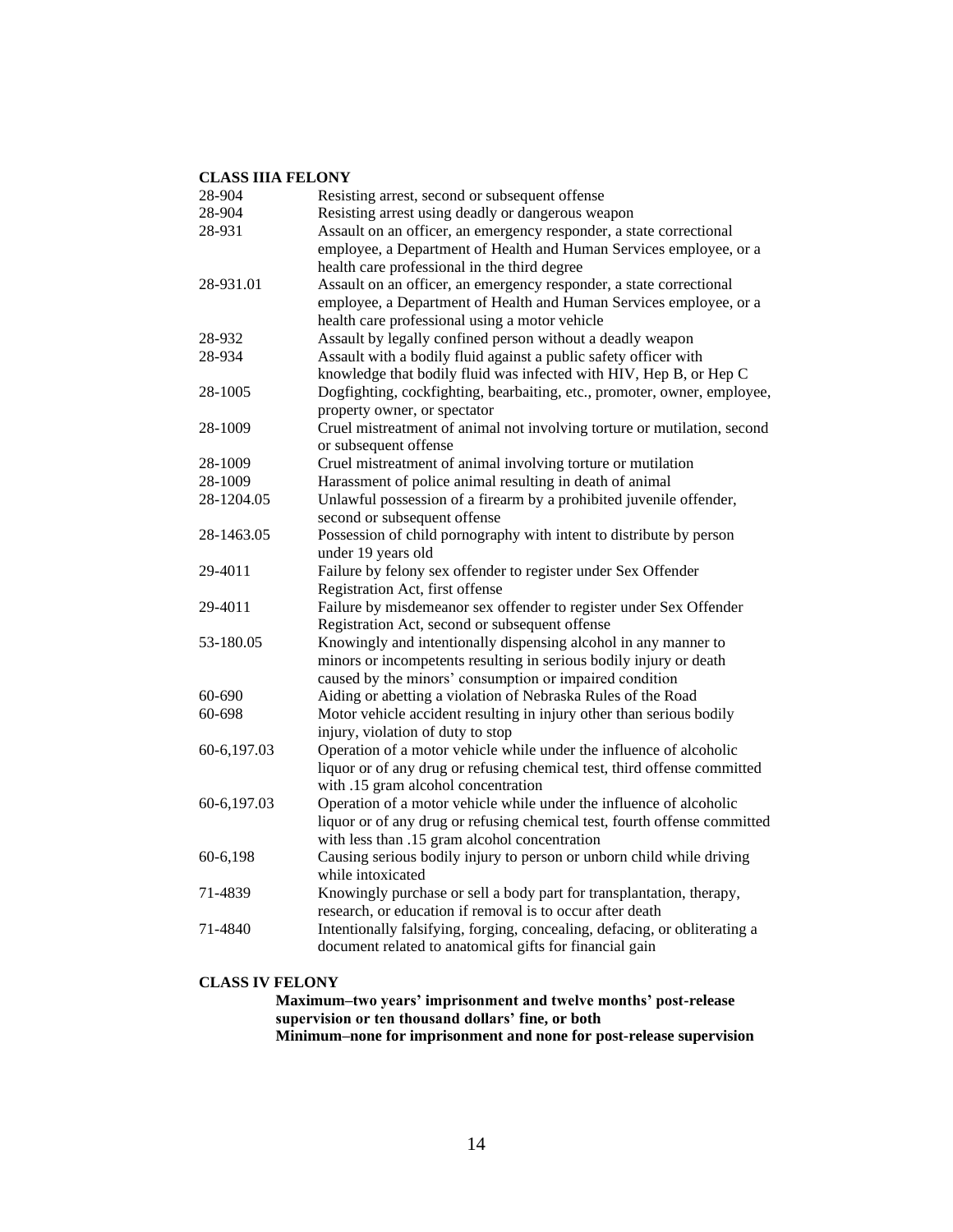| 2-1215    | Conducting horseracing or betting on horseraces without license or         |
|-----------|----------------------------------------------------------------------------|
|           | violating horseracing provisions                                           |
| 2-1218    | Drugging horses or permitting drugged horses to run in a horserace         |
| 2-1825    | Forge, counterfeit, or use without authorization an inspection legend or   |
|           | certificate of Director of Agriculture on potatoes                         |
| $8 - 103$ | Department of Banking and Finance personnel borrowing money from           |
|           | certain financial institutions or aiding or abetting such violation        |
| 8-133     | Pledging bank assets for making or retaining a deposit in bank or          |
|           | accepting such pledge of assets                                            |
| 8-133     | Overpayment of interest to bank officer or employee                        |
| 8-133     | Request or receipt of overpayment of interest by bank officer or           |
|           | employee                                                                   |
| $8 - 142$ | Bank officer, employee, director, or agent violating loan limits resulting |
|           | in insolvency of bank                                                      |
| 8-143.01  | Illegal bank loans to executive officers, directors, or shareholders       |
| 8-147     | Banks, illegal transfer of assets, limitation on amounts of loans and      |
|           | investments                                                                |
| 8-1,139   | Financial institutions, misappropriation of funds or assets                |
| $8 - 225$ | Trust companies, false statement or book entry, destruction or secretion   |
|           | of records                                                                 |
| 8-333     | Building and loan association, false statement or book entry               |
| 8-1117    | Violation of Securities Act of Nebraska or any rule or regulation under    |
|           | the act                                                                    |
| 8-1729    | Willful violation of Commodity Code or rule, regulation, or order under    |
|           | the code                                                                   |
| $9 - 262$ | Second or subsequent violation of Nebraska Bingo Act when not              |
|           | otherwise specified                                                        |
| $9 - 262$ | Specified violations of Nebraska Bingo Act                                 |
| $9 - 262$ | Intentionally employing or possessing device to facilitate cheating at     |
|           | bingo or using any fraud in connection with a bingo game, gain of          |
|           | \$1,500 or more                                                            |
| 9-352     | Second or subsequent violation of Nebraska Pickle Card Lottery Act         |
|           | when not otherwise specified                                               |
| 9-352     | Specified violations of Nebraska Pickle Card Lottery Act                   |
| 9-352     | Intentionally employing or possessing device to facilitate cheating at     |
|           | lottery by sale of pickle cards or using any fraud in connection with such |
|           | lottery, gain of \$1,500 or more                                           |
| 9-434     | Second or subsequent violation of Nebraska Lottery and Raffle Act          |
|           | when not otherwise specified                                               |
| 9-434     | Specified violations of Nebraska Lottery and Raffle Act                    |
| 9-434     | Intentionally employing or possessing device to facilitate cheating at     |
|           | lottery or raffle, or using any fraud in connection with such lottery or   |
|           | raffle, gain of \$1,500 or more                                            |
| $9 - 652$ | Second or subsequent violation of Nebraska County and City Lottery         |
|           | Act when not otherwise specified                                           |
| $9 - 652$ | Specified violations of Nebraska County and City Lottery Act               |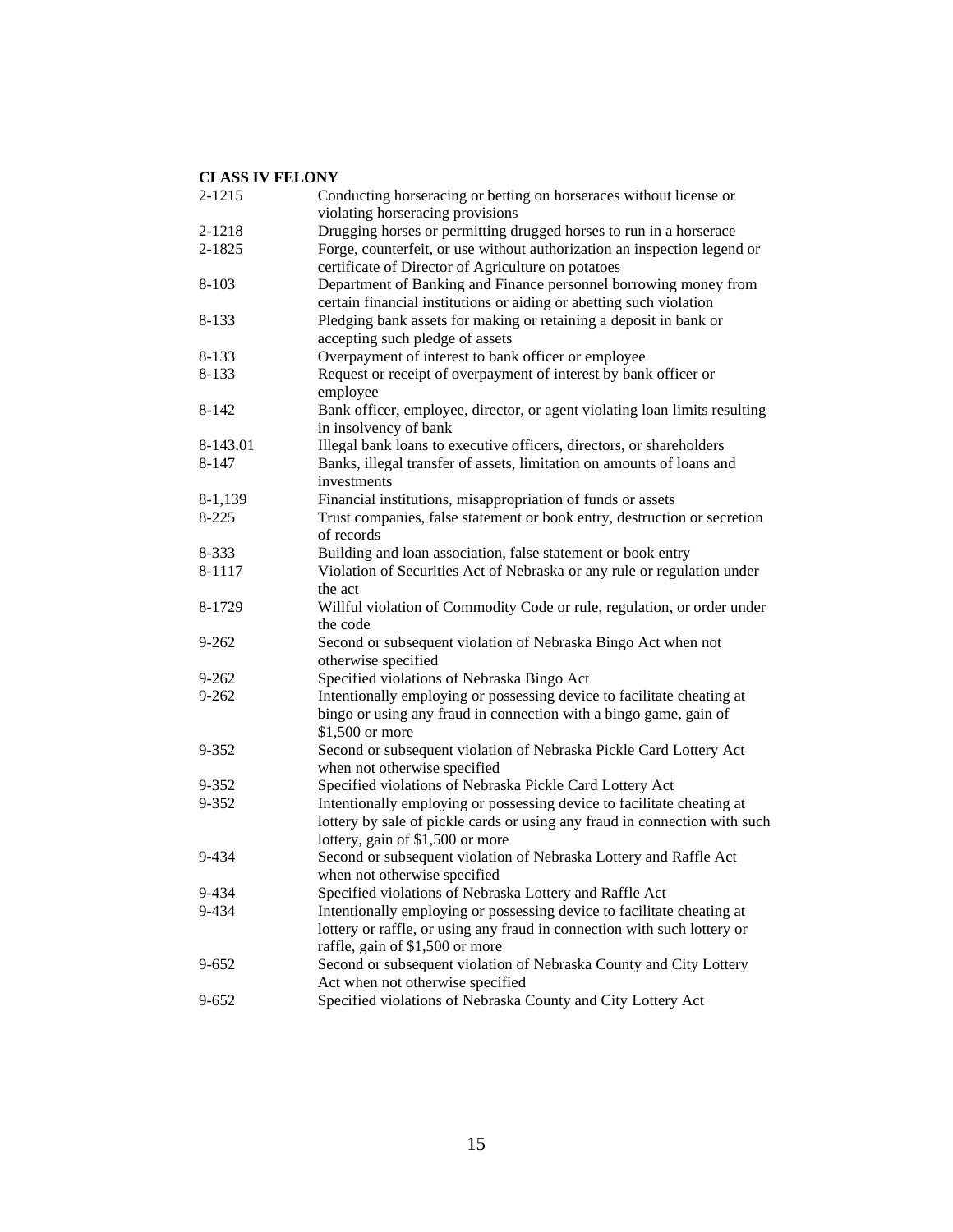| $9 - 652$ | Intentionally employing or possessing device to facilitate cheating at<br>keno, or using any fraud in connection with keno, gain of \$1,500 or                                                                                                                                                 |
|-----------|------------------------------------------------------------------------------------------------------------------------------------------------------------------------------------------------------------------------------------------------------------------------------------------------|
| 9-814     | more                                                                                                                                                                                                                                                                                           |
| 9-1114    | Providing false information pursuant to State Lottery Act<br>Knowingly make a false or misleading statement or entry or fail to<br>maintain or make any such entry in any report or record required to be<br>maintained or submitted by the Nebraska Racetrack Gaming Act                      |
| 9-1207    | Willful failure, neglect, or refusal of an authorized gaming operator to<br>make any required report                                                                                                                                                                                           |
| 10-509    | Funding bonds of counties, fraudulent issue or use                                                                                                                                                                                                                                             |
| 11-101.02 | False statement in oath of office                                                                                                                                                                                                                                                              |
| 23-135.01 | False claim against county when value is \$1,500 or more                                                                                                                                                                                                                                       |
| 23-3113   | County purchasing agent or staff member violating County Purchasing<br>Act                                                                                                                                                                                                                     |
| 25-1673   | Illegal disclosure of juror names                                                                                                                                                                                                                                                              |
| 25-1676   | Placing names on any jury list in a manner not authorized by the Jury<br>Selection Act                                                                                                                                                                                                         |
| 28-111    | Assault in the third degree (certain situations) committed against a<br>person because of his or her race, color, religion, ancestry, national<br>origin, gender, sexual orientation, age, or disability or because of his or<br>her association with such a person                            |
| 28-111    | Stalking, first offense or certain situations, committed against a person<br>because of his or her race, color, religion, ancestry, national origin,<br>gender, sexual orientation, age, or disability or because of his or her<br>association with such a person                              |
| 28-111    | False imprisonment in the second degree committed against a person<br>because of his or her race, color, religion, ancestry, national origin,<br>gender, sexual orientation, age, or disability or because of his or her<br>association with such a person                                     |
| 28-111    | Sexual assault in the third degree committed against a person because of<br>his or her race, color, religion, ancestry, national origin, gender, sexual<br>orientation, age, or disability or because of his or her association with<br>such a person                                          |
| 28-111    | Arson in the third degree, damages \$500 or more but less than \$1,500,<br>committed against a person because of his or her race, color, religion,<br>ancestry, national origin, gender, sexual orientation, age, or disability or<br>because of his or her association with such a person     |
| 28-111    | Criminal mischief, pecuniary loss of \$1,500 or more but less than<br>\$5,000, committed against a person because of his or her race, color,<br>religion, ancestry, national origin, gender, sexual orientation, age, or<br>disability or because of his or her association with such a person |
| 28-111    | Criminal trespass in the first degree committed against a person because<br>of his or her race, color, religion, ancestry, national origin, gender,<br>sexual orientation, age, or disability or because of his or her association<br>with such a person                                       |
| 28-201    | Criminal attempt to commit certain Class III or IIIA felonies                                                                                                                                                                                                                                  |
| 28-202    | Criminal conspiracy to commit a Class IV felony                                                                                                                                                                                                                                                |
| 28-204    | Harboring, concealing, or aiding a felon who committed a Class III or<br><b>IIIA</b> felony                                                                                                                                                                                                    |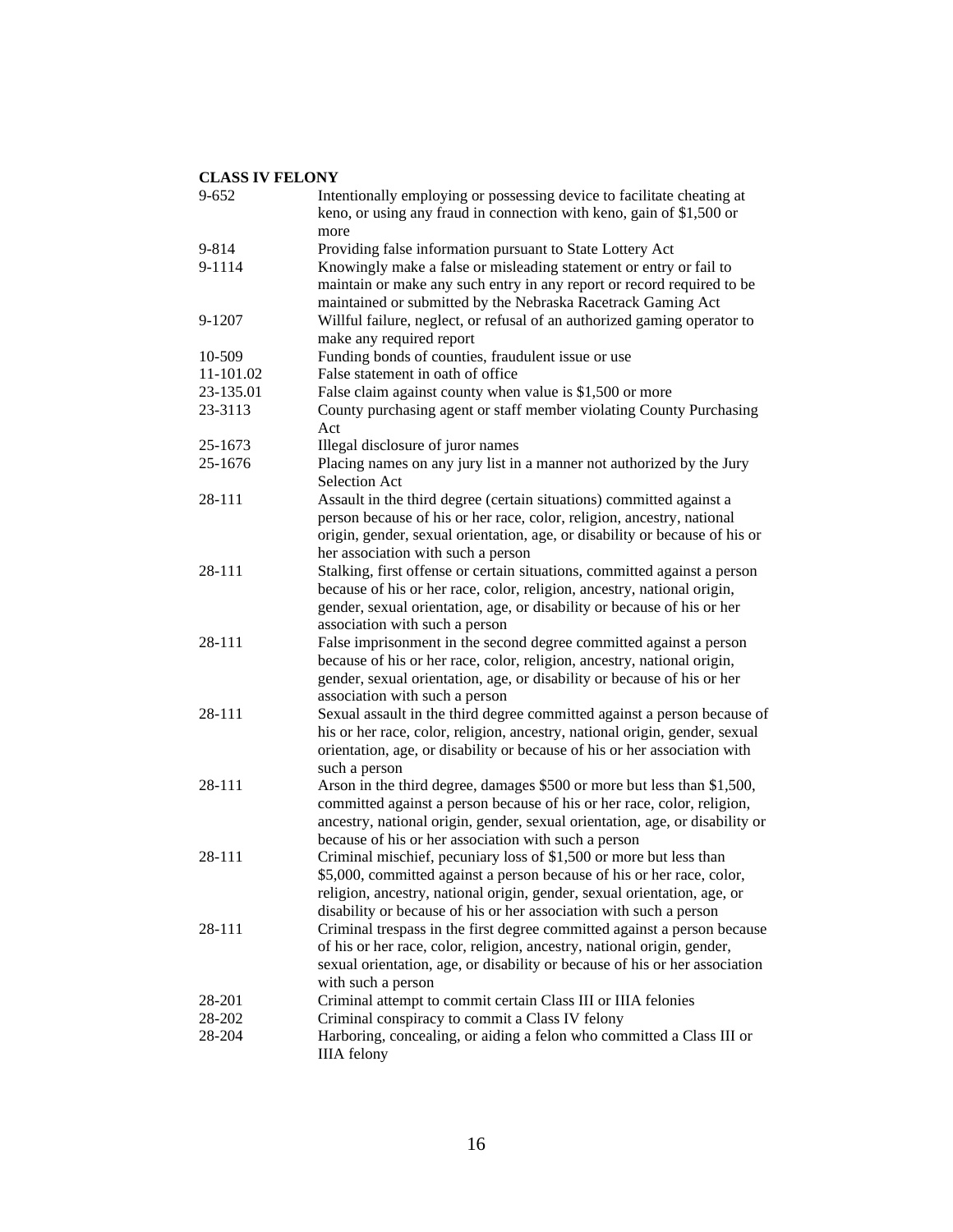| 28-204    | Obstructing the apprehension of a felon who committed a felony other                                                                                                                                                                                                                            |
|-----------|-------------------------------------------------------------------------------------------------------------------------------------------------------------------------------------------------------------------------------------------------------------------------------------------------|
|           | than a Class IV felony                                                                                                                                                                                                                                                                          |
| 28-205    | Aiding consummation of felony                                                                                                                                                                                                                                                                   |
| 28-307    | Assisting suicide                                                                                                                                                                                                                                                                               |
| 28-311.08 | Intrude upon another person without his or her consent in a place of<br>solitude or seclusion, second or subsequent offense                                                                                                                                                                     |
| 28-311.08 | Photograph, film, or otherwise record an image or video of the intimate<br>area of any other person without his or her knowledge and consent when<br>his or her intimate area would not be generally visible to the public<br>regardless of whether in a public or private place, first offense |
| 28-311.08 | Distributing or otherwise making public an image or video of another's<br>intimate area or of another engaged in sexually explicit conduct as<br>prescribed, second or subsequent violation                                                                                                     |
| 28-311.11 | Violating a sexual assault protection order after service or notice,<br>subsequent violation                                                                                                                                                                                                    |
| 28-316    | Violation of custody with intent to deprive custodian of custody of child                                                                                                                                                                                                                       |
| 28-316.01 | Sexual abuse by a school employee in the third degree                                                                                                                                                                                                                                           |
| 28-323    | Domestic assault in the third degree by intentionally and knowingly                                                                                                                                                                                                                             |
|           | causing bodily injury to his or her intimate partner or by threatening an<br>intimate partner with imminent bodily injury, second or subsequent<br>offense                                                                                                                                      |
| 28-332    | Abortion violations                                                                                                                                                                                                                                                                             |
| 28-335    | Abortion by other than licensed physician                                                                                                                                                                                                                                                       |
| 28-335    | Physician knowingly or recklessly performs, induces, or attempts to                                                                                                                                                                                                                             |
|           | perform or induce abortion without being physically present                                                                                                                                                                                                                                     |
| 28-336    | Abortion by other than accepted medical procedures                                                                                                                                                                                                                                              |
| 28-346    | Use of premature infant aborted alive for experimentation                                                                                                                                                                                                                                       |
| 28-374.04 | Intentional and knowing performance of an unlawful dismemberment<br>abortion                                                                                                                                                                                                                    |
| 28-3,108  | Intentional or reckless performance of or attempt to perform abortion in<br>violation of Pain-Capable Unborn Child Protection Act                                                                                                                                                               |
| 28-412    | Unlawful prescription of narcotic drugs for detoxification or<br>maintenance treatment                                                                                                                                                                                                          |
| 28-416    | Knowingly or intentionally unlawfully possessing controlled substance                                                                                                                                                                                                                           |
|           | other than marijuana or synthetically produced cannabinoids                                                                                                                                                                                                                                     |
| 28-416    | Knowingly or intentionally possessing more than one pound of<br>marijuana                                                                                                                                                                                                                       |
| 28-416    | Possession of money used or intended to be used to violate provisions<br>relating to controlled substances                                                                                                                                                                                      |
| 28-418    | Knowing or intentional violation of Uniform Controlled Substances Act                                                                                                                                                                                                                           |
| 28-451    | Possession of anhydrous ammonia with intent to manufacture<br>methamphetamine                                                                                                                                                                                                                   |
| 28-452    | Possession of ephedrine, pseudoephedrine, or phenylpropanolamine                                                                                                                                                                                                                                |
|           | with intent to manufacture methamphetamine                                                                                                                                                                                                                                                      |
| 28-457    | Permitting a child or vulnerable adult to inhale or have contact with<br>methamphetamine, second or subsequent offense                                                                                                                                                                          |
| 28-471    | Offer, display, market, advertise for sale, or sell a lookalike substance                                                                                                                                                                                                                       |
| 28-504    | Arson in the third degree, damages of \$1,500 or more                                                                                                                                                                                                                                           |
| 28-505    | Burning to defraud insurer                                                                                                                                                                                                                                                                      |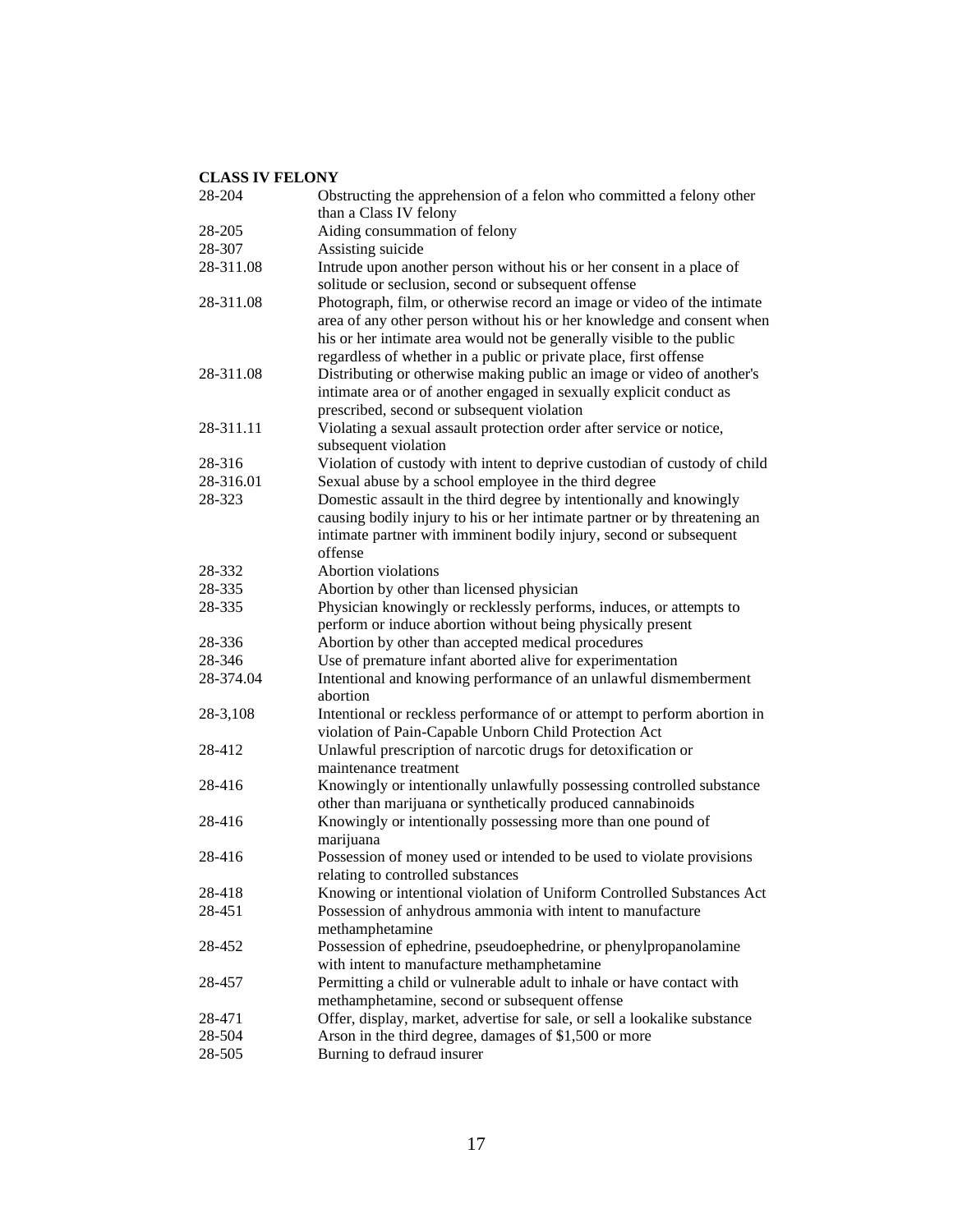| 28-508    | Possession of burglar's tools                                                                                                             |
|-----------|-------------------------------------------------------------------------------------------------------------------------------------------|
| 28-514    | Theft of lost, mislaid, or misdelivered property when value is over<br>\$5,000                                                            |
| 28-516    | Unauthorized use of a propelled vehicle, third or subsequent offense                                                                      |
| 28-518    | Theft when value is $$1,500$ or more but less than $$5,000$                                                                               |
| 28-518    | Theft when value is more than \$500 but less than \$1,500, second or<br>subsequent offense                                                |
| 28-518    | Theft when value is \$500 or less, third or subsequent offense                                                                            |
| 28-519    | Criminal mischief, pecuniary loss of \$5,000 or more or substantial<br>disruption of public communication or utility service              |
| 28-524    | Unauthorized application of graffiti, second or subsequent offense                                                                        |
| 28-603    | Forgery in the second degree when face value is $$1,500$ or more but less<br>than \$5,000                                                 |
| 28-604    | Criminal possession of a forged instrument prohibited by section 28-602                                                                   |
| 28-604    | Criminal possession of a forged instrument prohibited by section<br>28-603, amount or value is \$5,000 or more                            |
| 28-605    | Criminal possession of written instrument forgery devices                                                                                 |
| 28-611    | Issuing a bad check or other order in an amount of \$1,500 or more but<br>less than $$5,000$                                              |
| 28-611    | Issuing a bad check or other order in an amount under \$500, second or<br>subsequent offense                                              |
| 28-611    | Issuing or passing a bad check or other instrument in amount of \$500 or<br>more but less than \$1,500, second or subsequent offense      |
| 28-611.01 | Issuing a no-account check in an amount of \$1,500 or more but less than<br>\$5,000, first offense                                        |
| 28-611.01 | Issuing a no-account check in an amount under \$1,500, second or<br>subsequent offense                                                    |
| 28-612    | False statement or book entry in or destruction or secretion of records of<br>financial institution or organization                       |
| 28-619    | Issuing two or more false financial statements to obtain two or more<br>financial transaction devices                                     |
| 28-620    | Unauthorized use of a financial transaction device when total value is<br>\$1,500 or more but less than \$5,000 within a six-month period |
| 28-621    | Criminal possession of two or three financial transaction devices                                                                         |
| 28-623    | Unlawful circulation of a financial transaction device in the second<br>degree                                                            |
| 28-624    | Criminal possession of two or more blank financial transaction devices                                                                    |
| 28-625    | Criminal sale of one blank financial transaction device                                                                                   |
| 28-626    | Criminal possession of a financial transaction forgery device                                                                             |
| 28-628    | Laundering of sales forms                                                                                                                 |
| 28-629    | Unlawful acquisition of sales form processing services                                                                                    |
| 28-630    | Unlawful factoring of a financial transaction device                                                                                      |
| 28-631    | Committing a fraudulent insurance act when the amount involved is<br>\$1,500 or more but less than \$5,000                                |
| 28-631    | Committing a fraudulent insurance act when the amount involved is<br>\$500 or more but less than \$1,500, second or subsequent offense    |
| 28-631    | Committing a fraudulent insurance act with intent to defraud or deceive                                                                   |
| 28-634    | Unlawful use or possession of an electronic payment card scanning<br>device or encoding machine, first offense                            |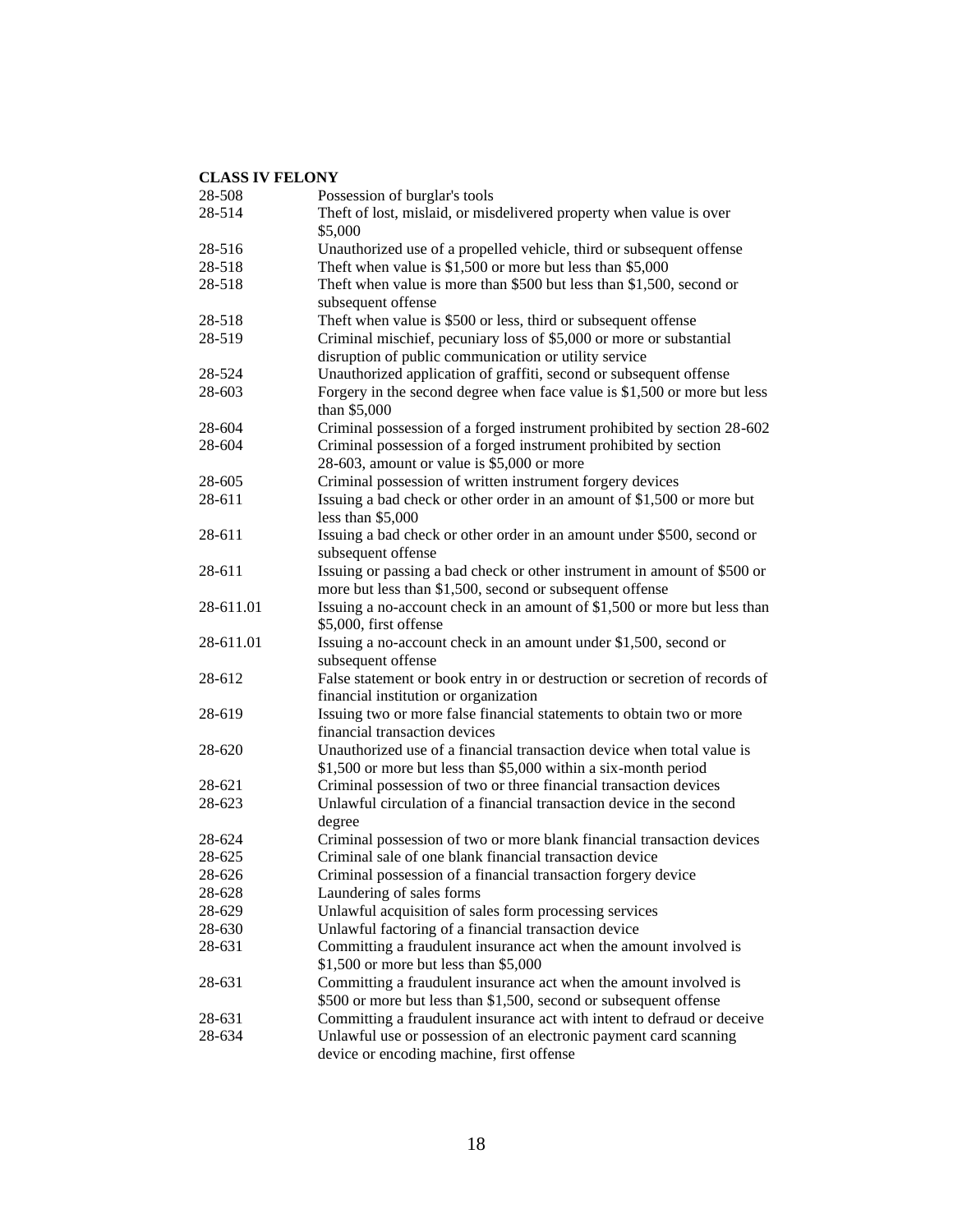| 28-638    | Criminal impersonation by falsely representing business or engaging in<br>profession, business, or occupation without license if the credit, money,                                                                                                                                                                                                                                                                |
|-----------|--------------------------------------------------------------------------------------------------------------------------------------------------------------------------------------------------------------------------------------------------------------------------------------------------------------------------------------------------------------------------------------------------------------------|
|           | goods, services, or other thing of value that was gained or was attempted                                                                                                                                                                                                                                                                                                                                          |
| 28-638    | to be gained was \$1,500 or more but less than \$5,000, first offense<br>Criminal impersonation by falsely representing business or engaging in<br>profession, business, or occupation without license if the credit, money,                                                                                                                                                                                       |
|           | goods, services, or other thing of value that was gained or was attempted<br>to be gained was \$500 or more but less than \$1,500, second or                                                                                                                                                                                                                                                                       |
|           | subsequent offense                                                                                                                                                                                                                                                                                                                                                                                                 |
| 28-638    | Criminal impersonation by falsely representing business or engaging in<br>profession, business, or occupation without license if no credit, money,<br>goods, services, or other thing of value was gained or was attempted to<br>be gained, or if the credit, money, goods, services, or other thing of<br>value that was gained or was attempted to be gained was less than \$500,<br>third or subsequent offense |
| 28-638    | Criminal impersonation by providing false identification information to<br>court or law enforcement officer, first offense                                                                                                                                                                                                                                                                                         |
| 28-639    | Identity theft if the credit, money, goods, services, or other thing of<br>value that was gained or was attempted to be gained was \$1,500 or more<br>but less than \$5,000, first offense                                                                                                                                                                                                                         |
| 28-639    | Identity theft if the credit, money, goods, services, or other thing of<br>value that was gained or was attempted to be gained was \$500 or more<br>but less than \$1,500, second or subsequent offense                                                                                                                                                                                                            |
| 28-639    | Identity theft if no credit, money, goods, services, or other thing of value<br>was gained or was attempted to be gained, or if the credit, money,<br>goods, services, or other thing of value that was gained or was attempted<br>to be gained was less than \$500, third or subsequent offense                                                                                                                   |
| 28-640    | Identity fraud, second or subsequent offense                                                                                                                                                                                                                                                                                                                                                                       |
| 28-644    | Violation of Counterfeit Airbag Prevention Act                                                                                                                                                                                                                                                                                                                                                                     |
| 28-706    | Criminal nonsupport in violation of a court order                                                                                                                                                                                                                                                                                                                                                                  |
| 28-801.01 | Solicitation of prostitution, second or subsequent offense                                                                                                                                                                                                                                                                                                                                                         |
| 28-801.01 | Solicitation of prostitution with person under 18 years old, first offense                                                                                                                                                                                                                                                                                                                                         |
| 28-804    | Keeping a place of prostitution used by person 18 years old or older<br>practicing prostitution                                                                                                                                                                                                                                                                                                                    |
| 28-813.01 | Possession by a minor of visual depiction of sexually explicit conduct<br>containing a child other than the defendant as one of its participants or<br>portrayed observers, second or subsequent conviction                                                                                                                                                                                                        |
| 28-833    | Enticement by electronic communication device                                                                                                                                                                                                                                                                                                                                                                      |
| 28-905    | Operating a motor vehicle to avoid arrest which is a second or                                                                                                                                                                                                                                                                                                                                                     |
|           | subsequent offense, results in death or injury, or involves willful<br>reckless driving                                                                                                                                                                                                                                                                                                                            |
| 28-905    | Operating a boat to avoid arrest for felony                                                                                                                                                                                                                                                                                                                                                                        |
| 28-912    | Escape (certain situations excepted)                                                                                                                                                                                                                                                                                                                                                                               |
| 28-912    | Knowingly causing or facilitating an escape                                                                                                                                                                                                                                                                                                                                                                        |
| 28-912.01 | Accessory to escape of juvenile from custody of Office of Juvenile                                                                                                                                                                                                                                                                                                                                                 |
|           | Services                                                                                                                                                                                                                                                                                                                                                                                                           |
| 28-917    | <b>Bribery</b>                                                                                                                                                                                                                                                                                                                                                                                                     |
| 28-918    | Bribery of a witness                                                                                                                                                                                                                                                                                                                                                                                               |
| 28-918    | Witness accepting bribe or benefit                                                                                                                                                                                                                                                                                                                                                                                 |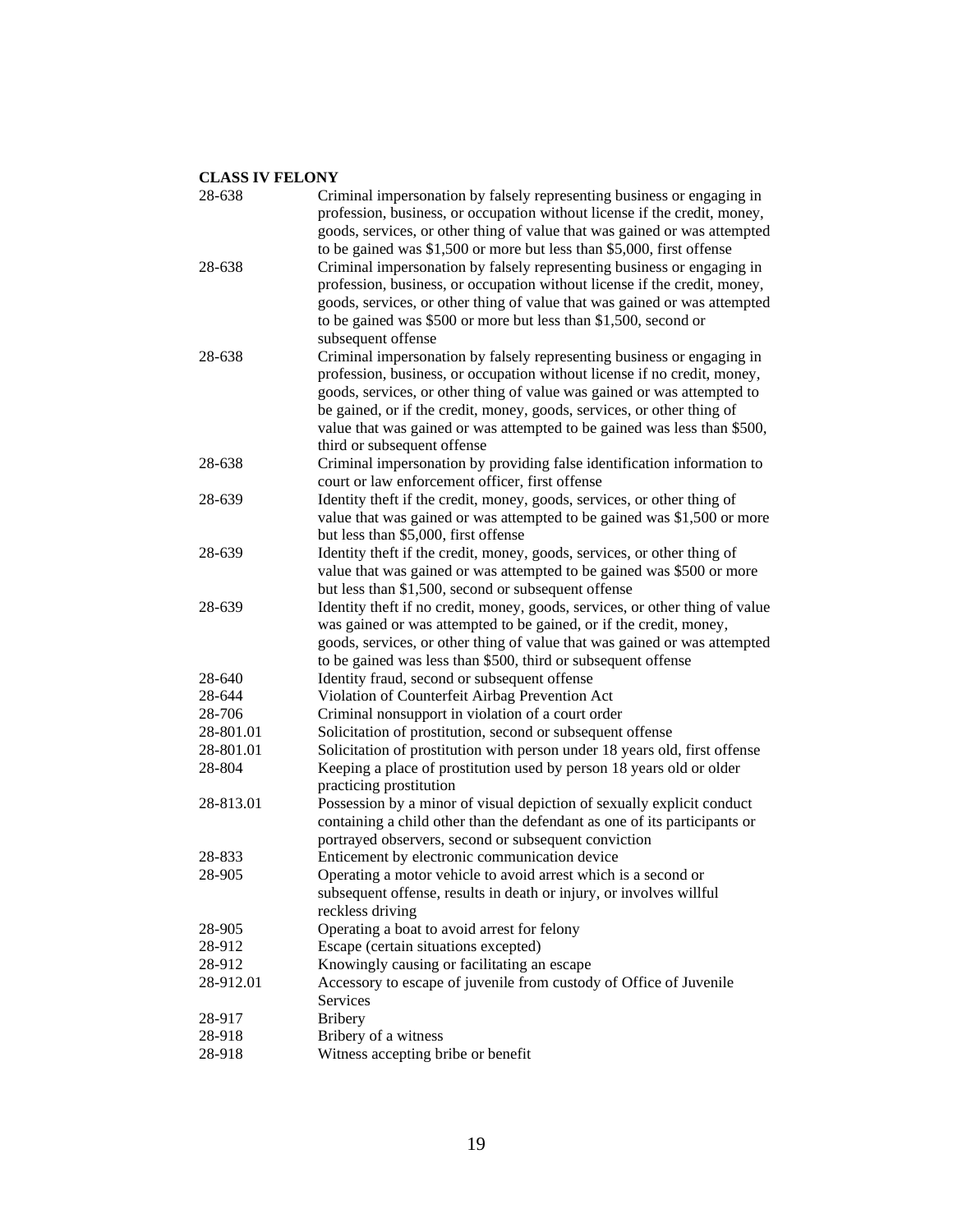| 28-919     | Tampering with a witness or informant except if involving a pending           |
|------------|-------------------------------------------------------------------------------|
|            | criminal proceeding alleging violation of another offense classified as a     |
|            | Class I misdemeanor or lower or a violation of a city or village              |
|            | ordinance, or classified as a Class II felony or higher                       |
| 28-919     | Tampering with a juror except if involving a pending criminal                 |
|            | proceeding alleging violation of another offense classified as a Class II     |
|            | felony or higher                                                              |
| 28-920     | Bribery of a juror                                                            |
| 28-920     | Juror accepting bribe or benefit                                              |
| 28-922     | Tampering with physical evidence except if involving a pending                |
|            | criminal proceeding alleging violation of another offense classified as a     |
|            | Class I misdemeanor or lower or a violation of a city or village              |
|            | ordinance, or classified as a Class II felony or higher                       |
| 28-935     | Fraudulently filing a financing statement, lien, or document                  |
| 28-1009    | Abandonment or cruel neglect of animal resulting in serious injury,           |
|            | illness, or death                                                             |
| 28-1102    | Promoting gambling in the first degree, second offense                        |
| 28-1202    | Carrying a concealed weapon, second or subsequent offense                     |
| 28-1203    | Transporting or possessing a machine gun, short rifle, or short shotgun       |
| 28-1204.04 | Unlawful possession of a firearm at a school                                  |
| 28-1204.05 | Unlawful possession of a firearm by a prohibited juvenile offender, first     |
|            | offense                                                                       |
| 28-1215    | Unlawful possession of explosive materials in the first degree                |
| 28-1217    | Unlawful sale of explosives                                                   |
| 28-1219    | Explosives, obtaining a permit through false representations                  |
| 28-1220    | Possession of a destructive device                                            |
| 28-1221    | Threatening the use of explosives or placing a false bomb                     |
| 28-1301    | Removing, abandoning, or concealing human skeletal remains or burial<br>goods |
| 28-1307    | Sell or offer for sale diseased meat                                          |
| 28-1343.01 | Unauthorized computer access creating grave risk of death                     |
| 28-1344    | Unauthorized access to a computer which deprives another of property          |
|            | or services or obtains property or services of another with value of          |
|            | \$1,500 or more but less than \$5,000                                         |
| 28-1345    | Unauthorized access to a computer causing damages of \$1,500 or more          |
|            | but less than \$5,000                                                         |
| 28-1351    | Unlawful membership recruitment for an organization or association            |
|            | engaged in criminal acts                                                      |
| 28-1469    | Operation of aircraft while under the influence of alcohol or drugs, third    |
|            | or subsequent offense                                                         |
| 28-1482    | Unlawful paramilitary activities                                              |
| 29-908     | Failing to appear when on bail for felony offense                             |
| 32-312     | Election falsification on voter registration                                  |
| 32-330     | Election falsification for unlawful use of list of registered voters          |
| 32-915     | Election falsification on provisional ballot                                  |
| 32-939     | Election falsification on registering or voting outside the country           |
| 32-939.02  | Election falsification on ballot to vote early                                |
| 32-947     | Election falsification on ballot to vote early                                |
| 32-949     | Election falsification on ballot to vote early                                |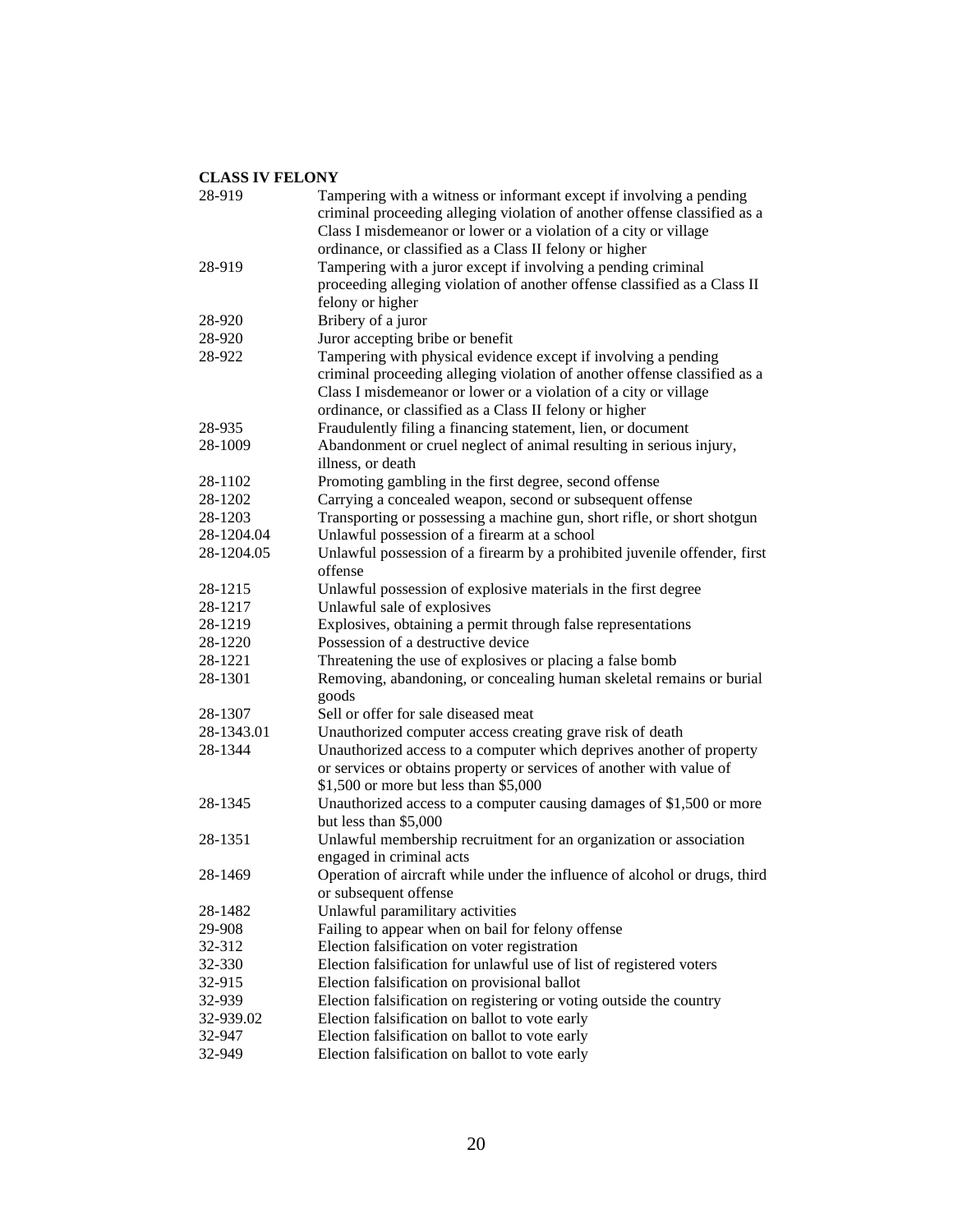# **CLASS IV FELONY**<br>32-1502 **Elec**

| 32-1502   | Election falsification                                                     |
|-----------|----------------------------------------------------------------------------|
| 32-1503   | Elections, unlawful registration acts                                      |
| 32-1504   | Elections, neglect of duty, corruption, or fraud by deputy registrar       |
| 32-1508   | Election registration, perjury by voter                                    |
| 32-1526   | Fraudulent voting by election official                                     |
| 32-1529   | Resident of another state voting in this state                             |
| 32-1530   | Voting by ineligible person                                                |
| 32-1531   | Voting outside county of residence                                         |
| 32-1532   | Aiding unlawful voting                                                     |
| 32-1533   | Procuring another to vote in county other than that of residence           |
| 32-1534   | Voting more than once in same election                                     |
| 32-1537   | Employer coercing political action of employees                            |
| 32-1538   | Deceiving illiterate elector                                               |
| 32-1539   | Violations relating to ballots for early voting                            |
| 32-1540   | Fraudulent voting                                                          |
| 32-1541   | Making fraudulent entry in list of voters book                             |
| 32-1542   | Unlawful possession of list of voters book, official summary, or election  |
|           | returns                                                                    |
| 32-1543   | Obtaining or attempting to obtain or destroy ballot boxes or ballots by    |
|           | improper means                                                             |
| 32-1544   | Destruction or falsification of election materials                         |
| 32-1545   | Disclosing election returns before polls have closed or without            |
|           | authorization from election officials                                      |
| 32-1546   | Offering or receiving money for signing petitions or falsely swearing to   |
|           | circulator's affidavit on petition                                         |
| 32-1551   | Special elections by mail, specified violations                            |
| 37-554    | Prohibited use of explosives or poisons in waters of state                 |
| 37-1288   | Forgery of motorboat title or certificate or use of false name in bill of  |
|           | sale or sworn statement of ownership                                       |
| 37-1298   | Knowingly transfer motorboat without salvage certificate of title          |
| 38-1,117  | False or forged document or fraud in procuring license, certificate, or    |
|           | registration to practice a health profession, aiding or abetting person    |
|           | practicing without a credential, or impersonating a credentialed person    |
| 38-2052   | Person purporting to be a physician's assistant when not licensed          |
| 38-3130   | Psychologist filing false diploma, license of another, or forged affidavit |
|           | of identification                                                          |
| 42-924    | Knowingly violating a protection order issued pursuant to domestic         |
|           | abuse or harassment case with a prior conviction for violating a           |
|           | protection order                                                           |
| 44-165    | Financial conglomerate or its directors, officers, employees, or agents    |
|           | violating supervision requirements                                         |
| 44-3,121  | Borrowing or rental of securities of insurance company by member,          |
|           | director, or attorney                                                      |
| 44-2146   | Willful violation of Insurance Holding Company System Act                  |
| 44-2147   | Willful filing of false report under Insurance Holding Company System      |
|           | Act                                                                        |
| 45-191.03 | Loan broker collecting advance fee in excess of \$300 and other            |
|           | violations of loan broker provisions                                       |
| 45-926    | Operating delayed deposit services business without license                |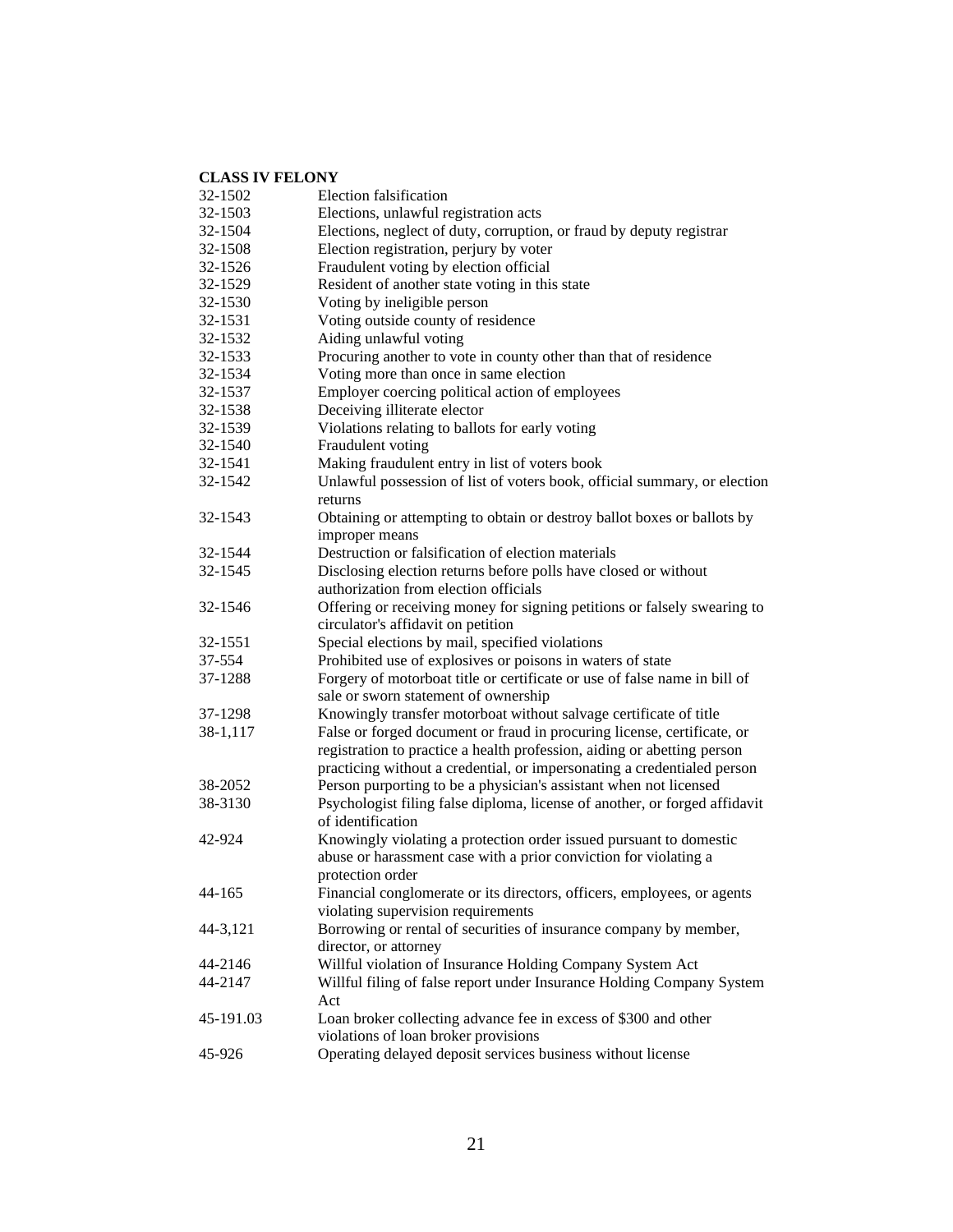| 46-155      | Irrigation districts, officers interested in contracts, accepting bribes or<br>gratuities                                                  |
|-------------|--------------------------------------------------------------------------------------------------------------------------------------------|
| 48-654.01   | Engaging in business practices to avoid higher combined tax rates under                                                                    |
|             | the Employment Security Law                                                                                                                |
| 49-1476.01  | Campaign contributions or expenditures by state lottery contractor                                                                         |
| 49-14,134   | Filing false statement, report, or verification under Nebraska Political                                                                   |
|             | Accountability and Disclosure Act                                                                                                          |
| 49-14,135   | Perjury before Nebraska Accountability and Disclosure Commission                                                                           |
| 53-1,100    | Manufacturing spirits without a license, second or subsequent offense                                                                      |
| 54-1,125    | Using false document of livestock ownership                                                                                                |
| 54-1,125    | Forging or altering livestock ownership document when value is over                                                                        |
|             | \$300 but less than \$1,000                                                                                                                |
| 54-622.01   | Owner of dangerous dog which inflicts serious bodily injury, second or<br>subsequent offense                                               |
| 54-753.05   | Importation of livestock in violation of an embargo issued by State                                                                        |
|             | Veterinarian                                                                                                                               |
| 54-903      | Intentionally, knowingly, or recklessly abandon or cruelly neglect                                                                         |
|             | livestock animal resulting in serious injury or illness or death of the                                                                    |
|             | livestock animal                                                                                                                           |
| 54-903      | Cruelly mistreat a livestock animal, second or subsequent offense                                                                          |
| 54-1808     | Violation of Nebraska Livestock Sellers Protective Act                                                                                     |
| 54-1913     | Violation of Nebraska Meat and Poultry Inspection Law with intent to                                                                       |
|             | defraud or by distributing adulterated article                                                                                             |
| 54-2955     | Violation of embargo or importation order by State Veterinarian                                                                            |
| 57-719      | Preparation or presentation of false or fraudulent oil and gas severance                                                                   |
|             | tax document                                                                                                                               |
| 59-801      | Unlawful restraint of trade or commerce                                                                                                    |
| 59-802      | Unlawful monopolizing of trade or commerce                                                                                                 |
| 59-805      | Unlawful restraint of trade; underselling                                                                                                  |
| 59-815      | Corporation or other association engaged in unlawful restraint of trade                                                                    |
| 59-825      | Refusal to attend and testify in restraint of trade proceedings                                                                            |
| 59-1522     | Unlawful sale and distribution of cigarettes                                                                                               |
| 59-1757     | Violations in sales or leases of seller-assisted marketing plans                                                                           |
| 60-176      | Knowing transfer of wrecked, damaged, or destroyed motor vehicle, all-                                                                     |
|             | terrain vehicle, or minibike without appropriate certificate of title                                                                      |
| 60-179      | Fraud or forgery in obtaining certificate of title to motor vehicle, all-                                                                  |
|             | terrain vehicle, or minibike                                                                                                               |
| 60-196      | Violating laws relating to odometers                                                                                                       |
| 60-492      | Impersonating an officer under Motor Vehicle Operator's License Act                                                                        |
| 60-4,111.01 | Trade, sell, or share machine-readable information encoded on driver's<br>license or state identification card                             |
| 60-4,111.01 |                                                                                                                                            |
|             | Compile, store, or preserve machine-readable information encoded on<br>driver's license or state identification card without authorization |
| 60-4,111.01 | Intentional or grossly negligent programming by the programmer which                                                                       |
|             | allows for the storage of more than the age and identification number                                                                      |
|             | from machine-readable information encoded on driver's license or state                                                                     |
|             | identification card or wrongfully certifying the software                                                                                  |
|             |                                                                                                                                            |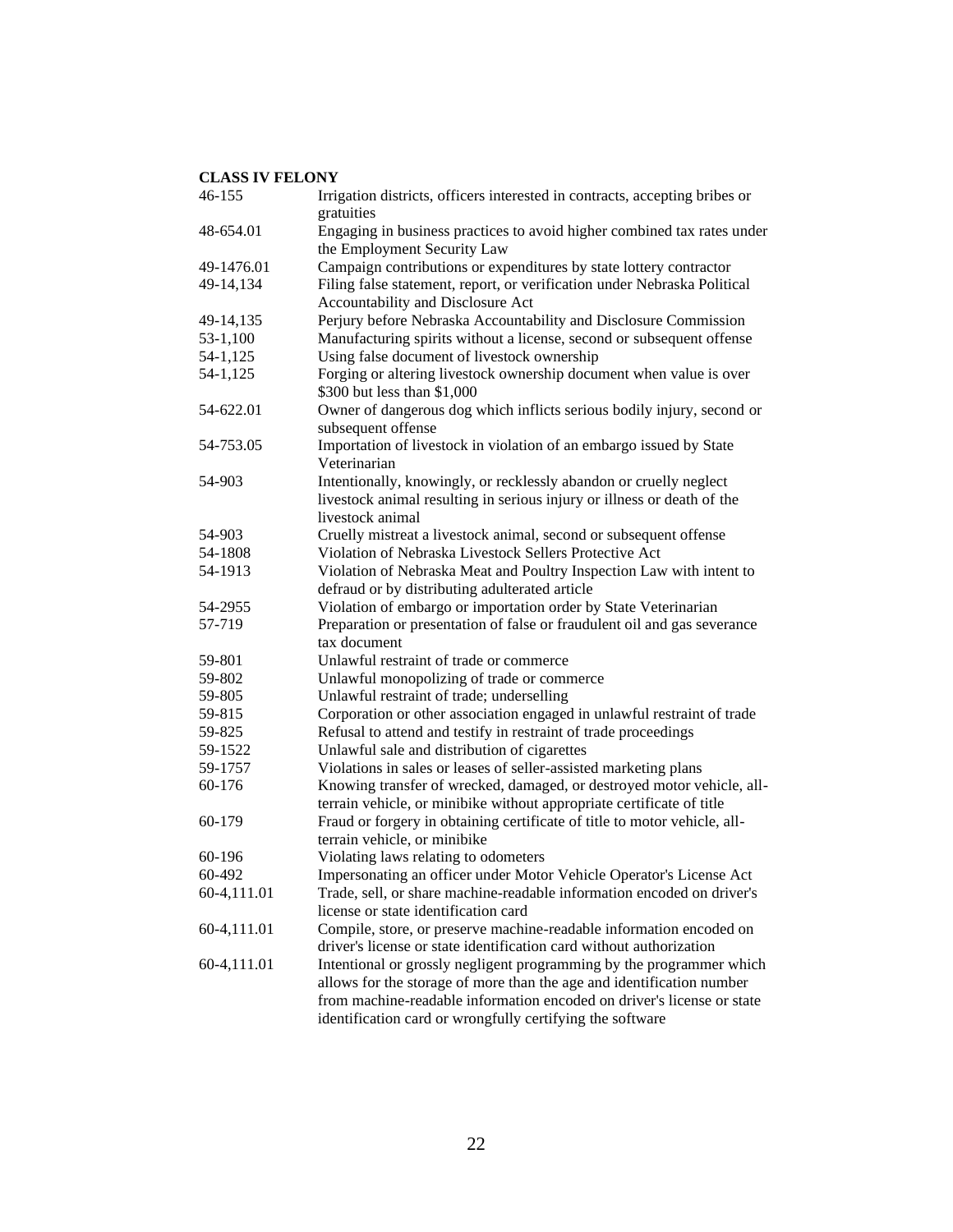| 60-4,111.01 | Retailer or seller knowingly storing more information than authorized<br>from the machine-readable information encoded on driver's license or<br>state identification card                                                                                                                                                                                                                                                |
|-------------|---------------------------------------------------------------------------------------------------------------------------------------------------------------------------------------------------------------------------------------------------------------------------------------------------------------------------------------------------------------------------------------------------------------------------|
| 60-4,111.01 | Unauthorized trading, selling, sharing, use for marketing or sales, or<br>reporting of scanned, compiled, stored, or preserved machine-readable<br>information encoded on driver's license or state identification card                                                                                                                                                                                                   |
| 60-690      | Aiding or abetting a violation of Nebraska Rules of the Road                                                                                                                                                                                                                                                                                                                                                              |
| 60-6,197.06 | Operating a motor vehicle when operator's license has been revoked for<br>driving under the influence, first offense                                                                                                                                                                                                                                                                                                      |
| 60-6,211.11 | Operating a motor vehicle while under the influence after tampering<br>with or circumventing an ignition interlock device installed under a<br>court order or Department of Motor Vehicles order while the order is in<br>effect or operating a motor vehicle while under the influence which is<br>not equipped with an ignition interlock device in violation of a court<br>order or Department of Motor Vehicles order |
| 60-1416     | Acting as auction, motor vehicle, motorcycle, trailer, or wrecker or<br>salvage dealer, manufacturer, factory representative, or distributor<br>without license                                                                                                                                                                                                                                                           |
| 60-2912     | Misrepresenting identity or making false statement on application<br>submitted under Uniform Motor Vehicle Records Disclosure Act                                                                                                                                                                                                                                                                                         |
| 66-727      | Violations of motor fuel tax laws when the amount involved is less than<br>\$5,000, provisions relating to evasion of tax, keeping books and records,<br>making false statements                                                                                                                                                                                                                                          |
| 66-727      | Violations of motor fuel tax laws, including making returns and reports,<br>assignment of licenses and permits, payment of tax                                                                                                                                                                                                                                                                                            |
| 66-1226     | Selling automotive spark ignition engine fuels not within specifications,<br>second or subsequent offense                                                                                                                                                                                                                                                                                                                 |
| 66-1822     | False or fraudulent entries in books of a jurisdictional utility                                                                                                                                                                                                                                                                                                                                                          |
| 68-1017     | Obtaining through fraud assistance to aged, blind, or disabled persons,<br>aid to dependent children, or supplemental nutrition assistance program<br>benefits when value is \$1,500 or more                                                                                                                                                                                                                              |
| 68-1017.01  | Unlawful use, alteration, or transfer of supplemental nutrition assistance<br>program benefits when value is \$1,500 or more                                                                                                                                                                                                                                                                                              |
| 68-1017.01  | Unlawful possession or redemption of supplemental nutrition assistance<br>program benefits when value is \$1,500 or more                                                                                                                                                                                                                                                                                                  |
| 68-1017.01  | Unlawful possession of blank supplemental nutrition assistance program<br>authorizations                                                                                                                                                                                                                                                                                                                                  |
| 69-109      | Sale or transfer of personal property with security interest without<br>consent                                                                                                                                                                                                                                                                                                                                           |
| 69-2408     | Providing false information on an application for a certificate to<br>purchase a handgun                                                                                                                                                                                                                                                                                                                                  |
| 69-2420     | Unlawful acts relating to purchase of a handgun                                                                                                                                                                                                                                                                                                                                                                           |
| 69-2421     | Unlawful sale or delivery of a handgun                                                                                                                                                                                                                                                                                                                                                                                    |
| 69-2422     | Knowingly and intentionally obtaining a handgun for purposes of<br>unlawful transfer of the handgun                                                                                                                                                                                                                                                                                                                       |
| 69-2430     | Falsified concealed handgun permit application                                                                                                                                                                                                                                                                                                                                                                            |
| 69-2709     | Knowingly submit false information regarding cigarette and tobacco<br>sales                                                                                                                                                                                                                                                                                                                                               |
| 70-508      | False statement on sale, lease, or transfer of public electric plant                                                                                                                                                                                                                                                                                                                                                      |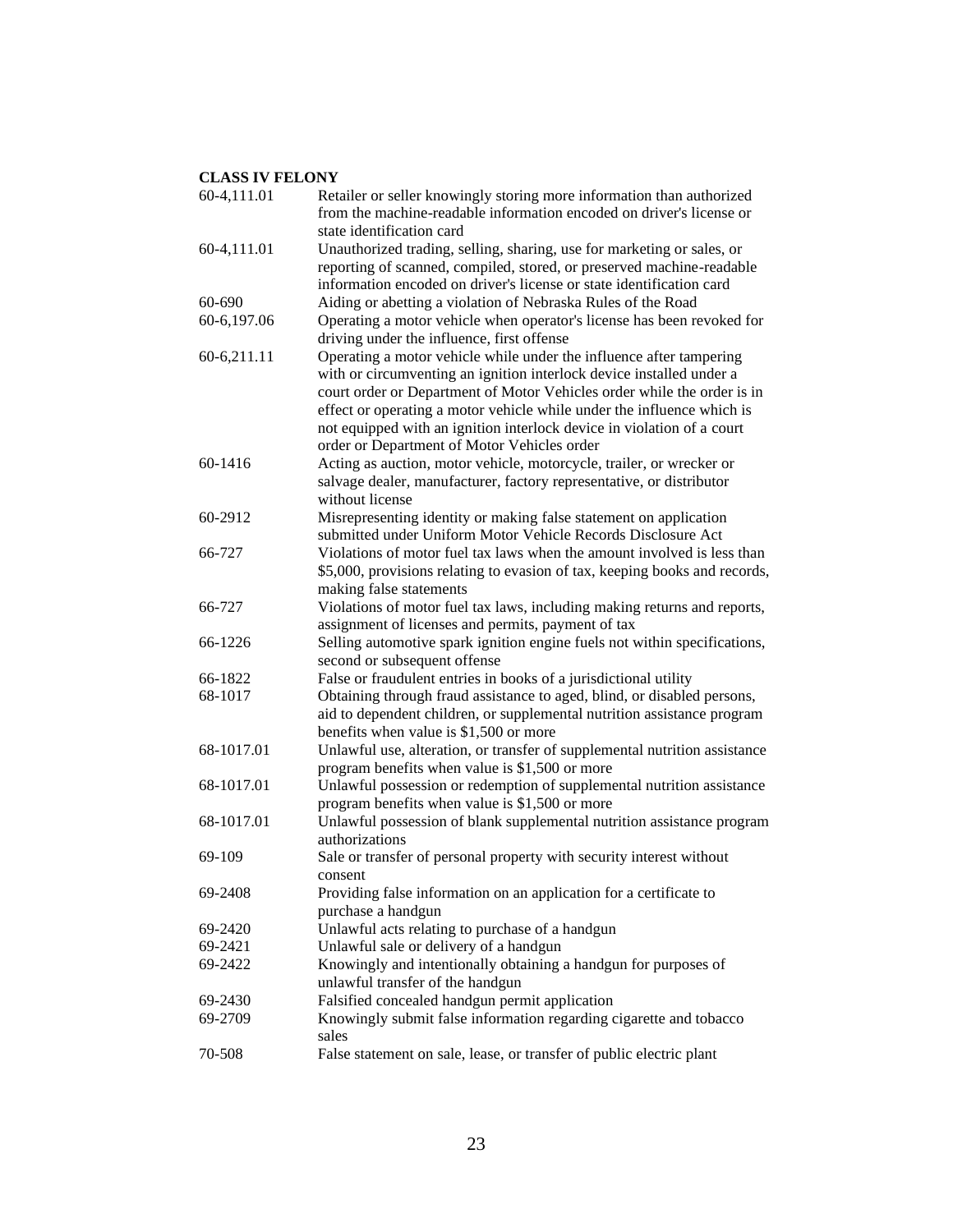| 70-511     | Excessive promotion expenses on sale of public electric plant              |
|------------|----------------------------------------------------------------------------|
| 70-514     | Failure to file statement of expenditures related to transfer of electric  |
|            | plant facilities or filing false statement                                 |
| 70-2104    | Damage, injure, destroy, or attempt to damage, injure, or destroy          |
|            | equipment or structures owned and used by public power suppliers to        |
|            | generate, transmit, or distribute electricity or otherwise interrupt the   |
|            | generation, transmission, or distribution of electricity by a public power |
|            | supplier                                                                   |
| 71-649     | Vital statistics, unlawful acts                                            |
| 71-2228    | Illegal receipt of food supplement benefits when value is \$1,500 or more  |
| 71-2229    | Unlawful use, alteration, or transfer of food instruments or food          |
|            | supplements when value is \$1,500 or more                                  |
| 71-2229    | Unlawful possession or redemption of food supplement benefits when         |
|            | value is \$1,500 or more                                                   |
| 71-2229    | Unlawful possession of blank authorization to participate in the WIC       |
|            | program or CSF program                                                     |
| 71-6312    | Unlawfully engaging in an asbestos project without a valid license or      |
|            |                                                                            |
|            | using unlicensed employees subsequent to the levy of a civil penalty,      |
|            | second or subsequent offense                                               |
| 71-6329    | Engaging in a lead abatement project or lead-based paint profession        |
|            | without a valid license or using unlicensed employees after assessment     |
|            | of a civil penalty, second or subsequent offense                           |
| 71-6329    | Conducting a lead abatement project or lead-based paint profession         |
|            | training program without departmental accreditation after assessment of    |
|            | a civil penalty, second or subsequent offense                              |
| 71-6329    | Issuing fraudulent licenses under Residential Lead-Based Paint             |
|            | Professions Practice Act after assessment of a civil penalty, second or    |
|            | subsequent offense                                                         |
| 75-909     | Violation of Grain Dealer Act                                              |
| 76-2325.01 | Interference with utility poles and wires or transmission of light, heat,  |
|            | power, or telecommunications, loss of \$1,500 or more or substantial       |
|            | disruption of service                                                      |
| 76-2728    | Violation of Nebraska Foreclosure Protection Act                           |
| 77-2310    | Unlawful removal of state funds or illegal profits by State Treasurer      |
| 77-2323    | Violation of provisions on deposit of county funds                         |
| 77-2325    | Unlawful removal of county funds or illegal profits by county treasurers   |
| 77-2381    | Violation of provisions on deposit of local hospital district funds        |
| 77-2383    | Unlawful removal of funds or illegal profits by secretary-treasurer of     |
|            | local hospital district                                                    |
| 77-2614    | Altered, forged, or counterfeited stamp, license, permit, or cigarette tax |
|            | meter impression for sale of cigarettes                                    |
| 77-2615    | Violation of cigarette tax provisions when not otherwise specified         |
| 77-2615    | Evasion of cigarette tax provisions, affixing unauthorized stamp, or       |
|            | sales or possession of cigarettes of manufacturer not in directory         |
| 77-2713    | Failure to collect, account for, or pay, or prepare or present a false or  |
|            | fraudulent return on, sales and use tax                                    |
| 77-27,113  | Evasion of income tax                                                      |
| 77-27,114  | Failure to collect or account for income taxes                             |
| 77-27,116  | False return on income tax                                                 |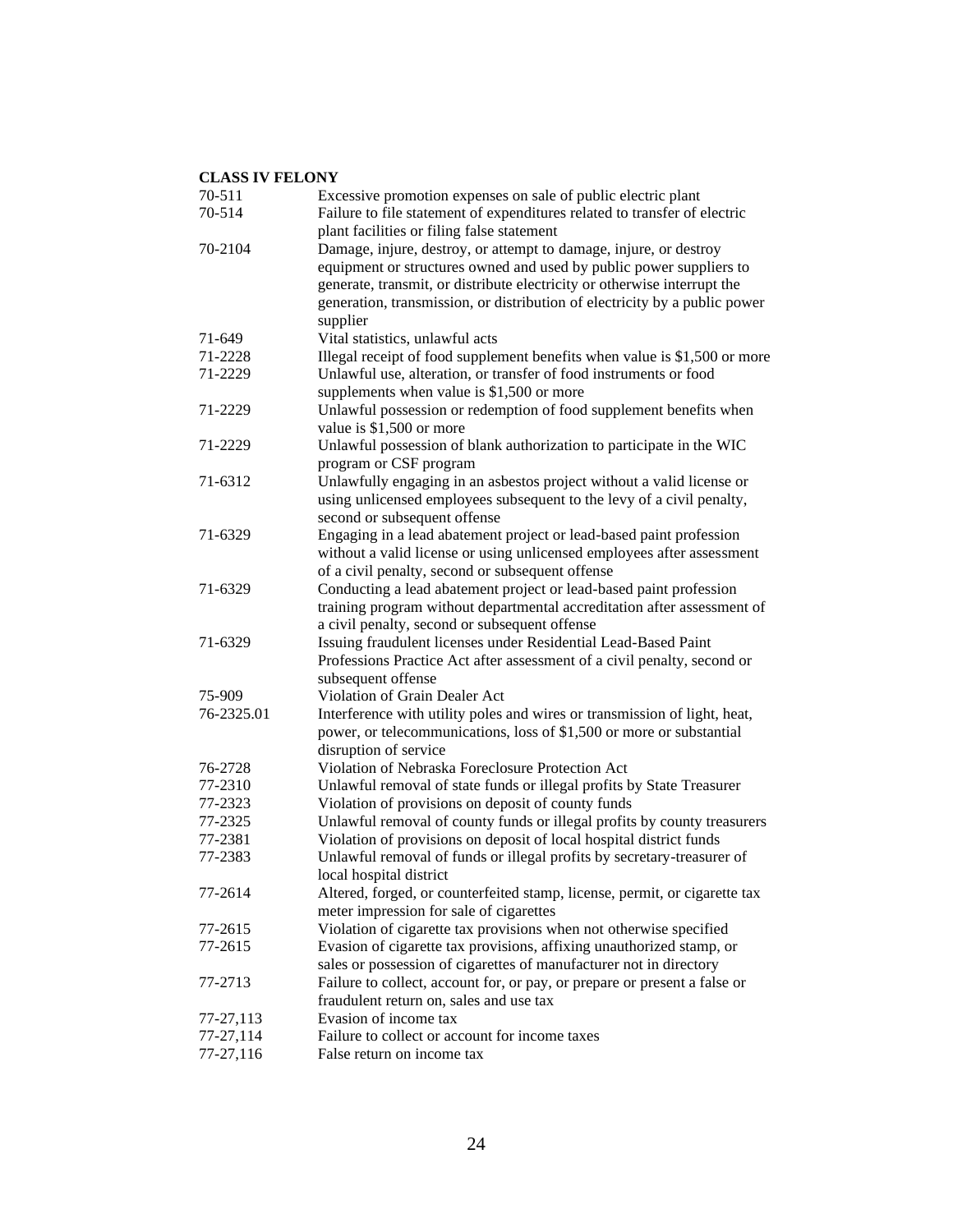| 77-27,119   | Unauthorized disclosure of confidential tax information by current or<br>former officers or employees of the Auditor of Public Accounts or the |
|-------------|------------------------------------------------------------------------------------------------------------------------------------------------|
|             | office of Legislative Audit                                                                                                                    |
| 77-4024     | Violation of Tobacco Products Tax Act or evasion of act                                                                                        |
| 77-4309     | Dealer distributing or possessing marijuana or a controlled substance                                                                          |
|             | without affixing the official stamp, label, or other indicium                                                                                  |
| 77-5544     | Unlawful disclosure of confidential information by qualified                                                                                   |
|             | independent accounting firm under Invest Nebraska Act                                                                                          |
| 81-161.05   | Materiel division personnel having financial or beneficial personal                                                                            |
|             | interest or receiving gifts or rebates                                                                                                         |
| 81-1108.56  | State building division personnel having financial or beneficial personal                                                                      |
|             | interest or receiving gifts or rebates                                                                                                         |
| 81-1508.01  | Specific violations of section 404 of federal Clean Water Act,                                                                                 |
|             | Environmental Protection Act, Integrated Solid Waste Management Act,                                                                           |
|             | or Livestock Waste Management Act                                                                                                              |
| 81-15,111   | Violation of Low-Level Radioactive Waste Disposal Act                                                                                          |
| 81-3442     | Violation of Engineers and Architects Regulation Act, second or                                                                                |
|             | subsequent offense                                                                                                                             |
| 83-174.05   | Failure to comply with community supervision, first offense                                                                                    |
| 83-184      | Escape from custody (certain situations)                                                                                                       |
| 83-198      | Threatening or attempting to influence a member or an employee of the                                                                          |
|             | <b>Board of Parole</b>                                                                                                                         |
| 83-1,127.02 | Operation of vehicle while under the influence with disabled, bypassed,                                                                        |
|             | or altered ignition interlock device or without an ignition interlock                                                                          |
|             | device or permit in violation of board order                                                                                                   |
| 83-1,133    | Threatening or attempting to influence a member of the Board of                                                                                |
|             | Pardons                                                                                                                                        |
| 83-417      | Allowing a committed offender to escape or be visited without approval                                                                         |
| 83-443      | Financial interest in convict labor                                                                                                            |
| 83-912      | Director or employee of Department of Correctional Services receiving<br>prohibited gift or gratuity                                           |
| 86-290      | Intercepting or interfering with wire, electronic, or oral communication                                                                       |
| 86-295      | Unlawful tampering with communications equipment or transmissions                                                                              |
| 86-296      | Shipping or manufacturing devices capable of intercepting certain<br>communications                                                            |
| 86-2,102    | Interference with satellite transmissions or operation                                                                                         |
| 86-2,104    | Unauthorized access to electronic communication services                                                                                       |
| 87-303.09   | Violation of court order or written assurance of voluntary compliance                                                                          |
|             | under Uniform Deceptive Trade Practices Act                                                                                                    |
| 88-543      | Issuing a receipt for grain not received, improperly recording grain as                                                                        |
|             | received or loaded, or creating a post-direct delivery storage position                                                                        |
|             | without proper documentation or grain in storage                                                                                               |
| 88-545      | Violation of Grain Warehouse Act when not otherwise specified                                                                                  |
|             | <b>UNCLASSIFIED FELONIES</b> , see section 28-107                                                                                              |

69-110 Removal from county of personal property subject to a security interest with intent to deprive of security interest –fine of not more than one thousand dollars –imprisonment of not more than ten years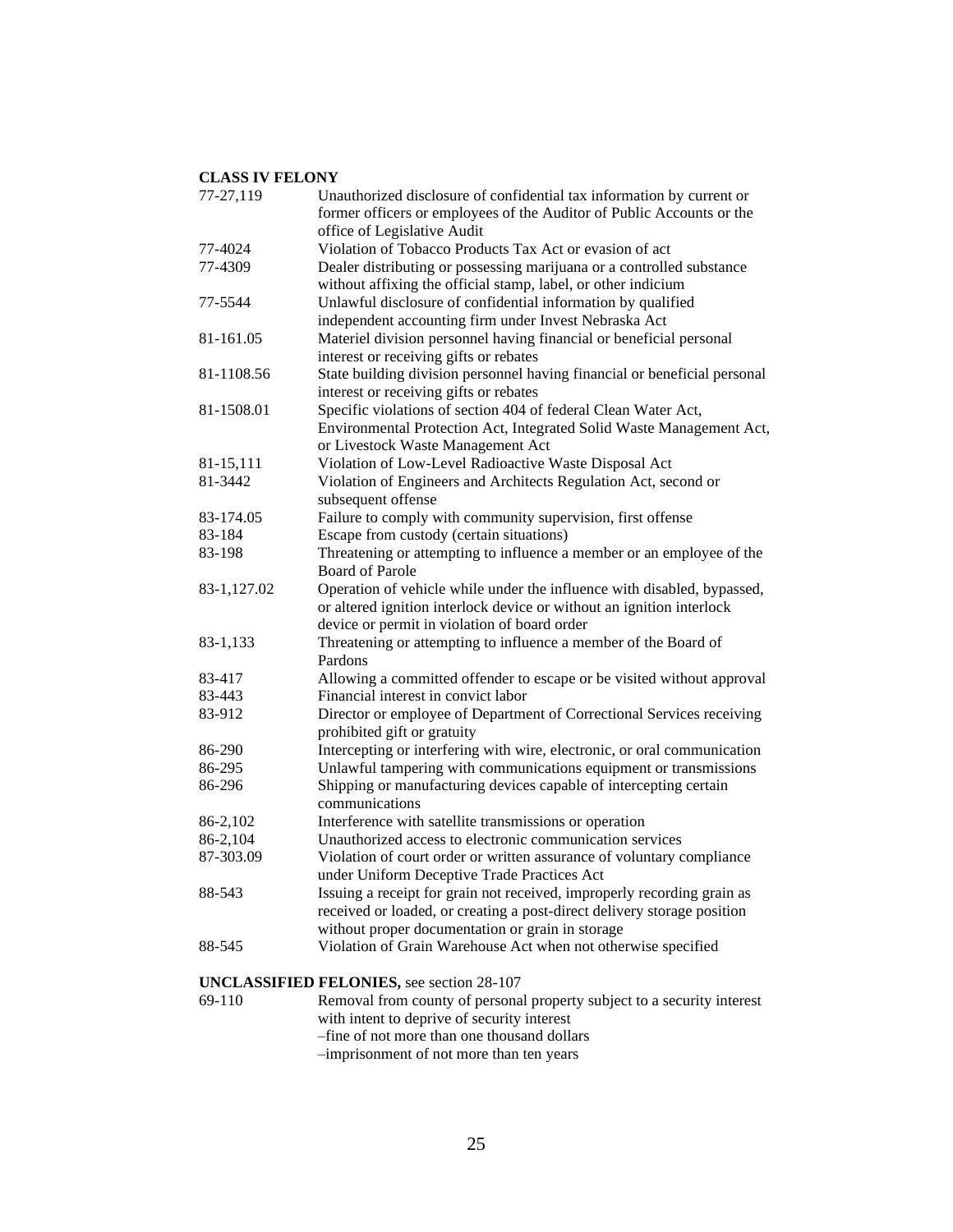#### **UNCLASSIFIED FELONIES,** see section 28-107

| 77-27,119 | Unauthorized disclosure of confidential tax information by Tax        |
|-----------|-----------------------------------------------------------------------|
|           | Commissioner, officer, employee, or third-party auditor               |
|           | -fine of not less than one hundred dollars nor more than five hundred |
|           | dollars                                                               |
|           | -imprisonment of not more than five years                             |
|           | -both                                                                 |
| 77-3210   | Receipt of profit from rental, management, or disposition of Land     |
|           | Reutilization Authority lands                                         |
|           | -imprisonment of not less than two years nor more than five years     |
| 83-1,124  | Parolee leaving state without permission                              |
|           | -imprisonment of not more than five years                             |

#### **OTHER MANDATORY MINIMUMS:**

29-2221 Habitual criminal

|           | <b>CLASS I MISDEMEANOR</b>                                                                                                                                                                                   |
|-----------|--------------------------------------------------------------------------------------------------------------------------------------------------------------------------------------------------------------|
|           | Maximum-not more than one year imprisonment, or one thousand dollars'                                                                                                                                        |
|           | fine, or both                                                                                                                                                                                                |
|           | Minimum-none                                                                                                                                                                                                 |
| 2-1207    | Knowingly aiding or abetting a person under 21 years of age to make a<br>parimutuel wager                                                                                                                    |
| 2-1221    | Receipt or delivery of certain off-track wagers                                                                                                                                                              |
| 2-2647    | Violation of Pesticide Act, second or subsequent offense                                                                                                                                                     |
| 8-119     | Officers of corporation filing false statement for banking purposes                                                                                                                                          |
| $8 - 142$ | Bank officer, employee, director, or agent violating loan limits by<br>\$40,000 or more or resulting in monetary loss of over \$20,000 to bank                                                               |
| $8 - 145$ | Improper solicitation or receipt of benefits, unlawful inducement for<br>bank loan                                                                                                                           |
| 8-189     | Attempting to prevent Department of Banking and Finance from taking<br>possession of insolvent or unlawfully operated bank                                                                                   |
| 8-1,138   | Violation of a final order issued by Director of Banking and Finance                                                                                                                                         |
| 8-224.01  | Division of fees for legal services by a trust company attorney                                                                                                                                              |
| 8-2745    | Acting without license or intentionally falsifying records in violation of                                                                                                                                   |
|           | Nebraska Money Transmitters Act                                                                                                                                                                              |
| 9-230     | Unlawfully conducting or awarding a prize at a bingo game, second or<br>subsequent offense                                                                                                                   |
| $9 - 262$ | Intentionally employing or possessing device to facilitate cheating at<br>bingo or using any fraud in connection with a bingo game, gain of \$500<br>or more but less than \$1,500                           |
| $9 - 266$ | Disclosure by Tax Commissioner or employee of reports or records of a<br>licensed distributor or manufacturer under Nebraska Bingo Act                                                                       |
| 9-351     | Unlawfully possessing pickle cards or conducting a pickle card lottery                                                                                                                                       |
| 9-352     | Intentionally employing or possessing device to facilitate cheating at<br>lottery by sale of pickle cards or using any fraud in connection with such<br>lottery, gain of \$500 or more but less than \$1,500 |
| 9-356     | Disclosure by Tax Commissioner or employee of returns or reports of<br>licensed distributor or manufacturer under Nebraska Pickle Card Lottery<br>Act                                                        |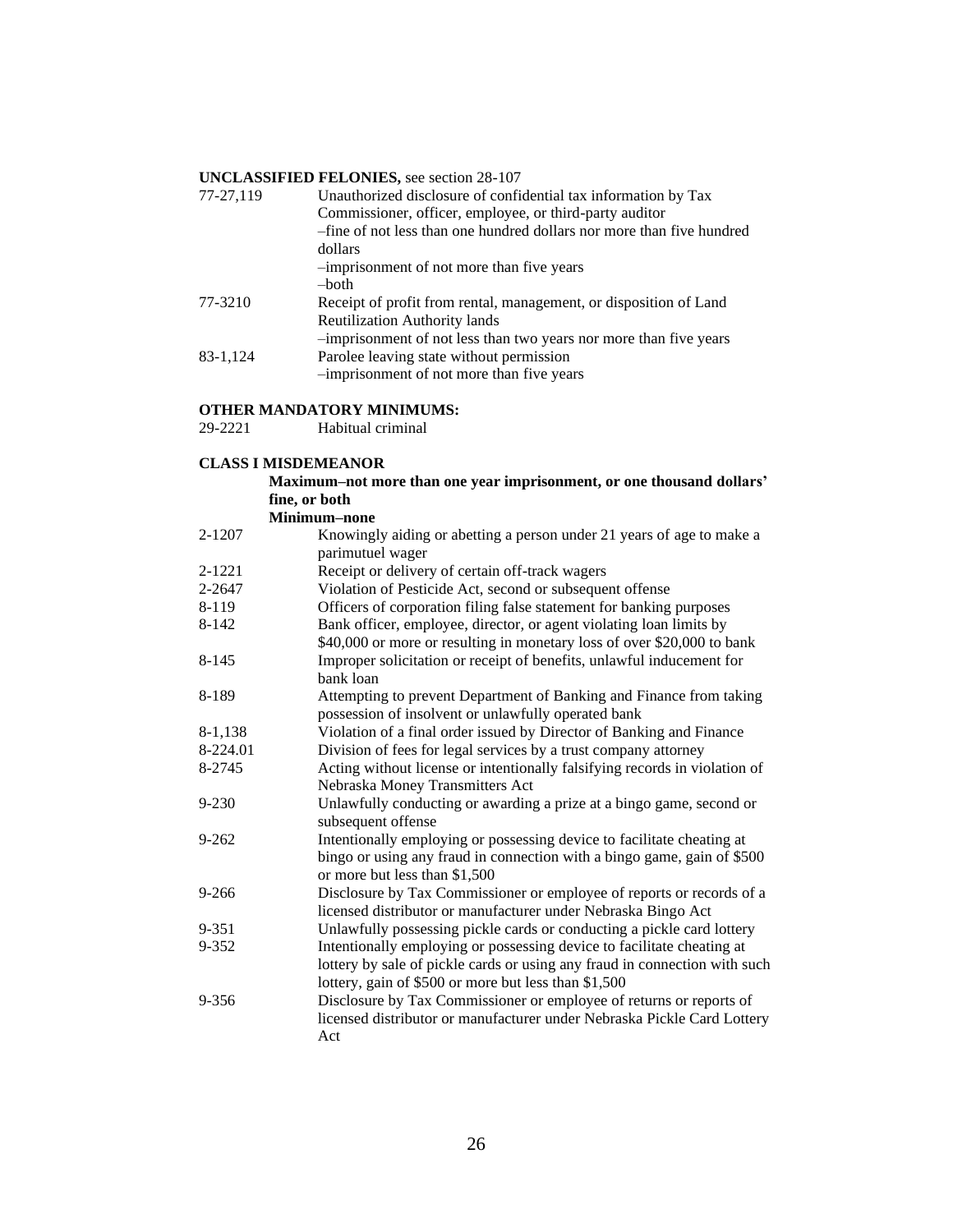| 9-434     | Intentionally employing or possessing device to facilitate cheating at<br>lottery or raffle or using any fraud in connection with such lottery or                                                                       |
|-----------|-------------------------------------------------------------------------------------------------------------------------------------------------------------------------------------------------------------------------|
| $9 - 652$ | raffle, gain of \$500 or more but less than \$1,500<br>Intentionally employing or possessing device to facilitate cheating at                                                                                           |
|           | keno or using any fraud in connection with keno, gain of \$500 or more<br>but less than $$1,500$                                                                                                                        |
| $9 - 653$ | Disclosure by Tax Commissioner or employee of reports or records of a<br>licensed manufacturer-distributor under Nebraska County and City<br>Lottery Act                                                                |
| 9-814     | Sale of lottery tickets under State Lottery Act without authorization or at<br>other than the established price                                                                                                         |
| 9-814     | Release of information obtained from background investigation under<br><b>State Lottery Act</b>                                                                                                                         |
| 9-1111    | Knowingly cheat at any game of chance or manipulate any component<br>of a gaming device with intent to cheat and knowledge of affecting the<br>outcome of the game                                                      |
| 9-1112    | Knowingly use tokens or currency not approved by the Nebraska<br><b>Gaming Commission</b>                                                                                                                               |
| 9-1112    | Knowingly possess any device within a gaming facility intended to<br>violate the Nebraska Racetrack Gaming Act                                                                                                          |
| 9-1112    | Unauthorized and knowing possession of any key or device within a<br>gaming facility used to open, enter, or affect the operation of any game,<br>dropbox, or related electronic or mechanical device connected to such |
| 9-1112    | game or dropbox<br>Knowingly and with intent to use any paraphernalia used for<br>manufacturing slugs for cheating or possession of such paraphernalia                                                                  |
| 9-1113    | Manufacture, sell, or distribute a device intended for use in violating the<br>Nebraska Racetrack Gaming Act or knowingly possess any gaming<br>device manufactured, sold, or distributed in violation of the act       |
| 9-1113    | Mark, alter, or otherwise modify any gaming device to affect or alter a<br>wager, game operation, or game outcome                                                                                                       |
| 9-1115    | Participate in a game of chance when younger than 21 years of age or<br>knowingly permit such person younger than 21 years of age to<br>participate                                                                     |
| 9-1116    | Willfully violate, attempt to violate, or conspire to violate any provision<br>of the Nebraska Racetrack Gaming Act for which no other penalty is<br>provided                                                           |
| 10-807    | Misrepresentations for aid from county aid bonds                                                                                                                                                                        |
| 18-2532   | Initiative and referendum, making false affidavit or taking false oath                                                                                                                                                  |
| 18-2533   | Initiative and referendum, destruction, falsification, or suppression of a<br>petition                                                                                                                                  |
| 18-2534   | Initiative and referendum petition, signing by person not registered to<br>vote or paying for or deceiving another to sign a petition                                                                                   |
| 18-2535   | Initiative and referendum, failure by city clerk to comply or<br>unreasonable delay in complying with statutes                                                                                                          |
| 20-334    | Willful failure to obey a subpoena or order or intentionally mislead<br>another in proceedings under Nebraska Fair Housing Act                                                                                          |
| 20-344    | Coerce, intimidate, threaten, or interfere with the exercise or enjoyment<br>of rights under Nebraska Fair Housing Act                                                                                                  |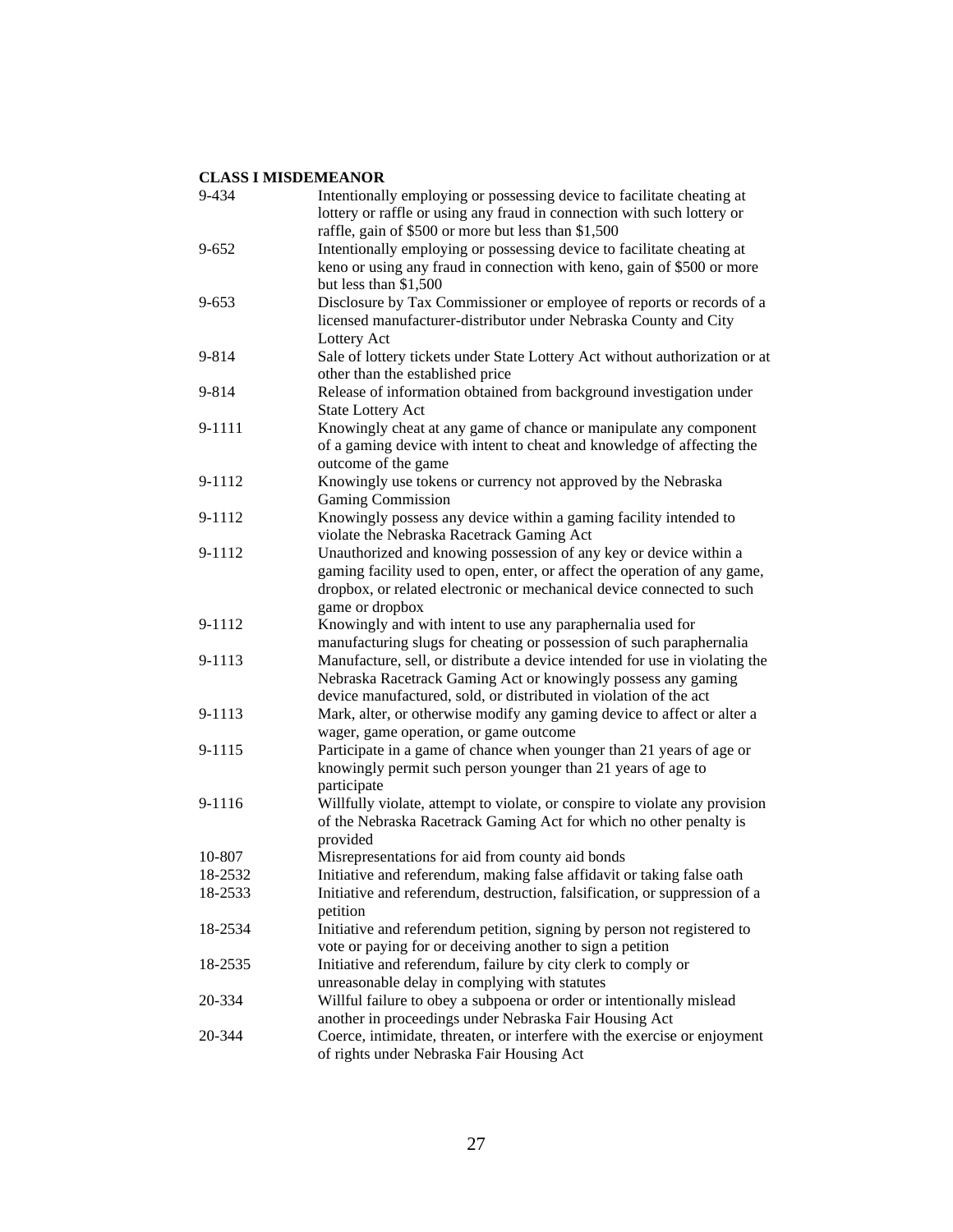| 20-411    | Physician or health care provider failing to transfer care of patient under<br>declaration or living will                                                                                                                                                                                    |
|-----------|----------------------------------------------------------------------------------------------------------------------------------------------------------------------------------------------------------------------------------------------------------------------------------------------|
| 20-411    | Physician failing to record a living will or a determination of a terminal<br>condition or persistent vegetative state                                                                                                                                                                       |
| 20-411    | Concealing, canceling, defacing, obliterating, falsifying, or forging a<br>living will                                                                                                                                                                                                       |
| 20-411    | Concealing, falsifying, or forging a revocation of a living will                                                                                                                                                                                                                             |
| 20-411    | Requiring or prohibiting a living will for health care services or<br>insurance                                                                                                                                                                                                              |
| 20-411    | Coercing or fraudulently inducing an individual to make a living will                                                                                                                                                                                                                        |
| 21-212    | Signing a false document under Nebraska Model Business Corporation<br>Act with intent to file with the Secretary of State                                                                                                                                                                    |
| 21-1912   | Signing a false document under Nebraska Nonprofit Corporation Act<br>with intent to file with the Secretary of State                                                                                                                                                                         |
| 28-107    | Misdemeanor defined outside of criminal code                                                                                                                                                                                                                                                 |
| 28-111    | Arson in the third degree, damages less than \$500, committed against a                                                                                                                                                                                                                      |
|           | person because of his or her race, color, religion, ancestry, national<br>origin, gender, sexual orientation, age, or disability or because of his or<br>her association with such a person                                                                                                  |
| 28-111    | Assault in the third degree (certain situations) committed against a                                                                                                                                                                                                                         |
|           | person because of his or her race, color, religion, ancestry, national<br>origin, gender, sexual orientation, age, or disability or because of his or<br>her association with such a person                                                                                                  |
| 28-111    | Criminal mischief, pecuniary loss of \$500 or more but less than \$1,500,<br>committed against a person because of his or her race, color, religion,<br>ancestry, national origin, gender, sexual orientation, age, or disability or<br>because of his or her association with such a person |
| 28-111    | Criminal trespass in the second degree (certain situations) committed<br>against a person because of his or her race, color, religion, ancestry,<br>national origin, gender, sexual orientation, age, or disability or because<br>of his or her association with such a person               |
| 28-115    | Assault in the third degree (certain situations) committed against a<br>pregnant woman                                                                                                                                                                                                       |
| 28-201    | Criminal attempt to commit a Class IV felony                                                                                                                                                                                                                                                 |
| 28-204    | Harboring, concealing, or aiding a felon who committed a Class IV<br>felony                                                                                                                                                                                                                  |
| 28-204    | Obstructing the apprehension of a felon who committed a Class IV<br>felony                                                                                                                                                                                                                   |
| 28-301    | Compounding a felony                                                                                                                                                                                                                                                                         |
| 28-306    | Motor vehicle homicide by person not under the influence of alcohol or<br>drugs or not driving in a reckless manner                                                                                                                                                                          |
| 28-310    | Assault in the third degree (certain situations)                                                                                                                                                                                                                                             |
| 28-311.04 | Stalking (certain situations)                                                                                                                                                                                                                                                                |
| 28-311.08 | Intrude upon another person without his or her consent in a place of<br>solitude or seclusion, first offense                                                                                                                                                                                 |
| 28-311.08 | Distributing or otherwise making public an image or video of another's<br>intimate area or of another engaged in sexually explicit conduct as<br>prescribed, first violation                                                                                                                 |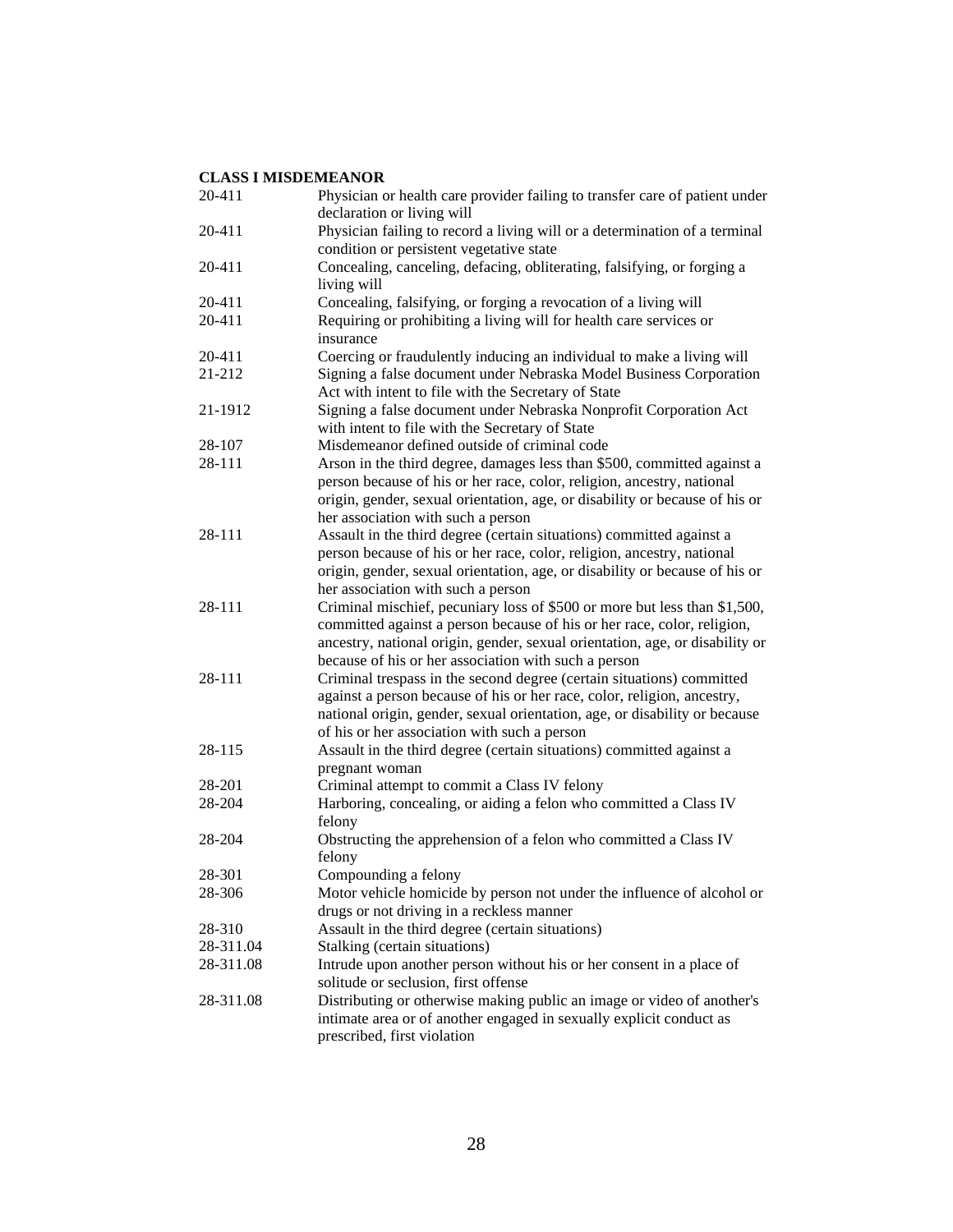| 28-311.08 | Threaten to distribute or otherwise make public an image or video of<br>another's intimate area or of another engaged in sexually explicit                                                                      |
|-----------|-----------------------------------------------------------------------------------------------------------------------------------------------------------------------------------------------------------------|
|           | conduct with intent to intimidate, threaten, or harass                                                                                                                                                          |
| 28-311.11 | Knowingly violating a sexual assault protection order after service or<br>notice, first violation                                                                                                               |
| 28-315    | False imprisonment in the second degree                                                                                                                                                                         |
| 28-320    | Sexual assault in the third degree                                                                                                                                                                              |
| 28-323    | Domestic assault in the third degree by intentionally and knowingly<br>causing bodily injury to his or her intimate partner or by threatening an<br>intimate partner with imminent bodily injury, first offense |
| 28-323    | Domestic assault in the third degree by threatening an intimate partner<br>in a menacing manner                                                                                                                 |
| 28-394    | Motor vehicle homicide of an unborn child by person not under the<br>influence of alcohol or drugs or not driving in a reckless manner                                                                          |
| 28-399    | Assault of an unborn child in the third degree                                                                                                                                                                  |
| 28-443    | Delivering drug paraphernalia to a minor                                                                                                                                                                        |
| 28-457    | Permitting a child or vulnerable adult to inhale, have contact with, or<br>ingest methamphetamine, first offense                                                                                                |
| 28-504    | Arson in the third degree, damages \$500 or more but less than \$1,500                                                                                                                                          |
| 28-514    | Theft of lost, mislaid, or misdelivered property when value is \$1,500 or<br>more but not more than \$5,000                                                                                                     |
| 28-514    | Theft of lost, mislaid, or misdelivered property when value is more than<br>\$500 but less than \$1,500, second or subsequent offense                                                                           |
| 28-514    | Theft of lost, mislaid, or misdelivered property when value is \$500 or<br>less, third or subsequent offense                                                                                                    |
| 28-516    | Unauthorized use of a propelled vehicle, second offense                                                                                                                                                         |
| 28-518    | Theft when value is more than \$500 but less than \$1,500                                                                                                                                                       |
| 28-518    | Theft when value is \$500 or less, second offense                                                                                                                                                               |
| 28-519    | Criminal mischief, pecuniary loss of \$1,500 or more but less than                                                                                                                                              |
|           | \$5,000                                                                                                                                                                                                         |
| 28-520    | Criminal trespass in the first degree                                                                                                                                                                           |
| 28-523    | Littering, third or subsequent offense                                                                                                                                                                          |
| 28-603    | Forgery in the second degree when face value is \$500 or more but less<br>than \$1,500                                                                                                                          |
| 28-604    | Criminal possession of a forged instrument prohibited by section<br>28-603, value is \$1,500 or more but less than \$5,000                                                                                      |
| 28-607    | Making, using, or uttering of slugs of value of \$100 or more                                                                                                                                                   |
| 28-610    | Impersonating a peace officer                                                                                                                                                                                   |
| 28-611    | Issuing a bad check or other order in an amount of \$500 or more but less<br>than \$1,500, first offense                                                                                                        |
| 28-611.01 | Issuing a no-account check in an amount of \$500 or more but less than                                                                                                                                          |
|           | \$1,500, first offense                                                                                                                                                                                          |
| 28-613    | Commercial bribery or breach of duty to act disinterestedly                                                                                                                                                     |
| 28-616    | Altering an identification number                                                                                                                                                                               |
| 28-617    | Receiving an altered article                                                                                                                                                                                    |
| 28-619    | Issuing a false financial statement to obtain a financial transaction<br>device                                                                                                                                 |
| 28-620    | Unauthorized use of a financial transaction device when total value is<br>\$500 or more but less than \$1,500 within a six-month period                                                                         |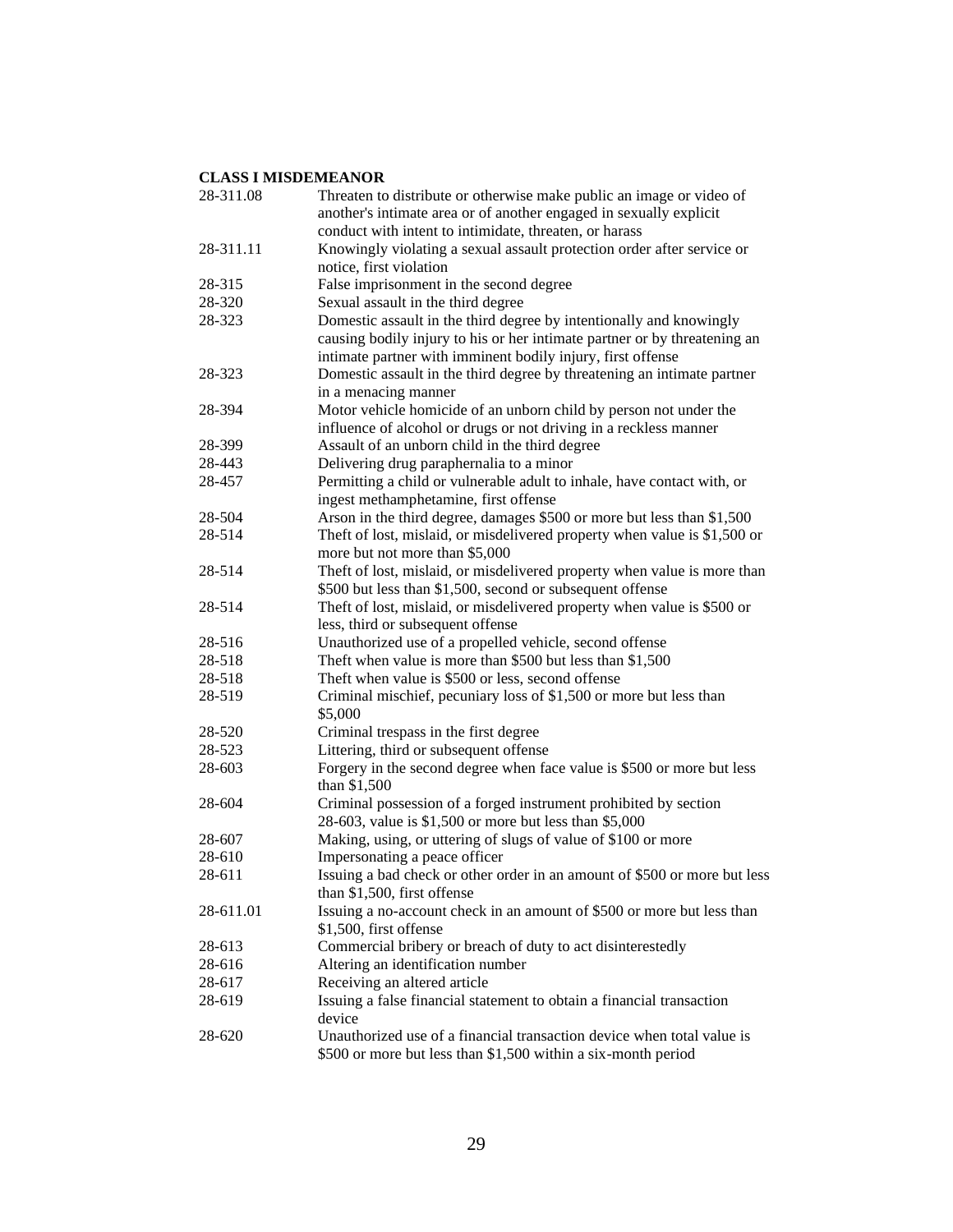| 28-624    | Criminal possession of a blank financial transaction device                                                                                                                                                                                                                                                                                                                                           |
|-----------|-------------------------------------------------------------------------------------------------------------------------------------------------------------------------------------------------------------------------------------------------------------------------------------------------------------------------------------------------------------------------------------------------------|
| 28-631    | Possessing fake or counterfeit insurance policies, certificates,                                                                                                                                                                                                                                                                                                                                      |
|           | identification cards, or binders with intent to defraud or deceive                                                                                                                                                                                                                                                                                                                                    |
| 28-631    | Committing a fraudulent insurance act when the amount involved is                                                                                                                                                                                                                                                                                                                                     |
|           | \$500 or more but less than \$1,500, first offense                                                                                                                                                                                                                                                                                                                                                    |
| 28-633    | Printing more than the last 5 digits of a payment card account number                                                                                                                                                                                                                                                                                                                                 |
|           | upon a receipt provided to payment card holder, second or subsequent<br>offense                                                                                                                                                                                                                                                                                                                       |
| 28-638    | Criminal impersonation by falsely representing business or engaging in<br>profession, business, or occupation without license if the credit, money,<br>goods, services, or other thing of value that was gained or was attempted<br>to be gained was \$500 or more but less than \$1,500, first offense                                                                                               |
| 28-638    | Criminal impersonation by falsely representing business or engaging in<br>profession, business, or occupation without license if no credit, money,<br>goods, services, or other thing of value was gained or was attempted to<br>be gained, or if the credit, money, goods, services, or other thing of<br>value that was gained or was attempted to be gained was less than \$500,<br>second offense |
| 28-638    | Criminal impersonation by providing false identification information to<br>employer to obtain employment, second or subsequent offense                                                                                                                                                                                                                                                                |
| 28-639    | Identity theft if the credit, money, goods, services, or other thing of                                                                                                                                                                                                                                                                                                                               |
|           | value that was gained or was attempted to be gained was \$500 or more                                                                                                                                                                                                                                                                                                                                 |
|           | but less than \$1,500, first offense                                                                                                                                                                                                                                                                                                                                                                  |
| 28-639    | Identity theft if no credit, money, goods, services, or other thing of value<br>was gained or was attempted to be gained, or if the credit, money,<br>goods, services, or other thing of value that was gained or was attempted<br>to be gained was less than \$500, second offense                                                                                                                   |
| 28-640    | Identity fraud, first offense                                                                                                                                                                                                                                                                                                                                                                         |
| 28-645    | Criminal impersonation by stolen valor                                                                                                                                                                                                                                                                                                                                                                |
| 28-701    | Bigamy                                                                                                                                                                                                                                                                                                                                                                                                |
| 28-705    | Abandonment of spouse, child, or dependent stepchild                                                                                                                                                                                                                                                                                                                                                  |
| 28-707    | Child abuse committed negligently, not resulting in serious bodily injury<br>or death                                                                                                                                                                                                                                                                                                                 |
| 28-709    | Contributing to the delinquency of a child                                                                                                                                                                                                                                                                                                                                                            |
| 28-801    | Prostitution by person 18 years old or older, third or subsequent offense                                                                                                                                                                                                                                                                                                                             |
| 28-801.01 | Solicitation of prostitution with person 18 years old or older, first<br>offense                                                                                                                                                                                                                                                                                                                      |
| 28-805    | Debauching a minor                                                                                                                                                                                                                                                                                                                                                                                    |
| 28-808    | Obscene literature and material, sell or possess with intent to sell to                                                                                                                                                                                                                                                                                                                               |
|           | minor                                                                                                                                                                                                                                                                                                                                                                                                 |
| 28-809    | Obscene motion picture, show, or presentation, admission of minor                                                                                                                                                                                                                                                                                                                                     |
| 28-813    | Prepare, distribute, order, produce, exhibit, or promote obscene                                                                                                                                                                                                                                                                                                                                      |
|           | literature or material                                                                                                                                                                                                                                                                                                                                                                                |
| 28-813.01 | Possession by a minor of visual depiction of sexually explicit conduct<br>containing a child other than the defendant as one of its participants or<br>portrayed observers, first offense                                                                                                                                                                                                             |
| 28-901    | Obstructing government operations                                                                                                                                                                                                                                                                                                                                                                     |
| 28-904    | Resisting arrest, first offense                                                                                                                                                                                                                                                                                                                                                                       |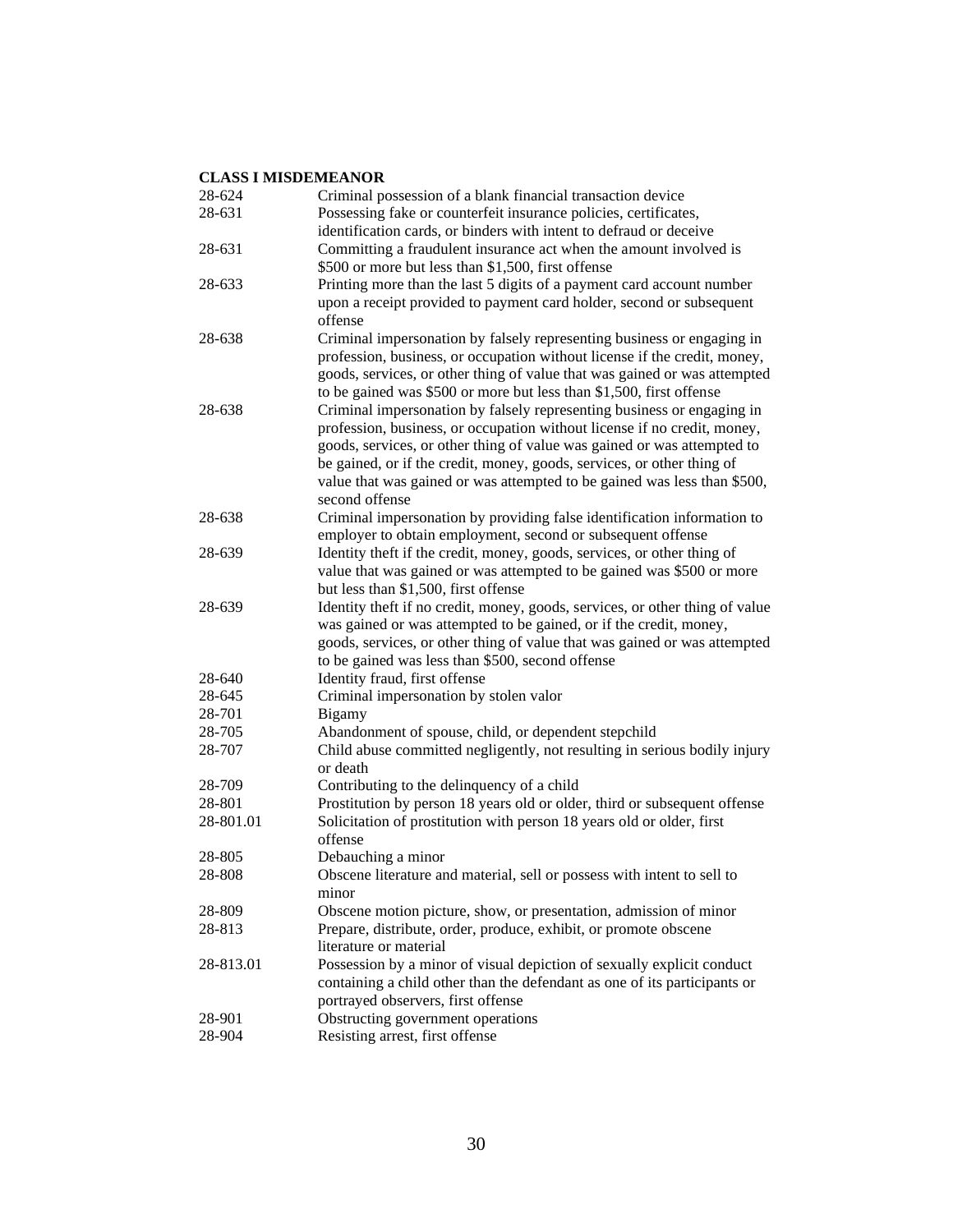| 28-905     | Operating a motor vehicle to avoid arrest which is a first offense, does                                                                                                                                                        |
|------------|---------------------------------------------------------------------------------------------------------------------------------------------------------------------------------------------------------------------------------|
|            | not result in death or injury, or does not involve willful reckless driving                                                                                                                                                     |
| 28-905     | Operating a boat to avoid arrest for misdemeanor or ordinance violation                                                                                                                                                         |
| 28-906     | Obstructing a peace officer, judge, or police animal                                                                                                                                                                            |
| 28-907     | False reporting (certain situations)                                                                                                                                                                                            |
| 28-908     | Interference with firefighter on official duty                                                                                                                                                                                  |
| 28-909     | Falsifying records of a public utility                                                                                                                                                                                          |
| 28-913     | Introducing escape implements                                                                                                                                                                                                   |
| 28-915.01  | False statement under oath or affirmation or in an unsworn declaration<br>under Uniform Unsworn Foreign Declarations Act in an official<br>proceeding or to mislead a public servant                                            |
| 28-919     | Tampering with a witness or informant when involving a pending<br>criminal proceeding alleging a violation of another offense classified as<br>a Class II misdemeanor or lower or a violation of a city or village<br>ordinance |
| 28-922     | Tampering with physical evidence when involving a pending criminal<br>proceeding alleging a violation of another offense classified as a Class II<br>misdemeanor or lower or a violation of a city or village ordinance         |
| 28-934     | Assault with a bodily fluid against a public safety officer without<br>knowledge regarding whether bodily fluid was infected with HIV, Hep<br>B, or Hep C                                                                       |
| 28-936     | Introduction within a Department of Correctional Services facility or if<br>an inmate procures, makes, provides, or possesses any electronic<br>communication device                                                            |
| 28-1005.01 | Knowing or intentional ownership or possession of animal fighting<br>paraphernalia for dogfighting, cockfighting, bearbaiting, or pitting an<br>animal against another                                                          |
| 28-1009    | Abandonment or cruel neglect of animal not resulting in serious injury,<br>illness, or death                                                                                                                                    |
| 28-1009    | Cruel mistreatment of animal not involving torture or mutilation, first<br>offense                                                                                                                                              |
| 28-1019    | Violation of court order related to felony animal abuse conviction                                                                                                                                                              |
| 28-1102    | Promoting gambling in the first degree, first offense                                                                                                                                                                           |
| 28-1202    | Carrying a concealed weapon, first offense                                                                                                                                                                                      |
| 28-1204    | Unlawful possession of a handgun                                                                                                                                                                                                |
| 28-1216    | Unlawful possession of explosive materials in the second degree                                                                                                                                                                 |
| 28-1218    | Use of explosives without a permit if not eligible for a permit                                                                                                                                                                 |
| 28-1254    | Operation of a motor vehicle while under the influence of alcoholic                                                                                                                                                             |
|            | liquor or of any drug with person under 16 years old as passenger                                                                                                                                                               |
| 28-1302    | Concealment of death to prevent determination of cause or                                                                                                                                                                       |
|            | circumstances of death                                                                                                                                                                                                          |
|            |                                                                                                                                                                                                                                 |
| 28-1312    | Interfering with the police radio system                                                                                                                                                                                        |
| 28-1343.01 | Unauthorized computer access creating risk to public health and safety                                                                                                                                                          |
| 28-1344    | Unauthorized access to a computer which deprives another of property<br>or services or obtains property or services of another with value of \$500<br>or more but less than \$1,500                                             |
| 28-1345    | Unauthorized access to a computer which causes damages of \$500 or<br>more but less than \$1,500                                                                                                                                |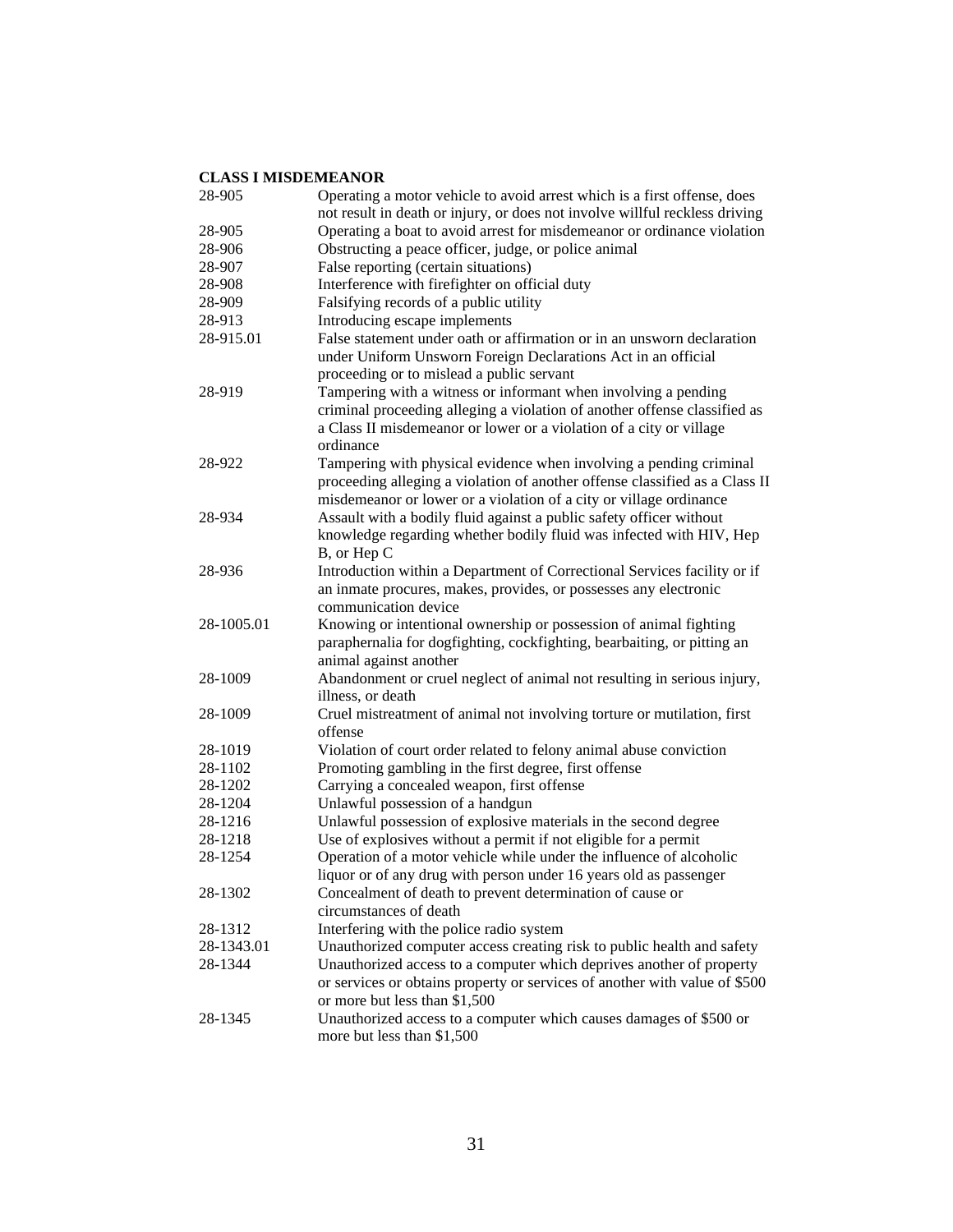| 28-1346    | Unauthorized access to or use of a computer to obtain confidential<br>information, second or subsequent offense                                                                                                                                                                                                                            |
|------------|--------------------------------------------------------------------------------------------------------------------------------------------------------------------------------------------------------------------------------------------------------------------------------------------------------------------------------------------|
| 29-1926    | Improper release or use of a video recording of a child victim or child<br>witness                                                                                                                                                                                                                                                         |
| 30-619     | Willfully without authorization alter, forge, conceal, or destroy evidence<br>of an advance health care directive, appointment of a guardian or agent,<br>or evidence of disqualification of any person as a surrogate under the<br>Health Care Surrogacy Act                                                                              |
| $30 - 619$ | Willfully prevent transfer of an individual for failure of a health care<br>provider to honor or cooperate with a health care decision by a surrogate<br>under the Health Care Surrogacy Act by a physician or other health care<br>provider                                                                                               |
| 30-3432    | Altering, forging, concealing, or destroying a power of attorney for<br>health care or a revocation of a power of attorney for health care                                                                                                                                                                                                 |
| 30-3432    | Physician or health care provider willfully preventing transfer of care of<br>principal under durable power of attorney for health care                                                                                                                                                                                                    |
| 32-1518    | Election officials, violation of duties imposed by election laws                                                                                                                                                                                                                                                                           |
| 32-1518    | Member of governing body of political subdivision, failure or refusal to<br>order recall election                                                                                                                                                                                                                                          |
| 32-1522    | Unlawful printing, possession, or use of ballots                                                                                                                                                                                                                                                                                           |
| 32-1546    | Signing petition without being registered to vote                                                                                                                                                                                                                                                                                          |
| 37-504     | Unlawfully hunt, trap, or possess mountain sheep                                                                                                                                                                                                                                                                                           |
| 37-615     | Taking wildlife or applying for permit with a suspended or revoked                                                                                                                                                                                                                                                                         |
|            | permit                                                                                                                                                                                                                                                                                                                                     |
| 37-618     | Possession of suspended or revoked permit to hunt, fish, or harvest fur                                                                                                                                                                                                                                                                    |
|            |                                                                                                                                                                                                                                                                                                                                            |
| 37-809     | Unlawful acts relating to endangered or threatened species of wildlife or<br>wild plants                                                                                                                                                                                                                                                   |
| 37-1254.10 | Operating a motorboat or personal watercraft while during a period of<br>court-ordered prohibition for operating under the influence of alcohol or<br>drugs or for refusal to submit to a chemical test for operating a<br>motorboat or personal watercraft while under the influence of alcohol or<br>drugs, second or subsequent offense |
| 37-1254.12 | Operating a motorboat or personal watercraft while under the influence<br>of alcohol or drugs or refusing to submit to a chemical test for operating<br>a motorboat or personal watercraft while under the influence of alcohol<br>or drugs, second or subsequent offense                                                                  |
| 38-1,106   | Disclosure of confidential complaints, investigational records, or reports<br>regarding violation of Uniform Credentialing Act                                                                                                                                                                                                             |
| 39-310     | Depositing materials on roads or ditches, third or subsequent offense                                                                                                                                                                                                                                                                      |
| 39-311     | Placing burning materials or items likely to cause injury on highways,<br>third or subsequent offense                                                                                                                                                                                                                                      |
| 42-113     | Failing to file and record or filing false marriage certificate or illegally                                                                                                                                                                                                                                                               |
|            | joining others in marriage                                                                                                                                                                                                                                                                                                                 |
| 42-924     | Knowingly violating a protection order issued pursuant to domestic                                                                                                                                                                                                                                                                         |
|            | abuse or harassment case, first offense                                                                                                                                                                                                                                                                                                    |
| 44-10,108  | Making a fraudulent statement to a fraternal benefit society                                                                                                                                                                                                                                                                               |
| 44-2007    | Violation of Unauthorized Insurers Act                                                                                                                                                                                                                                                                                                     |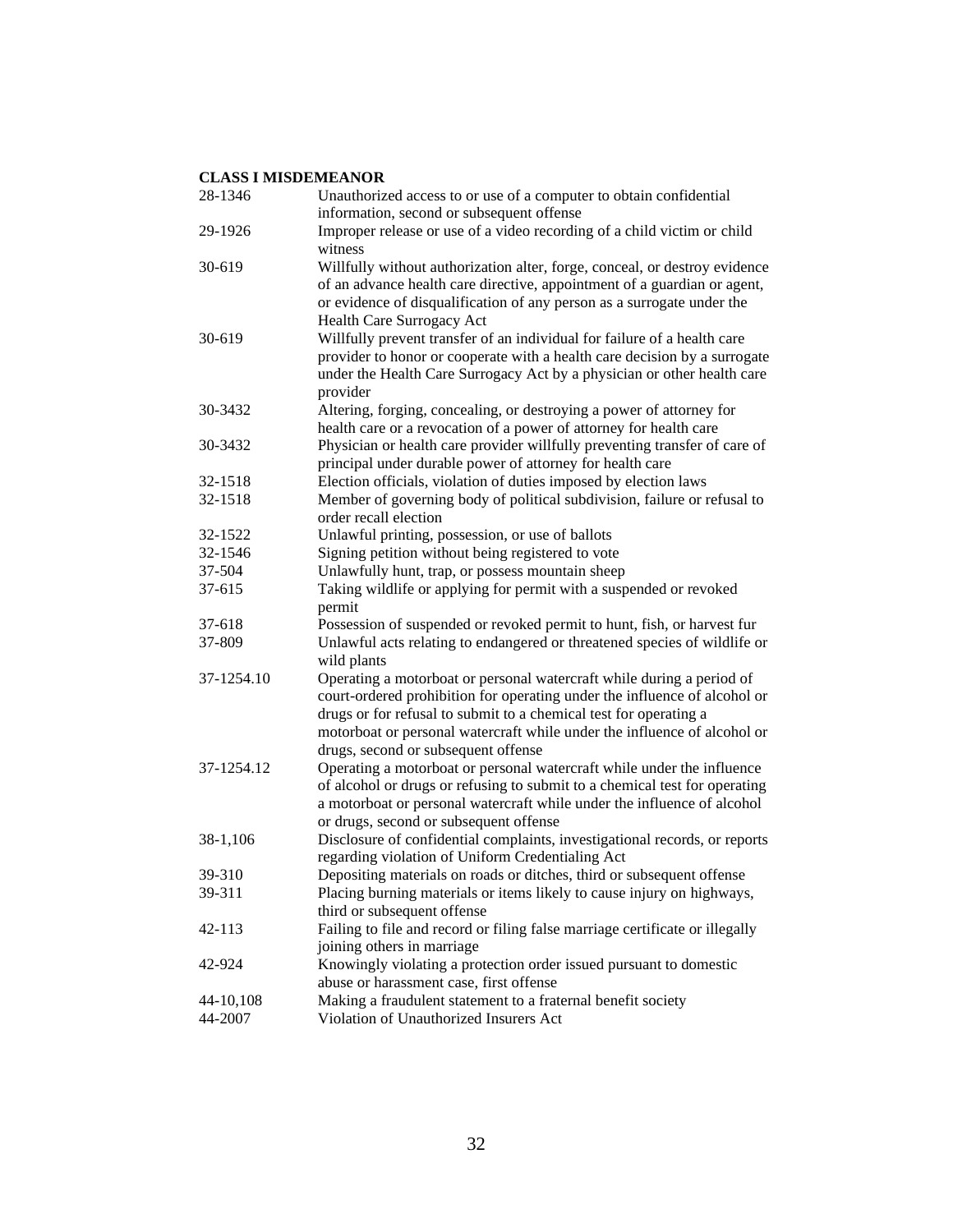| 44-4806   | Failing to cooperate with, obstructing, interfering with, or violating any<br>order issued by the Director of Insurance under Nebraska Insurers                                                                                                                                                                                                                                 |
|-----------|---------------------------------------------------------------------------------------------------------------------------------------------------------------------------------------------------------------------------------------------------------------------------------------------------------------------------------------------------------------------------------|
|           | Supervision, Rehabilitation, and Liquidation Act                                                                                                                                                                                                                                                                                                                                |
| 45-191.03 | Loan broker collecting advance fee of \$300 or less or failing to make<br>required filings                                                                                                                                                                                                                                                                                      |
| 45-747    | Engaging in mortgage banking or mortgage loan originating if convicted<br>of certain misdemeanors or a felony                                                                                                                                                                                                                                                                   |
| 45-1015   | Acting without license under Nebraska Installment Loan Act                                                                                                                                                                                                                                                                                                                      |
| 46-1141   | Unlawful tampering with or damaging chemigation equipment                                                                                                                                                                                                                                                                                                                       |
| 48-125.01 | Attempted avoidance of payment of workers' compensation benefits                                                                                                                                                                                                                                                                                                                |
| 48-145.01 | Failure to comply with workers' compensation insurance required of<br>employers                                                                                                                                                                                                                                                                                                 |
| 48-821    | Interfere with or coerce others to strike or otherwise hinder<br>governmental service                                                                                                                                                                                                                                                                                           |
| 48-1908   | Drug or alcohol tests, altering results                                                                                                                                                                                                                                                                                                                                         |
| 48-1909   | Drug or alcohol tests, tampering with body fluids                                                                                                                                                                                                                                                                                                                               |
| 48-2615   | Athlete agent violating Nebraska Uniform Athlete Agents Act                                                                                                                                                                                                                                                                                                                     |
| 48-2711   | Violations relating to professional employer organizations                                                                                                                                                                                                                                                                                                                      |
| 53-173    | Unlicensed person selling a powdered alcohol product                                                                                                                                                                                                                                                                                                                            |
| 53-180.05 | Creation or alteration of identification for sale or delivery to a person<br>under twenty-one years old                                                                                                                                                                                                                                                                         |
| 53-180.05 | Dispensing alcohol in any manner to minors or incompetents not<br>resulting in serious bodily injury or death                                                                                                                                                                                                                                                                   |
| 53-1,100  | Manufacturing spirits without a license, first offense                                                                                                                                                                                                                                                                                                                          |
| 54-1,125  | Forging or altering livestock ownership document when value is \$300 or<br>less                                                                                                                                                                                                                                                                                                 |
| 54-622.01 | Owner of dangerous dog which inflicts serious bodily injury, first<br>offense                                                                                                                                                                                                                                                                                                   |
| 54-634    | Violation of Commercial Dog and Cat Operator Inspection Act                                                                                                                                                                                                                                                                                                                     |
| 54-903    | Intentionally, knowingly, or recklessly abandon or cruelly neglect<br>livestock animal not resulting in serious injury or illness or death of the<br>livestock animal                                                                                                                                                                                                           |
| 54-903    | Cruelly mistreat a livestock animal, first offense                                                                                                                                                                                                                                                                                                                              |
| 54-909    | Violating court order not to own or possess a livestock animal for at<br>least five years after the date of conviction for second or subsequent<br>offense of cruel mistreatment of an animal or for intentionally,<br>knowingly, or recklessly abandoning or cruelly neglecting livestock<br>animal resulting in serious injury or illness or death of the livestock<br>animal |
| 54-911    | Intentionally trip or cause to fall, or lasso or rope the legs of, any equine<br>by any means for the purpose of entertainment, sport, practice, or<br>contest                                                                                                                                                                                                                  |
| 54-912    | Intentionally trip, cause to fall, or drag any bovine by its tail by any<br>means for the purpose of entertainment, sport, practice, or contest                                                                                                                                                                                                                                 |
| 54-2955   | Failure to develop or follow a required herd management plan                                                                                                                                                                                                                                                                                                                    |
| 59-505    | Unlawful discrimination in sales or purchases of products, commodities,<br>or property                                                                                                                                                                                                                                                                                          |
| 60-484.02 | Disclosure of digital image or signature by Department of Motor<br>Vehicles, law enforcement, or Secretary of State's office                                                                                                                                                                                                                                                    |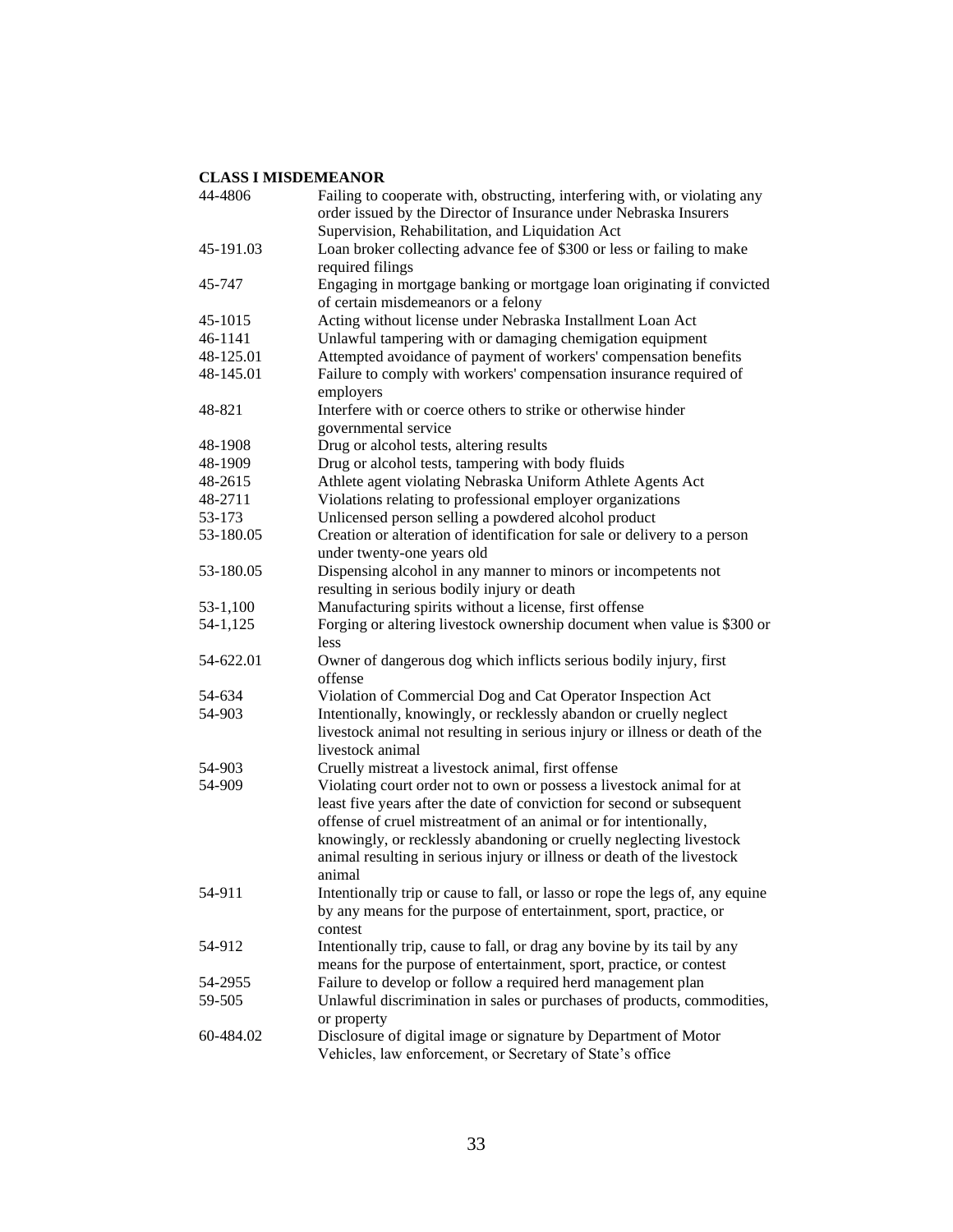| 60-4,108    | Operating motor vehicle in violation of court order or while operator's<br>license is revoked or impounded, fourth or subsequent offense |
|-------------|------------------------------------------------------------------------------------------------------------------------------------------|
| 60-559      | Forging or filing a forged document for proof of financial responsibility                                                                |
|             | for a motor vehicle                                                                                                                      |
| 60-690      | Aiding or abetting a violation of Nebraska Rules of the Road                                                                             |
| 60-696      | Second or subsequent conviction in 12 years for failure of driver to stop                                                                |
|             | and report a motor vehicle accident                                                                                                      |
| 60-6,197.03 | Operation of a motor vehicle while under the influence of alcoholic                                                                      |
|             | liquor or of any drug or refusing chemical test, second offense                                                                          |
|             | committed with .15 gram alcohol concentration                                                                                            |
| 60-6,211.11 | Operating a motor vehicle after tampering with or circumventing an                                                                       |
|             | ignition interlock device installed under a court order or Department of                                                                 |
|             | Motor Vehicles order while the order is in effect or operating a motor                                                                   |
|             | vehicle which is not equipped with an ignition interlock device in                                                                       |
|             | violation of a court order or Department of Motor Vehicles order                                                                         |
| 60-6,218    | Reckless driving or willful reckless driving, third or subsequent offense                                                                |
| 60-2912     | Disclosure of sensitive personal information by Department of Motor                                                                      |
|             | Vehicles                                                                                                                                 |
| 64-414      | Without authorization obtain, conceal, damage, or destroy items                                                                          |
|             | enabling an online notary public to affix signature or seal                                                                              |
| 66-1226     | Selling automotive spark ignition engine fuels not within specifications,                                                                |
|             | first offense                                                                                                                            |
| 69-2408     | Violation of provisions on acquisition of handguns                                                                                       |
| 69-2419     | Unlawful request for criminal history record check or dissemination of                                                                   |
|             | such information                                                                                                                         |
| 69-2443     | Refusal to allow peace officer or emergency services personnel to secure                                                                 |
|             | concealed handgun                                                                                                                        |
| 69-2443     | Carrying concealed handgun at prohibited site or while under the                                                                         |
|             | influence, second or subsequent offense                                                                                                  |
| 69-2443     | Failure to report discharge of concealed handgun, second or subsequent                                                                   |
|             | offense                                                                                                                                  |
| 69-2443     | Failure to carry or display concealed handgun permit, second or                                                                          |
|             | subsequent offense                                                                                                                       |
| 69-2443     | Failure to inform peace officer of concealed handgun, second or                                                                          |
|             | subsequent offense                                                                                                                       |
| 71-458      | Violation of Health Care Facility Licensure Act                                                                                          |
| 71-649      | Vital statistics, unlawful acts                                                                                                          |
| 71-1950     | Violation of Children's Residential Facilities and Placing Licensure Act                                                                 |
| 71-4608     | Illegal manufacture or sale of manufactured homes or recreational                                                                        |
|             | vehicles                                                                                                                                 |
| 71-4608     | Violation of manufactured home or recreational vehicle standards                                                                         |
|             | endangering the safety of a purchaser                                                                                                    |
| 71-6312     | Unlawfully engaging in an asbestos project without a valid license or                                                                    |
|             | using unlicensed employees subsequent to the levy of a civil penalty,                                                                    |
|             | first offense                                                                                                                            |
| 71-6329     | Engaging in a lead abatement project or lead-based paint profession                                                                      |
|             | without a valid license or using unlicensed employees after assessment                                                                   |
|             | of a civil penalty, first offense                                                                                                        |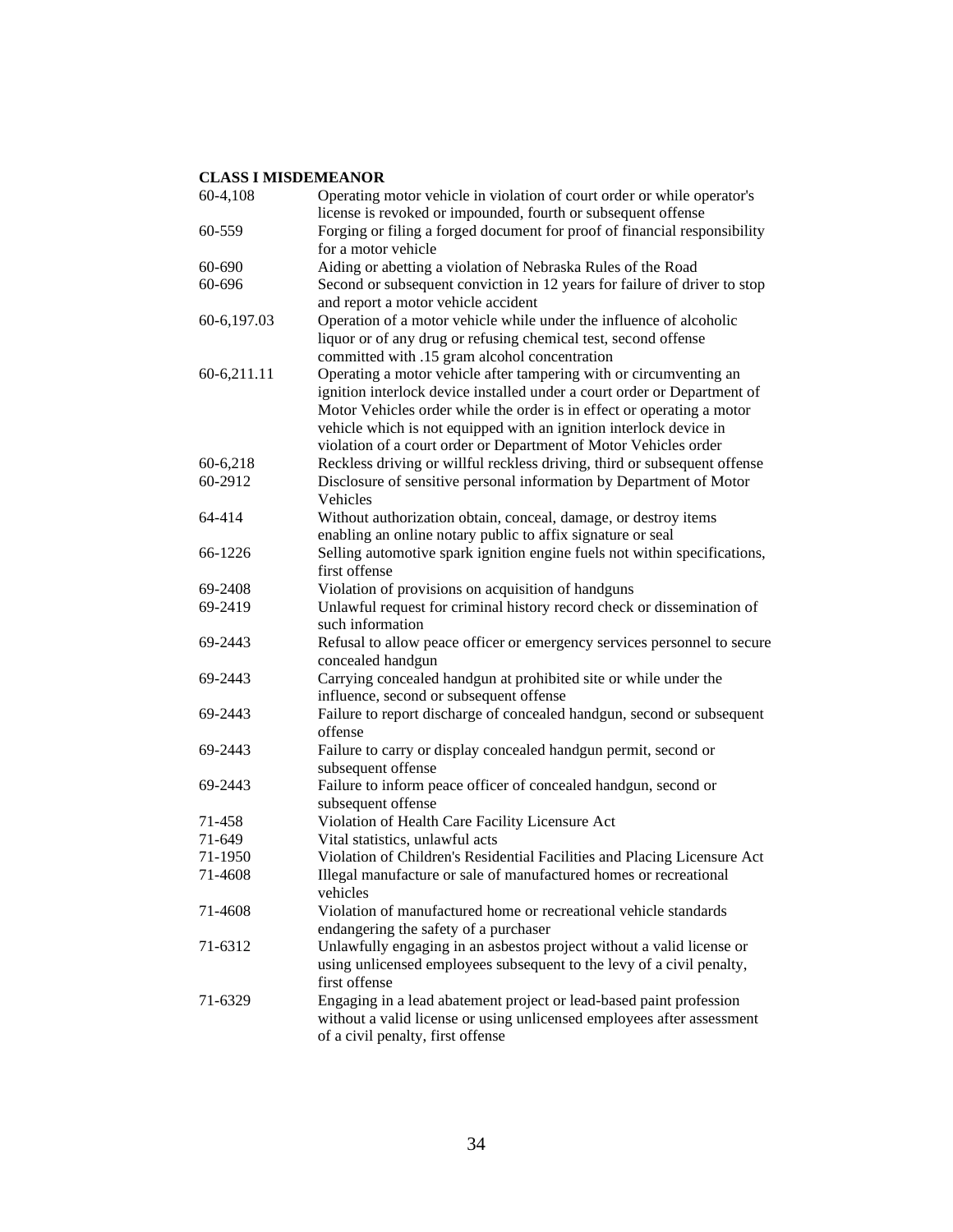| 71-6329            | Conducting a lead abatement project or lead-based paint profession<br>training program without departmental accreditation after assessment of          |
|--------------------|--------------------------------------------------------------------------------------------------------------------------------------------------------|
|                    | a civil penalty, first offense                                                                                                                         |
| 71-6329            | Issuing fraudulent licenses under Residential Lead-Based Paint<br>Professions Practice Act after assessment of a civil penalty, first offense          |
| 74-921             | Operating a locomotive or acting as the conductor while intoxicated                                                                                    |
| 75-127             | Unjust discrimination or prohibited practice in rates by common carrier,<br>shipper, or consignee                                                      |
| 76-1315            | Violation of laws on retirement communities and subdivisions                                                                                           |
| 76-1722            | Unlawful time-share interval disposition or violating time-share laws                                                                                  |
| 76-2325.01         | Interference with utility poles and wires or transmission of light, heat,<br>power, or telecommunications, loss of \$500 or more but less than \$1,500 |
|                    | (certain situations)                                                                                                                                   |
| 77-1816<br>77-2115 | Fraudulent sales of real property for delinquent real estate taxes                                                                                     |
|                    | Disclosure of confidential information on estate or generation-skipping<br>transfer tax records                                                        |
| 77-2326            | Failure to act regarding deposit of county funds by county treasurers                                                                                  |
| 77-2384            | Secretary-treasurer of local hospital district, failure to comply with<br>provisions on deposit of public funds                                        |
| 77-2704.33         | Failure of a contractor or taxpayer to pay certain sales taxes of \$300 or                                                                             |
|                    | more                                                                                                                                                   |
| 77-2711            | Wrongful disclosure of records and reports relating to sales and use tax                                                                               |
| 77-2711            | Disclosure of taxpayer information by employees or former employees                                                                                    |
|                    | of the office of Legislative Audit or the Auditor of Public Accounts or<br>certain municipalities                                                      |
| 77-3522            | Oath or affirmation regarding false or fraudulent application for                                                                                      |
|                    | homestead exemption                                                                                                                                    |
| 77-5016            | False statement to Tax Equalization and Review Commission                                                                                              |
| 81-829.73          | Fraudulently or willfully making a misstatement of fact in connection                                                                                  |
|                    | with an application for financial assistance under Emergency                                                                                           |
|                    | Management Act                                                                                                                                         |
| 81-1508.01         | Violations of solid waste and livestock waste laws and regulations                                                                                     |
| 81-1717            | Unlawful soliciting of professional services under Nebraska Consultants'                                                                               |
|                    | <b>Competitive Negotiation Act</b>                                                                                                                     |
| 81-1718            | Professional making unlawful solicitation under Nebraska Consultants'<br><b>Competitive Negotiation Act</b>                                            |
| 81-1719            | Agency official making unlawful solicitation under Nebraska                                                                                            |
|                    | <b>Consultants' Competitive Negotiation Act</b>                                                                                                        |
| 81-1830            | False claim under Nebraska Crime Victim's Reparations Act                                                                                              |
| 81-2143            | Violation of State Electrical Act                                                                                                                      |
| 81-3442            | Violation of Engineers and Architects Regulation Act, first offense                                                                                    |
| 81-3535            | Unauthorized practice of geology, second or subsequent offense                                                                                         |
| 83-1,127.02        | Operation of vehicle with disabled, bypassed, or altered ignition                                                                                      |
|                    | interlock device or without an ignition interlock device or permit in                                                                                  |
|                    | violation of board order                                                                                                                               |
| 86-234             | Violation of Telemarketing and Prize Promotions Act                                                                                                    |
| 86-290             | Intercepting or interfering with certain wire, electronic, or oral                                                                                     |
|                    | communication                                                                                                                                          |
| 86-298             | Unlawful use of pen register or trap-and-trace device                                                                                                  |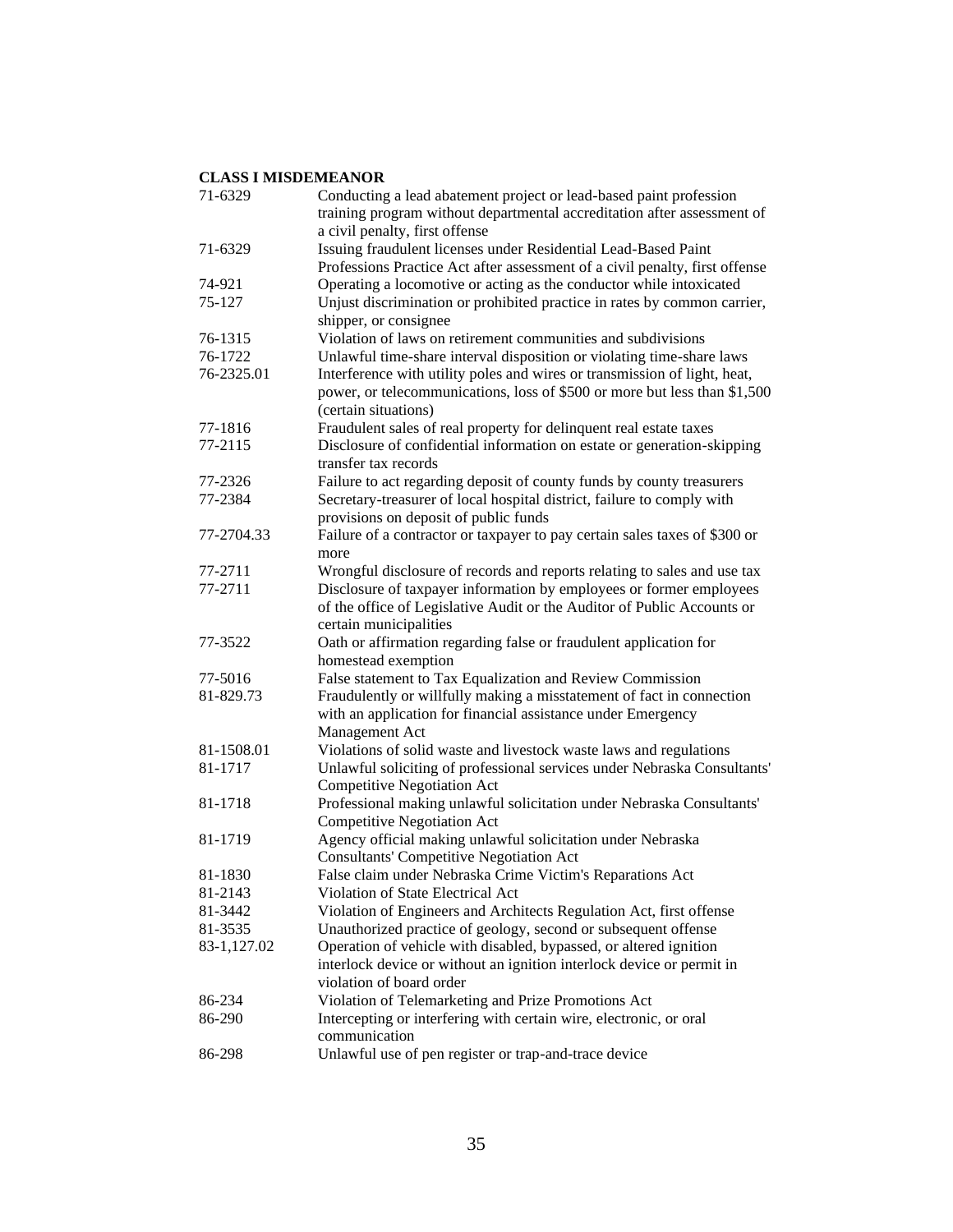| 86-2.104 | Unlawful access to electronic communication service             |
|----------|-----------------------------------------------------------------|
| 88-548   | Illegal use of grain probes                                     |
| 89-1.101 | Violation of Weights and Measures Act or order of Department of |
|          | Agriculture, second or subsequent offense                       |

### **CLASS II MISDEMEANOR**

**Maximum–six months' imprisonment, or one thousand dollars' fine, or both**

|               | both                                                                                                                                                                                       |
|---------------|--------------------------------------------------------------------------------------------------------------------------------------------------------------------------------------------|
|               | Minimum-none                                                                                                                                                                               |
| $1 - 166$     | Accountants, persons using titles, initials, trade names when not                                                                                                                          |
|               | qualified or authorized to do so                                                                                                                                                           |
| $2 - 10, 115$ | Specified violations of Plant Protection and Plant Pest Act, second or<br>subsequent offense                                                                                               |
| 2-1811        | Violation of Nebraska Potato Development Act                                                                                                                                               |
| 2-4327        | Violation of Agricultural Liming Materials Act, second or subsequent                                                                                                                       |
|               | offense                                                                                                                                                                                    |
| $3 - 152$     | Violation of State Aeronautics Act or any related rules, regulations, or<br>orders                                                                                                         |
| 8-109         | Financial institution examiner failing to report bank insolvency or<br>unsafe condition                                                                                                    |
| 8-118         | Promoting the organization of a corporation to conduct the business of<br>banking or selling stock prior to issuance of charter                                                            |
| $8 - 142$     | Bank officer, employee, director, or agent violating loan limits by<br>\$20,000 or more but less than \$40,000 or resulting in monetary loss of<br>\$10,000 or more but less than \$20,000 |
| $9 - 262$     | Intentionally employing or possessing device to facilitate cheating at<br>bingo or using any fraud in connection with a bingo game, gain of less<br>than \$500                             |
| 9-345.03      | Unlawfully placing a pickle card dispensing device in operation                                                                                                                            |
| 9-352         | Intentionally employing or possessing device to facilitate cheating at<br>lottery by sale of pickle cards or using any fraud in connection with such<br>lottery, gain of less than \$500   |
| 9-434         | Intentionally employing or possessing device to facilitate cheating at<br>lottery or raffle or using any fraud in connection with such lottery or<br>raffle, gain of less than \$500       |
| 9-513         | Violation of Nebraska Small Lottery and Raffle Act, second or<br>subsequent offense                                                                                                        |
| 9-652         | Intentionally employing or possessing device to facilitate cheating at<br>keno, or using any fraud in connection with keno, gain of less than \$500                                        |
| 9-701         | Violation of provisions relating to gift enterprises                                                                                                                                       |
| 9-814         | Failure by lottery game retailer to maintain and make available records<br>of separate accounts under State Lottery Act                                                                    |
| 9-814         | Knowingly sell lottery tickets to person less than 19 years old                                                                                                                            |
| 12-1118       | False or fraudulent reporting or any violation under Burial Pre-Need<br>Sale Act                                                                                                           |
| 14-227        | Failure to remit fines, penalties, and forfeitures to city treasurer                                                                                                                       |
| 14-415        | Violation of building ordinance or regulations in city of the metropolitan<br>class, third or subsequent offense within two years of prior offense                                         |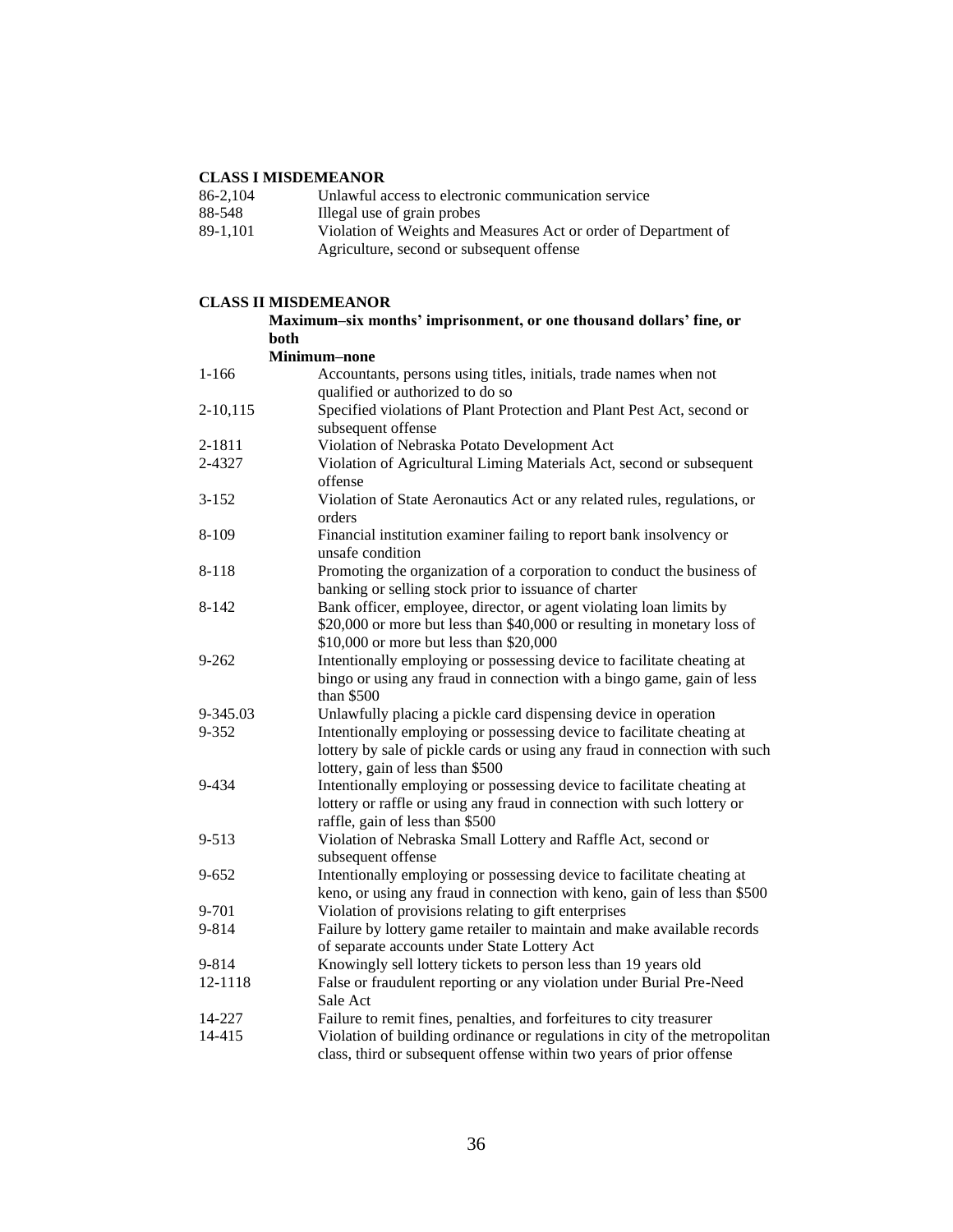| 22-303    | Relocation of county seats, refusal by officers to move offices and<br>records                                                                                                                                                                                                 |
|-----------|--------------------------------------------------------------------------------------------------------------------------------------------------------------------------------------------------------------------------------------------------------------------------------|
| 23-135.01 | False claim against county when value is \$500 or more but less than<br>\$1,500                                                                                                                                                                                                |
| 23-2325   | False or fraudulent acts to defraud the Retirement System for Nebraska<br>Counties                                                                                                                                                                                             |
| 23-2544   | Violation of county personnel provisions for counties with population<br>under 150,000                                                                                                                                                                                         |
| 23-3596   | Board of trustees of hospital authority, pecuniary interest in contracts                                                                                                                                                                                                       |
| 24-711    | False or fraudulent acts to defraud the Nebraska Judges Retirement<br>System                                                                                                                                                                                                   |
| 28-111    | Criminal mischief, pecuniary loss is less than \$500, committed against a<br>person because of his or her race, color, religion, ancestry, national<br>origin, gender, sexual orientation, age, or disability or because of his or<br>her association with such a person       |
| 28-111    | Criminal trespass in the second degree (certain situations) committed<br>against a person because of his or her race, color, religion, ancestry,<br>national origin, gender, sexual orientation, age, or disability or because<br>of his or her association with such a person |
| 28-111    | Unauthorized application of graffiti, first offense, committed against a<br>person because of his or her race, color, religion, ancestry, national<br>origin, gender, sexual orientation, age, or disability or because of his or<br>her association with such a person        |
| 28-201    | Criminal attempt to commit a Class I misdemeanor                                                                                                                                                                                                                               |
| 28-310    | Assault in the third degree (certain situations)                                                                                                                                                                                                                               |
| 28-311.06 | Hazing                                                                                                                                                                                                                                                                         |
| 28-311.09 | Violation of harassment protection order                                                                                                                                                                                                                                       |
| 28-316    | Violation of custody without intent to deprive custodian of custody of<br>child                                                                                                                                                                                                |
| 28-339    | Discrimination against person refusing to participate in an abortion                                                                                                                                                                                                           |
| 28-344    | Violation of provisions relating to abortion reporting forms                                                                                                                                                                                                                   |
| 28-442    | Unlawful possession or manufacture of drug paraphernalia                                                                                                                                                                                                                       |
| 28-445    | Manufacture or delivery of an imitation controlled substance, second or<br>subsequent offense                                                                                                                                                                                  |
| 28-504    | Third degree arson, damages less than \$500                                                                                                                                                                                                                                    |
| 28-511.03 | Possession in store of security device countermeasure                                                                                                                                                                                                                          |
| 28-514    | Theft of lost, mislaid, or misdelivered property when value is more than<br>\$500 but less than \$1,500                                                                                                                                                                        |
| 28-514    | Theft of lost, mislaid, or misdelivered property when value is \$500 or<br>less, second offense                                                                                                                                                                                |
| 28-515.01 | Fraudulently obtaining telecommunications service                                                                                                                                                                                                                              |
| 28-518    | Theft when value is \$500 or less                                                                                                                                                                                                                                              |
| 28-519    | Criminal mischief, pecuniary loss of \$500 or more but less than \$1,500                                                                                                                                                                                                       |
| 28-521    | Criminal trespass in the second degree (certain situations)                                                                                                                                                                                                                    |
| 28-523    | Littering, second offense                                                                                                                                                                                                                                                      |
| 28-603    | Second degree forgery, value less than \$500                                                                                                                                                                                                                                   |
| 28-604    | Criminal possession of a forged instrument prohibited by section<br>28-603, value is \$500 or more but less than \$1,500                                                                                                                                                       |
| 28-607    | Making, using, or uttering of slugs of value less than \$100                                                                                                                                                                                                                   |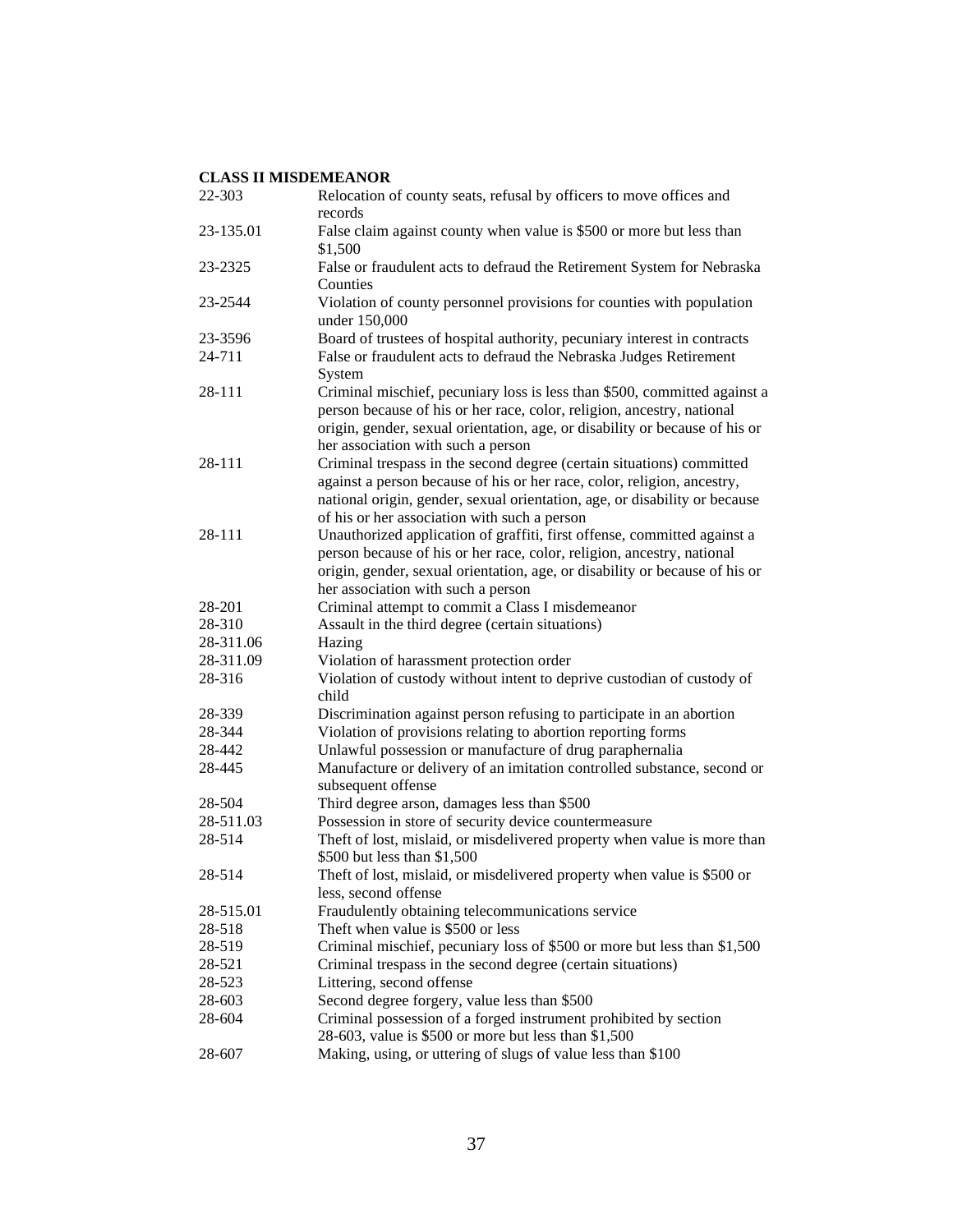| 28-611     | Issuing a bad check or other order in an amount of less than \$500, first<br>offense |
|------------|--------------------------------------------------------------------------------------|
| 28-611     | Issuing bad check or other order with insufficient funds                             |
| 28-611.01  | Issuing a no-account check in an amount of less than \$500, first offense            |
| 28-614     | Tampering with a publicly exhibited contest                                          |
| 28-620     | Unauthorized use of a financial transaction device when total value is               |
|            | less than \$500 within a six-month period                                            |
| 28-631     | Committing a fraudulent insurance act when the amount involved is less               |
|            | than $$500$                                                                          |
| 28-638     | Criminal impersonation by falsely representing business or engaging in               |
|            | profession, business, or occupation without license if no credit, money,             |
|            | goods, services, or other thing of value was gained or was attempted to              |
|            | be gained, or if the credit, money, goods, services, or other thing of               |
|            | value that was gained or was attempted to be gained was less than \$500,             |
|            | first offense                                                                        |
| 28-638     | Criminal impersonation by providing false identification information to              |
|            | employer to obtain employment, first offense                                         |
| 28-639     | Identity theft if no credit, money, goods, services, or other thing of value         |
|            | was gained or was attempted to be gained, or if the credit, money,                   |
|            | goods, services, or other thing of value that was gained or was attempted            |
|            | to be gained was less than \$500, first offense                                      |
| 28-706     | Criminal nonsupport not in violation of court order                                  |
| 28-801     | Prostitution by person 18 years old or older, first or second offense                |
| 28-806     | Public indecency                                                                     |
| 28-811     | Obscene literature, material, etc., false representation of age by minor,            |
|            | parent, or guardian, unlawful employment of minor                                    |
| 28-903     | Refusing to aid a peace officer                                                      |
| 28-910     | Filing false reports with regulatory bodies                                          |
| 28-911     | Abuse of public records                                                              |
| 28-915.01  | False statement under oath or affirmation or in an unsworn declaration               |
|            | under Uniform Unsworn Foreign Declarations Act if statement is                       |
|            | required by law to be sworn or affirmed                                              |
| 28-924     | Official misconduct                                                                  |
| 28-926     | Oppression under color of office                                                     |
| 28-927     | Neglecting to serve warrant if offense for warrant is a felony                       |
| 28-1103    | Promoting gambling in the second degree                                              |
| 28-1105    | Possession of gambling records in the first degree                                   |
| 28-1107    | Possession of a gambling device                                                      |
| 28-1218    | Use of explosives without a permit if eligible for a permit                          |
| 28-1233    | Failure to notify fire protection district of use or storage of explosive            |
|            | material over one pound                                                              |
| 28-1240    | Unlawful transportation of anhydrous ammonia                                         |
| 28-1304.01 | Unlawful use of liquified remains of dead animals                                    |
| 28-1311    | Interference with public service companies                                           |
| 28-1326    | Unlawful transfer of recorded sound                                                  |
| 28-1326    | Sell, distribute, circulate, offer for sale, or possess for sale recorded            |
|            | sounds without proper label                                                          |
| 28-1343.01 | Unauthorized computer access compromising security of data                           |
|            |                                                                                      |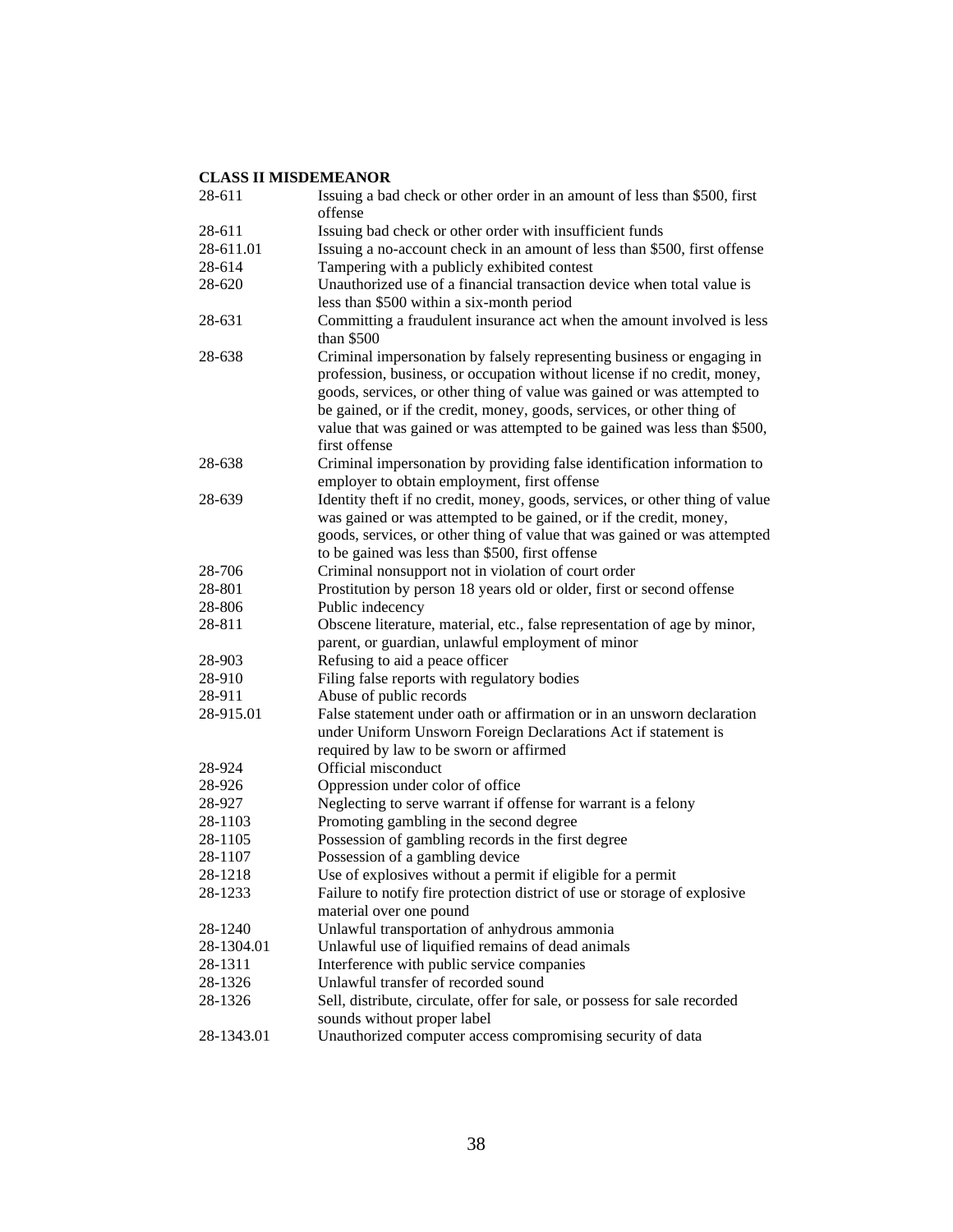| 28-1344    | Unauthorized access to a computer which deprives another of property<br>or services or obtains property or services of another with value less<br>than \$500                                                                                               |
|------------|------------------------------------------------------------------------------------------------------------------------------------------------------------------------------------------------------------------------------------------------------------|
| 28-1345    | Unauthorized access to a computer which causes damages of less than<br>\$500                                                                                                                                                                               |
| 28-1346    | Unauthorized access to or use of a computer to obtain confidential<br>information, first offense                                                                                                                                                           |
| 28-1347    | Unauthorized access to or use of a computer, second or subsequent<br>offense                                                                                                                                                                               |
| 29-739     | Extradition and detainer, unlawful delivery of accused persons                                                                                                                                                                                             |
| 29-908     | Failing to appear when on bail for misdemeanor or ordinance violation                                                                                                                                                                                      |
| 30-2602.01 | Violating an ex parte order regarding a ward's or protected person's<br>safety, health, or financial welfare                                                                                                                                               |
| 32-1536    | Bribery or threats used to procure vote of another                                                                                                                                                                                                         |
| 37-401     | Violation of hunting, fishing, and fur-harvesting permits                                                                                                                                                                                                  |
| 37-410     | Obtaining or aiding another to obtain a permit to hunt, fish, or harvest<br>fur unlawfully or by false pretenses or misuse of permit                                                                                                                       |
| 37-411     | Hunting, fishing, or fur-harvesting without permit                                                                                                                                                                                                         |
| 37-447     | Violation of rules, regulations, and commission orders under Game Law<br>regarding hunting, transportation, and possession of deer                                                                                                                         |
| 37-449     | Violation of rules and regulations under Game Law regarding hunting<br>antelope                                                                                                                                                                            |
| 37-479     | Luring or enticing wildlife into a domesticated cervine animal facility                                                                                                                                                                                    |
| 37-4,108   | Violating commercial put-and-take fishery licensure requirements                                                                                                                                                                                           |
| 37-504     | Unlawfully hunt, trap, or possess elk                                                                                                                                                                                                                      |
| 37-509     | Violations relating to hunting or harassing birds, fish, or other animals<br>from aircraft                                                                                                                                                                 |
| 37-524.01  | Release, kill, wound, or attempt to kill or wound a pig for amusement or<br>profit                                                                                                                                                                         |
| 37-554     | Use of explosives in water to remove obstructions without permission                                                                                                                                                                                       |
| 37-555     | Polluting waters of state                                                                                                                                                                                                                                  |
| 37-556     | Polluting waters of state with carcasses                                                                                                                                                                                                                   |
| 37-573     | Hunt or enable another to hunt through the Internet or host hunting<br>through the Internet                                                                                                                                                                |
| 37-809     | Violation of restrictions on endangered or threatened species                                                                                                                                                                                              |
| 37-1254.12 | Operating a motorboat or personal watercraft while under the influence<br>of alcohol or drugs or refusing to submit to a chemical test for operating<br>a motorboat or personal watercraft while under the influence of alcohol<br>or drugs, first offense |
| 37-1272    | Reckless or negligent operation of motorboat, water skis, surfboard, etc.                                                                                                                                                                                  |
| 37-12,110  | Violation of provisions relating to abandonment of motorboats                                                                                                                                                                                              |
| 38-1,118   | Violation of Uniform Credentialing Act when not otherwise specified,<br>second or subsequent offense                                                                                                                                                       |
| 38-1,133   | Failure of insurer to report violations of Uniform Credentialing Act,<br>second or subsequent offense                                                                                                                                                      |
| 38-1424    | Willful malpractice, solicitation of business, and other unprofessional<br>conduct in the practice of funeral directing and embalming                                                                                                                      |
| 38-28,103  | Violations of Pharmacy Practice Act except as otherwise specifically<br>provided                                                                                                                                                                           |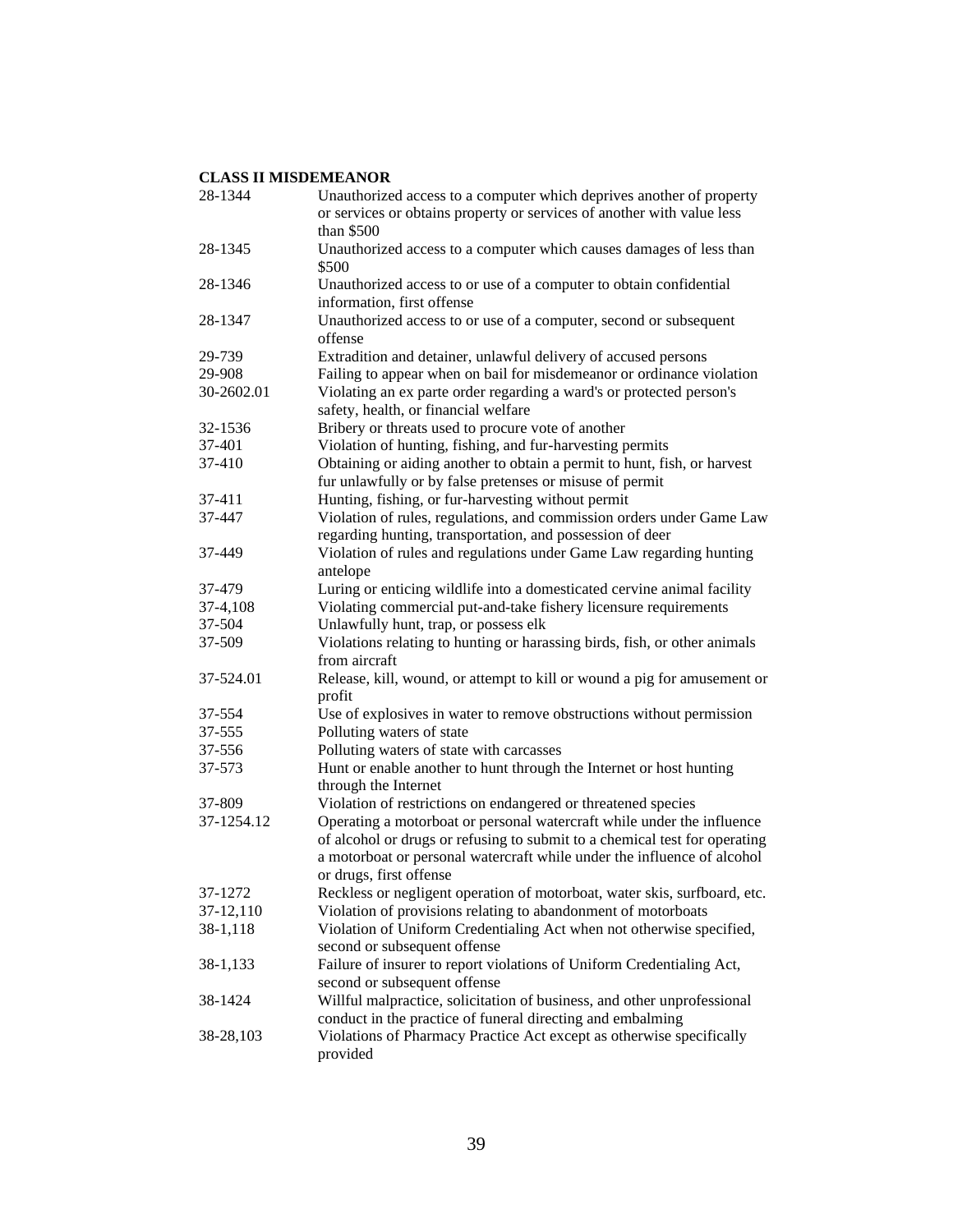| 38-3130   | Representing oneself as a psychologist or practicing psychology without<br>a license                                                                                                      |
|-----------|-------------------------------------------------------------------------------------------------------------------------------------------------------------------------------------------|
| 39-310    | Depositing materials on roads or ditches, second offense                                                                                                                                  |
| 39-311    | Placing burning materials or items likely to cause injury on highways,<br>second offense                                                                                                  |
| 39-2612   | Illegal location of junkyard                                                                                                                                                              |
| 42-357    | Knowingly violating a restraining order relating to dissolution of<br>marriage                                                                                                            |
| 42-1204   | False or incorrect information on application to restrict disclosure of<br>applicant's address                                                                                            |
| 43-2,107  | Violation of restraining or other court order under Nebraska Juvenile<br>Code                                                                                                             |
| 44-3,156  | Violations of provisions permitting purchase of workers' compensation<br>insurance by associations                                                                                        |
| 44-1209   | Reciprocal insurance, violations by attorney in fact                                                                                                                                      |
| 45-208    | Violation of maximum rate of time-price differential, revolving charge<br>agreements                                                                                                      |
| 45-343    | Installment sales, failure to obtain license                                                                                                                                              |
| 45-343    | Violation of Nebraska Installment Sales Act                                                                                                                                               |
| 45-747    | Engaging in mortgage banking or mortgage loan originating without a<br>license or registration                                                                                            |
| 45-814    | Violation of Credit Services Organization Act                                                                                                                                             |
| 45-1037   | Violations regarding installment loans                                                                                                                                                    |
| 46-254    | Interfering with closed waterworks, taking water without authority                                                                                                                        |
| 46-263.01 | Molesting or damaging water flow measuring devices                                                                                                                                        |
| 46-807    | Unlawful diversion or drainage of natural lakes                                                                                                                                           |
| 46-1119   | Violation of emergency permit provisions of Nebraska Chemigation Act                                                                                                                      |
| 46-1139   | Unlawfully engaging in chemigation without a chemigation permit                                                                                                                           |
| 46-1140   | Unlawfully engaging in chemigation with a suspended or revoked<br>chemigation permit                                                                                                      |
| 46-1239   | Violating the licensure requirements of Water Well Standards and<br><b>Contractors' Practice Act</b>                                                                                      |
| 48-144.04 | Failing, neglecting, or refusing to file reports required by Nebraska<br><b>Workers' Compensation Court</b>                                                                               |
| 48-146.03 | Unlawfully requiring employee to pay deductible amount under<br>workers' compensation policy or requiring or attempting to require<br>employee to give up right of selection of physician |
| 48-147    | Deducting from employee's pay for workers' compensation benefits                                                                                                                          |
| 48-311    | Violation of child labor laws                                                                                                                                                             |
| 48-414    | Using a machine or device or working at a location which<br>Commissioner of Labor has labeled unsafe                                                                                      |
| 48-424    | Violations involving health and safety regulations                                                                                                                                        |
| 48-434    | Violations of safety requirements in construction of buildings                                                                                                                            |
| 48-437    | Unauthorized manipulation of overhead high voltage conductors or<br>other components                                                                                                      |
| 48-645    | Unlawful waiver of or deductions for unemployment compensation or<br>discrimination in hire or tenure                                                                                     |
| 48-910    | Violation of laws relating to secondary boycotts                                                                                                                                          |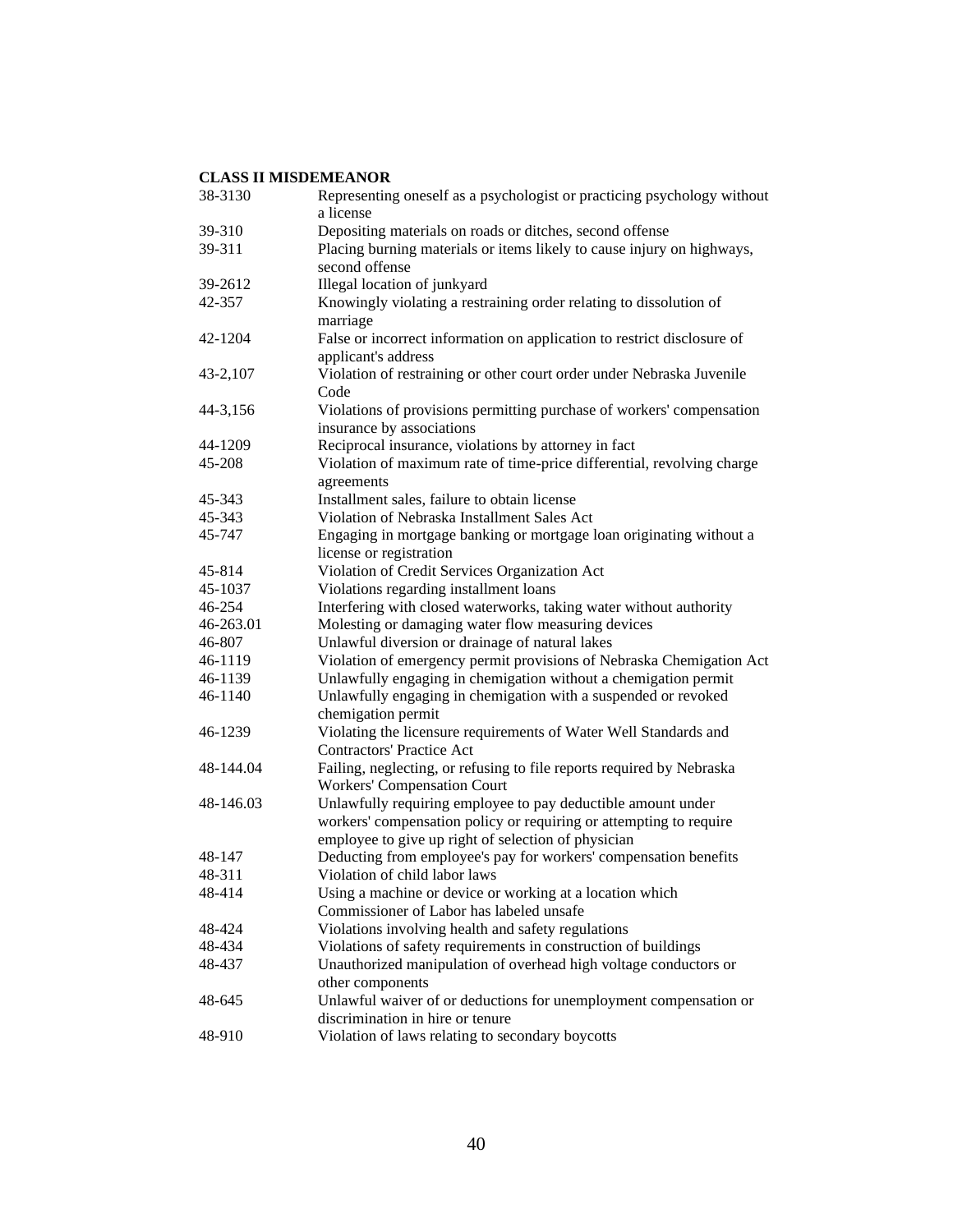| 48-1714    | Violation by farm labor contractor or applicant for farm labor contractor<br>license                                          |
|------------|-------------------------------------------------------------------------------------------------------------------------------|
| 48-1714    | Violations related to farm labor contractor licenses                                                                          |
| 50-1215    | Obstruct, hinder, delay, or mislead a legislative performance audit or                                                        |
|            | preaudit inquiry                                                                                                              |
| 52-124     | Failure to discharge construction liens, failure to apply payments for                                                        |
|            | lawful claims                                                                                                                 |
| 53-111     | Nebraska Liquor Control Commission, gifts or gratuities forbidden                                                             |
| 53-164.02  | Evasion of liquor tax                                                                                                         |
| 53-186.01  | Permitting consumption of liquor in unlicensed public places, second or                                                       |
|            | subsequent offense                                                                                                            |
| 53-187     | Nonbeverage liquor licensee giving or selling liquor fit for beverage                                                         |
|            | purposes, second or subsequent offense                                                                                        |
| $53-1,100$ | Violation of Nebraska Liquor Control Act, second or subsequent offense                                                        |
| 54-1,125   | Using false evidence of ownership of livestock                                                                                |
| 54-1,126   | Violation of Livestock Brand Act when not otherwise specified                                                                 |
| 54-415     | Estrays, illegal sale, disposition of proceeds                                                                                |
| 54-861     | Violation of Commercial Feed Act, second or subsequent offense                                                                |
| 54-1171    | Violation of Livestock Auction Market Act                                                                                     |
| 54-1181.01 | Person engaging in livestock commerce violating veterinarian inspection                                                       |
|            | provisions                                                                                                                    |
| 54-1811    | Illegal purchase of slaughter livestock                                                                                       |
| 54-1913    | Interference with inspection of meat and poultry, attempting to bribe                                                         |
|            | inspector or employee of Department of Agriculture                                                                            |
| 54-1913    | Violation of Nebraska Meat and Poultry Inspection Law when not                                                                |
|            | otherwise specified unless intent was to defraud                                                                              |
| 54-2955    | Violation of Animal Health and Disease Control Act, Exotic Animal                                                             |
| 54-2323    | Auction or Exchange Venue Act, or rules and regulations<br>Violation of Domesticated Cervine Animal Act, second or subsequent |
|            | offense                                                                                                                       |
| 55-142     | Trespassing on place of military duty, obstructing person in military                                                         |
|            | duty, disrupting orderly discharge of military duty, disturbing or                                                            |
|            | preventing passage of military troops                                                                                         |
| 55-175     | Refusal by restaurant, hotel, or public facility to serve person wearing                                                      |
|            | prescribed National Guard uniform                                                                                             |
| 55-428     | Code of military justice, witness failure to appear                                                                           |
| 57-915     | Violation of oil and gas conservation laws                                                                                    |
| 57-1620    | Violation of any provision of Nebraska Geologic Storage of Carbon                                                             |
|            | Dioxide Act or rules and regulations or orders under act                                                                      |
| 57-1620    | Make or cause to be made any false entry or statement in any report,                                                          |
|            | record, account, or memorandum required by the Nebraska Geologic                                                              |
|            | Storage of Carbon Dioxide Act or destroy, mutilate, or alter the same                                                         |
| 60-3,167   | Operating or allowing the operation of motor vehicle or trailer without                                                       |
|            | proof of financial responsibility                                                                                             |
| 60-4,108   | Operating motor vehicle in violation of court order or while operator's                                                       |
|            | license is revoked or impounded, first, second, or third offense                                                              |
| 60-4,109   | Operating motor vehicle in violation of court order or while operator's                                                       |
|            | license is revoked or impounded for violation of city or village                                                              |
|            | ordinance                                                                                                                     |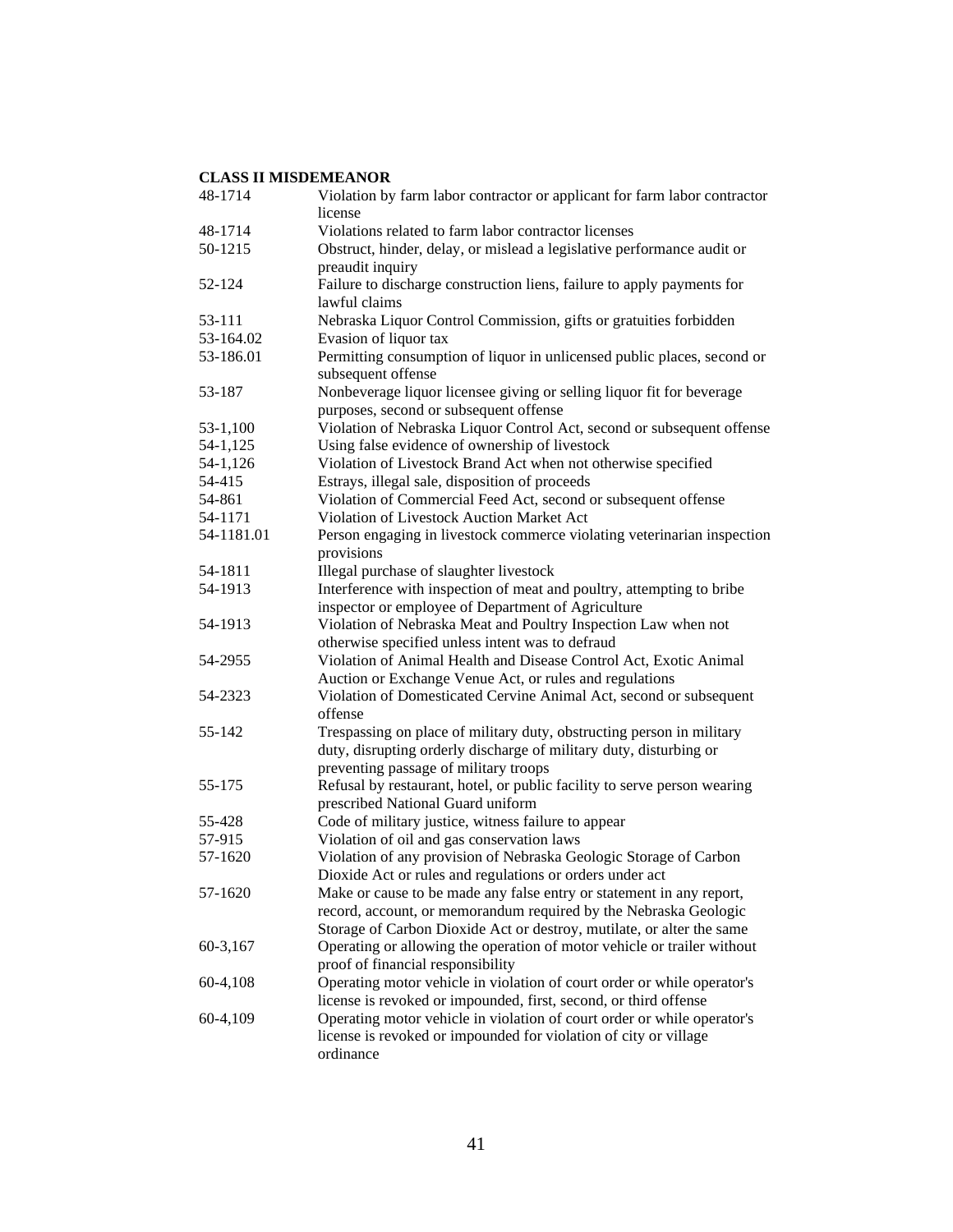| 60-4,141.01 | Operating commercial motor vehicle while operator's license is<br>suspended, revoked, or canceled or while subject to disqualification or                                                                                               |
|-------------|-----------------------------------------------------------------------------------------------------------------------------------------------------------------------------------------------------------------------------------------|
|             | an out-of-service order                                                                                                                                                                                                                 |
| 60-690      | Aiding or abetting a violation of Nebraska Rules of the Road                                                                                                                                                                            |
| 60-696      | Failure of driver to stop and report a motor vehicle accident, first<br>offense in 12 years                                                                                                                                             |
| 60-6,130    | Unlawful removal or possession of sign or traffic control or surveillance<br>device                                                                                                                                                     |
| 60-6,130    | Willfully or maliciously injuring, defacing, altering, or knocking down<br>any sign, traffic control device, or traffic surveillance device                                                                                             |
| 60-6,195    | Speed competition or drag racing on highways                                                                                                                                                                                            |
| 60-6,217    | Reckless driving or willful reckless driving, second offense                                                                                                                                                                            |
| 60-6,288.01 | Failure to notify local authorities prior to moving a building or object<br>over a certain size on a county or township road                                                                                                            |
| 60-6,299    | Violation of or failure to obtain permit to move building or other object<br>on highway                                                                                                                                                 |
| 60-6,336    | Snowmobile contest on highway without permission, second or<br>subsequent offense within one year                                                                                                                                       |
| 60-6,343    | Violation of provisions relating to snowmobiles, second or subsequent<br>offense within one year                                                                                                                                        |
| 60-6,362    | Violation of all-terrain vehicle requirements, second or subsequent<br>offense within one year                                                                                                                                          |
| 60-1911     | Violating laws relating to abandoned or trespassing vehicles                                                                                                                                                                            |
| 69-408      | Violation of secondary metals recycling requirements                                                                                                                                                                                    |
| 69-1215     | Willfully or knowingly engaging in business of debt management<br>without license                                                                                                                                                       |
| 69-1324     | Willful failure to deliver abandoned property to the State Treasurer                                                                                                                                                                    |
| 69-2409.01  | Intentionally causing the Nebraska State Patrol to request mental health<br>history information without reasonable belief that the named individual<br>has submitted a written application or completed a consent form for a<br>handgun |
| 69-2709     | Knowing or intentional cigarette sales report, tax, or stamp violations or<br>sales of unstamped cigarettes or cigarettes from manufacturer not in<br>directory, second or subsequent offense                                           |
| 69-2709     | Knowing or intentional cigarette sales or purchases from unlicensed<br>stamping agent or without appropriate stamp or reporting requirements,<br>second or subsequent offense                                                           |
| 71-962      | Filing petition with false allegations or depriving a subject of rights<br>under Nebraska Mental Health Commitment Act or Sex Offender<br><b>Commitment Act</b>                                                                         |
| 71-962      | Willful violation involving records under Nebraska Mental Health<br>Commitment Act or Sex Offender Commitment Act                                                                                                                       |
| 71-15,141   | Approve, sign, or file a local housing agency annual report which is<br>materially false or misleading                                                                                                                                  |
| 71-1805     | Sale and distribution of pathogenic microorganisms                                                                                                                                                                                      |
| 71-2416     | Violation of Emergency Box Drug Act                                                                                                                                                                                                     |
| 71-2482     | Violation involving adulterated or misbranded drugs, second or<br>subsequent offense                                                                                                                                                    |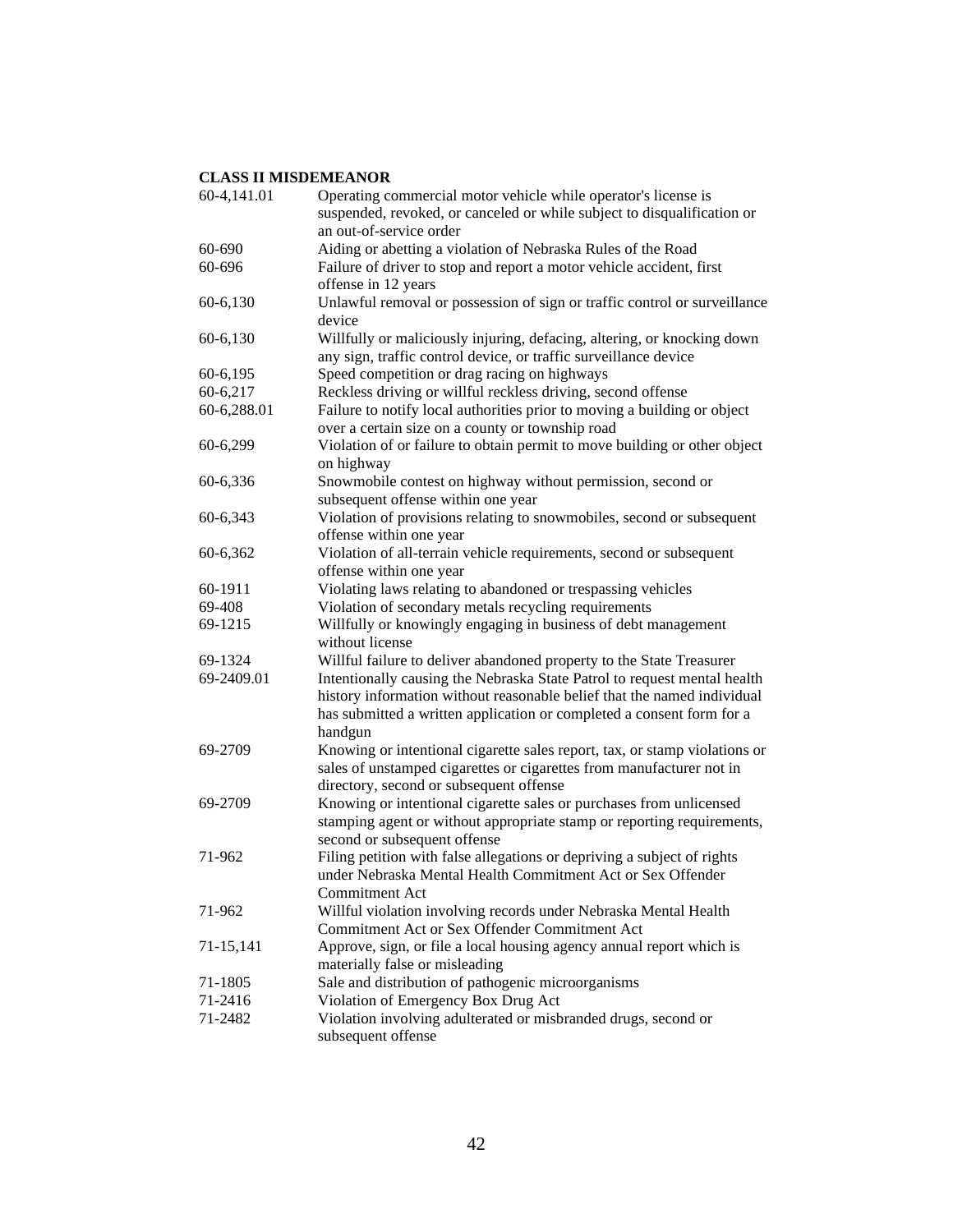| 71-2512     | Violation of Poison Control Act when not otherwise specified, second<br>offense |
|-------------|---------------------------------------------------------------------------------|
| 71-3213     | Violation of laws pertaining to private detectives                              |
| 72-245      | Waste, trespass, or destruction of trees on school lands                        |
| 72-313      | Violation of mineral or water rights on state lands                             |
| 72-802      | Violation of plans, specifications, bids, or appropriations on public           |
|             | buildings                                                                       |
| 75-127      | Unjust discrimination or prohibited practices in rates by officers, agents,     |
|             | or employees of a common carrier                                                |
| 75-428      | Failure of railroad to provide transfer facilities at intersections upon        |
|             | order of Public Service Commission                                              |
| 75-723      | Violation of laws on transmission lines                                         |
| 76-1722     | Acting as a sales agent for real property in a time-share interval              |
|             | arrangement without a license                                                   |
| 76-2114     | Acting as membership camping contract salesperson without registration          |
| 76-2325.01  | Interference with utility poles and wires or transmission of light, heat,       |
|             | power, or telecommunications, loss of at least \$200 but less than \$500        |
|             | (certain situations)                                                            |
| 77-1232     | Failure to list or filing false list of personal property for tax purposes for  |
|             | 1993 and thereafter                                                             |
| 77-2311     | Failure or refusal to perform duties regarding deposit of state funds by        |
|             | <b>State Treasurer</b>                                                          |
| 77-2790     | Claiming excessive exemptions or overstating withholding to evade               |
|             | income taxes                                                                    |
| 77-27,115   | Taxpayer, failure to pay, account, or keep records on income tax                |
| 77-3009     | Violation of Mechanical Amusement Device Tax Act                                |
| 77-3522     | False or fraudulent claim for homestead exemption                               |
| 79-949      | False or fraudulent acts to defraud the school employees retirement             |
|             | system                                                                          |
| 79-992.02   | False or fraudulent acts to defraud the school employees retirement             |
|             | system of a Class V school district                                             |
| 79-9,107    | Illegal interest in investment of school employees retirement system            |
|             | funds                                                                           |
| 80-405      | Obtaining veterans relief by fraud                                              |
| 81-2,162.17 | Violation of Nebraska Commercial Fertilizer and Soil Conditioner Act            |
| 81-5,205    | Violation of Nebraska Amusement Ride Act                                        |
| 81-5,242    | Install a conveyance in violation of Conveyance Safety Act                      |
| 81-885.45   | Acting as real estate broker, salesperson, or subdivider without license        |
|             | or certificate or under suspended license or certificate                        |
| 81-8,205    | Unlawful practice as, employment of, advertisement as, or application to        |
|             | become a professional landscape architect, second or subsequent offense         |
| 81-8,254    | Obstruct, hinder, or mislead Public Counsel in inquiries                        |
| 81-1023     | Use of improperly marked or equipped state-owned vehicle                        |
| 81-1117.03  | Prohibited release of state computer file data                                  |
| 81-1933     | Truth and deception examination, unlawful use by employer                       |
| 81-1935     | Violation of provisions on truth and deception examinations                     |
| 81-2038     | False or fraudulent acts to defraud the Nebraska State Patrol Retirement        |
|             | System                                                                          |
| 81-3535     | Unauthorized practice of geology, first offense                                 |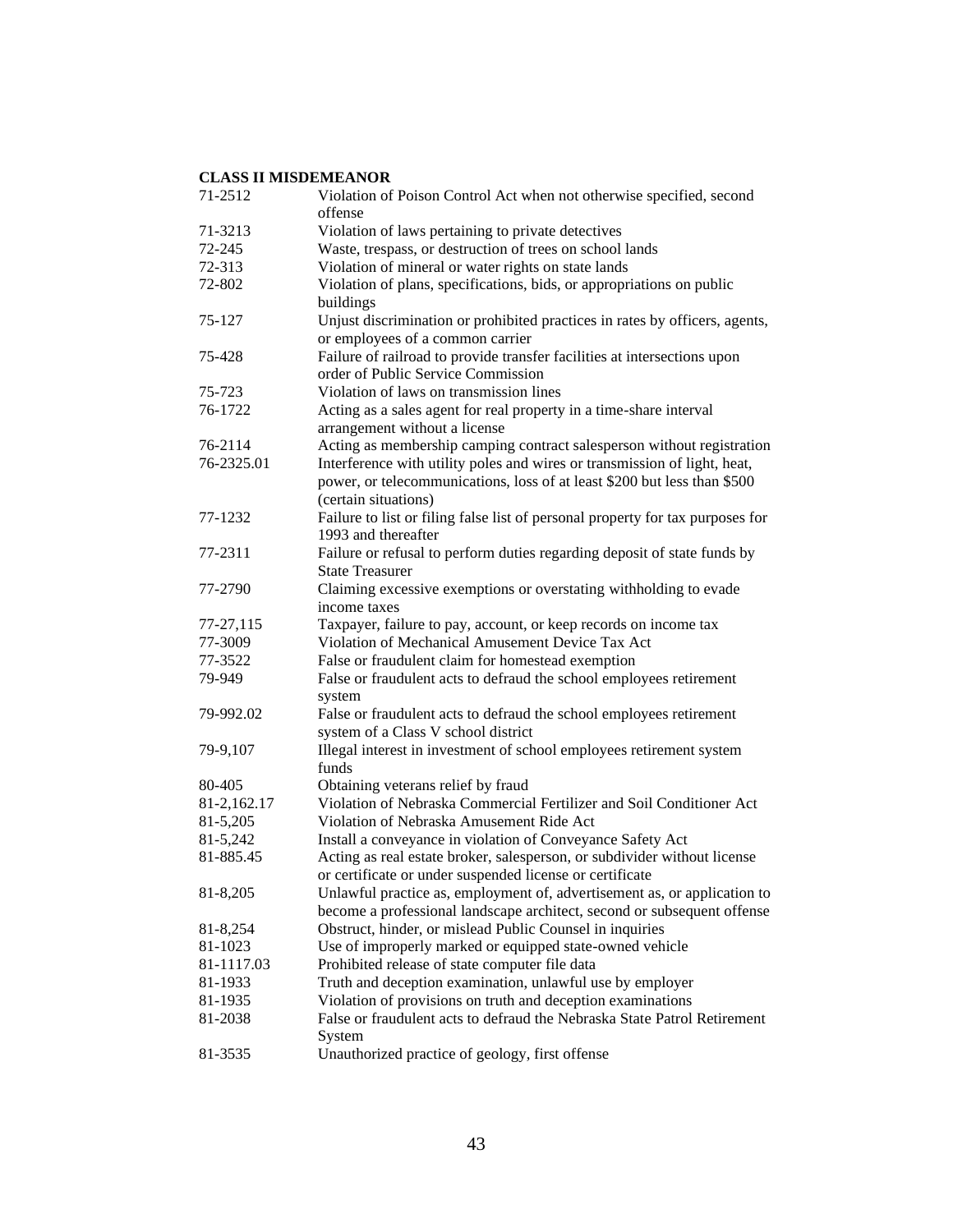| 84-305.02 | Willfully obstruct, hinder, delay, or mislead the Auditor of Public                |
|-----------|------------------------------------------------------------------------------------|
|           | Accounts in accessing records or information of a public entity when               |
|           | conducting an audit, examination, or related activity                              |
| 84-1327   | False or fraudulent acts to defraud the State Employees Retirement                 |
|           | System                                                                             |
| 85-1650   | Violating private postsecondary career school provisions                           |
| 86-607    | Discrimination in rates by telegraph companies                                     |
| 86-608    | Failure by telegraph companies to provide newspapers equal facilities              |
| 87-303.08 | Violation of Uniform Deceptive Trade Practices Act when not otherwise<br>specified |
|           |                                                                                    |

#### **CLASS III MISDEMEANOR**

#### **Maximum–three months' imprisonment, or five hundred dollars' fine, or both**

**Minimum–none**

| $2 - 519$  | Intentional violation of provisions relating to levy, payment, collection, |
|------------|----------------------------------------------------------------------------|
|            | and remittance of commercial hemp fees under the Nebraska Hemp             |
|            | Farming Act                                                                |
| $2 - 1825$ | Violation of Nebraska Potato Inspection Act                                |
| 2-2319     | Violation of Nebraska Wheat Resources Act                                  |
| 2-2647     | Violation of Pesticide Act, first offense                                  |
| 2-3416     | Violation of Nebraska Poultry and Egg Resources Act                        |
| 2-3635     | Violation of Nebraska Corn Resources Act                                   |
| 2-3765     | Violation of Dry Bean Resources Act                                        |
| 2-3963     | Violation of Dairy Industry Development Act                                |
| 2-4020     | Violation of Grain Sorghum Resources Act                                   |
| 2-4118     | Violation of Dry Pea and Lentil Resources Act                              |
| 2-5605     | Violations relating to excise taxes on grapes                              |
| $3-408$    | Violation of provisions regulating obstructions to aircraft by structures  |
|            | or towers                                                                  |
| $3 - 504$  | Violation of city airport authority regulations                            |
| $3 - 613$  | Violation of county airport authority regulations                          |
| $4 - 106$  | Alien elected to office in labor or educational organization               |
| $7 - 101$  | Unauthorized practice of law                                               |
| 8-127      | Violation of inspection provisions for list of bank stockholders           |
| 8-142      | Bank officer, employee, director, or agent violating loan limits by        |
|            | \$10,000 or more but less than \$20,000 or resulting in monetary loss of   |
|            | less than \$10,000 to bank or no monetary loss                             |
| 8-1,119    | Violation of Nebraska Banking Act when not otherwise specified             |
| 8-2745     | Violation of Nebraska Money Transmitters Act, other than acting            |
|            | without license or intentionally falsifying records                        |
| $9 - 230$  | Unlawfully conducting or awarding a prize at a bingo game, first offense   |
| $9 - 422$  | Unlawfully conducting a lottery or raffle                                  |
| 12-1205    | Failing to report the presence and location of human skeletal remains or   |
|            | burial goods associated with an unmarked human burial                      |
| 13-1617    | Violation of confidentiality requirements of Political Subdivisions Self-  |
|            | <b>Funding Benefits Act</b>                                                |
| 14-224     | City council, officers, and employees receiving or soliciting gifts        |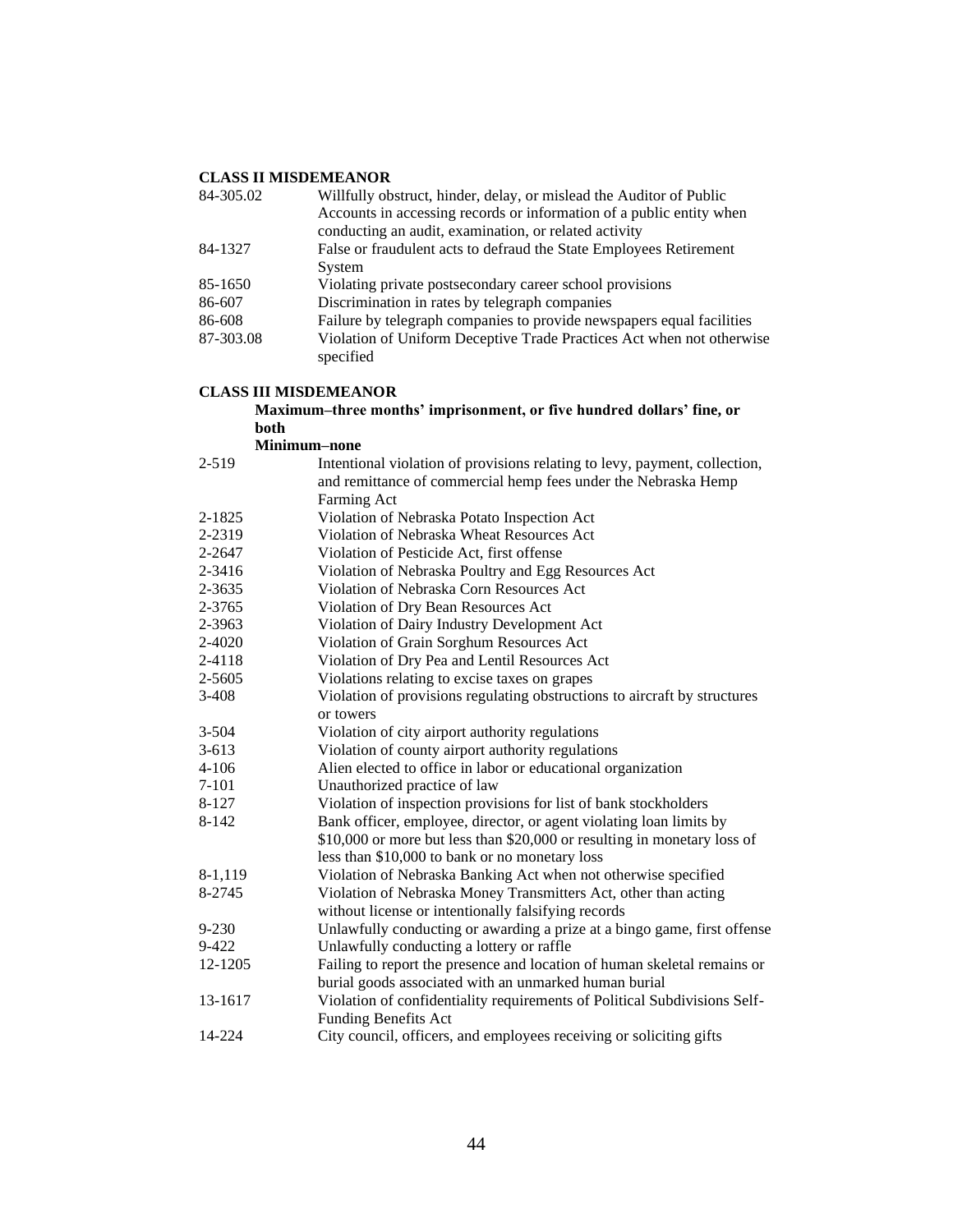| 14-2149    | Violations relating to gas and water utilities in cities of the metropolitan<br>class                                                                                                          |
|------------|------------------------------------------------------------------------------------------------------------------------------------------------------------------------------------------------|
| 18-305     | Telephone company providing special rates to elected or appointed city                                                                                                                         |
|            | or village officer or such officer accepting special rates                                                                                                                                     |
| 18-306     | Electric company providing special rates to elected or appointed city or<br>village officer                                                                                                    |
| 18-307     | Elected or appointed city or village officer accepting electric service at<br>special rates                                                                                                    |
| 18-308     | Water company providing special rates to elected or appointed city or                                                                                                                          |
| 18-1741.05 | village officer or such officer accepting special rates<br>Failure to appear or comply with handicapped parking citation                                                                       |
| 18-2715    |                                                                                                                                                                                                |
|            | Unauthorized disclosure of confidential business information under city<br>ordinance pursuant to Local Option Municipal Economic Development<br>Act                                            |
| 19-2906    | Disclosures by accountant of results of examination of municipal<br>accounts                                                                                                                   |
| 20-129     | Interfering with rights of a person who is blind, deaf, or who has a<br>disability and denying or interfering with admittance to or enjoyment of<br>public facilities                          |
| 20-129     | Interfering with rights of a service animal trainer and denying or<br>interfering with admittance to or enjoyment of public facilities                                                         |
| 21-622     | Illegal use of society emblems                                                                                                                                                                 |
| 23-114.05  | Violation of county zoning regulations                                                                                                                                                         |
| 23-135.01  | False claim against county when value is less than \$500                                                                                                                                       |
| 23-350     | Failing to file or filing false or incorrect inventory statement by county                                                                                                                     |
|            | officers or members of county board                                                                                                                                                            |
| 28-201     | Criminal attempt to commit a Class II misdemeanor                                                                                                                                              |
| 28-384     | Failure to make report under Adult Protective Services Act                                                                                                                                     |
| 28-385     | Wrongful release of information gathered under Adult Protective<br>Services Act                                                                                                                |
| 28-403     | Administering secret medicine                                                                                                                                                                  |
| 28-416     | Knowingly or intentionally possessing more than one ounce but not<br>more than one pound of marijuana                                                                                          |
| 28-417     | Unlawful acts relating to packaging, possessing, or using narcotic drugs<br>and other controlled substances                                                                                    |
| 28-424     | Inhaling or drinking certain intoxicating compounds                                                                                                                                            |
| 28-424     | Selling or offering for sale certain intoxicating compounds                                                                                                                                    |
| 28-424     | Selling or offering for sale certain intoxicating compounds without                                                                                                                            |
|            | maintaining register for one year                                                                                                                                                              |
| 28-424     | Inducing or enticing another to sell, inhale, or drink certain intoxicating<br>compounds or to fail to maintain register for one year                                                          |
| 28-444     | Drug paraphernalia advertisement prohibited                                                                                                                                                    |
| 28-445     | Manufacture or delivery of an imitation controlled substance, first<br>offense                                                                                                                 |
| 28-450     | Unlawful sale, distribution, or transfer of ephedrine, pseudoephedrine,<br>or phenylpropanolamine for use as a precursor to a controlled substance<br>or with reckless disregard as to its use |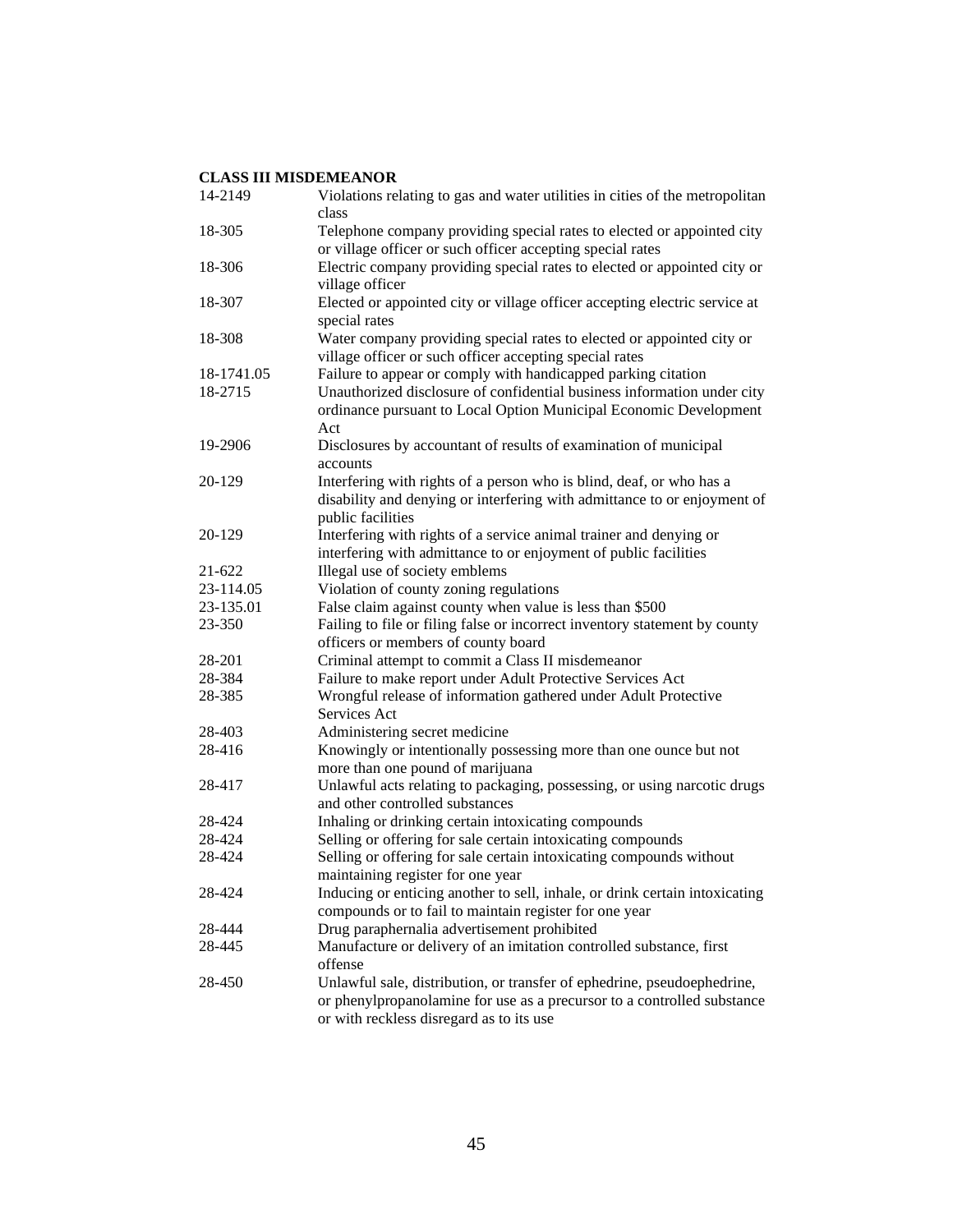| 28-456.01          | Purchase, receive, or otherwise acquire pseudoephedrine base or          |
|--------------------|--------------------------------------------------------------------------|
|                    | phenylpropanolamine base over authorized limits, second or subsequent    |
|                    | offense                                                                  |
| 28-514             | Theft of lost, mislaid, or misdelivered property when value is \$500 or  |
|                    | less, first offense                                                      |
| 28-515.02          | Theft of utility service and interference with utility meter             |
| 28-516             | Unauthorized use of a propelled vehicle, first offense                   |
| 28-519             | Criminal mischief, pecuniary loss of less than \$500                     |
| 28-521             | Criminal trespass in the second degree (certain situations)              |
| 28-523             | Littering, first offense                                                 |
| 28-524             | Unauthorized application of graffiti, first offense                      |
| 28-604             | Criminal possession of forged instrument, face value less than \$500     |
| 28-606             | Criminal simulation of antiquity, rarity, source, or composition         |
| 28-609             | Impersonating a public servant                                           |
| 28-621             | Criminal possession of one financial transaction device                  |
| 28-633             | Printing more than the last 5 digits of a payment card account number    |
|                    | upon a receipt provided to payment card holder, first offense            |
| 28-717             | Willful failure to report abused or neglected children                   |
| 28-730             | Unlawful disclosures by a child abuse and neglect team member            |
| 28-902             | Failure to report a physical injury received in connection with, or as a |
|                    | result of, the commission of a criminal offense                          |
| 28-914             | Loitering about a penal institution                                      |
| 28-923             | Simulating legal process                                                 |
| 28-925             | Misuse of official information                                           |
| 28-927             | Neglecting to serve warrant if offense for warrant is a misdemeanor      |
| 28-928             | Mutilation of a flag of the United States or the State of Nebraska       |
| 28-1009.01         | Violence on or interference with a service animal                        |
| 28-1010            | Indecency with an animal                                                 |
| 28-1209            | Failure to register tranquilizer guns                                    |
| 28-1210            | Failure to notify sheriff of sale of tranquilizer gun                    |
| 28-1225            | Storing explosives in violation of safety regulations                    |
| 28-1226            | Failure to report theft of explosives                                    |
| 28-1227            | Violations of provisions relating to explosives                          |
| 28-1240            | Unlawful use of tank or container which contained anhydrous ammonia      |
| 28-1242            | Unlawful throwing of fireworks                                           |
| 28-1250            | Violation of laws relating to fireworks                                  |
| 28-1251            | Unlawful testing or inspection of fire alarms                            |
| 28-1303            | Raising or producing stagnant water on river or stream                   |
| 28-1309            | Refusing to yield a telephone party line                                 |
| 28-1310            | Intimidation by telephone call or electronic communication               |
| 28-1313            | Unlawful use of a white cane or guide dog                                |
| 28-1314            | Failure to observe a blind person                                        |
|                    | Unlawful use of locks and keys                                           |
| 28-1316<br>28-1317 | Unlawful picketing                                                       |
|                    |                                                                          |
| 28-1318<br>28-1319 | Mass picketing                                                           |
|                    | Interfering with picketing                                               |
| 28-1320            | Intimidation of pickets                                                  |
| 28-1320.03         | Unlawful picketing of a funeral                                          |
| 28-1321            | Maintenance of nuisances                                                 |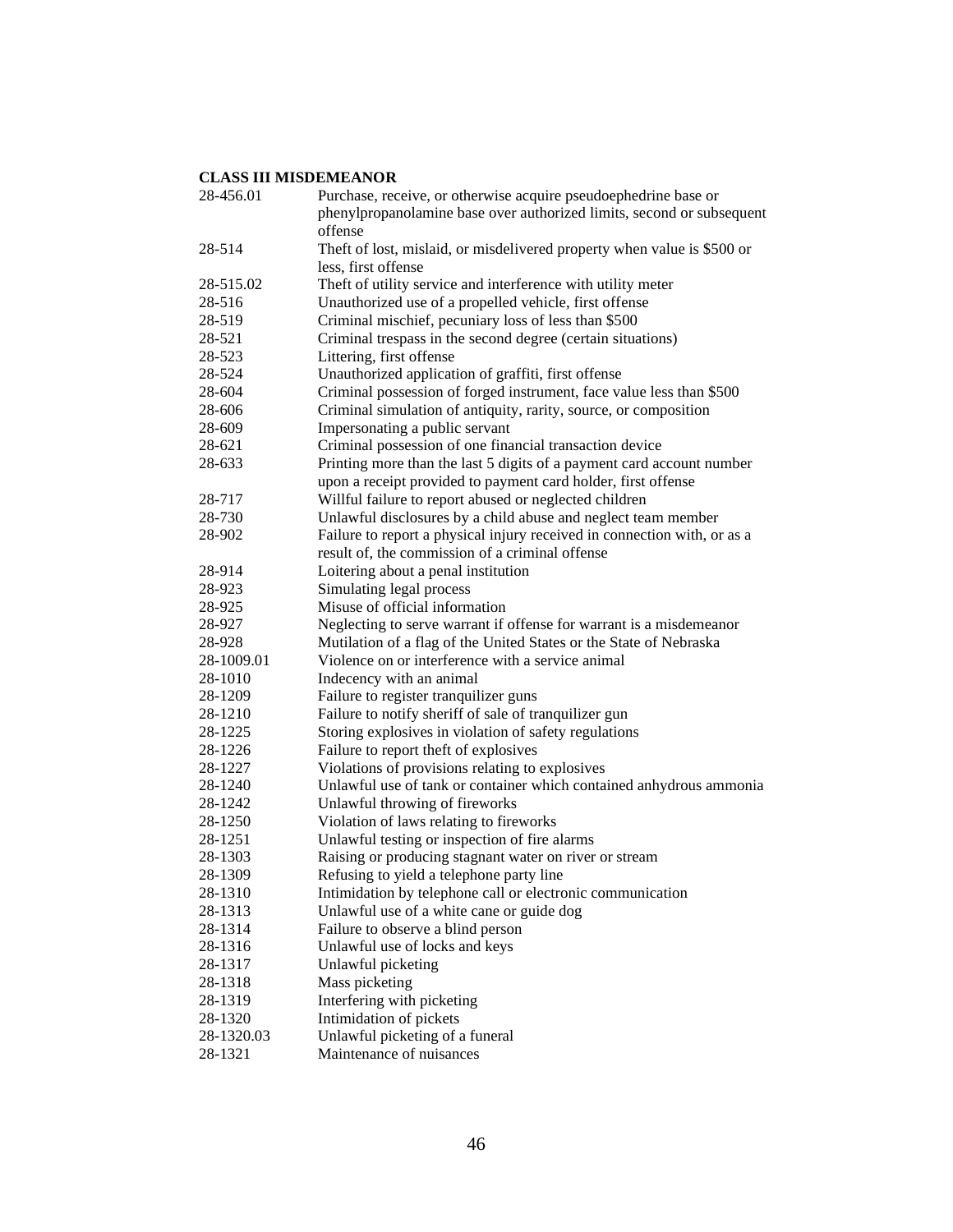| 28-1322           | Disturbing the peace                                                                                          |
|-------------------|---------------------------------------------------------------------------------------------------------------|
| 28-1331           | Unauthorized use of receptacles                                                                               |
| 28-1332           | Unauthorized possession of a receptacle                                                                       |
| 28-1335           | Discharging firearm or weapon using compressed gas from public                                                |
|                   | highway, road, or bridge                                                                                      |
| 28-1419           | Selling or furnishing tobacco or cigars, cigarettes, cigarette paper,                                         |
|                   | electronic nicotine delivery systems, or alternative nicotine products to<br>any person under 21 years of age |
| 28-1420           | Sale or purchase for resale of tobacco or electronic nicotine delivery                                        |
|                   | systems without license                                                                                       |
| 28-1425           | Licensee selling or furnishing cigars, tobacco, cigarettes, cigarette                                         |
|                   | material, electronic nicotine delivery systems, or alternative nicotine                                       |
|                   | products to any person under 21 years of age                                                                  |
| 28-1429.02        | Dispensing cigarettes or other tobacco products or electronic nicotine                                        |
|                   | delivery systems or alternative nicotine products from vending machines                                       |
|                   | or similar devices in certain locations                                                                       |
| 28-1429.03        | Sell or distribute cigarettes, cigars, electronic nicotine delivery systems,                                  |
|                   | alternative nicotine products, or tobacco in any form whatever through a                                      |
|                   | self-service display                                                                                          |
| 28-1467           | Operation of aircraft while under the influence of alcohol or drugs, first                                    |
|                   | offense                                                                                                       |
| 28-1468           | Operation of aircraft while under the influence of alcohol or drugs,                                          |
|                   | second offense                                                                                                |
| 28-1478<br>29-817 | Deceptive or misleading advertising<br>Disclosing of search warrant prior to its execution                    |
| 29-835            | Refusing to permit, interfering with, or preventing inspection pursuant                                       |
|                   | to inspection warrant                                                                                         |
| 29-4110           | Unlawful possession of DNA samples or records                                                                 |
| 29-4111           | Unlawful disclosure of DNA samples or records                                                                 |
| 32-1501           | Interfering or refusing to comply with election requirements of                                               |
|                   | Secretary of State                                                                                            |
| 32-1505           | Deputy registrar drinking liquor at or bringing liquor to place of voter                                      |
|                   | registration                                                                                                  |
| 32-1506           | Theft, destruction, removal, or falsification of voter registration and                                       |
|                   | election records                                                                                              |
| 32-1510           | Hindering voter registration                                                                                  |
| 32-1511           | Obstructing deputy registrars at voter registration                                                           |
| 32-1513           | Bribery involving candidate filing forms and nominating petitions                                             |
| 32-1515           | Wrongfully or willfully suppressing election nomination papers                                                |
| 32-1517           | Service as election official, threat of discharge or coercion by employer                                     |
| 32-1519           | Misconduct or neglect of duty by election official                                                            |
| 32-1521           | Printing or distribution of election ballots by other than election officials                                 |
| 32-1528           | Voting outside of resident precinct, school district, or village                                              |
| 32-1549           | Failing to appear or comply with citation issued under Election Act                                           |
| 35-520            | False alarm or report of fire in rural fire protection district or area                                       |
| 35-801            | Knowingly accepting, transferring, selling, or offering to sell or                                            |
|                   | purchase firefighting clothing or equipment which does not meet<br>standards                                  |
| 37-248            | Violation of Game Law when not otherwise specified                                                            |
|                   |                                                                                                               |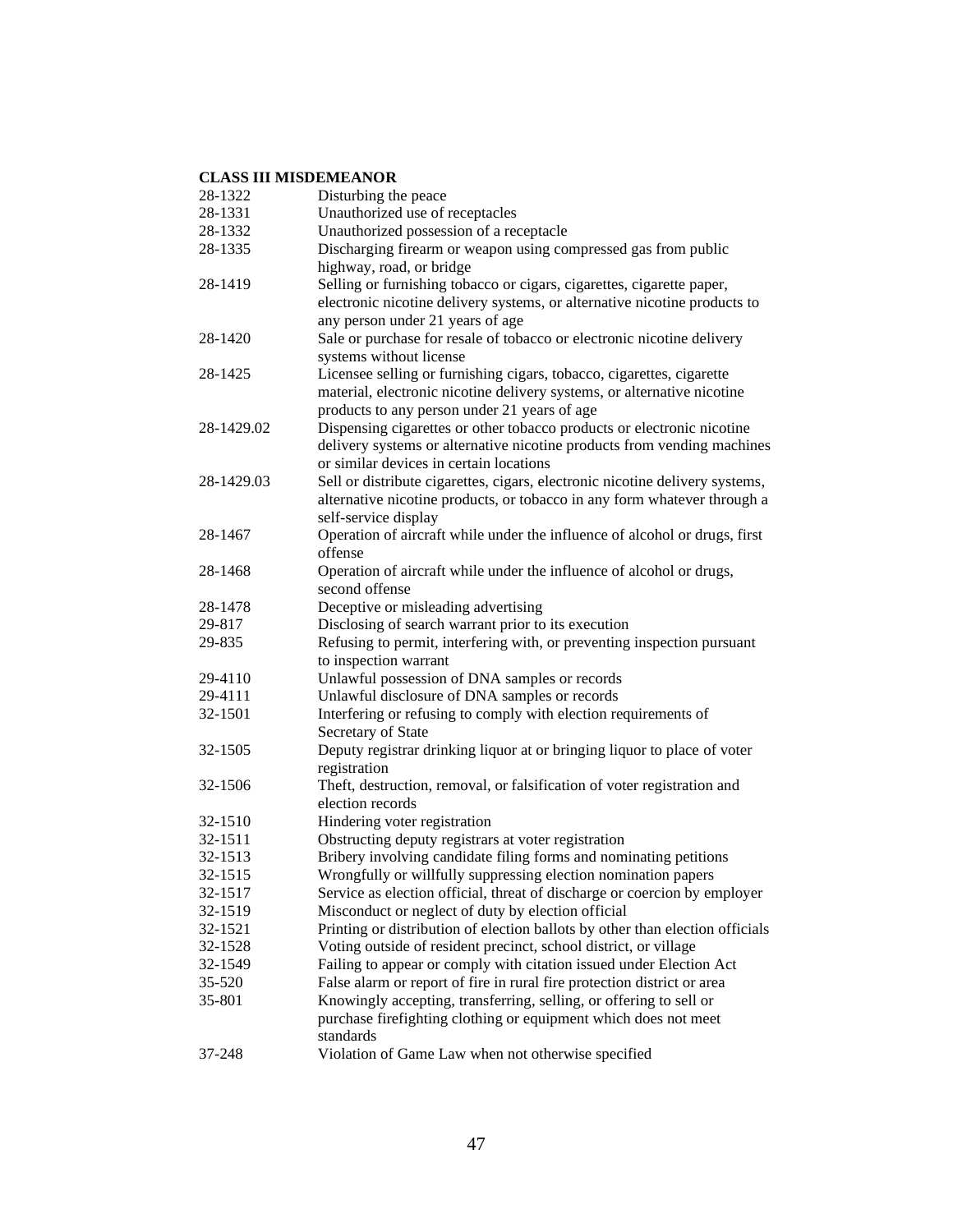| 37-314    | Violation of rules, regulations, and commission orders under Game Law   |
|-----------|-------------------------------------------------------------------------|
|           | regarding seasons and other restrictions on taking wildlife             |
| 37-336    | Violation of provisions for state wildlife management areas             |
| 37-348    | Violation of provisions for state park system                           |
| 37-406    | Duplication of electronically issued license, permit, or stamp under    |
|           | Game Law                                                                |
| 37-410    | Obtaining permit to hunt, fish, or harvest fur by false pretenses or    |
|           | misuse of permit                                                        |
| 37-410    | Receipt of fur-harvesting permit by nonresident less than 16 years old  |
|           | without written parental permission                                     |
| 37-450    | Violation of rules and regulations under Game Law regarding hunting     |
|           | elk                                                                     |
| 37-451    | Violation of rules and regulations under Game Law regarding hunting     |
|           | mountain sheep                                                          |
| 37-461    | Violating permit to take or destroy muskrats or beavers or selling or   |
|           | using muskrats, beavers, or parts thereof without permit                |
| 37-462    | Performing taxidermy services without permit and failure to keep        |
|           | complete records                                                        |
| 37-501    | Taking or possessing a greater number of game than allowed under        |
|           | Game Law                                                                |
| 37-504    | Hunting, trapping, or possessing animals or birds out of season         |
| 37-504    | Unlawfully taking or possessing game other than elk                     |
| 37-505    | Unlawful purchase, sale, or barter of animals, birds, or fish or parts  |
|           | thereof                                                                 |
| 37-507    | Abandonment, waste, or failure to dispose of fish, birds, or animals    |
| 37-508    | Storing game or fish in cold storage after prescribed storage season or |
|           | without proper tags                                                     |
| 37-510    | Violating game shipment requirements                                    |
| 37-511    | Violating importation restrictions on game shipments                    |
| 37-512    | Violating regulations relating to the shipment of raw fur               |
| 37-513    | Shooting at wildlife from highway                                       |
| 37-514    | Hunting wildlife with artificial light                                  |
| 37-515    | Hunting, driving, or stirring up game birds or animals with aircraft or |
|           | boat                                                                    |
| 37-521    | Use of aircraft, vessel, vehicle, or other equipment to harass certain  |
|           | game animals                                                            |
| 37-522    | Carrying loaded shotgun in or on vehicle on highway                     |
| 37-523    | Unlawful hunting with a rifle within 200 yards of inhabited dwelling or |
|           | livestock feedlot                                                       |
| 37-523    | Unlawful hunting without a rifle or trapping within 100 yards of        |
|           | inhabited dwelling or livestock feedlot                                 |
| 37-523    | Unlawful trapping within 200 yards of livestock passage                 |
| 37-524.02 | Refusal to permit inspection, decontamination, or treatment of          |
|           | conveyance for aquatic invasive species                                 |
| 37-525    | Taking game birds or game animals during closed season while training   |
|           | or running dogs                                                         |
| 37-525    | Running dogs on private property without permission                     |
| 37-526    | Unlawful use or possession of ferrets                                   |
| 37-531    | Unlawful use of explosive traps or poison gas on wild animals           |
|           |                                                                         |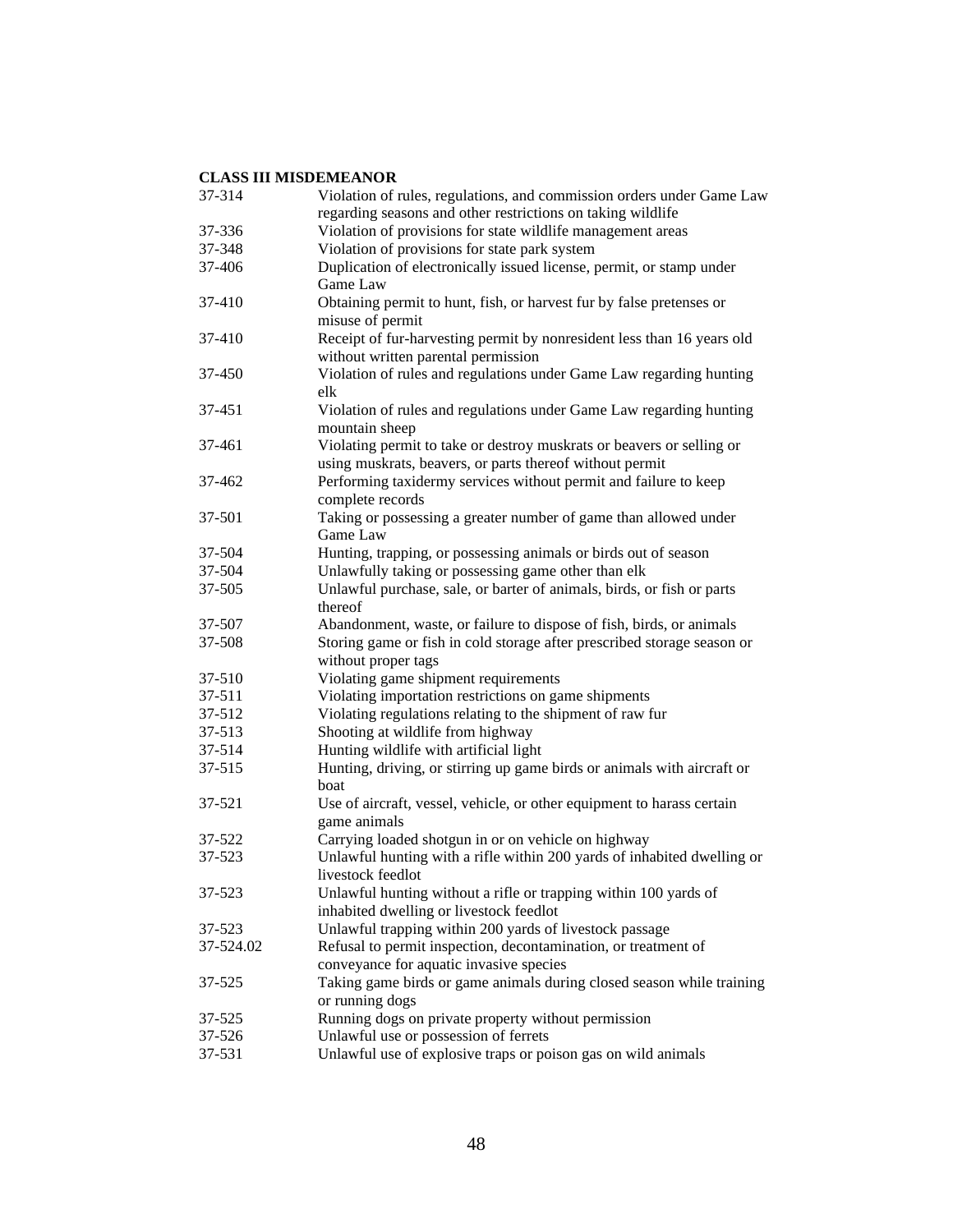| 37-532     | Setting an unmarked trap                                                    |
|------------|-----------------------------------------------------------------------------|
| 37-533     | Violating restrictions on hunting fur-bearing animals and disturbing        |
|            | their nests, dens, and holes                                                |
| 37-535     | Hunting game from propelled boat or watercraft                              |
| 37-536     | Hunting game birds with certain weapons                                     |
| 37-537     | Baiting game birds                                                          |
| 37-538     | Hunting game birds from vehicle                                             |
| 37-539     | Taking or destroying nests or eggs of game birds                            |
| 37-543     | Unlawful taking of fish                                                     |
| 37-545     | Unlawful removal of fish from privately owned pond and violations of        |
|            | commercial fishing permits                                                  |
| 37-546     | Unlawful taking, use, or possession of baitfish                             |
| 37-548     | Release, importation, exportation, or commercial exploitation of wildlife   |
|            | or aquatic invasive species                                                 |
| 37-552     | Failure to maintain fish screens in good repair                             |
| 37-557     | Disturbing hatching boxes and nursery ponds                                 |
| 37-570     | Knowing and intentional interference or attempt to interfere with           |
|            | hunting, trapping, fishing, or associated activity                          |
| 37-605     | Failure to appear on an alleged violation of Game Law                       |
| 37-703     | Defacing a sign at a game reserve, bird refuge, or wild fowl sanctuary      |
| 37-705     | Disturbing or otherwise violating provisions relating to reserves,          |
|            | sanctuaries, and closed waters                                              |
| 37-709     | Hunting, carrying firearms, or operating a motorboat in state game          |
|            | refuges                                                                     |
| 37-727     | Violation of provisions for hunting, fishing, or trapping on privately      |
|            | owned land                                                                  |
| 37-1254.09 | Refusing to submit to a preliminary breath test for operating a motorboat   |
|            | or personal watercraft while under the influence of alcohol or drugs        |
| 37-1289    | Operation or sale of motorboat without certificate of title, failure to     |
|            | surrender certificate upon cancellation, deface a certificate of title      |
| 38-1,118   | Violation of Uniform Credentialing Act when not otherwise specified,        |
|            | first offense                                                               |
| 38-1,133   | Failure of insurer to report violations of Uniform Credentialing Act, first |
|            | offense                                                                     |
| 38-10,165  | Performing body art on minor without written consent of parent or           |
|            | guardian and keeping record 5 years                                         |
| 38-2867    | Unlicensed person practicing pharmacy                                       |
| 39-103     | Operation of motor vehicle in violation of published rules and              |
|            | regulations of the Department of Transportation                             |
| 39-310     | Depositing materials on roads or ditches, first offense                     |
| 39-311     | Placing burning materials or items likely to cause injury on highways,      |
|            | first offense                                                               |
| 39-806     | Destroying bridge or landmark                                               |
| 39-1335    | Illegal use of adjoining property for access to state highway               |
| 39-1362    | Digging up or crossing state highway                                        |
| 39-1412    | Loads exceeding limits or posted capacity on county bridges                 |
| 39-1806    | Refusal of access to lands for placement of snow fences, willful or         |
|            | malicious damage thereto                                                    |
| 39-1810    | Livestock lanes, driving livestock on adjacent highways                     |
|            |                                                                             |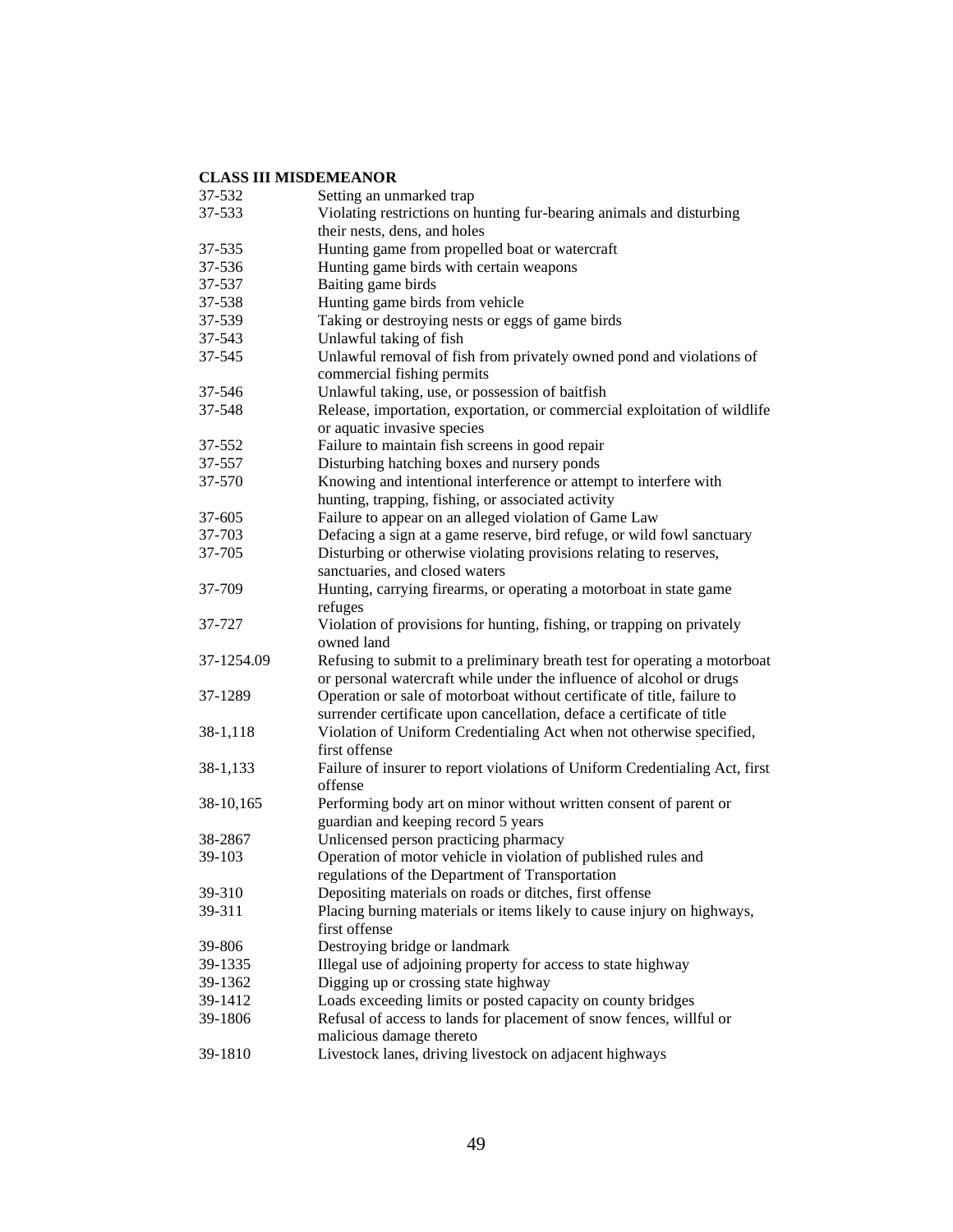| 39-1815    | Leaving gates open on road over private property                          |
|------------|---------------------------------------------------------------------------|
| 43-257     | Detaining or placing a juvenile in violation of certain Nebraska Juvenile |
|            | Code provisions                                                           |
| 43-709     | Illegal placement of children                                             |
| 43-1310    | Unauthorized disclosure of confidential information regarding foster      |
|            | children and their parents or relatives                                   |
| 43-1414    | Violation of genetic paternity testing provisions, second or subsequent   |
|            | offense                                                                   |
| 43-3001    | Public disclosure of confidential information received concerning a       |
|            | child who is or may be in state custody                                   |
| 43-3327    | Unauthorized disclosure or release of confidential information regarding  |
|            | a child support order                                                     |
| 43-3714    | Violation of confidentiality provisions of Court Appointed Special        |
|            | <b>Advocate Act</b>                                                       |
| 44-394     | Violation of Chapter 44 when not otherwise specified                      |
| 44-530     | Violation of Standardized Health Claim Form Act                           |
| 44-1113    | <b>Violation of Viatical Settlements Act</b>                              |
| 44-3721    | Violation of Motor Club Services Act                                      |
| 44-5508    | Surplus lines licensee placing coverage with a nonadmitted insurer or     |
|            | placing nonadmitted insurance with or procuring nonadmitted insurance     |
|            | from a nonadmitted insurer                                                |
| $45 - 601$ | Operating a collection agency business without a license or violation of  |
|            | <b>Collection Agency Act</b>                                              |
| 45-740     | Residential mortgage loan violations by licensee                          |
| 45-1023    | Making a false statement to secure a loan                                 |
| 46-263     | Neglecting or preventing delivery of irrigation water                     |
| 46-1142    | Failure to provide notice of a chemigation accident                       |
| 46-1240    | Engaging in business or employing another without complying with          |
|            | standards under Water Well Standards and Contractors' Practice Act        |
| 48-213     | Employment regulations, violation of lunch hour requirements              |
| 48-216     | Discrimination in employment by manufacturer or distributor of military   |
|            | supplies                                                                  |
| 48-612     | Commissioner of Labor employees violating provisions relating to          |
|            | administration of Employment Security Law                                 |
| 48-612.01  | Unauthorized disclosure of information received for administration of     |
|            | <b>Employment Security Law</b>                                            |
| 48-614     | Contumacy or disobedience to subpoenas in unemployment                    |
|            | compensation proceedings                                                  |
| 48-663     | False statements or failure to disclose information by employees to       |
|            | obtain unemployment compensation benefits                                 |
| 48-664     | False statements by employers to obtain unemployment compensation         |
|            | benefits                                                                  |
| 48-666     | Violation of Employment Security Law when not otherwise specified         |
| 48-1005    | Age discrimination in employment or interfering with enforcement of       |
|            | statutes relating to age discrimination in employment                     |
| 48-1118    | Unlawful disclosure of information under Nebraska Fair Employment         |
|            | Practice Act                                                              |
| 48-1123    | Interference with Equal Opportunity Commission in performance of          |
|            | duty under Nebraska Fair Employment Practice Act                          |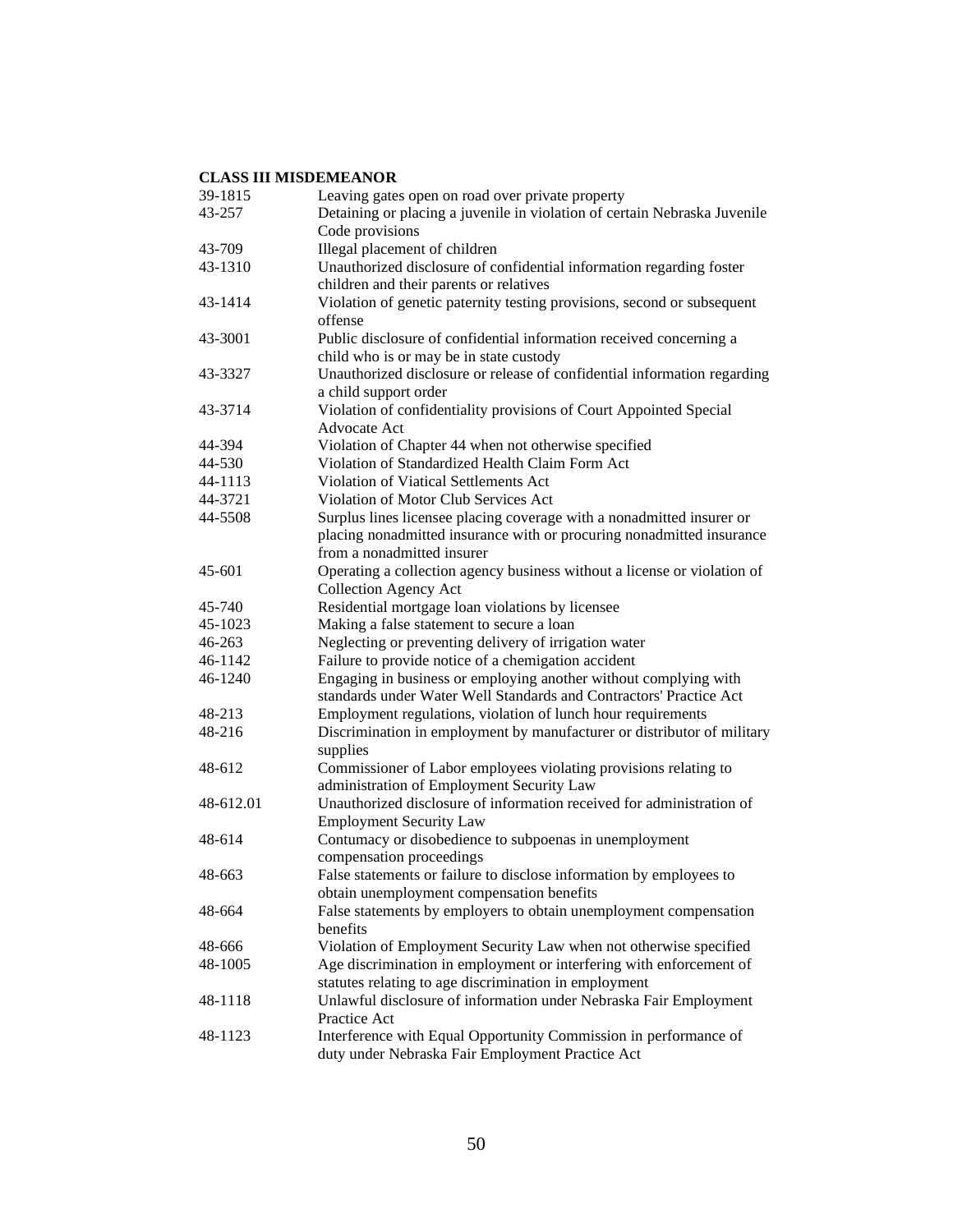| 48-1227      | Discrimination on the basis of sex                                                                         |
|--------------|------------------------------------------------------------------------------------------------------------|
| 49-231       | Failure of state, county, or political subdivision officer to furnish                                      |
|              | information required by constitutional convention                                                          |
| 49-1447      | Campaign practices, violation by committee treasurer or candidate in                                       |
|              | statements or reports                                                                                      |
| 49-1461.01   | Ballot question committee violating surety bond requirements                                               |
| 49-1469.08   | Violation of campaign practices by businesses and organizations in                                         |
|              | contributions, expenditures, and volunteer services                                                        |
| 49-1471      | Campaign contribution or expenditure in excess of \$50 made in cash                                        |
| 49-1472      | Campaign practices, acceptance of anonymous contribution                                                   |
| 49-1473      | Campaign practices, legal name of contributor required                                                     |
| 49-1474      | Campaign practices, political newsletter or mass mailing sent at public<br>expense                         |
| 49-1475      | Campaign practices, failing to disclose name and address of contributor                                    |
| 49-1476.02   | Accepting or receiving a campaign contribution from a state lottery                                        |
|              | contractor                                                                                                 |
| 49-1477      | Campaign practices, required information on contributions from persons                                     |
|              | other than committees                                                                                      |
| 49-1478      | Campaign practices, violation of required reports on expenditures                                          |
| 49-1479      | Campaign practices, unlawful contributions or expenditures made for                                        |
|              | transfer to candidate committee                                                                            |
| 49-1479.01   | Violations related to earmarked campaign contributions                                                     |
| 49-1490      | Prohibited acts relating to gifts by principals or lobbyists                                               |
| 49-1492      | Prohibited practices of a lobbyist                                                                         |
| 49-1492.01   | Violation of gift reporting requirements by certain entities                                               |
| 49-14,101    | Conflicts of interest, prohibited acts of public official, employee,                                       |
|              | candidate, and other individuals                                                                           |
| 49-14,101.01 | Public official or employee using office, confidential information,                                        |
|              | personnel, property, or funds for financial gain or improperly using                                       |
|              | public communication system or public official or immediate family                                         |
|              | member accepting gift of travel or lodging if made for immediate family                                    |
|              | member to accompany the public official                                                                    |
| 49-14,103.04 | Knowing violation of conflict of interest prohibitions                                                     |
| 49-14,104    | Official or full-time employee of executive branch representing a person<br>or acting as an expert witness |
| 49-14,115    | Unlawful disclosure of confidential information by member or employee                                      |
|              | of Nebraska Accountability and Disclosure Commission                                                       |
| 49-14,135    | Violation of confidentiality of proceedings of Nebraska Accountability                                     |
|              | and Disclosure Commission                                                                                  |
| 50-1213      | Divulging confidential information or records relating to a legislative                                    |
|              | performance audit or preaudit inquiry                                                                      |
| 50-1214      | Taking personnel action against a state employee providing information                                     |
|              | pursuant to Legislative Performance Audit Act                                                              |
| 53-167.02    | Violations relating to beer keg identification numbers                                                     |
| 53-167.03    | Tamper with, alter, or remove beer keg identification number or possess                                    |
|              | beer container with altered or removed keg identification number                                           |
| 53-180.05    | Misrepresentation of age by minor to obtain or attempt to obtain                                           |
|              | alcoholic liquor                                                                                           |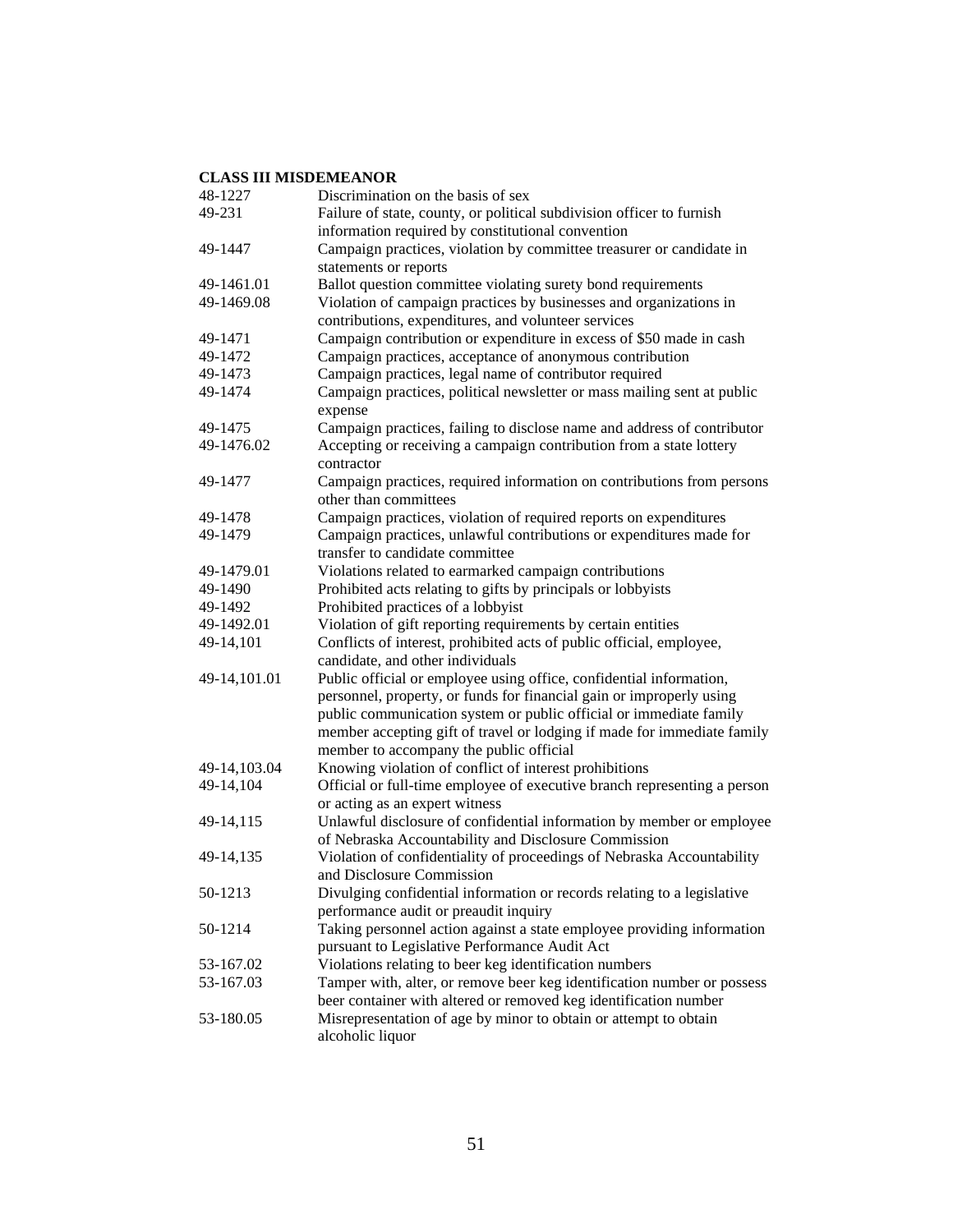| 53-180.05   | Minor over 18 years old and under 21 years old in possession of<br>alcoholic liquor                                                                 |
|-------------|-----------------------------------------------------------------------------------------------------------------------------------------------------|
| 53-180.05   | Parent or guardian knowingly permitting minor to violate alcoholic<br>liquor laws                                                                   |
| 53-181      | Minor 18 years old or younger in possession of alcoholic liquor                                                                                     |
| 53-186.01   | Consumption of liquor in unlicensed public places                                                                                                   |
|             |                                                                                                                                                     |
| 54-904      | Indecency with a livestock animal                                                                                                                   |
| 54-1711     | Livestock dealer violating provisions of Nebraska Livestock Dealer<br>Licensing Act                                                                 |
| 54-1913     | Meat and poultry inspector, officer, or employee accepting bribes                                                                                   |
| 57-507      | Unlawful use of liquefied petroleum gas cylinders                                                                                                   |
| 57-1106     | Willfully and maliciously breaking, injuring, damaging, or interfering<br>with oil or gas pipeline, plant, or equipment                             |
| 60-142      | Using a bill of sale for a parts vehicle to transfer ownership of any<br>vehicle other than a parts vehicle                                         |
| 60-180      | Prohibited acts relating to certificates of title for motor vehicles, all-<br>terrain vehicles, or minibikes                                        |
| 60-3,113.07 |                                                                                                                                                     |
|             | Knowingly provide false information on an application for a                                                                                         |
|             | handicapped or disabled parking permit                                                                                                              |
| 60-3,170    | Violation of Motor Vehicle Registration Act when not otherwise<br>specified                                                                         |
| 60-3,171    | Fraud in registration of motor vehicle or trailer                                                                                                   |
| 60-3,176    | Disclosure of information regarding undercover license plates to<br>unauthorized individual                                                         |
| 60-3,206    | Violation of International Registration Plan Act                                                                                                    |
| 60-480.01   | Disclosure of information regarding undercover drivers' licenses to<br>unauthorized individual                                                      |
| 60-4,108    | Operating motor vehicle while operator's license is suspended or after<br>revocation or impoundment but before licensure                            |
| 60-4,109    | Operating motor vehicle while operator's license is suspended or after                                                                              |
|             | revocation or impoundment but before licensure for violation of city or<br>village ordinance                                                        |
| 60-4,111    | Violation of Motor Vehicle Operator's License Act when not otherwise                                                                                |
|             | specified                                                                                                                                           |
| 60-4,118    | Failure to surrender operator's license or appear before examiner                                                                                   |
|             | regarding determination of physical or mental competence                                                                                            |
| 60-4,140    | Commercial driver, multiple operators' licenses                                                                                                     |
| 60-4,141    | Operation of commercial motor vehicle outside operator's license or<br>permit classification                                                        |
| 60-4,146.01 | Violation of privileges conferred by commercial drivers' licenses                                                                                   |
| 60-4,159    | Commercial driver, failure to provide notifications relating to conviction<br>or disqualification                                                   |
| 60-4,161    | Commercial driver, failure to provide information to prospective<br>employer                                                                        |
| 60-4,162    | Employer failing to require information or allowing commercial driver<br>to violate highway-rail grade crossing, out-of-service order, or licensing |
| 60-4,170    | provisions<br>Failure to surrender commercial driver's license or CLP-commercial<br>learner's permit                                                |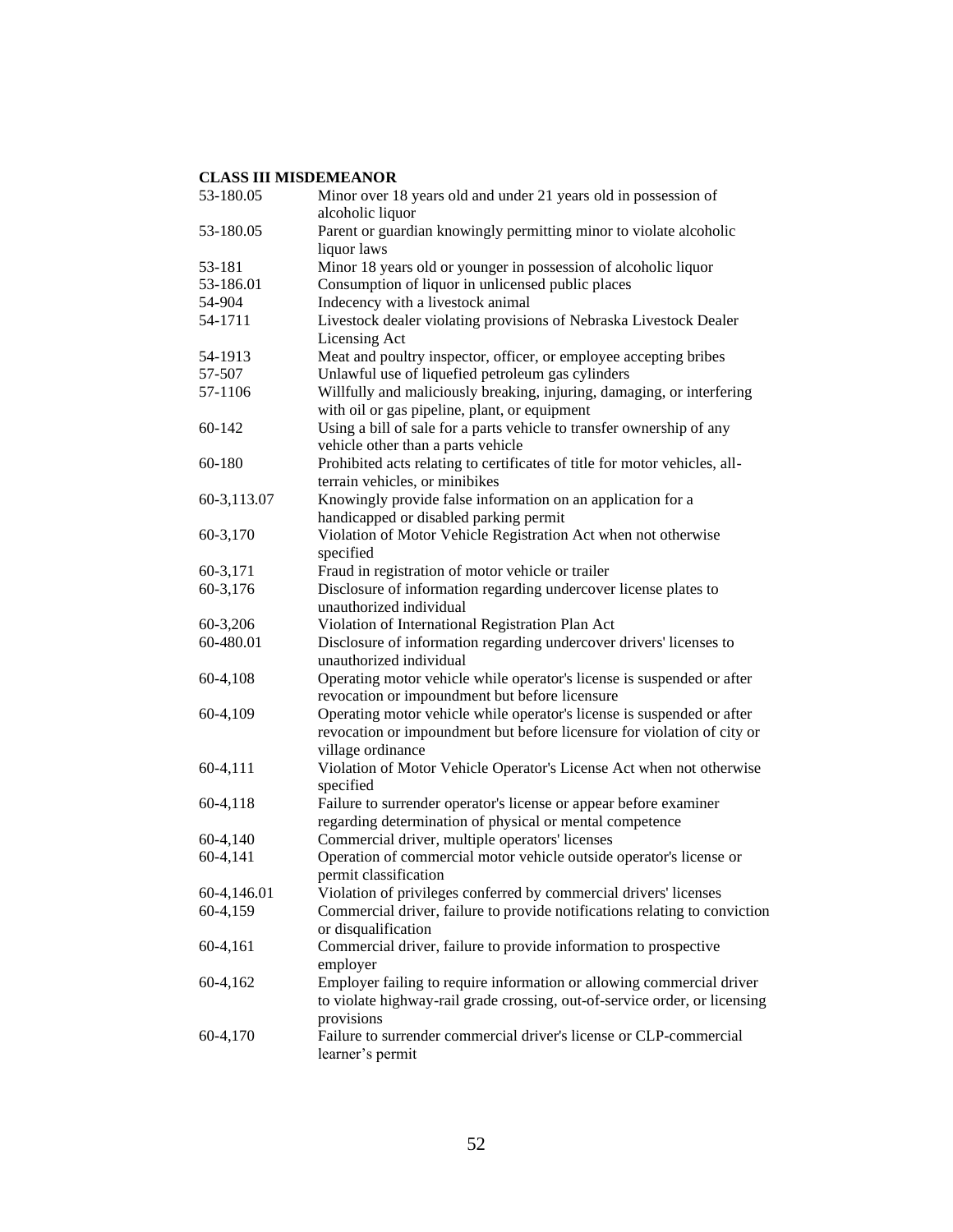| 60-4,179    | Violation of driver training instructor or school provisions              |
|-------------|---------------------------------------------------------------------------|
| 60-4,184    | Failure to surrender operator's license for loss of license under point   |
|             | system                                                                    |
| 60-4,186    | Illegal operation of motor vehicle under period of license revocation for |
|             | loss of license under point system                                        |
| 60-558      | Failure to return motor vehicle license or registration to Department of  |
|             | Motor Vehicles for violation of financial responsibility provisions       |
| 60-560      | Violation of Motor Vehicle Safety Responsibility Act when not             |
|             | otherwise specified                                                       |
| 60-678      | Operation of vehicles in certain public places where prohibited, where    |
|             | not permitted, without permission, or in a dangerous manner               |
| 60-690      | Aiding or abetting a violation of Nebraska Rules of the Road              |
| 60-6,110    | Failing to obey lawful order of law enforcement officer given under       |
|             | Nebraska Rules of the Road to apprehend violator                          |
| 60-6,130    | Willful damage or destruction of road signs, monuments, traffic control   |
|             | or surveillance devices by shooting upon highway                          |
| 60-6,211.11 | Operating a motor vehicle with an ignition interlock device in violation  |
|             | of court order or Department of Motor Vehicles order unless otherwise     |
|             | specified                                                                 |
| 60-6,211.11 | Operating a motor vehicle with a 24/7 sobriety program permit and a       |
|             | concentration of .02 of one gram or more by weight of alcohol per 100     |
|             | milliliters of blood or .02 of one gram or more by weight of alcohol per  |
|             | 210 liters of breath or refusing a chemical test                          |
| 60-6,215    | Reckless driving, first offense                                           |
| 60-6,216    | Willful reckless driving, first offense                                   |
| 60-6,222    | Violations in connection with headlights and taillights                   |
| 60-6,228    | Vehicle proceeding forward on highway with backup lights on               |
| 60-6,234    | Violations involving rotating or flashing lights on motor vehicles        |
| 60-6,235    | Violation of vehicle clearance light requirements                         |
| 60-6,245    | Violation of motor vehicle brake requirements                             |
| 60-6,259    | Application of an illegal sunscreening or glazing material on a motor     |
|             | vehicle                                                                   |
| 60-6,263    | Operating or owning vehicle in violation of safety glass requirements     |
| 60-6,291    | Exceeding limitations on width, length, height, or weight of motor        |
|             | vehicles when not otherwise specified                                     |
| 60-6,303    | Refusal to weigh vehicle or lighten load                                  |
| 60-6,336    | Snowmobile contest on highway without permission, first offense within    |
|             | one year                                                                  |
| 60-6,343    | Violation of provisions relating to snowmobiles, first offense within one |
|             | year                                                                      |
| 60-6,352    | Illegal operation of minibikes on state highway                           |
| 60-6,353    | Operating a minibike in a place, at a time, or in a manner not permitted  |
|             | by regulatory authority                                                   |
| 60-6,362    | Violation of all-terrain vehicle requirements, first offense within one   |
|             | year                                                                      |
| 60-1307     | Failing to appear at hearing for violations discovered at weigh stations  |
| 60-1308     | Failure to comply with weigh station requirements                         |
| 60-1309     | Resisting arrest or disobeying order of carrier enforcement officer at    |
|             | weigh station                                                             |
|             |                                                                           |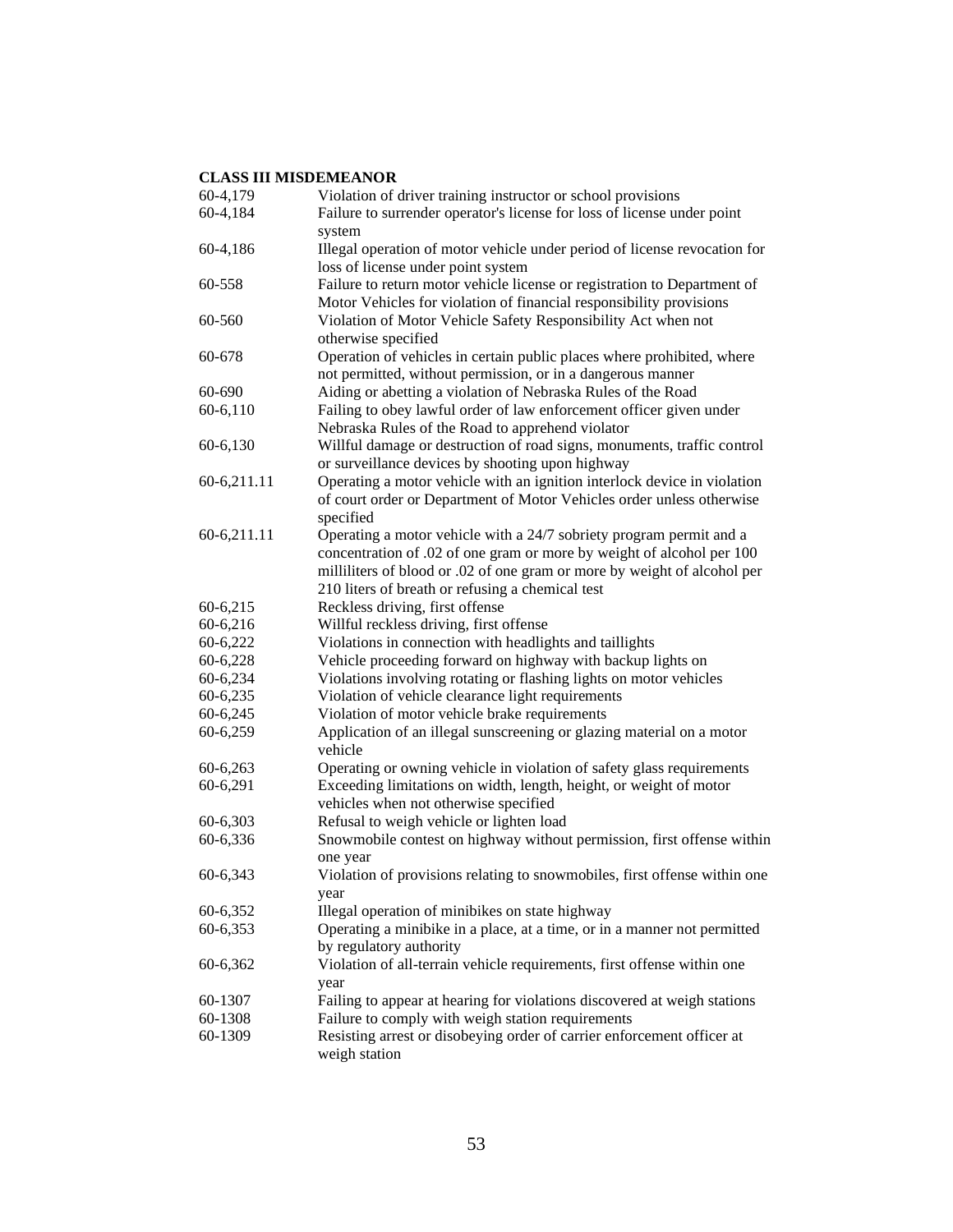| 60-1418    | Violating conditions of a motor vehicle sale                                                                                                                                                                     |
|------------|------------------------------------------------------------------------------------------------------------------------------------------------------------------------------------------------------------------|
| 62-304     | Limitation upon negotiation of tuition notes or contracts of business                                                                                                                                            |
|            | colleges                                                                                                                                                                                                         |
| 64-105.03  | Unauthorized practice of law by notary public                                                                                                                                                                    |
| 66-107     | Illegal use of containers for gasoline or kerosene                                                                                                                                                               |
| 68-314     | Unlawful use and disclosure of books and records of Department of                                                                                                                                                |
|            | <b>Health and Human Services</b>                                                                                                                                                                                 |
| 68-1017    | Obtaining through fraud assistance to aged, blind, or disabled persons,<br>aid to dependent children, or supplemental nutrition assistance program<br>benefits when value is \$500 or more but less than \$1,500 |
| 68-1017.01 | Unlawful use, alteration, or transfer of supplemental nutrition assistance<br>program benefits when value is \$500 or more but less than \$1,500                                                                 |
| 68-1017.01 | Unlawful possession or redemption of supplemental nutrition assistance<br>program benefits when value is \$500 or more but less than \$1,500                                                                     |
| 69-2012    | Violation of Degradable Products Act                                                                                                                                                                             |
| 69-2443    | Carrying concealed handgun at prohibited site or while under the                                                                                                                                                 |
|            | influence, first offense                                                                                                                                                                                         |
| 69-2443    | Failure to report discharge of concealed handgun, first offense                                                                                                                                                  |
| 69-2443    | Failure to carry or display concealed handgun permit, first offense                                                                                                                                              |
| 69-2443    | Failure to inform peace officer of concealed handgun, first offense                                                                                                                                              |
| 69-2709    | Selling, possessing, or distributing cigarettes in violation of stamping<br>requirements                                                                                                                         |
| 71-220     | Violation of barbering provisions                                                                                                                                                                                |
| 71-506     | Willful or malicious disclosure of confidential reports, notifications, and                                                                                                                                      |
|            | investigations relating to communicable diseases                                                                                                                                                                 |
| 71-542     | Unauthorized disclosure of confidential immunization information                                                                                                                                                 |
| 71-613     | Violation of provisions on vital statistics                                                                                                                                                                      |
| 71-1371    | Violation of Cremation of Human Remains Act                                                                                                                                                                      |
| 71-1631.01 | Violating regulation for protecting public health and preventing<br>communicable diseases                                                                                                                        |
| 71-1905    | Violations regarding children in foster care                                                                                                                                                                     |
| 71-2228    | Illegal receipt of food supplement benefits when value is \$500 or more<br>but less than \$1,500                                                                                                                 |
| 71-2229    | Using, altering, or transferring food instruments or food supplements<br>when value is \$500 or more but less than \$1,500                                                                                       |
| 71-2229    | Illegal possession or redemption of food supplement benefits when<br>value is \$500 or more but less than \$1,500                                                                                                |
| 71-2482    | Violation involving adulterated or misbranded drugs, first offense                                                                                                                                               |
| 71-2482    | Violation of provisions relating to drugs which are not controlled<br>substances                                                                                                                                 |
| 71-2510.01 | Use of arsenic or strychnine in embalming fluids, violations of labeling<br>requirements                                                                                                                         |
| 71-2512    | Violation of Poison Control Act when not otherwise specified, first<br>offense                                                                                                                                   |
| 71-4632    | Mobile home parks established, conducted, operated, or maintained<br>without license, nuisance                                                                                                                   |
| 71-6741    | Violation of Medication Aide Act                                                                                                                                                                                 |
| 71-6907    | Performing an abortion in violation of parental consent provisions,                                                                                                                                              |
|            | knowingly and intentionally or with reckless disregard                                                                                                                                                           |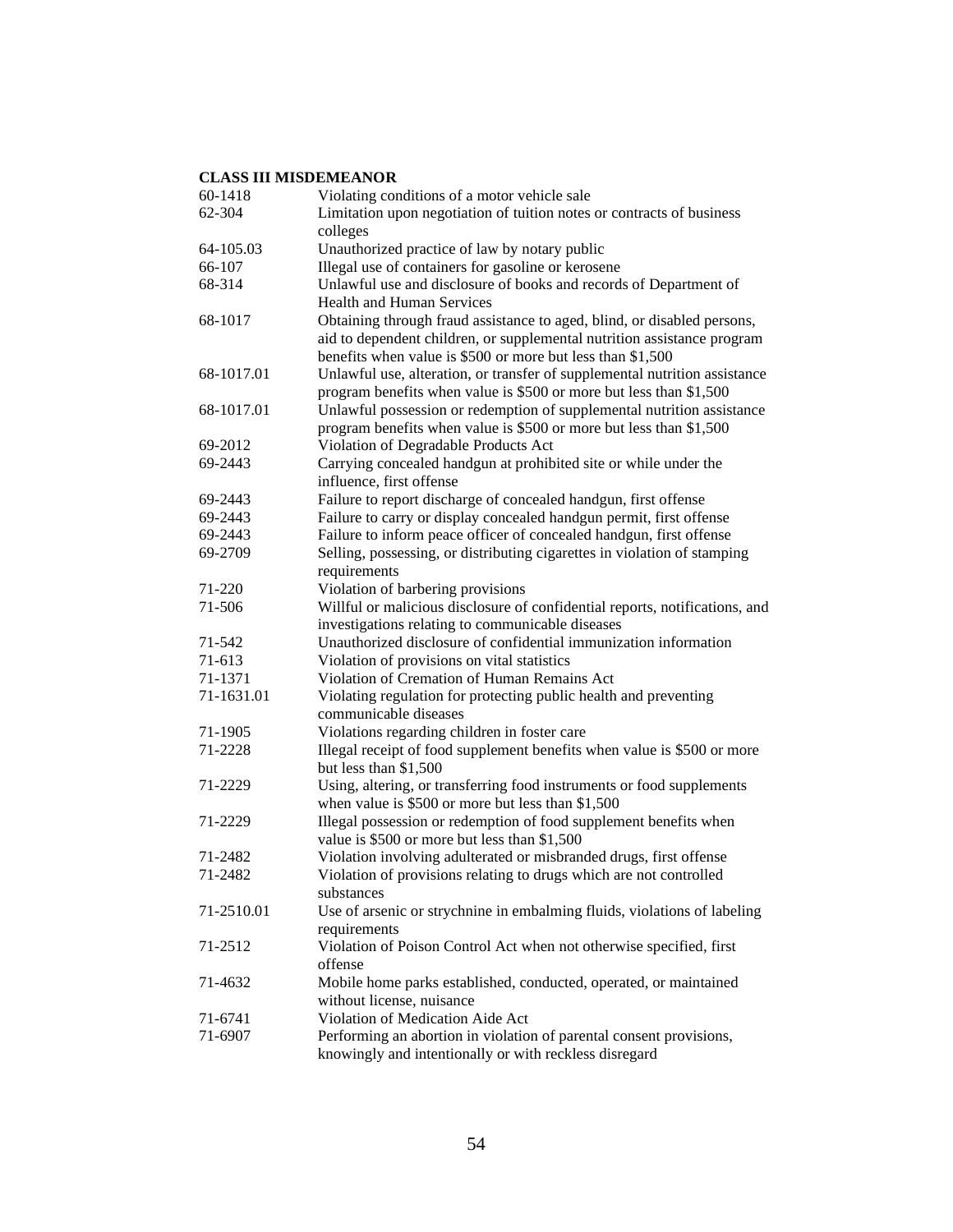| 71-6907    | Unauthorized person providing consent for an abortion                      |
|------------|----------------------------------------------------------------------------|
| 71-6907    | Coercing a pregnant woman to have an abortion                              |
| 74-609.01  | Hunting on railroad right-of-way without permission                        |
| 74-1331    | Failure to construct, maintain, and repair railroad bridges in compliance  |
|            | with law                                                                   |
| 75-114     | Refusal to allow access to Public Service Commission to records of a       |
|            | motor or common carrier                                                    |
| 75-367     | Violation of motor carrier safety regulations or hazardous materials       |
|            | regulations                                                                |
| 76-505     | Judges and other county officers engaging in business of abstracting       |
| 76-558     | Unlawful practice in business of abstracting                               |
| 76-2246    | Unlawful offer, attempt, or agreement to practice, or unlawful practice    |
|            | or advertisement as a real property appraiser                              |
| 76-2325.01 | Interference with utility poles and wires or transmission of light, heat,  |
|            | power, or telecommunications, loss of less than \$200 (certain situations) |
| 77-1719.02 | Violations by county board members regarding collection of personal        |
|            | taxes and false returns                                                    |
| 77-2619    |                                                                            |
|            | Fail, neglect, or refuse to report or make false statement regarding       |
|            | cigarette taxation                                                         |
| 77-3407    | Unlawful signature on budget limitation petition                           |
| 79-210     | Violation of compulsory school attendance provisions                       |
| 79-603     | School vehicles, violation of safety requirements and operating school     |
|            | vehicles which violate safety requirements when not otherwise specified    |
| 79-897     | Illegal inquiries concerning religious affiliation of teacher applicants   |
| 79-8,101   | Illegal solicitation of business from classroom teachers                   |
| 79-1607    | Violation of laws on private, denominational, and parochial schools        |
| 81-2,157   | Unlawful sale or marking of hybrid seed corn                               |
| 81-2,179   | Violation of Nebraska Apiary Act                                           |
| 81-5,181   | Violation of Boiler Inspection Act                                         |
| 81-829.41  | Unauthorized release of information from emergency management              |
|            | registry                                                                   |
| 81-8,127   | Unlawful practice of land surveying or use of title                        |
| 81-8,142   | Violation of provisions relating to the State Athletic Commissioner        |
| 81-8,205   | Unlawful practice as, employment of, advertisement as, or application to   |
|            | become a professional landscape architect, first offense                   |
| 81-1508.01 | Knowing and willful violation of Environmental Protection Act,             |
|            | Integrated Solid Waste Management Act, or Livestock Waste                  |
|            | Management Act when not otherwise specified                                |
| 81-2008    | Failure to obey rules or orders of or resisting arrest by Nebraska State   |
|            | Patrol                                                                     |
| 82-111     | Destroy, deface, remove, or injure monuments marking Oregon Trail          |
| 82-507     | Knowingly and willfully appropriate, excavate, injure, or destroy any      |
|            | archaeological resource on public land without written permission from     |
|            | the State Archaeology Office                                               |
| 82-508     | Enter or attempt to enter upon the lands of another without permission     |
|            | and intentionally appropriate, excavate, injure, or destroy any            |
|            | archaeological resource or any archaeological site                         |
| 84-311     | Disclosure of restricted information by the Auditor of Public Accounts     |
|            | or an employee of the auditor                                              |
|            |                                                                            |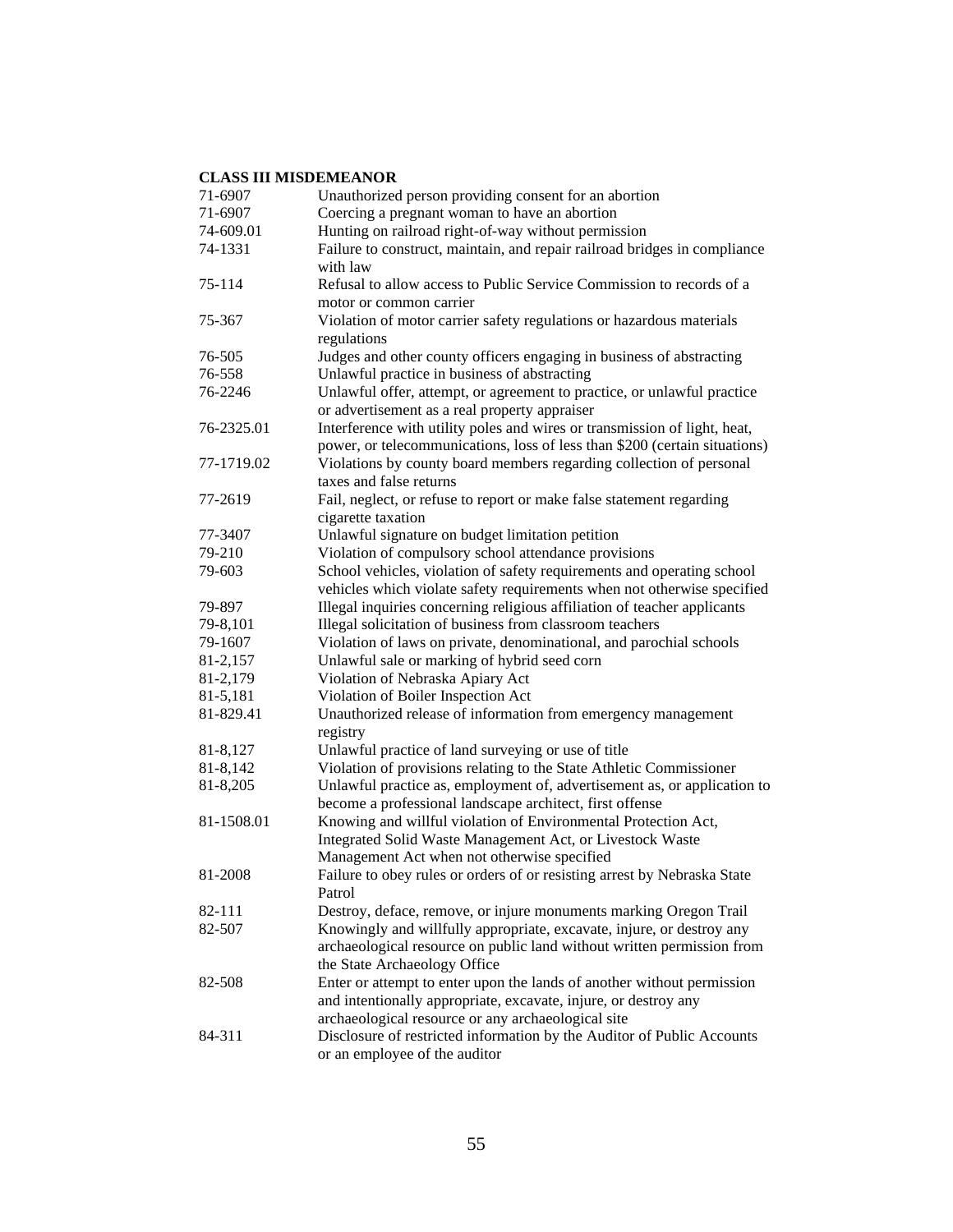| 84-316     | Taking personnel action against a state or public employee for providing                            |
|------------|-----------------------------------------------------------------------------------------------------|
|            | information to the Auditor of Public Accounts                                                       |
| 84-712.09  | Violation of provisions for access to public records                                                |
| 84-1213    | Mutilation, transfer, removal, damage, or destruction of or refusal to<br>return government records |
| 84-1414    | Unlawful action by members of public bodies in public meetings,<br>second or subsequent offense     |
| 86-290     | Intercepting or interfering with certain wire, electronic, or oral<br>communication                 |
| 86-606     | Unlawful delay or disclosure of telegraph dispatches                                                |
| 89-1,101   | Violation of Weights and Measures Act or order of Department of<br>Agriculture, first offense       |
| $90 - 104$ | Use of state banner as advertisement or trademark                                                   |

#### **CLASS IIIA MISDEMEANOR**

#### **Maximum–seven days' imprisonment, five hundred dollars' fine, or both Minimum–none**

| 14-229      | City officer or employee exerting influence regarding political views                                                                                                                   |
|-------------|-----------------------------------------------------------------------------------------------------------------------------------------------------------------------------------------|
| 28-416      | Knowingly or intentionally possessing one ounce or less of marijuana or<br>any substance containing a quantifiable amount of a material,                                                |
|             | compound, mixture, or preparation containing any quantity of                                                                                                                            |
|             | synthetically produced cannabinoids, third or subsequent offense                                                                                                                        |
| 53-173      | Knowingly or intentionally possessing powdered alcohol, third or<br>subsequent offense                                                                                                  |
| 54-623      | Owning a dangerous dog within 10 years after conviction of violating<br>dangerous dog laws                                                                                              |
| 54-623      | Dangerous dog attacking or biting a person when owner of dog has a<br>prior conviction for violating dangerous dog laws                                                                 |
| 60-690      | Aiding or abetting a violation of Nebraska Rules of the Road                                                                                                                            |
| 60-6,196.01 | Driving under the influence with a prior felony DUI conviction                                                                                                                          |
| 60-6,275    | Operating or possessing radar transmission device while operating<br>motor vehicle                                                                                                      |
| 60-6,378    | Failure to move over, proceed with due care and caution, or follow<br>officer's directions when passing a stopped emergency or road assistance<br>vehicle, second or subsequent offense |
| 77-2704.33  | Failure of a contractor or taxpayer to pay certain sales taxes of less than<br>\$300                                                                                                    |
| 79-1602     | Transmitting or providing for transmission of false school information<br>when electing not to meet school accreditation or approval requirements                                       |
| 89-1,107    | Use of a grain moisture measuring device which has not been tested                                                                                                                      |
| 89-1,108    | Violation of laws on grain moisture measuring devices                                                                                                                                   |

#### **CLASS IV MISDEMEANOR**

## **Maximum–no imprisonment, five hundred dollars' fine Minimum–none**

| 2-220.03 | Failure to file specified security or certificates by carnival companies.       |
|----------|---------------------------------------------------------------------------------|
|          | booking agencies, or shows for state and county fairs                           |
| 2-957    | Unlawful movement of article through which noxious weeds may be<br>disseminated |
|          |                                                                                 |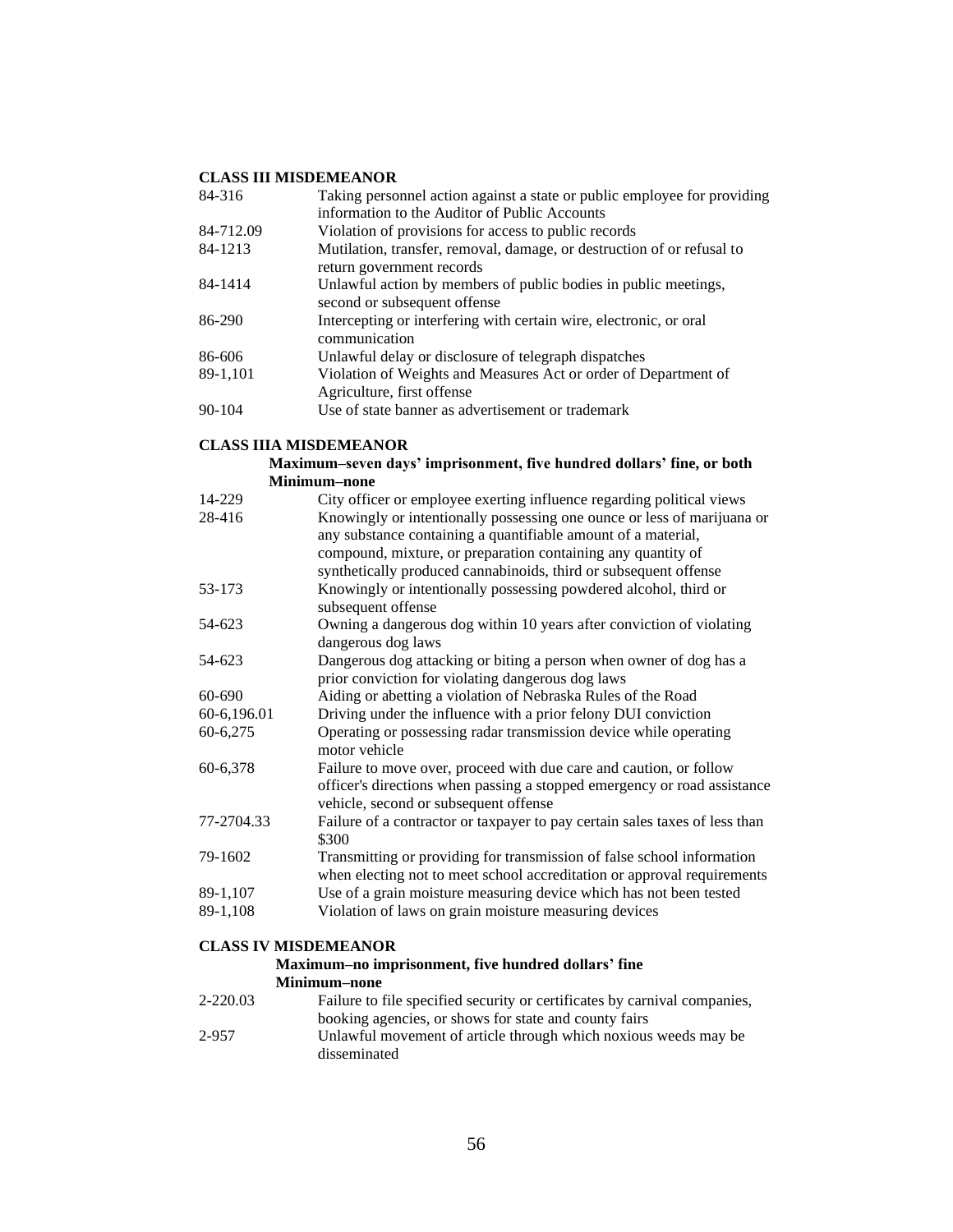| 2-963      | Violation of provisions relating to weed control                           |
|------------|----------------------------------------------------------------------------|
| $2-10,115$ | Specified violations of Plant Protection and Plant Pest Act, first offense |
| 2-1806     | Engaging in business as a potato shipper without a license                 |
| 2-1807     | Failure by potato shipper to file statement or pay tax                     |
| 2-3109     | Violation of Nebraska Soil and Plant Analysis Laboratory Act when not      |
|            | otherwise specified                                                        |
| 2-3223.01  | Failure to file audit of natural resources district                        |
| 2-4327     | Violation of Agricultural Liming Materials Act, first offense              |
| $3 - 330$  | Violation of Airport Zoning Act                                            |
| 9-513      | Violation of Nebraska Small Lottery and Raffle Act, first offense          |
| 9-814      | Purchase of state lottery ticket by person less than 19 years old          |
| 12-512.07  | Violations in administering perpetual care trust funds for cemeteries      |
| 12-617     | Violation relating to perpetual care trust funds for public mausoleums     |
|            | and other burial structures                                                |
| 12-1115    | Failure to surrender a license under Burial Pre-Need Sale Act              |
| 14-415     | Violation of building ordinance or regulations in city of the metropolitan |
|            | class, first or second offense                                             |
| 19-1847    | Violation of Civil Service Act                                             |
| 20-149     | Failure of consumer reporting agency to provide reports to consumers,      |
|            | protected consumers, or representatives                                    |
| 23-387     | Violation of provisions relating to community antenna television service   |
| 23-919     | Violation of County Budget Act of 1937                                     |
| 23-1507    | Failure of register of deeds to perform duties                             |
| 23-1821    | Failure to notify coroner of a death during apprehension or while in       |
|            | custody                                                                    |
| 25-1563    | Attachment or garnishment procedure used to avoid exemption laws           |
| 25-1640    | Penalizing employee due to jury service                                    |
| 28-410     | Failure to comply with inventory requirements by manufacturer,             |
|            | distributor, or dispenser of controlled substances                         |
| 28-416     | Knowingly or intentionally possessing one ounce or less of marijuana or    |
|            | any substance containing a quantifiable amount of a material,              |
|            | compound, mixture, or preparation containing any quantity of               |
|            | synthetically produced cannabinoids, second offense                        |
| 28-456.01  | Purchase, receive, or otherwise acquire pseudoephedrine base or            |
|            | phenylpropanolamine base over authorized limits, first offense             |
| 28-462     | Knowingly fail to submit methamphetamine precursor information or          |
|            | knowingly submit incorrect information to national exchange                |
| 28-476     | Intentionally failing to carry or transport hemp not produced in           |
|            | compliance with, or without documentation required under, the              |
|            | Nebraska Hemp Farming Act                                                  |
| 28-1009    | Harassment of police animal not resulting in death of animal               |
| 28-1019    | Violation of court order related to misdemeanor animal abuse conviction    |
| 28-1104    | Promoting gambling in the third degree                                     |
| 28-1253    | Distribution, sale, or use of refrigerants containing liquefied petroleum  |
|            | gas                                                                        |
| 28-1304    | Putting carcass or filthy substance in well or running water               |
| 28-1357    | Distribute or sell a novelty lighter without a child safety feature        |
| 29-3527    | Unlawful access to or dissemination of criminal history record             |
|            | information                                                                |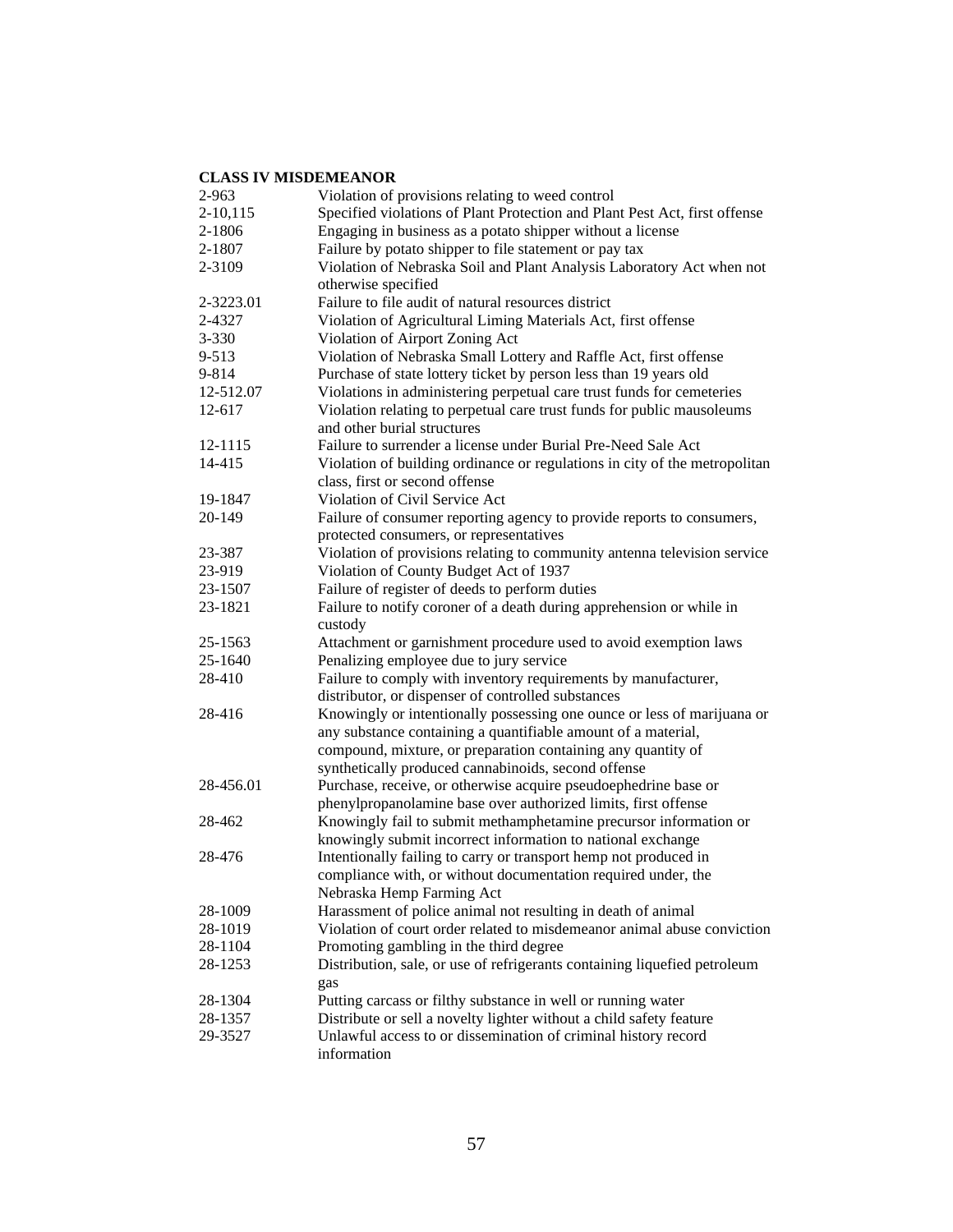| 32-1507    | Elections, false representation of political party affiliation                                                                           |
|------------|------------------------------------------------------------------------------------------------------------------------------------------|
| 32-1517    | Refusing to serve as election official                                                                                                   |
| 32-1520    | Printing or distribution of illegal ballots                                                                                              |
| 32-1547    | Elections, filing for more than one elective office                                                                                      |
| 36-213.01  | Unlawful assignment or notice of assignment of wages of head of family                                                                   |
| 37-403     | Violation of farm or ranch land hunting permit exemption                                                                                 |
| 37-463     | Dealing in raw furs without fur buyer's permit, failure to keep complete<br>records of furs bought or sold                               |
| 37-471     | Violation relating to aquatic organisms raised under an aquaculture<br>permit                                                            |
| 37-482     | Keeping wild birds or animals in captivity without permit                                                                                |
| 37-4,103   | Unlawfully taking, maintaining, or selling raptors                                                                                       |
| 37-524     | Importation, possession, or release of certain wild or nonnative animals<br>or aquatic invasive species                                  |
| 37-528     | Administering a drug to wildlife                                                                                                         |
| 37-558     | Placing harmful matter into waters stocked by Game and Parks<br>Commission                                                               |
| 37-1238.02 | Failure of vessel to comply with order of officer to stop                                                                                |
| 37-1271    | Violation of certain provisions of State Boat Act                                                                                        |
| 38-28,115  | Violation of Nebraska Drug Product Selection Act or rules and<br>regulations                                                             |
| 39-302     | Failure to properly equip certain sprinkler irrigation systems with<br>endgun                                                            |
| 43-1414    | Violation of genetic paternity testing provisions, first offense                                                                         |
| 44-3,142   | Unauthorized release of relevant insurance information relating to motor<br>vehicle theft or insurance fraud                             |
| 44-10,108  | Soliciting membership for a fraternal benefit society not licensed in this<br>state                                                      |
| 44-2615    | Acting as insurance consultant without license                                                                                           |
| 45-101.07  | Lender imposing certain conditions on mortgage loan escrow accounts                                                                      |
| 46-613.02  | Violations of registration and spacing requirements for water wells;<br>illegal transfer of ground water                                 |
| 46-687     | Withdrawing or transferring ground water in violation of Industrial<br><b>Ground Water Regulatory Act</b>                                |
| 46-1127    | Placing chemical in irrigation distribution system without complying<br>with law                                                         |
| 46-1143    | Violation of Nebraska Chemigation Act when not otherwise specified                                                                       |
| 46-1666    | Willfully obstruct, hinder, or prevent Department of Natural Resources<br>from performing duties under Safety of Dams and Reservoirs Act |
| 48-219     | Contracting to deny employment due to relationship with labor<br>organization                                                            |
| 48-230     | Violation of provisions allowing preference to veterans seeking<br>employment                                                            |
| 48-433     | Failure of architect to comply with law in preparing building plans                                                                      |
| 48-1206    | Minimum wage rate violations                                                                                                             |
| 48-1505    | Violations relating to sheltered workshops                                                                                               |
| 48-2211    | Violating recruiting restrictions related to non-English-speaking persons                                                                |
| 49-1445    | Violation of requirement to form candidate committee upon raising,<br>receiving, or expending more than \$5,000 in a calendar year       |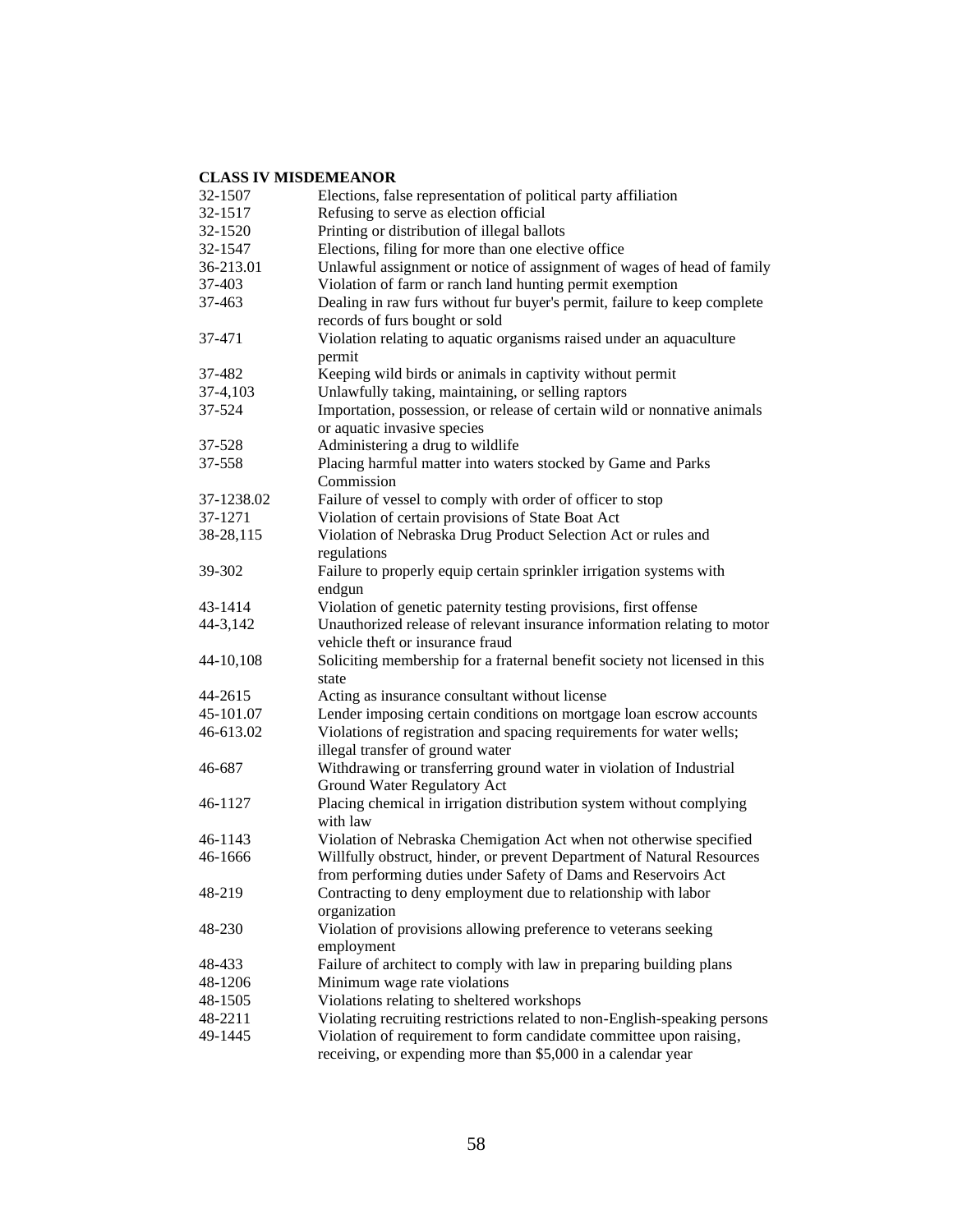| 49-1446    | Violations relating to campaign committee funds                                                             |
|------------|-------------------------------------------------------------------------------------------------------------|
| 49-1467    | Failure to report campaign expenditure of more than \$250                                                   |
| 49-1474.01 | Violation of distribution requirements for political material                                               |
| 53-149     | Providing false information regarding alcohol retailer's accounts with                                      |
|            | alcoholic liquor wholesale licensee in connection with sale of retailer's                                   |
|            | business                                                                                                    |
| 53-173     | Knowingly or intentionally possessing powdered alcohol, second                                              |
|            | offense                                                                                                     |
| 53-186.01  | Permitting consumption of liquor in unlicensed public places, first                                         |
|            | offense                                                                                                     |
| 53-187     | Nonbeverage liquor licensee giving or selling liquor fit for beverage                                       |
|            | purposes, first offense                                                                                     |
| 53-194.03  | Importation of alcohol for personal use in certain quantities                                               |
| $53-1,100$ | Violation of Nebraska Liquor Control Act, first offense                                                     |
| 54-315     | Leaving well or pitfall uncovered, failure to decommission inactive well                                    |
| 54-613     | Allowing dogs to run at large, damage property, injure persons, or kill                                     |
|            | animals                                                                                                     |
| 54-622     | Violation of restrictions on dangerous dogs                                                                 |
| 54-861     | Violation of Commercial Feed Act, first offense                                                             |
| 54-861     | Improper use of trade secrets in violation of Commercial Feed Act                                           |
| 54-909     | Violating court order not to own or possess a livestock animal after the                                    |
|            | date of conviction for indecency with a livestock animal, first offense                                     |
|            | cruel mistreatment of an animal, or intentionally, knowingly, or                                            |
|            | recklessly abandoning or cruelly neglecting livestock animal not                                            |
|            | resulting in serious injury or illness or death of the livestock animal                                     |
| 54-1605    | Violation of accreditation provisions for specific pathogen-free swine                                      |
| 54-2323    | Violation of Domesticated Cervine Animal Act, first offense                                                 |
| 54-2612    | Unlawful sale of swine by packer                                                                            |
| 54-2615    | False reporting of swine by packer                                                                          |
| 54-2622    | Unlawful sale of cattle by packer                                                                           |
| 54-2625    | False reporting of cattle by packer                                                                         |
| 55-165     | Discriminating against an employee who is a member of the reserve                                           |
|            | military forces                                                                                             |
| 55-166     | Discharging employee who is a member of the National Guard or armed                                         |
|            | forces of the United States for military service                                                            |
| 57-516     | Violation of provisions relating to sale of liquefied petroleum gas                                         |
| 57-719     | Violating or aiding and abetting violations of oil and gas severance tax                                    |
|            | laws                                                                                                        |
| 57-1213    | Failure or refusal to make uranium severance tax return or report                                           |
| 60-3,168   | Failure to have and keep liability insurance or other proof of financial<br>responsibility on motor vehicle |
| 60-3,169   | Unauthorized use of vehicle registered as farm truck                                                        |
| 60-3,172   | Registration of motor vehicle or trailer in location other than that                                        |
|            | authorized by law                                                                                           |
| 60-3,173   | Improper increase of gross weight or failure to pay registration fee on                                     |
|            | commercial trucks and truck-tractors                                                                        |
| 60-3,174   | Improper use of a vehicle with a special equipment license plate                                            |
| 60-4,129   | Violation involving use of an employment driving permit                                                     |
| 60-4,130   | Failure to surrender an employment driving permit                                                           |
|            |                                                                                                             |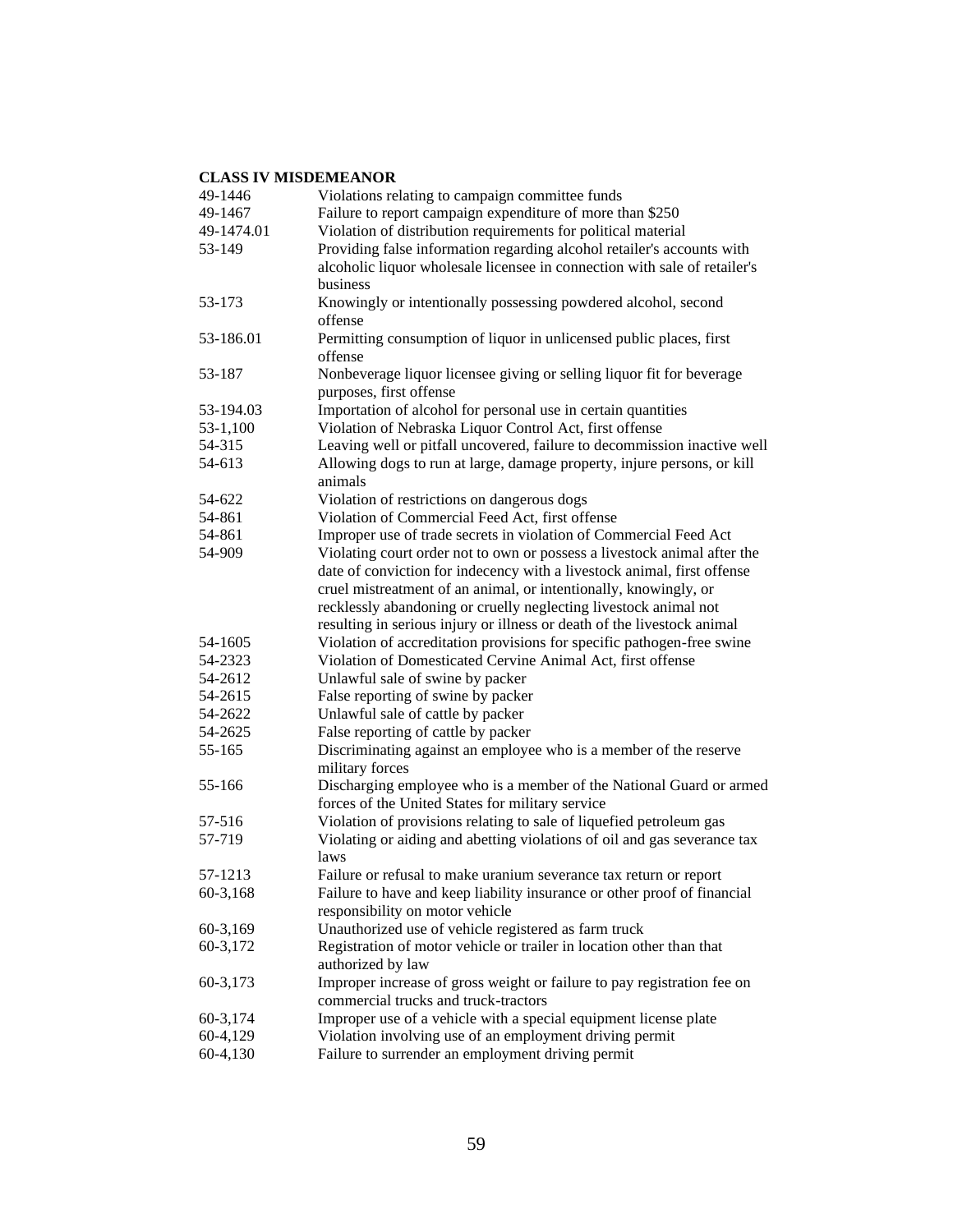| 60-4,130.01        | Violation involving use of a medical hardship driving permit                                                                                                                   |
|--------------------|--------------------------------------------------------------------------------------------------------------------------------------------------------------------------------|
| 60-690             | Aiding or abetting a violation of Nebraska Rules of the Road                                                                                                                   |
| 60-6,175           | Improperly passing a school bus with warning signals flashing or stop<br>signal arm extended                                                                                   |
| 60-6,197.01        | Failure to report unauthorized use of immobilized vehicle                                                                                                                      |
| 60-6,292           | Violation of requirements for extra-long vehicle combinations                                                                                                                  |
| 60-6,302           | Unlawful repositioning fifth-wheel connection device of truck-tractor                                                                                                          |
|                    | and semitrailer combination                                                                                                                                                    |
| 60-6,304           | Operation of vehicle improperly constructed or loaded or with cargo or<br>contents not properly secured                                                                        |
| 60-6,304           | Spilling manure or urine from an empty livestock vehicle in a city of the<br>metropolitan class                                                                                |
| 60-1407.02         | Unauthorized use of sales tax permit relating to sale of vehicle or trailer                                                                                                    |
| 63-103             | Printing copies of a publication in excess of the authorized quantity                                                                                                          |
| 66-495.01          | Unlawfully using or selling diesel fuel or refusing an inspection                                                                                                              |
| 66-6,115           | Fueling a motor vehicle with untaxed compressed fuel                                                                                                                           |
| 66-727             | Failure to obtain license as required under motor fuel tax laws                                                                                                                |
| 66-727             | Failure to produce motor fuel license or permit for inspection                                                                                                                 |
| 66-1521            | Sell, distribute, deliver, or use petroleum as a producer, refiner,                                                                                                            |
|                    | importer, distributor, wholesaler, or supplier without a license                                                                                                               |
| 68-1017            | Obtaining through fraud assistance to aged, blind, or disabled persons,                                                                                                        |
|                    | aid to dependent children, or supplemental nutrition assistance program                                                                                                        |
|                    | benefits when value is less than \$500                                                                                                                                         |
| 68-1017.01         | Unlawful use, alteration, or transfer of supplemental nutrition assistance                                                                                                     |
|                    | program benefits when value is less than \$500                                                                                                                                 |
| 68-1017.01         | Unlawful possession or redemption of supplemental nutrition assistance                                                                                                         |
|                    | program benefits when value is less than \$500                                                                                                                                 |
|                    | Violation of American Indian Arts and Crafts Sales Act                                                                                                                         |
| 69-1808<br>69-2709 |                                                                                                                                                                                |
|                    | Knowing or intentional cigarette sales report, tax, or stamp violations or<br>sales of unstamped cigarettes or cigarettes from manufacturer not in<br>directory, first offense |
| 69-2709            | Knowing or intentional cigarette sales or purchases from unlicensed                                                                                                            |
|                    | stamping agent or without appropriate stamp or reporting requirements,<br>first offense                                                                                        |
| 71-1563            | Modular housing unit sold or leased without official seal                                                                                                                      |
| 71-1613            | Violation of provisions relating to district health boards                                                                                                                     |
| 71-1914.03         | Providing unlicensed child care when a license is required                                                                                                                     |
| 71-2096            | Interfere with enforcement of provisions relating to health care facility                                                                                                      |
|                    | receivership proceedings                                                                                                                                                       |
| 71-2228            | Illegal receipt of food supplement benefits when value is less than \$500                                                                                                      |
| 71-2229            | Using, altering, or transferring food instruments or food supplements                                                                                                          |
|                    | when value is less than \$500                                                                                                                                                  |
| 71-2229            | Illegal possession or redemption of food supplement benefits when                                                                                                              |
|                    | value is less than \$500                                                                                                                                                       |
| 71-3517            | Violation of Radiation Control Act                                                                                                                                             |
| 71-5312            | Violation of Nebraska Safe Drinking Water Act                                                                                                                                  |
| 71-5733            | Smoking in place of employment or public place, second or subsequent                                                                                                           |
|                    | offense                                                                                                                                                                        |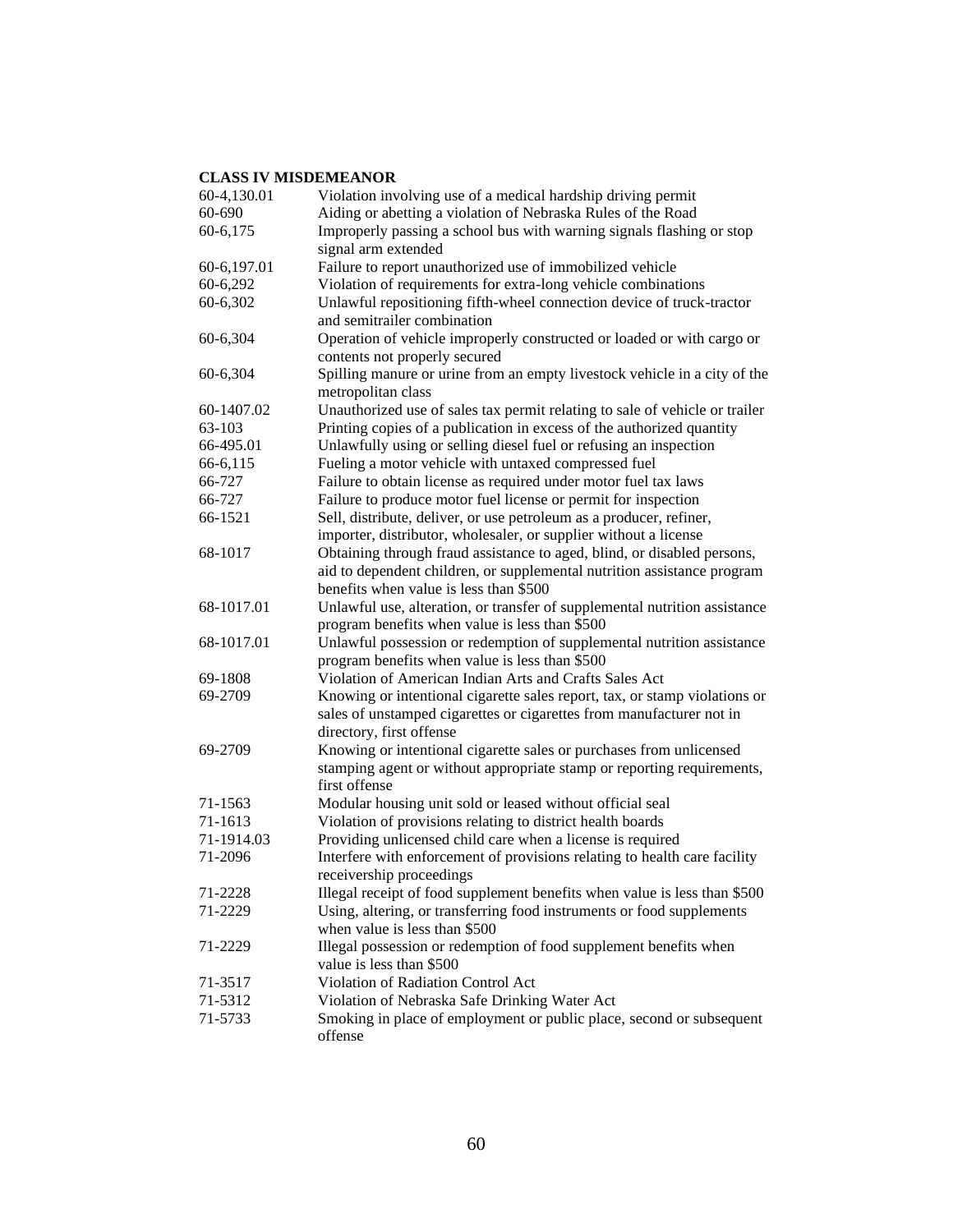| 71-5733     | Proprietor violating Nebraska Clean Indoor Air Act, second or<br>subsequent offense |
|-------------|-------------------------------------------------------------------------------------|
| 71-5870     | Engaging in activity prohibited by Nebraska Health Care Certificate of<br>Need Act  |
| 71-8711     | Disclose actions, decisions, proceedings, discussions, or deliberations of          |
|             | patient safety organization meeting                                                 |
| 73-105      | Violation of laws on public lettings                                                |
| 74-1323     | Failure to comply with order by Public Service Commission to store or               |
|             | park railroad cars safe distance from crossing                                      |
| 75-117      | Refusal to comply with an order of Public Service Commission by a                   |
|             | motor or common carrier                                                             |
| 75-155      | Knowing and willful violation of Chapter 75 or 86 when not otherwise                |
|             | specified                                                                           |
| 75-371      | Operating motor vehicle in violation of insurance and bond                          |
|             | requirements for motor carriers                                                     |
| 75-398      | Operation of vehicle in violation of provisions relating to the unified             |
|             | carrier registration plan and agreement                                             |
| 75-426      | Failure to file report of railroad accident                                         |
| 76-3602     | Failure of a home inspector to register with the Secretary of State                 |
| 76-3603     | Failure of a home inspector to pay registration fee or provide a                    |
|             | certificate of insurance                                                            |
| 76-3604     | Failure of a home inspector to report a change of information within 30             |
|             | business days                                                                       |
| 77-1232     | Failure to list or filing false list of personal property for tax purposes          |
|             | prior to 1993                                                                       |
| 77-1324     | False statement of assessment of public improvements                                |
| 77-2026     | Receipt by inheritance tax appraiser of extra fee or reward                         |
| 77-2350.02  | Failure to perform duties relating to deposit of public funds by school             |
|             | district or township treasurer                                                      |
| 77-2713     | Retailer engaging in business without a sales and use tax permit or after           |
|             | permit is suspended                                                                 |
| 77-2713     | Giving resale certificate for property purchased for use rather than for            |
|             | resale, lease, or rental                                                            |
| 77-2713     | Violation of laws relating to sales and use taxes when not otherwise                |
|             | specified                                                                           |
| 77-3709     | Violation of reporting and permit requirements for mobile homes                     |
| 81-2,147.09 | Violation of Nebraska Seed Law                                                      |
| 81-2,154    | Violation of state-certified seed laws                                              |
| 81-2,290    | Violation of Nebraska Pure Food Act                                                 |
| 81-520.02   | Violation of open burning ban or range-management burning permit                    |
| 81-5,131    | Violation of provisions relating to arson information                               |
| 81-674      | Wrongful disclosure of confidential data from medical record and health             |
|             | information registries or deceitful use of such information                         |
| 81-1525     | Failure or refusal to remove accumulation of junk                                   |
| 81-1559     | Failure of manufacturer or wholesaler to obtain litter fee license                  |
| 81-1560.01  | Failure of retailer to obtain litter fee license                                    |
| 81-1577     | Failure to register hazardous substances storage tanks                              |
| 81-15,289   | Mobile home park established, conducted, operated, or maintained                    |
|             | without license                                                                     |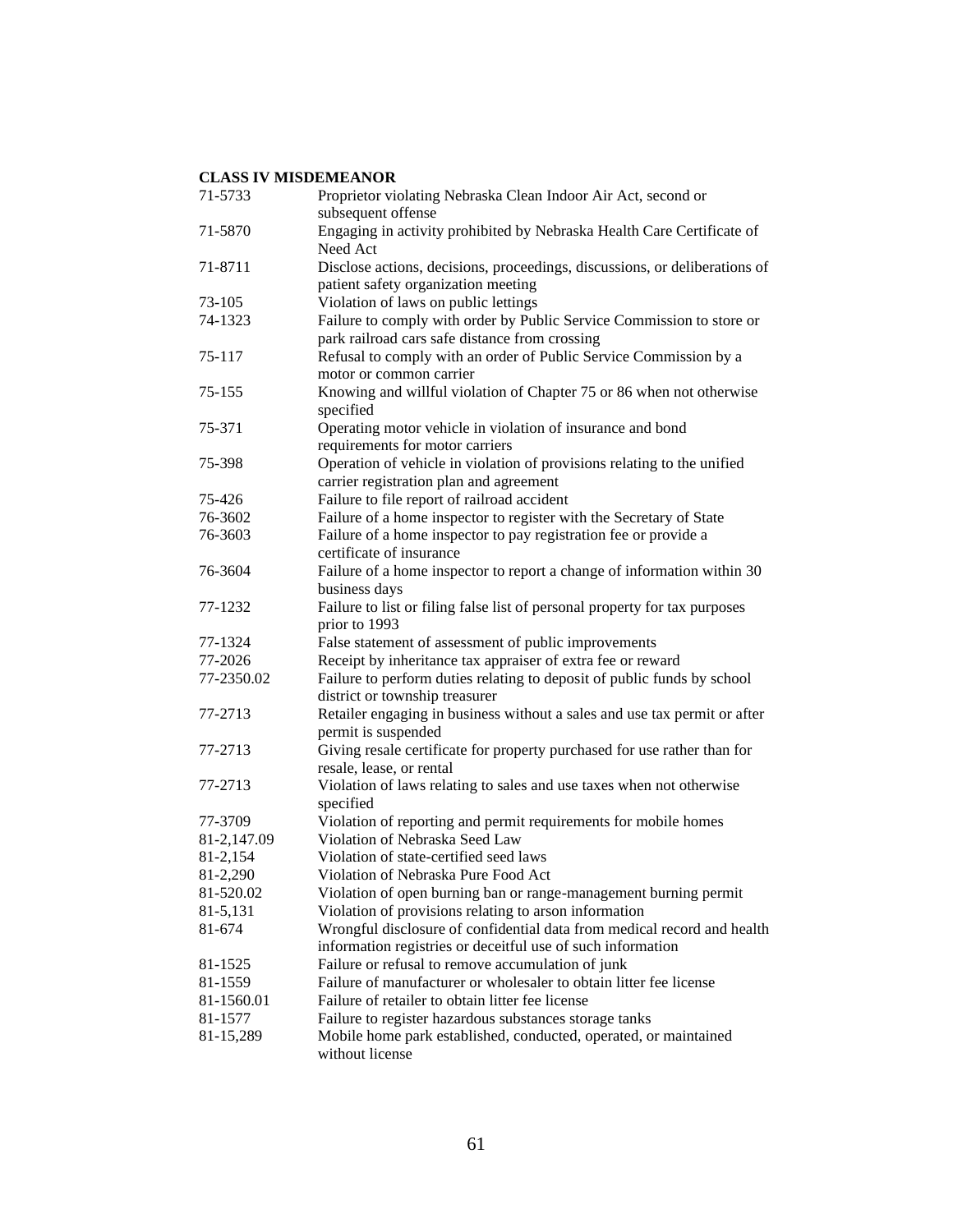| 81-1626                    | Lighting and thermal efficiency violations                                                                   |
|----------------------------|--------------------------------------------------------------------------------------------------------------|
| 84-1414                    | Unlawful action by members of public bodies in public meetings, first                                        |
|                            | offense                                                                                                      |
| 86-162                     | Failure to provide telephone services                                                                        |
| <b>CLASS V MISDEMEANOR</b> |                                                                                                              |
|                            | Maximum-no imprisonment, one hundred dollars' fine                                                           |
|                            | <b>Minimum-none</b>                                                                                          |
| 2-219                      | Exhibit or conduct indecent shows or dances or engage in any gambling<br>at state, district, or county fairs |
| $2 - 220$                  | State, district, and county fairs, refusal or failure to remove illegal                                      |
|                            | devices                                                                                                      |
| 2-3292                     | Conducting recreational activities outside of designated areas in a                                          |
|                            | natural resources district recreation area                                                                   |
| 2-3293                     | Smoking and use of fire or fireworks in a natural resources district                                         |
|                            | recreation area                                                                                              |
| 2-3294                     | Pets or other animals in a natural resources district recreation area                                        |
| 2-3295                     | Hunting, fishing, trapping, or using weapons in a natural resources                                          |
|                            | district recreation area                                                                                     |
| 2-3296                     | Conducting prohibited water-related activities in a natural resources                                        |
|                            | district recreation area                                                                                     |
| 2-3297                     | Destruction or removal of property, constructing a structure, or                                             |
|                            | trespassing in a natural resources district recreation area                                                  |
| 2-3298                     | Abandoning vehicle in a natural resources district recreation area                                           |
| 2-3299                     | Unauthorized sale or trading of goods in a natural resources district<br>recreation area                     |
| $2 - 32,100$               | Violation of traffic rules in a natural resources district recreation area                                   |
| 2-3974                     | Violation of Nebraska Milk Act or impeding or attempting to impede                                           |
|                            | enforcement of the act                                                                                       |
| 7-111                      | Practice of law by certain judges, clerks, sheriffs, or other officials                                      |
| 8-113                      | Unauthorized use of the word "bank"                                                                          |
| 8-114                      | Unauthorized conduct of banking business                                                                     |
| $8 - 226$                  | Unauthorized use of the words "trust", "trust company", "trust                                               |
|                            | association", or "trust fund"                                                                                |
| 8-305                      | Unauthorized use of "building and loan" or "savings and loan" or any                                         |
|                            | combination of such words in corporate name                                                                  |
| 8-829                      | Collecting certain charges on personal loans by banks and trust<br>companies                                 |
| 13-510                     | Illegal obligation of funds in county budget during emergency                                                |
| 16-230                     | Violation of ordinances regulating drainage, litter, and growth of grass,                                    |
|                            | weeds, and worthless vegetation                                                                              |
| 17-563                     | Violation of ordinances regulating drainage, litter, and growth of grass,                                    |
|                            | weeds, and worthless vegetation                                                                              |
| 18-312                     | Cities, villages, and their officers entering into compensation contracts                                    |
|                            | contingent upon elections                                                                                    |
| 21-1306                    | Unauthorized use of the word "cooperative"                                                                   |
| 21-1728                    | Unlawful use of the words "credit union" or representing oneself or                                          |
|                            | conducting business as a credit union                                                                        |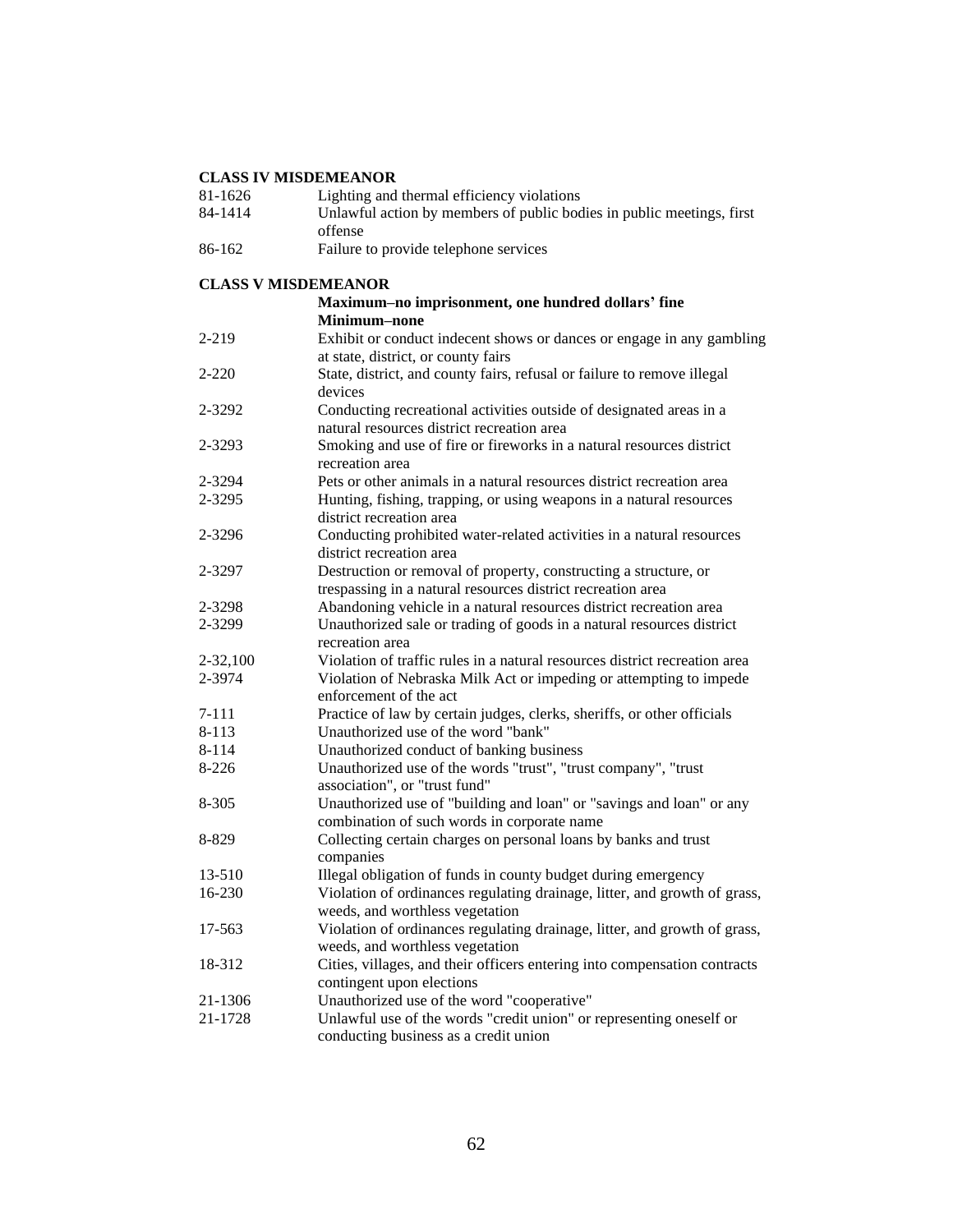| 23-808   | Operating pool or billiard hall or bowling alley outside of municipality<br>without a county license |
|----------|------------------------------------------------------------------------------------------------------|
| 23-813   | Operating roadhouse, dance hall, carnival, show, amusement park, or                                  |
|          | other place of public amusement outside of municipality without a                                    |
|          | county license                                                                                       |
| 23-817   | Violation of law regulating places of amusement                                                      |
| 23-1612  | Audit of county offices, failure or refusal to exhibit records                                       |
| 24-216   | Clerk of Supreme Court, fees, neglect or fraud in report                                             |
| 28-3,107 | Intentional or reckless falsification of report required under Pain-                                 |
|          | Capable Unborn Child Protection Act                                                                  |
| 28-725   | Unauthorized release of child abuse or neglect information                                           |
| 28-1018  | Selling puppy or kitten under 8 weeks old without its mother                                         |
| 28-1255  | Sale, possession, or use of flying lantern-type devices                                              |
| 28-1305  | Putting carcass or putrid animal substance in a public place                                         |
| 28-1306  | Railroads bringing unclean stock cars into state                                                     |
| 28-1308  | Watering livestock at private tank without permission                                                |
| 28-1347  | Unauthorized access to or use of a computer, first offense                                           |
| 28-1418  | Smoking or other use of tobacco or use of electronic nicotine delivery                               |
|          | systems or other alternative nicotine products by a person under the age<br>of 21                    |
| 28-1427  | Person under the age of 21 misrepresenting age to obtain cigars,                                     |
|          | tobacco, cigarettes, cigarette material, electronic nicotine delivery                                |
|          | systems, or alternative nicotine products                                                            |
| 28-1472  | Failure to submit to preliminary breath test for operation of aircraft                               |
|          | while under influence of alcohol or drugs                                                            |
| 28-1483  | Sale of certain donated food                                                                         |
| 31-435   | Neglect of duty by officers of drainage districts                                                    |
| 32-228   | Failure to serve as an election official in counties having an election                              |
|          | commissioner                                                                                         |
| 32-236   | Failure to serve as an election official in counties that do not have an                             |
|          | election commissioner                                                                                |
| 32-241   | Taking personnel actions against employee serving as an election                                     |
|          | official                                                                                             |
| 32-1523  | Obstructing entrance to polling place                                                                |
| 32-1524  | Electioneering by election official                                                                  |
| 32-1524  | Electioneering or soliciting at or near polling place                                                |
| 32-1524  | Electioneering within 200 feet of secure ballot drop-box                                             |
| 32-1525  | Exit interviews with voters near polling place on election day                                       |
| 32-1527  | Voter voting ballot, unlawful acts                                                                   |
| 32-1535  | Unlawful removal of ballot from polling place                                                        |
| 33-132   | Failure or neglect to charge, keep current account of, report, or pay over                           |
|          | fees by any officer                                                                                  |
| 37-305   | Violation of rules and regulations for camping areas                                                 |
| 37-306   | Violation of rules and regulations for fire safety                                                   |
| 37-307   | Violation of rules and regulations for animals on state property                                     |
| 37-308   | Violation of rules and regulations for hunting, fishing, trapping, and use                           |
|          | of weapons on state property                                                                         |
| 37-309   | Violation of rules and regulations for water-related recreational                                    |
|          | activities on state property                                                                         |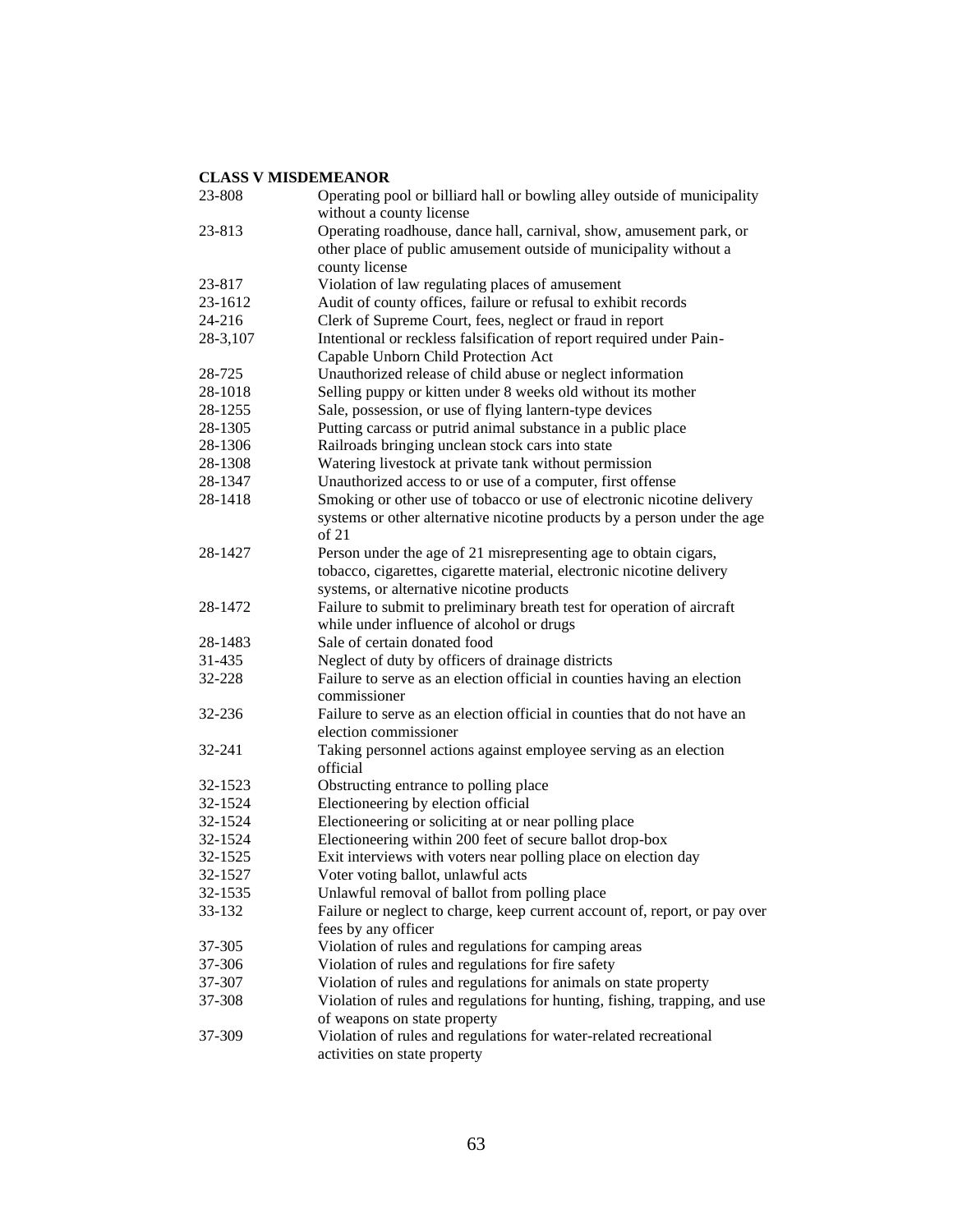| 37-310      | Violation of rules and regulations for real and personal property on state |
|-------------|----------------------------------------------------------------------------|
|             | property                                                                   |
| 37-311      | Violation of rules and regulations for vendors on state property           |
| 37-313      | Violation of rules and regulations for traffic on state property under     |
|             | Game and Parks Commission jurisdiction                                     |
| 37-321      | Fishing violation in emergency created by drying up of waters              |
| 37-349      | Use of state park name for commercial purposes                             |
| 37-428      | Obtaining habitat stamps, aquatic habitat stamps, or migratory             |
|             | waterfowl stamps by false pretenses or misuse of stamps                    |
| 37-433      | Violation of provisions on habitat stamps or aquatic habitat stamps        |
| 37-443      | Entry by a motor vehicle to a park permit area without a valid park        |
|             | permit                                                                     |
| 37-476      | Violation of aquaculture provisions                                        |
| 37-504      | Unlawfully taking, possessing, or destroying certain birds, eggs, or nests |
| 37-527      | Failure to display required amount of hunter orange material when          |
|             | hunting                                                                    |
| 37-541      | Kill, injure, or detain carrier pigeons or removing identification         |
|             | therefrom                                                                  |
| 37-553      | Violation by owner of dam to maintain water flow for fish                  |
| 37-609      | Resisting officer or employee of the Game and Parks Commission             |
| 37-610      | Falsely representing oneself as officer or employee of the Game and        |
|             | <b>Parks Commission</b>                                                    |
| 37-728      | False statements about fishing on privately owned land                     |
| 37-1270     | Violation of State Boat Act when not otherwise specified                   |
| 37-12,107   | Destroy, deface, or remove any part of unattended or abandoned             |
|             | motorboat                                                                  |
| 39-221      | Illegal advertising outside right-of-way on state highways                 |
| 39-301      | Injuring or obstructing public roads                                       |
| 39-303      | Injuring or obstructing sidewalks or bridges                               |
| 39-304      | Injuring roads, bridges, gates, milestones, or other fixtures              |
| 39-305      | Plowing up public highway                                                  |
| 39-306      | Willful neglect of duty by road overseer or other such officer             |
| 39-307      | Building barbed wire fence which obstructs highway without guards          |
| 39-308      | Failure of property owner to remove plant which obstructs view of          |
|             | roadway within 10 days after notice                                        |
| 39-312      | Illegal camping on highways, roadside areas, or parks unless designated    |
|             | as campsites or violating camping regulations                              |
| 39-313      | Hunting on freeway or private land without permission                      |
| 39-808      | Unlawful signs or advertising on bridges or culverts                       |
| 39-1012     | Illegal location of rural mail boxes                                       |
| 39-1801     | Removing or interfering with barricades on county and township roads       |
| 39-1816     | Illegal parking of vehicles on county road right-of-way                    |
| 42-918      | Unlawful disclosure of confidential information under Protection from      |
|             | Domestic Abuse Act                                                         |
| 43-2,108.05 | Violation of provisions relating to handling and inspection of sealed      |
|             | juvenile records                                                           |
| 44-361.02   | Insurance agent obtaining license or renewal to circumvent rebates         |
| 46-266      | Owner allowing irrigation ditches to overflow on roads                     |
| 46-282      | Wasting artesian water                                                     |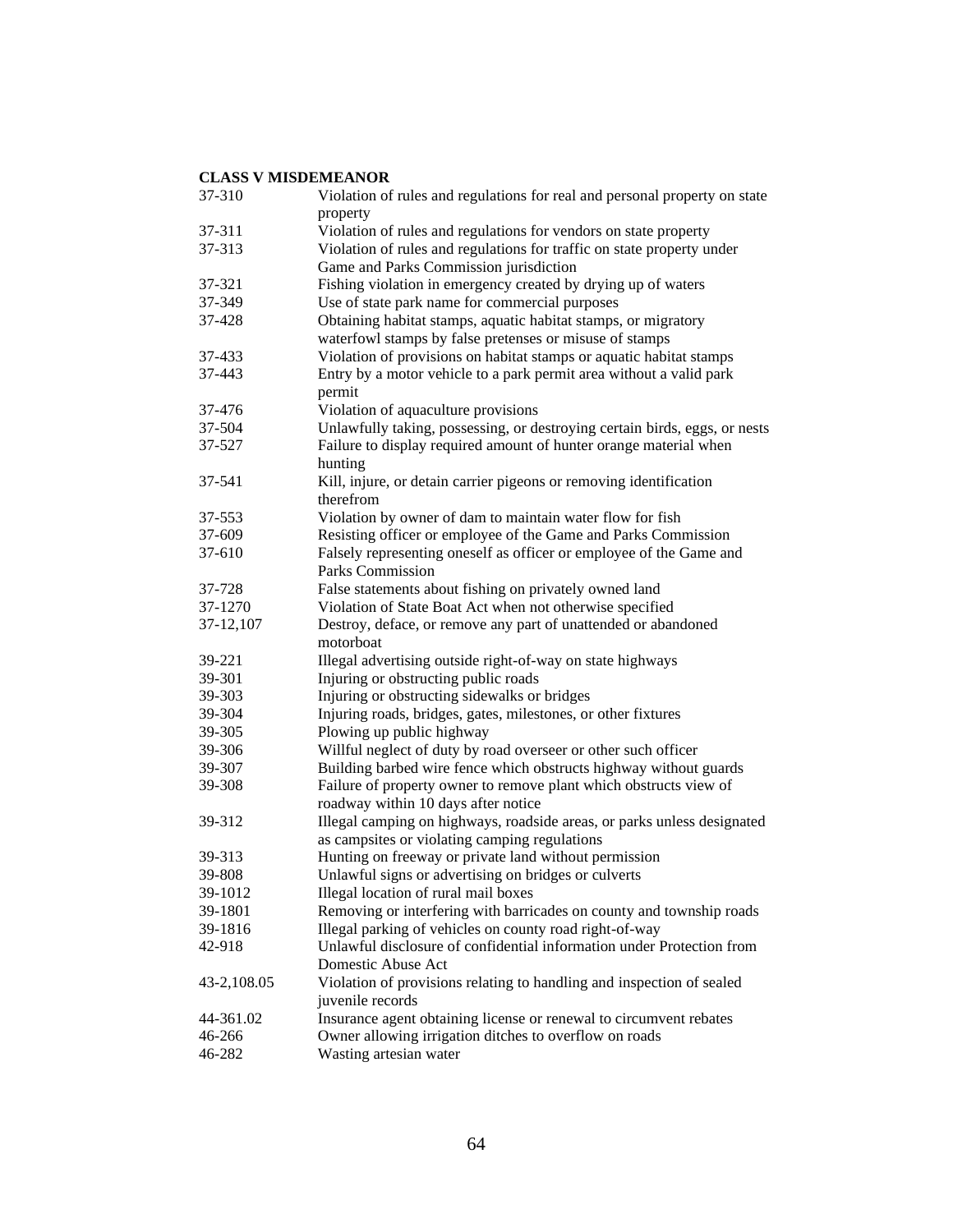| 46-1666      | Violation of Safety of Dams and Reservoirs Act or any application           |
|--------------|-----------------------------------------------------------------------------|
|              | approval, approval to operate, order, rule, regulation, or requirement of   |
|              | the department under the act                                                |
| 47-206       | Neglect of duty by municipal jailer                                         |
| 48-222       | Unlawful cost to applicant for medical examination as condition of          |
|              | employment                                                                  |
| 48-237       | Prohibited uses of social security numbers by employers                     |
| 48-442       | Violation involving high voltage lines                                      |
| 48-1227      | Discriminatory wage practices based on sex, failing to keep or falsifying   |
|              | records, interfering with enforcement                                       |
| 49-211       | Failure of election officers to make returns on adoption of constitutional  |
|              | amendment                                                                   |
| 49-14,103.04 | Negligent violation of conflict of interest prohibitions                    |
| 51-109       | Illegal removal of books from State Library                                 |
| 53-197       | Neglect or refusal of sheriffs or police officers to make complaints        |
|              | against violators of liquor laws                                            |
| 54-302       | Driving off livestock belonging to another                                  |
| 54-306       | Driving cattle, horses, or sheep across private lands causing injury        |
| 54-7,104     | Failure to take care of livestock during transport                          |
| 59-1503      | Unlawful acts by retailers or wholesalers in sales of cigarettes            |
| 60-196       | Failure to retain a true copy of an odometer statement for five years       |
| 60-3,135.01  | Unlawful ownership or operation of a motor vehicle with special interest    |
|              | motor vehicle license plates                                                |
| 60-3,166     | Dealer, prospective buyer, or finance company operating motor vehicle       |
|              | or trailer without registration, transporter plate, or manufacturer plates  |
|              | and failing to keep records                                                 |
| 60-3,175     | Violation of registration and use provisions relating to historical         |
|              | vehicles                                                                    |
| 60-4,164     | Refusal of commercial driver to submit to preliminary breath test for       |
|              | driving under the influence of alcohol                                      |
| 60-690       | Aiding or abetting a violation of Nebraska Rules of the Road                |
| 60-699       | Failure to report vehicle accident or give correct information              |
| 60-6,197.04  | Refusal to submit to preliminary breath test for driving under the          |
|              | influence of alcohol                                                        |
| 60-6,211.05  | Failure by ignition interlock service facility to notify probation office,  |
|              | court, or Department of Motor Vehicles of evidence of tampering with        |
|              | or circumvention of an ignition interlock device                            |
| 60-6,224     | Failure to dim motor vehicle headlights                                     |
| 60-6,239     | Failure to equip or display motor vehicles required to have clearance       |
|              | lights, flares, reflectors, or red flags                                    |
| $60-6,240$   | Willful removal of red flags or flares before driver of vehicle is ready to |
|              | proceed                                                                     |
| 60-6,247     | Operation of buses or trucks without power brakes, auxiliary brakes, or     |
|              | standard booster brake equipment                                            |
| 60-6,248     | Selling hydraulic brake fluid that does not meet requirements               |
| 60-6,258     | Owning or operating a motor vehicle with illegal sunscreening or            |
|              | glazing material on windshield or windows                                   |
| 60-6,266     | Sale of motor vehicle which does not comply with occupant protection        |
|              | system (seat belt) requirements                                             |
|              |                                                                             |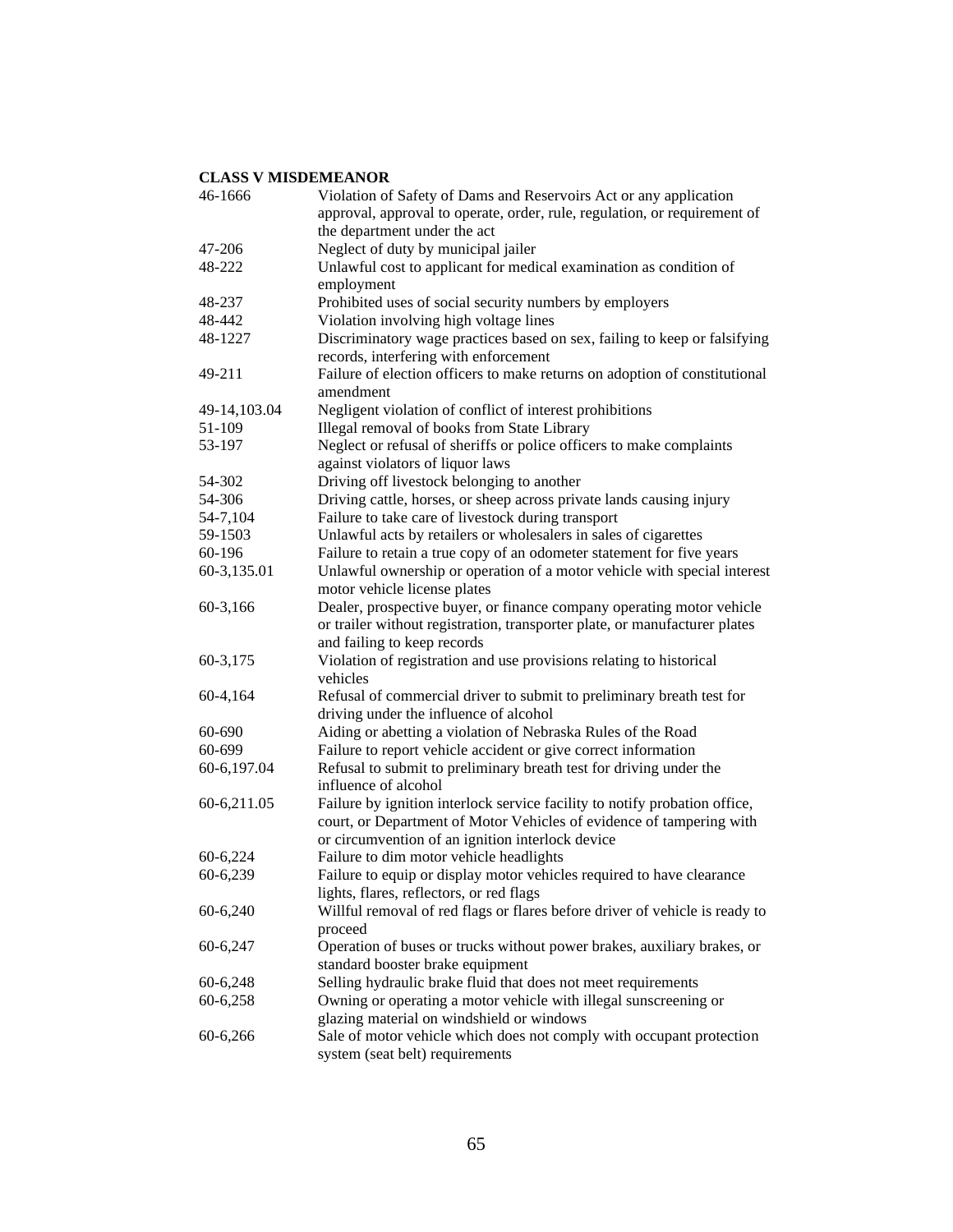| 60-6,287   | Operating a motor vehicle which is equipped to enable the driver to<br>watch television while driving |
|------------|-------------------------------------------------------------------------------------------------------|
| 60-6,319   | Commercial dealer selling bicycle which fails to comply with                                          |
|            | requirements                                                                                          |
| 60-6,373   | Operation of diesel-powered motor vehicle in violation of controls on                                 |
|            | smoke emission and noise                                                                              |
| 60-1411.04 | Unlawful advertising of motor vehicles                                                                |
| 60-1808    | Violation of laws relating to motor vehicle camper units                                              |
| 60-1908    | Destroying, defacing, or removing parts of abandoned motor vehicles                                   |
| 61-211     | Managers or operators of interstate ditches failing to install measuring                              |
|            | devices and furnish daily gauge height reports                                                        |
| 69-208     | Violation of laws relating to pawnbrokers and dealers in secondhand                                   |
| 69-1005    | goods<br>Violation of requirements for sale at auction of commercial chicks and                       |
|            | poultry                                                                                               |
| 69-1007    | Failure to keep records on sale of poultry                                                            |
| 69-1008    | False representation in sale of poultry                                                               |
| 69-1102    | Failing to comply with labeling requirements on binder twine                                          |
| 70-409     | Violation of rate regulations by electric companies                                                   |
| 70-624     | Failure of chief executive officer to publish salaries of public power                                |
|            | district officers                                                                                     |
| 71-503     | Physician failing to report existence of contagious disease, illness, or                              |
|            | poisoning                                                                                             |
| 71-506     | Violation of prevention and testing provisions for contagious and                                     |
|            | infectious diseases                                                                                   |
| 71-1006    | Violation of laws relating to disposal of dead bodies                                                 |
| 71-1571    | Installation of 4 or more showers or bathtubs without scald prevention                                |
|            | device                                                                                                |
| 71-4410    | Violation of rabies control provisions                                                                |
| 71-5733    | Smoking in place of employment or public place, first offense                                         |
| 71-5733    | Proprietor violating Nebraska Clean Indoor Air Act, first offense                                     |
| 74-593     | Using track motor cars on rail lines without headlights or rear lights                                |
| 74-605     | Failure of railroad to report or care for injured animals                                             |
| 74-1308    | Failure of Railroad Transportation Safety District treasurer to file report                           |
|            | or neglect of duties or refusal by district officials to allow inspection of<br>records               |
| 74-1340    | Failure, neglect, or refusal to comply with order of Department of                                    |
|            | Transportation regarding railroad crossings                                                           |
| 75-429     | Failure of railroad to maintain or operate switch stand lights and signals                            |
| 76-247     | Register of deeds giving certified copy of power of attorney which has                                |
|            | been revoked without stating fact of revocation in certificate                                        |
| 76-2,122   | Acting as real estate closing agent without license or without complying<br>with law                  |
| 77-2105    | Failure to furnish information or reports for estate or generation-                                   |
|            | skipping transfer taxes                                                                               |
| 77-5016.08 | Prohibited acts relating to subpoenas, testimony, and depositions in Tax                              |
|            | Equalization and Review Commission proceedings                                                        |
| 79-223     | Violation of student immunization requirements                                                        |
| 79-253     | Violation regarding physical examinations of students                                                 |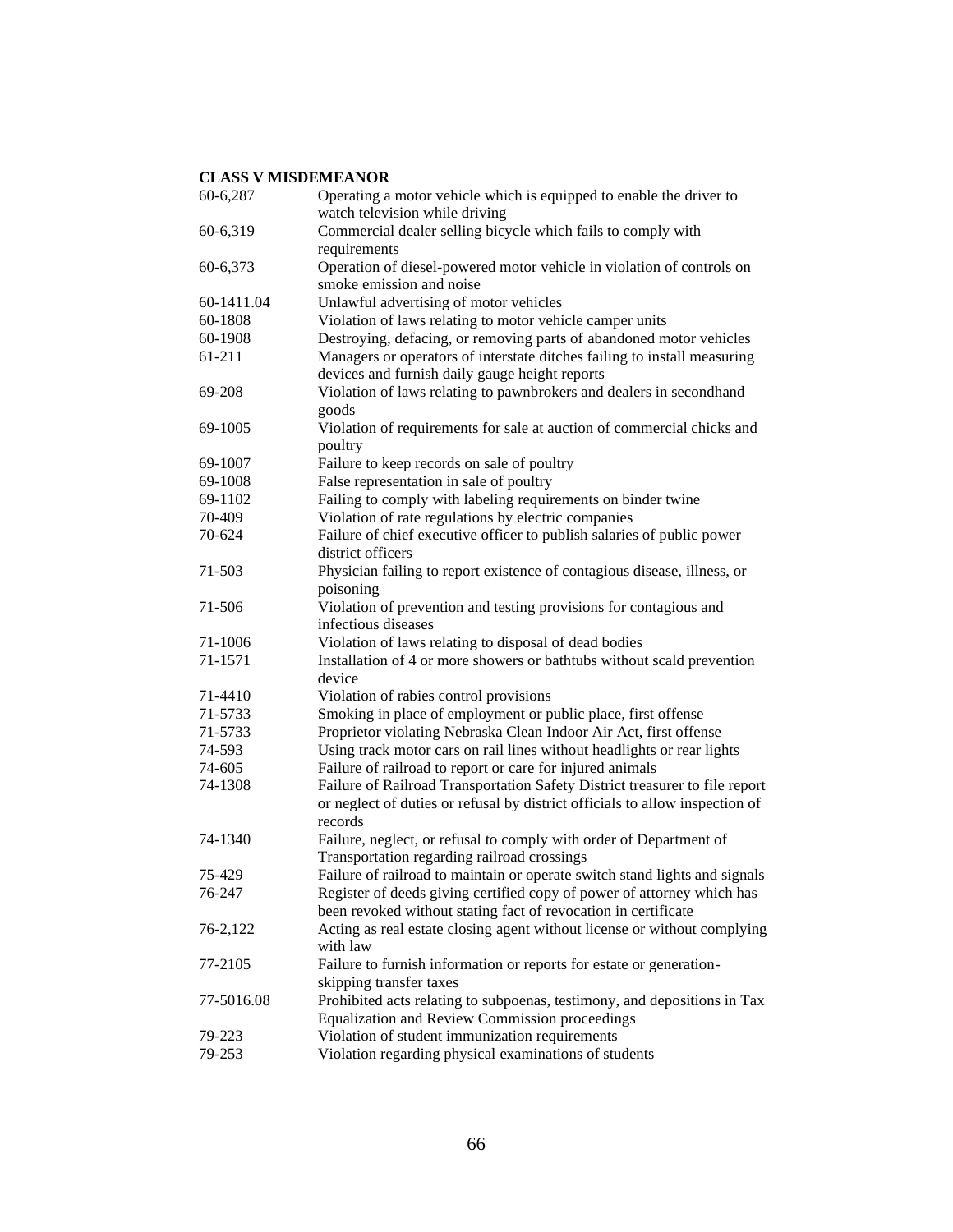| 79-571    | Disorderly conduct at school district meetings                                                   |
|-----------|--------------------------------------------------------------------------------------------------|
| 79-581    | Failure by secretary of Class III school district to publish claims and                          |
|           | summary of proceedings                                                                           |
| 79-606    | Failure to remove equipment from and repaint school transportation                               |
|           | vehicles sold for other purposes                                                                 |
| 79-607    | Violation of traffic regulations or failure to include obligation to comply                      |
|           | with traffic regulation in school district employment contract                                   |
| 79-608    | Violations by a school bus driver involving licensing or hours of service                        |
| 79-949    | Failure or refusal to furnish information to retirement board for school<br>employees retirement |
| 79-992.02 | Willful failure or refusal to furnish information to administrator and                           |
|           | board of trustees or retirement board under the Class V School                                   |
|           | <b>Employees Retirement Act</b>                                                                  |
| 79-1084   | Secretary of Class III school board failing or neglecting to publish                             |
|           | budget documents                                                                                 |
| 79-1086   | Secretary of Class V school board failing or neglecting to publish                               |
|           | budget documents                                                                                 |
| 81-520    | Failure to comply with order of State Fire Marshal to remove or abate                            |
|           | fire hazards                                                                                     |
| 81-522    | Failure of city or county authorities to investigate and report fires                            |
| 81-538    | Violation of State Fire Marshal or fire abatement provisions when not                            |
|           | otherwise specified                                                                              |
| 81-5,146  | Violation of smoke detector provisions                                                           |
| 81-5,163  | Water-based fire protection system contractor failing to comply with                             |
|           | requirements                                                                                     |
| 81-5,242  | Violation of Conveyance Safety Act                                                               |
| 81-649.02 | Failure by hospital to make reports to cancer registry                                           |
| 81-6,120  | Provision of transportation services by certain persons or failing to                            |
|           | submit to background check prior to providing such services to                                   |
|           | vulnerable adults or minors on behalf of Department of Health and                                |
|           | Human Services                                                                                   |
| 81-1024   | Personal use of state-owned motor vehicle                                                        |
| 81-1551   | Failure to place litter receptacles on premises in sufficient number                             |
| 81-1552   | Damaging or misusing litter receptacle                                                           |
| 81-15,277 | Violation of laws relating to recreation camps                                                   |
| 82-124    | Damage to property of Nebraska State Historical Society                                          |
| 82-126    | Violating restrictions on visitation to state sites and monuments                                |
| 83-356    | Mistreatment of mentally ill persons                                                             |
| 86-161    | Failure of telecommunications company to file territorial maps                                   |
| 86-609    | Unlawful telegraph dispatch activities                                                           |
| 88-549    | Failure of warehouse licensee to send written notice to person storing                           |
|           | grain of amount, location, and fees                                                              |

#### **CLASS W MISDEMEANOR**

#### **First Conviction:**

 **Maximum–sixty days' imprisonment and five hundred dollars' fine Mandatory minimum–seven days' imprisonment and five hundred dollars' fine Second Conviction:**

 **Maximum–six months' imprisonment and five hundred dollars' fine**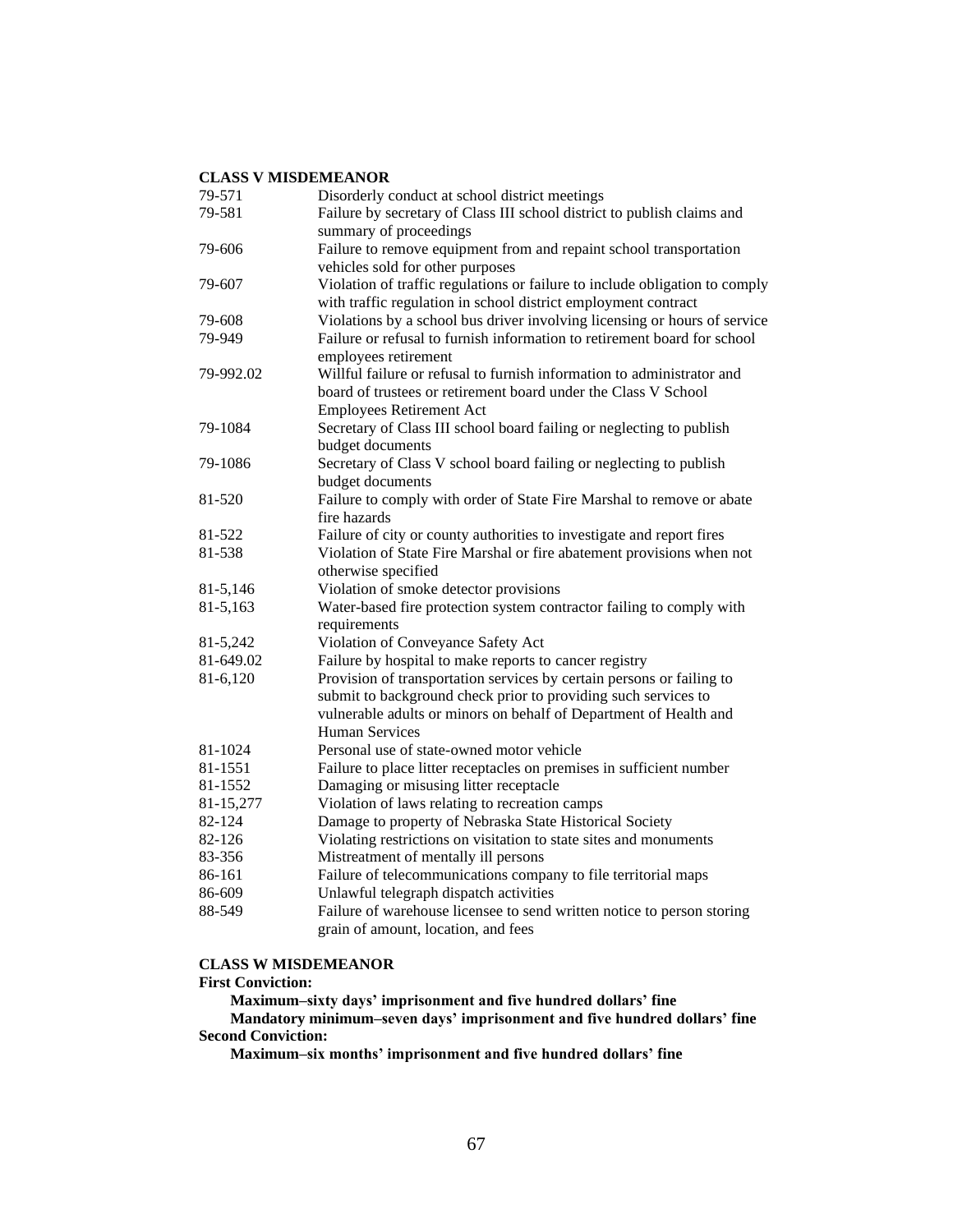#### **Mandatory minimum–thirty days' imprisonment and five hundred dollars' fine Third Conviction:**

 **Maximum–one year imprisonment and one thousand dollars' fine**

# **Mandatory minimum–ninety days' imprisonment and one thousand dollars' fine**

- 60-690 Aiding or abetting a violation of Nebraska Rules of the Road which is a Class W misdemeanor
- 60-6,197.03 Operation of a motor vehicle while under the influence of alcoholic liquor or of any drug committed with less than .15 gram alcohol concentration
- 60-6,197.03 Operation of a motor vehicle while under the influence of alcoholic liquor or of any drug committed with .15 gram alcohol concentration, first offense only
- 60-6,197.03 Refusal to submit to chemical blood, breath, or urine test

#### **UNCLASSIFIED MISDEMEANORS,** see section 28-107

| 15-215     | <b>WEDD ENTERNAL TO FINIT DUE DUCKTON ED</b><br>Using unsafe building for the assembly of more than 12 persons                                                    |
|------------|-------------------------------------------------------------------------------------------------------------------------------------------------------------------|
|            | -fine of not more than two hundred dollars                                                                                                                        |
| 16-233     | Using unsafe building for the assembly of more than 12 persons                                                                                                    |
|            | -fine of not more than two hundred dollars                                                                                                                        |
| 16-706     | Unauthorized use of city funds by city council member or city officer<br>-fine of twenty-five dollars plus costs of prosecution                                   |
| 18-1914    | Violation of plumbing ordinances or plumbing license requirements<br>-fine of not more than five hundred dollars and not less than fifty dollars<br>per violation |
| 18-1918    | Installing or repairing sanitary plumbing without permit<br>-fine of not less than fifty dollars nor more than five hundred dollars                               |
| 18-2205    | Violation involving community antenna television service or franchise<br>ordinance                                                                                |
|            | -fine of not more than five hundred dollars                                                                                                                       |
| 18-2315    | Violation involving heating, ventilating, and air conditioning services<br>-fine of not more than five hundred dollars                                            |
|            | -imprisonment of not more than six months<br>$-$ both                                                                                                             |
| 19-905     | Remove, alter, or destroy posted notice prior to building zone and<br>regulation hearing                                                                          |
| 19-913     | Violation of zoning laws and ordinances and building regulations<br>-fine of not more than one hundred dollars<br>-imprisonment of not more than thirty days      |
| 19-1104    | Failure of city or village clerk or treasurer to publish council proceedings or<br>fiscal statement                                                               |
|            | -fine of not more than twenty-five dollars and removal from office                                                                                                |
| 20-124     | Interference with freedom of speech and access to public accommodation<br>-fine of not more than one hundred dollars                                              |
|            | -imprisonment of not more than six months<br>$-$ both                                                                                                             |
| $20 - 140$ | Equal Opportunity Commission officer or employee revealing unlawful                                                                                               |
|            | discrimination complaint or investigation                                                                                                                         |
|            | -fine of not more than one hundred dollars                                                                                                                        |
|            | -imprisonment of not more than thirty days                                                                                                                        |
| 23-2533    | Willful violation of County Civil Service Act                                                                                                                     |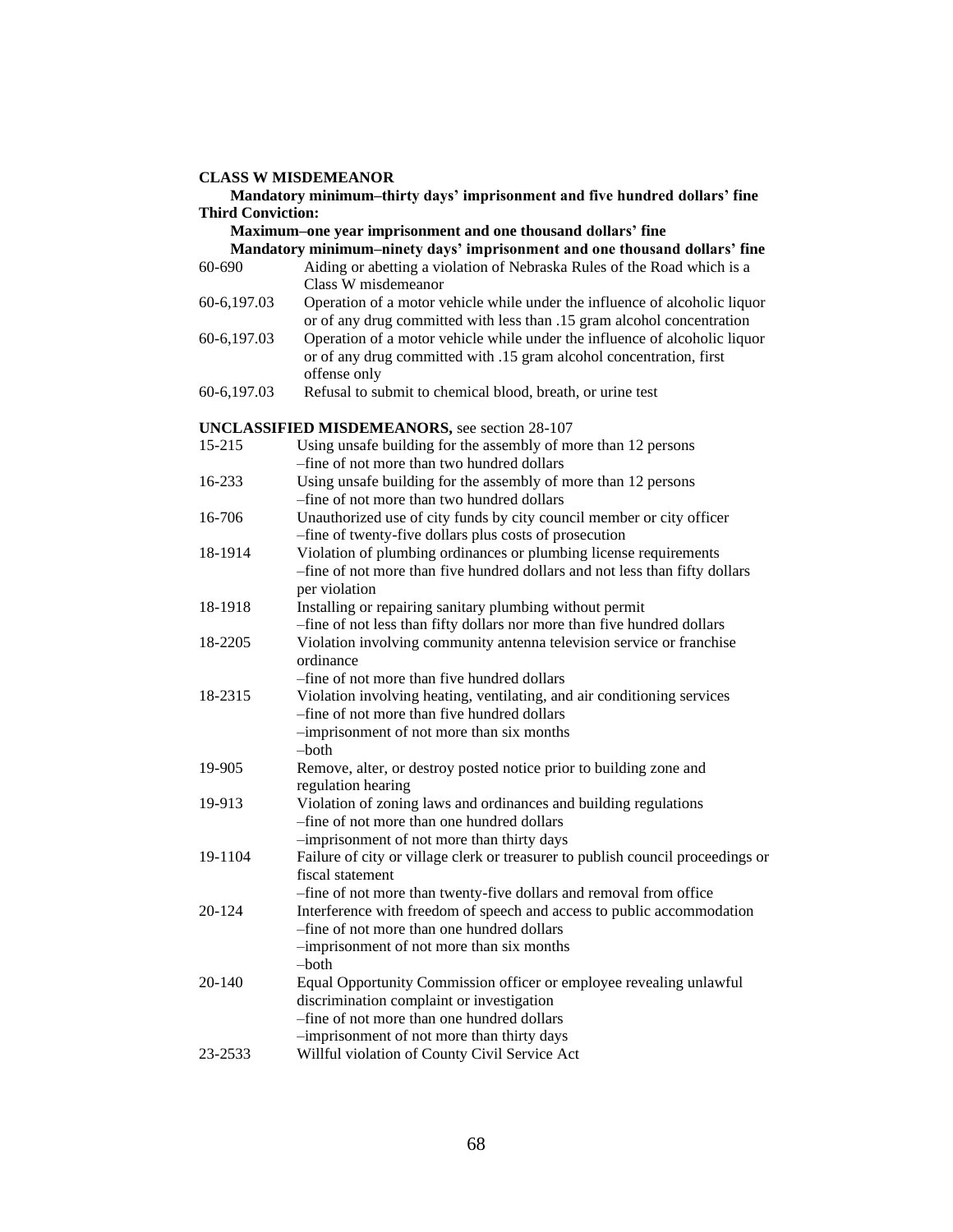| <b>UNCLASSIFIED MISDEMEANORS, see section 28-107</b> |                                                                               |
|------------------------------------------------------|-------------------------------------------------------------------------------|
|                                                      | -fine of not more than five hundred dollars                                   |
|                                                      | -imprisonment of not more than six months                                     |
|                                                      | –both                                                                         |
| 25-2231                                              | Constable acting outside of jurisdiction                                      |
|                                                      | -fine of not less than ten dollars nor more than one hundred dollars          |
|                                                      | -imprisonment of not more than ten days                                       |
| 29-426                                               | Failure to appear or comply with citation for traffic or other offense        |
|                                                      | -fine of not more than five hundred dollars                                   |
|                                                      | -imprisonment of not more than three months                                   |
|                                                      | –both                                                                         |
| 31-134                                               | Obstructing drainage ditch                                                    |
|                                                      | -fine of not less than ten dollars nor more than fifty dollars                |
| 31-221                                               | Injuring or obstructing watercourse, drain, or ditch                          |
|                                                      | -fine of not less than twenty-five dollars nor more than one hundred dollars  |
|                                                      | -imprisonment of not more than thirty days                                    |
| 31-226                                               | Failure to clear watercourse, drain, or ditch after notice                    |
|                                                      | -fine of not more than ten dollars                                            |
| 31-366                                               | Willfully obstruct, injure, or destroy ditch, drain, watercourse, or dike of  |
|                                                      | drainage district                                                             |
|                                                      | -fine of not more than one hundred dollars                                    |
| 31-445                                               | Obstruct ditch, drain, or watercourse or injure dike, levee, or other work of |
|                                                      | drainage district                                                             |
|                                                      | -fine of not more than one hundred dollars                                    |
|                                                      | -imprisonment of not more than six months                                     |
| 31-507.01                                            | Connection to sanitary sewer without permit                                   |
|                                                      | -fine of not less than twenty-five dollars nor more than one hundred dollars  |
| 33-153                                               | Failure to report and remit fees to county for taking acknowledgments,        |
|                                                      | oaths, and affirmations                                                       |
|                                                      | -fine of not more than one hundred dollars                                    |
| 44-2504                                              | Domestic insurer transacting unauthorized insurance business in reciprocal    |
|                                                      | state                                                                         |
|                                                      | -fine of not more than ten thousand dollars                                   |
| 55-112                                               | Failure to return or illegal use of military property                         |
|                                                      | -fine of not more than fifty dollars                                          |
| 60-684                                               | Refusal to sign traffic citation                                              |
|                                                      | -fine of not more than five hundred dollars                                   |
|                                                      | -imprisonment of not more than three months                                   |
|                                                      | -both                                                                         |
| 69-111                                               | Security interest in personal property, failure to account or produce for     |
|                                                      | inspection                                                                    |
|                                                      | -fine of not less than five dollars nor more than one hundred dollars         |
|                                                      | -imprisonment of not more than thirty days                                    |
| 74-918                                               | Failure by railroad to supply drinking water and toilet facilities            |
|                                                      | -fine of not less than one hundred dollars nor more than five hundred         |
|                                                      | dollars                                                                       |
| 75-130                                               | Failure by witness to testify or comply with subpoena of Public Service       |
|                                                      | Commission                                                                    |
|                                                      | -fine of not more than five thousand dollars                                  |
| 76-215                                               | Failure to furnish real estate transfer tax statement                         |